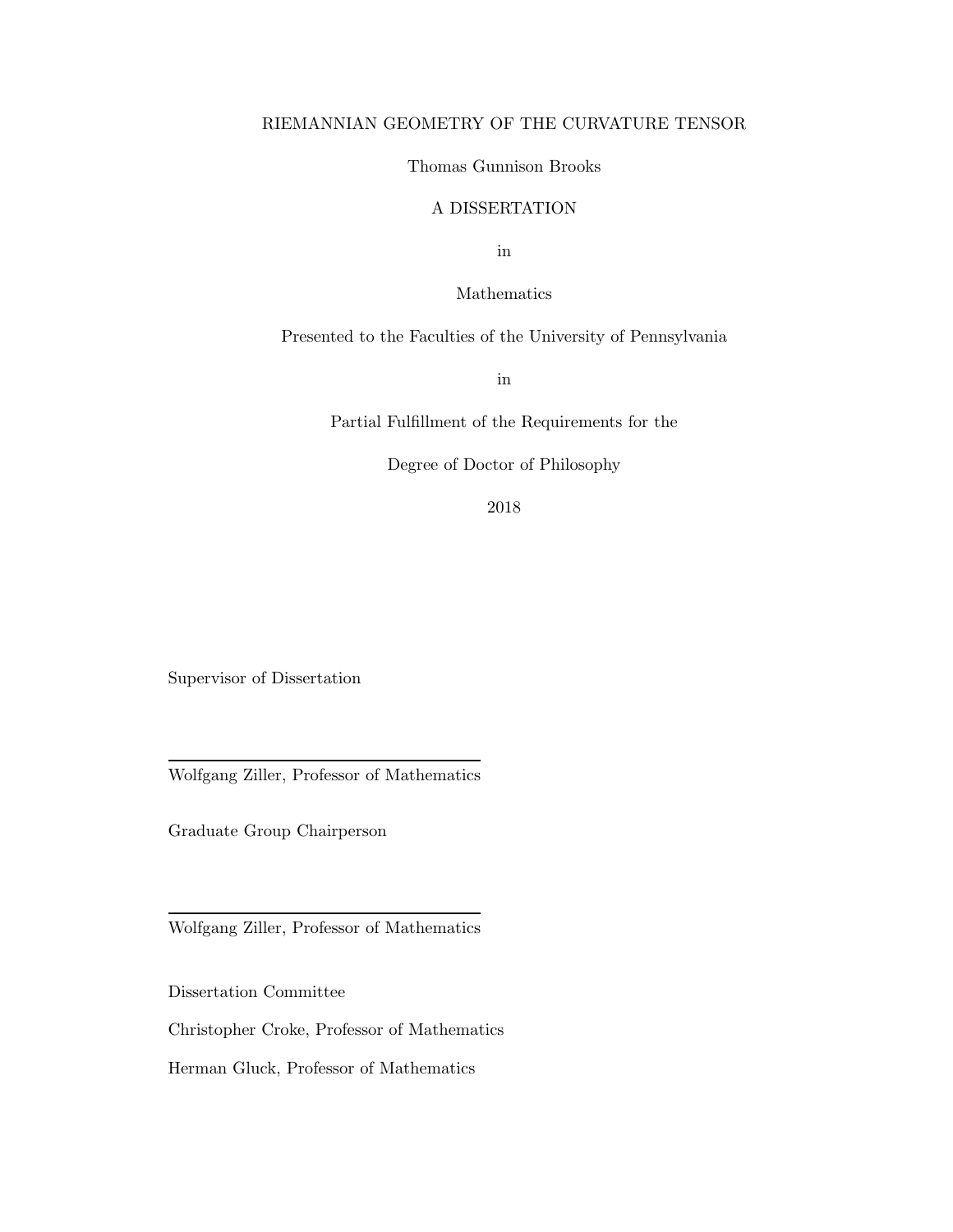## RIEMANNIAN GEOMETRY OF THE CURVATURE TENSOR

## $\copyright$  COPYRIGHT

2018

Thomas Gunnison Brooks

This work is licensed under the

Creative Commons Attribution

NonCommercial-ShareAlike 3.0

License

To view a copy of this license, visit

<http://creativecommons.org/licenses/by-nc-sa/3.0/>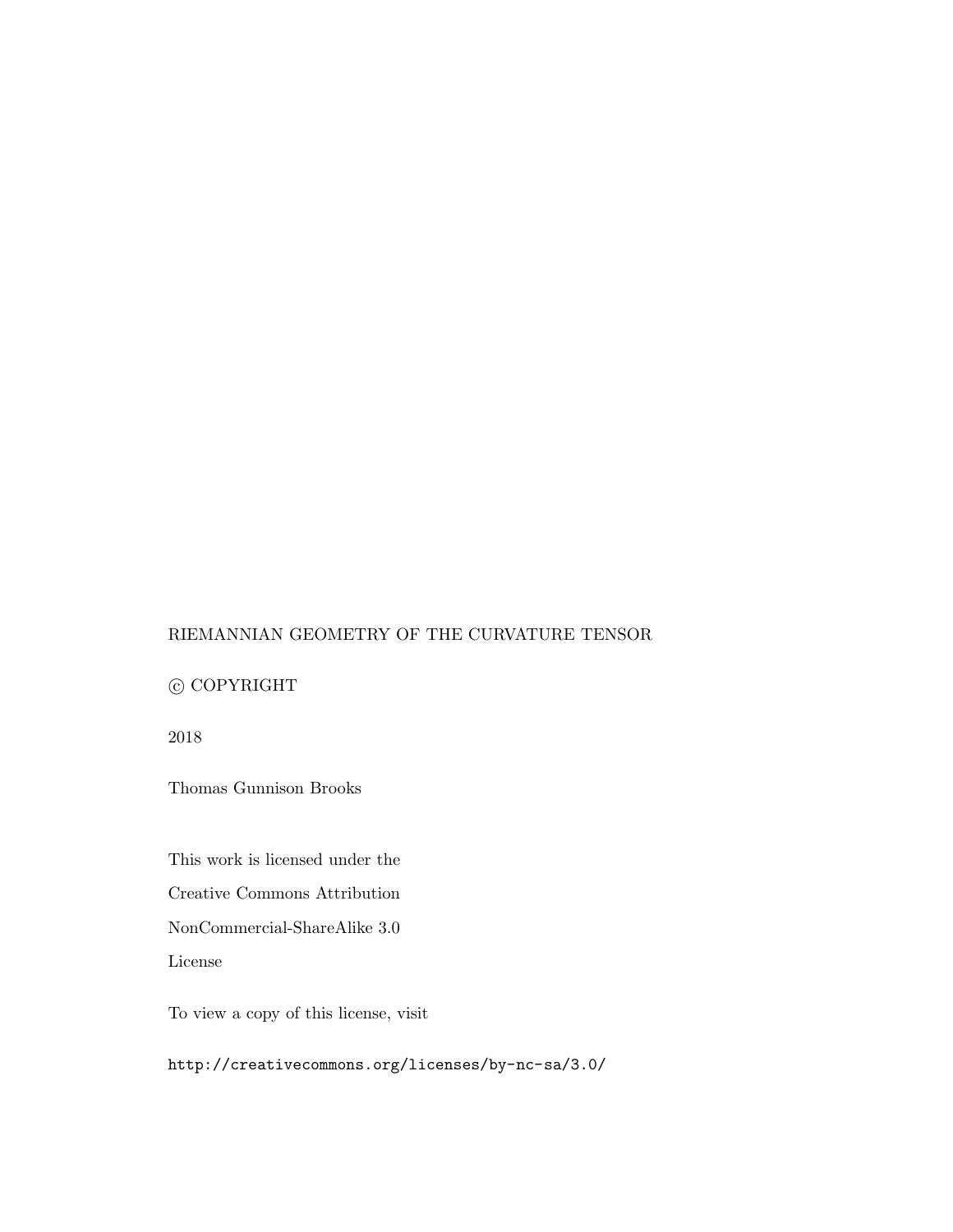## ACKNOWLEDGEMENT

<span id="page-2-0"></span>I would like to thank my advisor, Professor Wolfgang Ziller, for the vast help he gave on every step of this thesis. I am deeply grateful to him for suggesting this line of research in the first place, which has grown only more interesting to me over time. I would also like to thank Professor Herman Gluck and Professor Christopher Croke for their advice and time on my thesis committe. In particular, Professor Croke made a crucial suggestion for the proof of Theorem [35.](#page-65-0)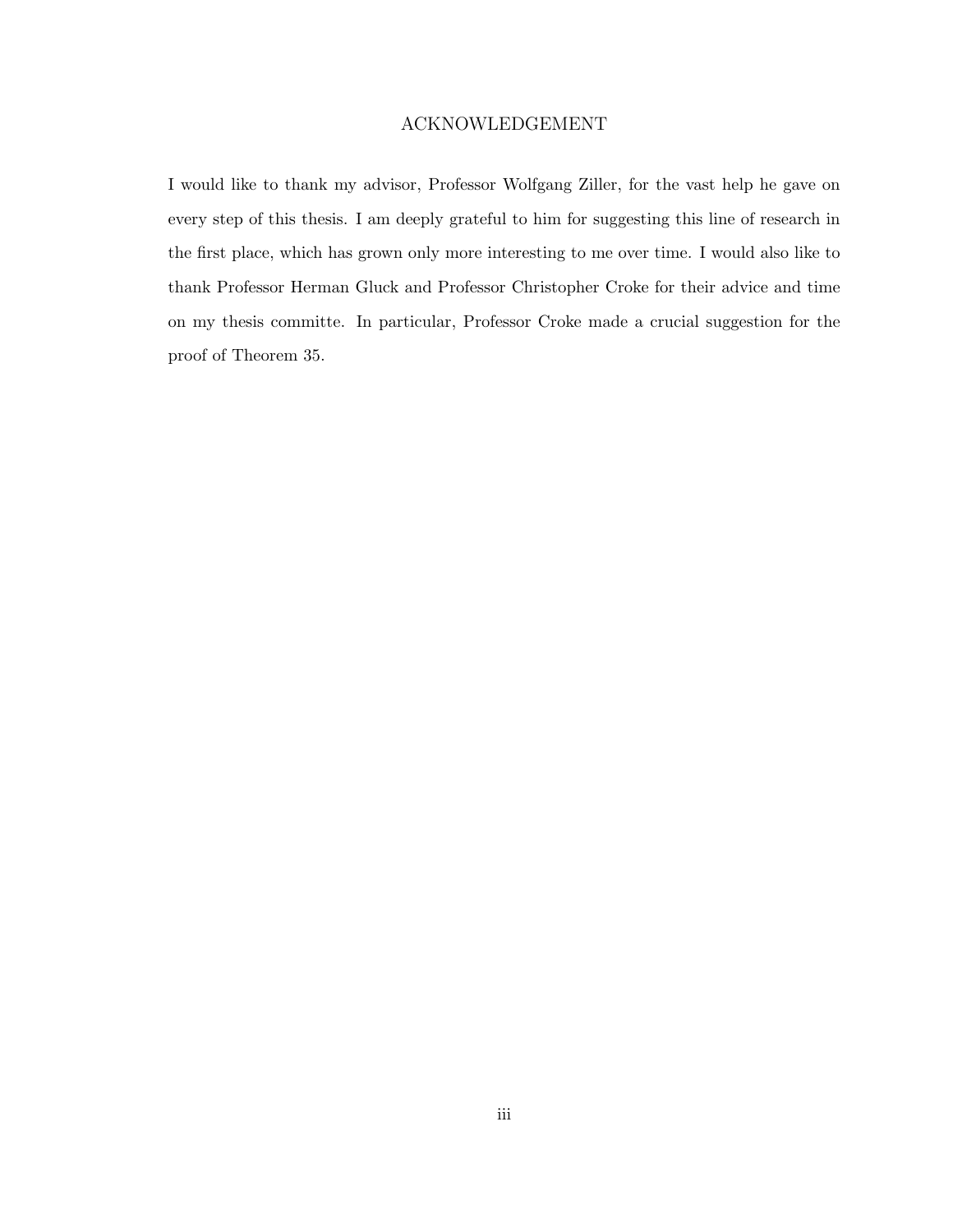## ABSTRACT

#### <span id="page-3-0"></span>RIEMANNIAN GEOMETRY OF THE CURVATURE TENSOR

Thomas Gunnison Brooks

#### Wolfgang Ziller

The curvature tensor is the most important isometry invariant of a Riemannian metric. We study several related conditions on the curvature tensor to obtain topological and geometrical restrictions. The first condition is the that the kernel of the curvature tensor has codimension either two or three. In which case, we conclude that positive curvature can only occur on topologically trivial manifolds (for arbitrary dimension when the kernel is codimension two and only in dimension 4 for codimension three kernel). In the last half, we study the three dimensional manifolds with constant Ricci eigenvalues  $(\lambda, \lambda, 0)$ . We obtain new examples of these, show that the fundamental group is free under basic assumptions, and give more explicit descriptions of the general case of these metrics.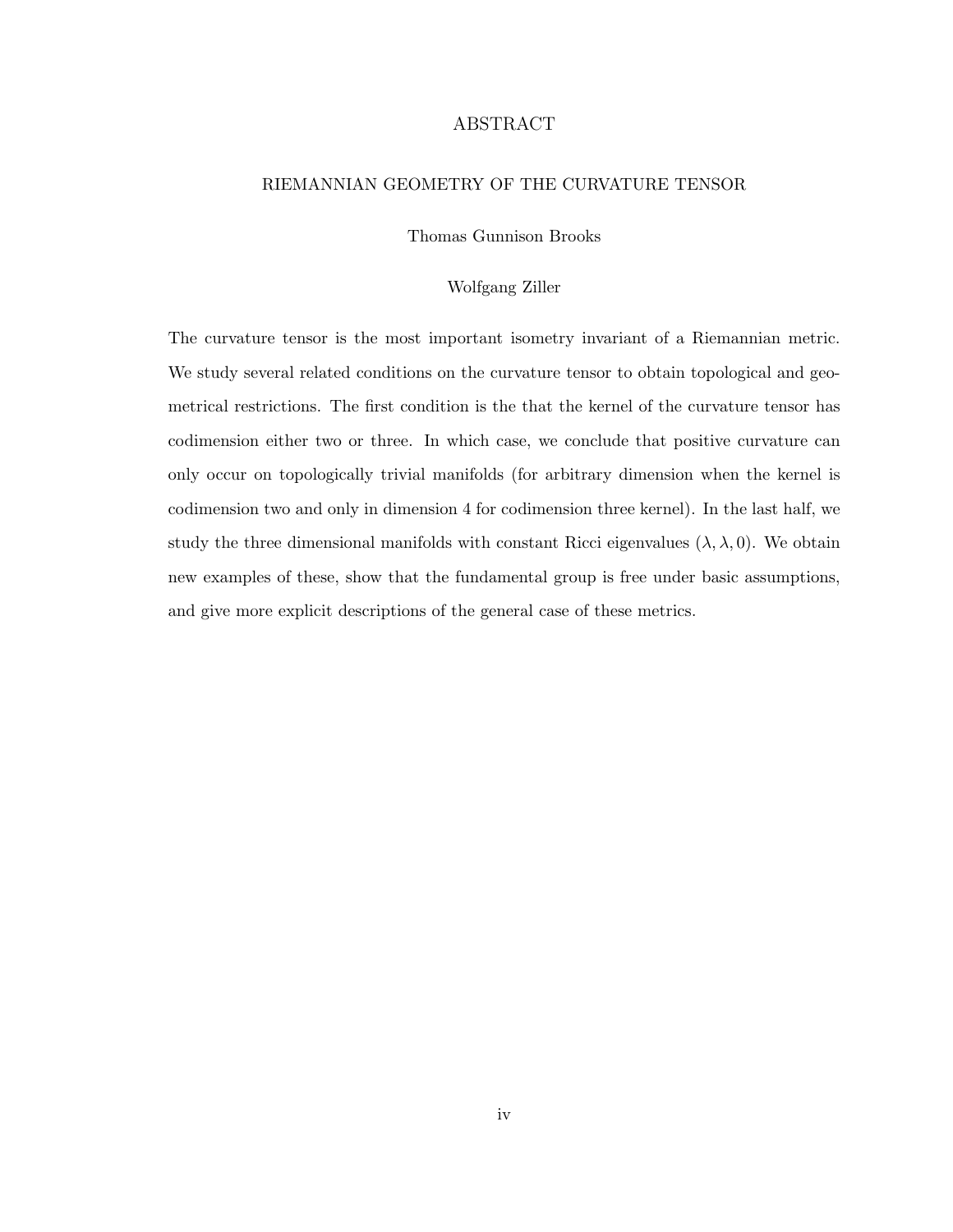# TABLE OF CONTENTS

|                       | iii            |
|-----------------------|----------------|
|                       | iv             |
| LIST OF ILLUSTRATIONS | vi             |
| <b>CHAPTER 1:</b>     | $\mathbf{1}$   |
| 1.1                   | $\overline{7}$ |
| <b>CHAPTER 2:</b>     | 10             |
| 2.1                   | 10             |
| 2.2                   | 14             |
| CHAPTER 3 :           | 17             |
| 3.1                   | 18             |
| 3.2                   | 24             |
| 3.3                   | 27             |
| CHAPTER 4:            | 29             |
| 4.1                   | 29             |
| 4.2                   | 32             |
| 4.3                   | 37             |
| 4.4                   | 47             |
| 4.5                   | 57             |
| 4.6                   | 59             |
|                       | 72             |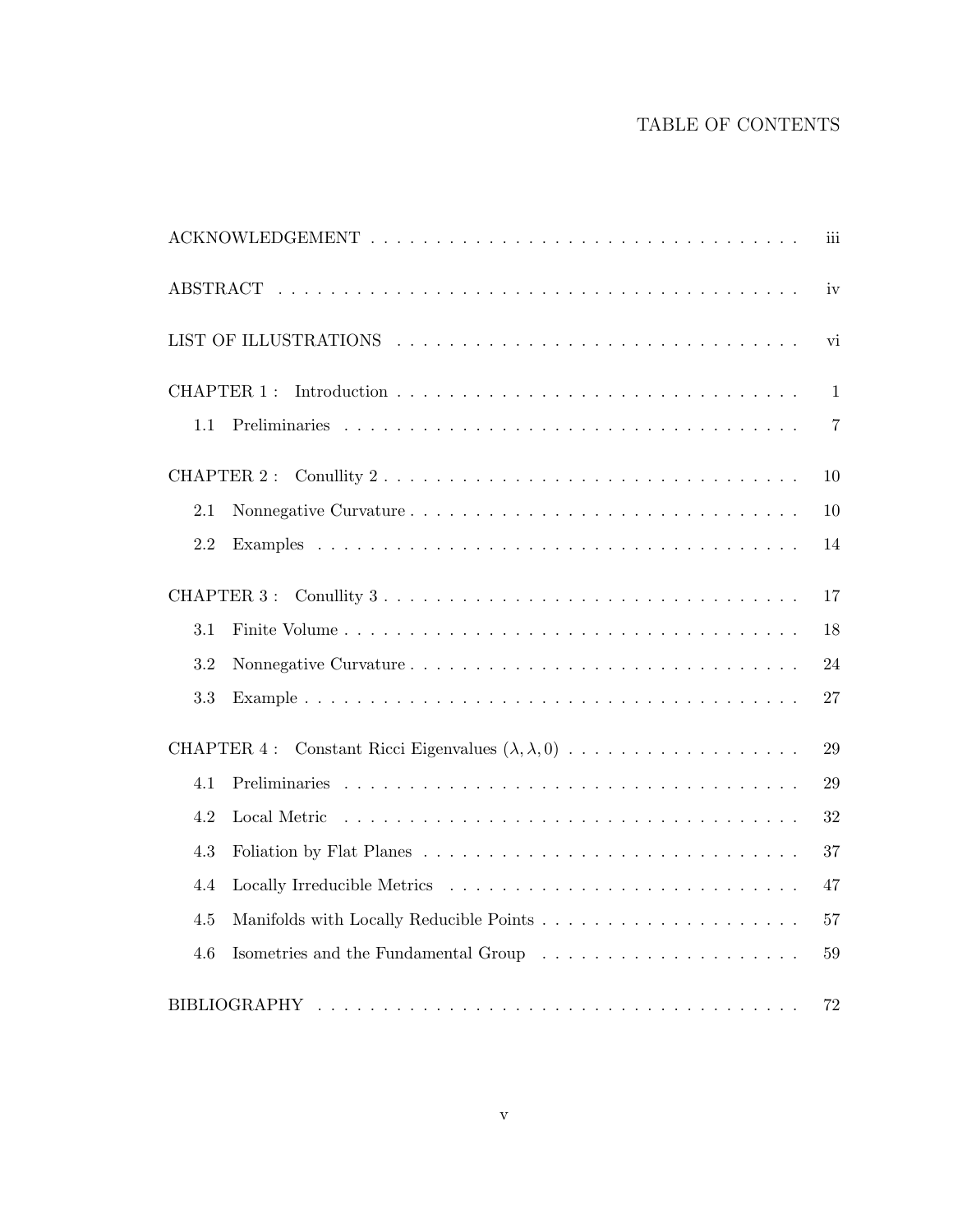# LIST OF ILLUSTRATIONS

| FIGURE 1 : | Diagram of the triangles in the case where $\gamma$ is a geodesic which                                               |    |
|------------|-----------------------------------------------------------------------------------------------------------------------|----|
|            | starts orthogonal to the foliation.<br>$\hfill\ldots\ldots\ldots\ldots\ldots\ldots\ldots\ldots\ldots$                 | 39 |
| FIGURE 2 : | Approximation of an arbitrary path $\gamma$ by geodesics that either lie in                                           |    |
|            | F or start perpendicular to F. The thick path is $\bar{\gamma}$ approximating $\gamma$ . 41                           |    |
| FIGURE 3 : | Setup of the contradiction in the proof of the convexity of $V$ . The                                                 |    |
|            | darker shaded region is the compact set over which we minimize $s$                                                    |    |
|            | to find $s_m$ so that $\eta(s_m, t)$ is tangent to Q giving the contradiction.                                        | 44 |
| FIGURE 4 : | Three examples of possible choices of $\gamma$ for Example 26, given as                                               |    |
|            | paths in the Poincaré disk model of $\mathbb{H}^2$                                                                    | 48 |
| FIGURE 5 : | Diagram of the proof that (I) implies (II), considered in the Poincaré                                                |    |
|            |                                                                                                                       | 54 |
| FIGURE 6 : | Diagram of the proof that $(II)$ implies $(I)$ .                                                                      | 55 |
| FIGURE 7 : | Examples of the trees constructed in Theorem 33. $\dots \dots \dots$                                                  | 59 |
| FIGURE 8 : | On the left is a diagram of $M$ which is simply connected and has a $\mathbb Z$                                       |    |
|            | action on it but $\overline{M}/\mathbb{Z}$ does not deformation retract onto $\Gamma_{\widetilde{M}}/\mathbb{Z}$ . In |    |
|            | particular $M/\mathbb{Z}$ has a non-split region that is not simply connected. 67                                     |    |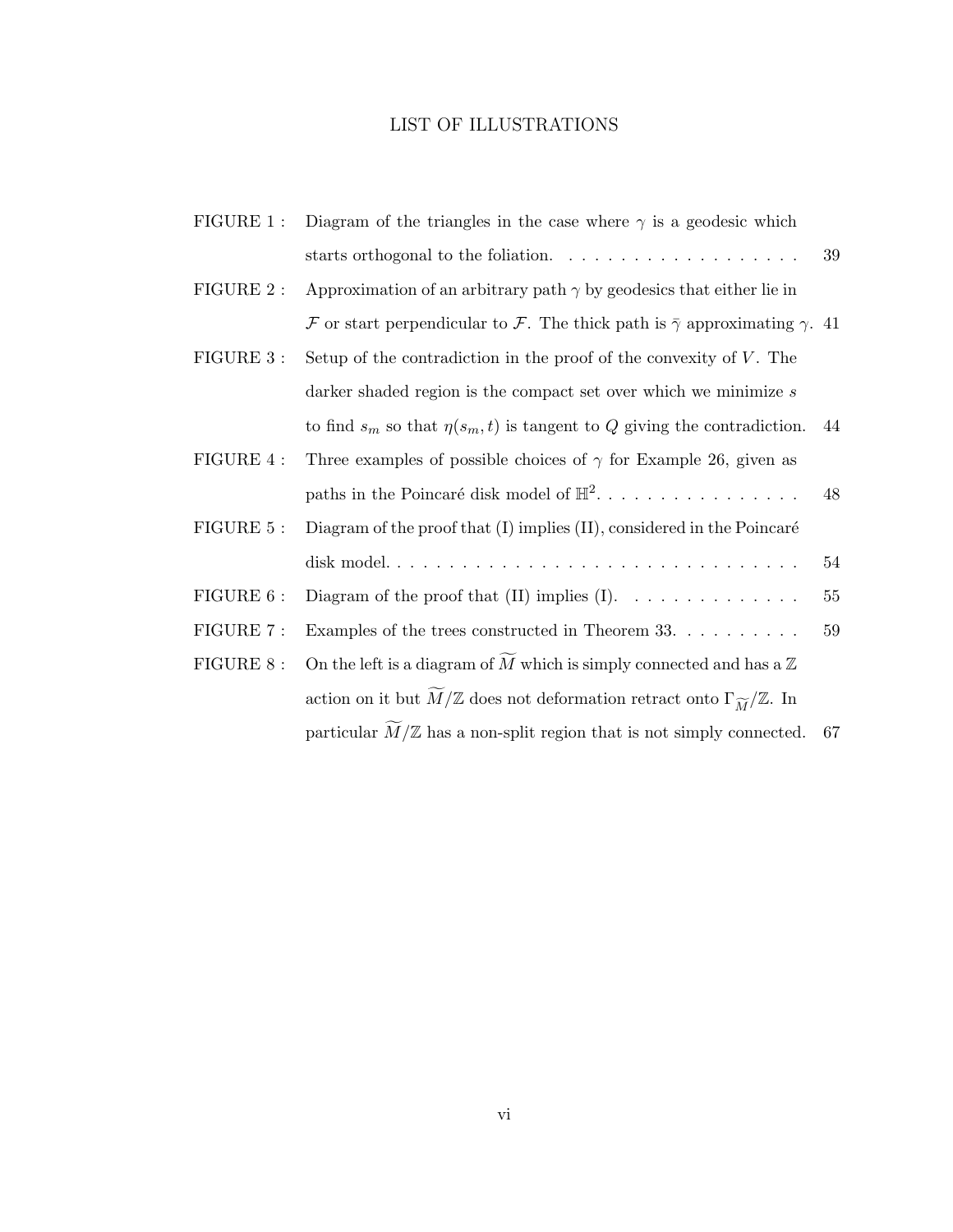#### CHAPTER 1 : Introduction

<span id="page-6-0"></span>We will study three classes of manifolds, each with a specific condition on their curvature. In each case, we get a topological constraint restricting the spaces which can have these metrics. The first class will be the so-called *conullity 2* manifolds in arbitrary dimensions. The second class will be the so-called *conullity 3* manifolds in dimension 4, which have similarities to the *conullity 3* manifolds. The third class are 3-manifolds with constant Ricci eigenvalues  $(\lambda, \lambda, 0)$ . This class is the special case of conullity 2 manifolds which are also curvature homogeneous.

In all three of these classes, we focus on the global geometry of such manifolds. Previous work on these is focused on local statements. In Chapter [2,](#page-15-0) we find that the only way to have positive curvature is to be locally reducible or to be topologically trivial, see Theorem [6.](#page-15-2) In Chapter [3,](#page-22-0) we study conullity 3 manifolds and find, analogously to conullity 2, that the only way to have positive curvature is to be locally reducible or to be topologically trivial, see Theorem [12.](#page-22-1) We show a finite volume splitting result analogous to one in [\[FZ16\]](#page-78-0), see Theorem [11.](#page-22-2) In Chapter [4,](#page-34-0) we study the manifolds with constant Ricci eigenvalues  $(\lambda, \lambda, 0)$ and determine a wide class of locally irreducible examples which have qualitatively new behavior compared to previous examples, see Theorem [24.](#page-52-1) We also determine that the fundamental group is free if the manifold is (globally) irreducible, see Theorem [35.](#page-65-0)

All three of these cases consider the nullity of the curvature tensor, which we define now and was first considered in [\[CK52\]](#page-78-1). Let  $(M^n, g)$  be a Riemannian manifold with curvature tensor R. Define the distribution

$$
\ker R_p := \{ X \in T_p M : R(X, Y)Z = 0 \text{ for all } Y, Z \in T_p M \}.
$$

We call  $M^n$  conullity 2 if at every point  $p \in M$ , ker  $R_p$  has dimension  $n-2$ . In general, we call  $M^n$  conullity k if at every point  $p \in M$ , ker  $R_p$  has codimension k, and we say *conullity at most* k if the codimension of ker R is at most k. We will study conullity 2 or 3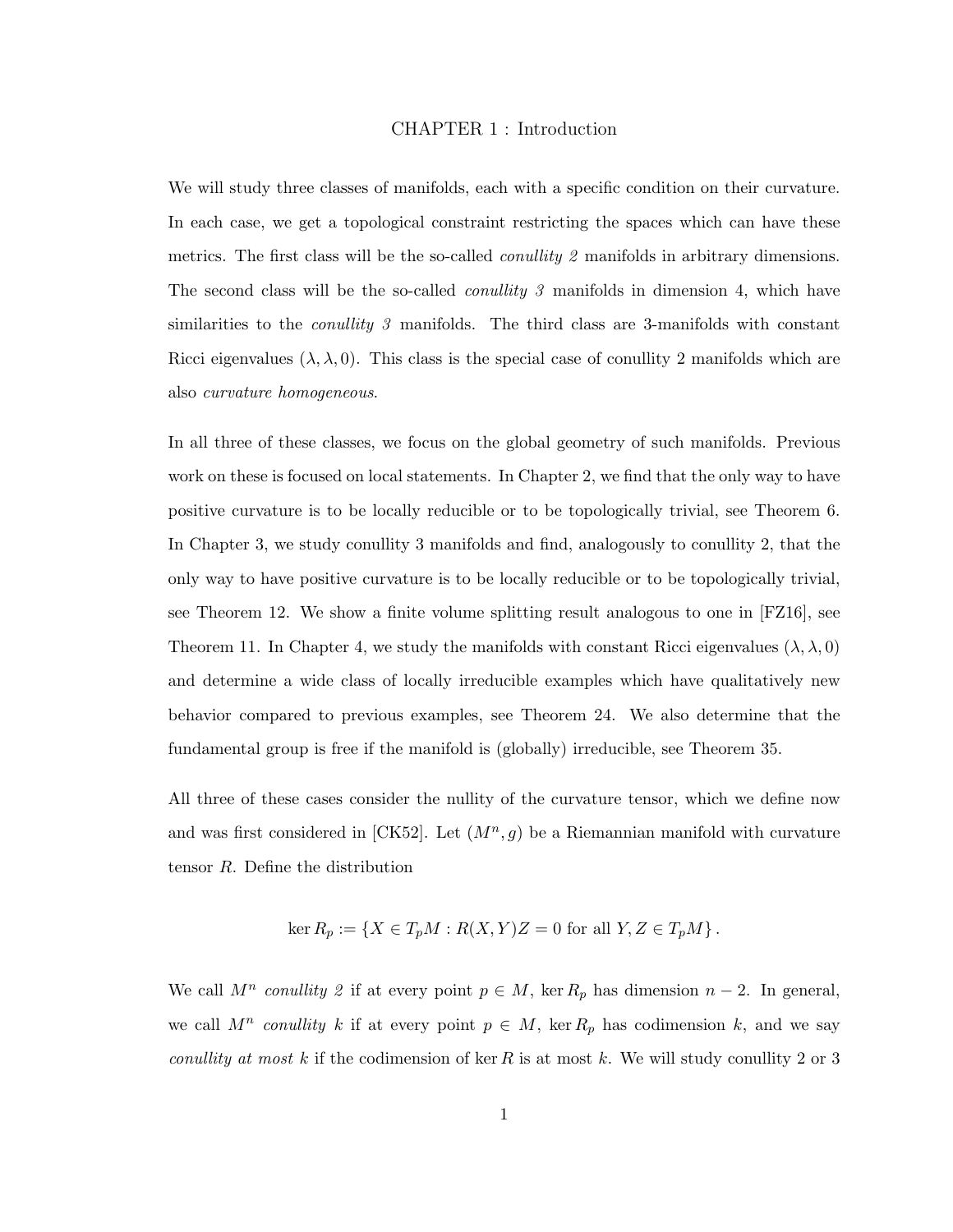manifolds. The simplest example of these is  $M = \Sigma \times \mathbb{R}^{n-2}$  with the product metric and  $\Sigma^2$  any surface. This has conullity at most 2 and has conullity 2 if Σ has nowhere zero Gaussian curvature.

The study of curvature nullity goes back to a conjecture in [\[Nom68\]](#page-79-0). A *locally symmetric* metric is one where  $\nabla R = 0$ . A more general condition is that of a *semi-symmetric metric*: where, for all vector fields  $X, Y$ ,

<span id="page-7-0"></span>
$$
R(X,Y) \cdot R = 0. \tag{1.1}
$$

Here  $R(X, Y)$  is acting as a derivation on R, i.e. for all  $X, Y, U, V$ ,

$$
[R(X,Y), R(U,V)] - R(R(X,Y)U,V) - R(U,R(X,Y)V) = 0.
$$
\n(1.2)

Cartan showed that all symmetric spaces satisfy [\(1.1\)](#page-7-0). This is equivalent to the condition that for each point  $p \in M$ ,  $R_p$  is the same, thought of algebraically as a tensor on  $T_pM$ , as the curvature tensor of some symmetric space. For example,  $\Sigma \times \mathbb{R}^{n-2}$  with the product metric has the same tensor as  $\Sigma(K_p) \times \mathbb{R}^{n-2}$  for  $\Sigma(K_p)$  the symmetric surface of constant curvature  $K_p$ , with  $K_p$  the Gauss curvature of  $\Sigma$  at a point p.

Nomizu conjectured that all complete, irreducible semi-symmetric spaces of dimension at least 3 are locally symmetric [\[Nom68\]](#page-79-0). However, the first counter-example was found in [\[Tak72\]](#page-80-0). That example is the graph in  $\mathbb{R}^4$  of

$$
x_4 = \frac{\left(x_1^2 - x_2^2\right)x_3 - 2x_1x_2}{2\left(x_3^2 + 1\right)}\tag{1.3}
$$

which is also the first example of an (irreducible) conullity 2 manifold.

Szabó proved the connection to conullity at most 2 manifolds all semi-symmetric, locally irreducible manifolds are of one of the following types: "trivial" examples which are either surfaces or locally symmetric, "exceptional" which are cones of elliptic, hyperbolic, Euclidean or Kählerian type, or "typical" which are Riemannian spaces foliated by Euclidean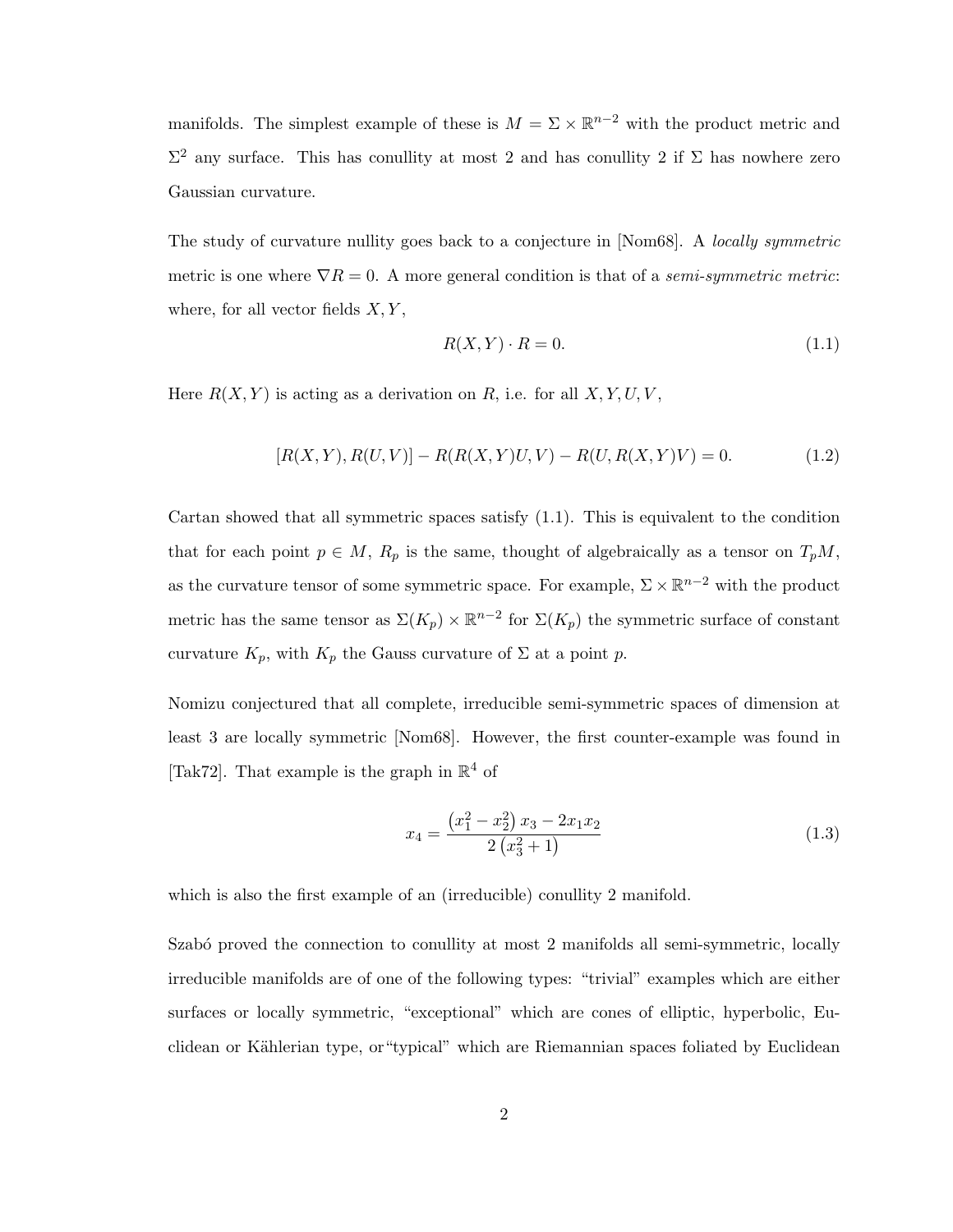leaves of codimension 2 [\[Sza82,](#page-79-1) [Sza85\]](#page-80-1). These "typical" manifolds are conullity at most 2 manifolds. Moreover the "exceptional" maniflds are necessarily non-complete, motivating the study of conullity at most 2. In [\[Sza84\]](#page-80-2), the hypersurface case is examined thoroughly.

Conullity at most 2 arises in various other contexts. The classic Beez-Killing theorem says that any locally deformable hypersurface in  $\mathbb{R}^n$  has conullity at most 2. The first examples of Riemannian manifolds with geometric rank one were Gromov's 3-dimensional graph manifolds which have metrics with conullity at most 2 [\[Gro78\]](#page-78-2).

Another class of manifolds with conullity at most 2 are graph manifolds and in particular are easy to see that they are not globally reducible. In [\[FZ16\]](#page-78-0), conditions are given for when a finite volume conullity at most 2 space is a graph manifold. Moreover, they prove that Nomizu's conjecture is true for finite volume manifolds. For the simplest graph manifold, start with a disk cross a circle,  $B_1 \times S^1$  which has boundary  $S^1 \times S^1$ . Put a product metric on this so that the  $B_1$  has a flat neck near its boundary. This can then be glued to another copy of it but with the boundary components swapped so that there is no global product structure. This is clearly conullity at most 2 (and conullity 2 near the boundary of  $B_1$ ) since it is locally a product metric. In [\[FZ17\]](#page-78-3), graph manifolds with nonnegative curvature are studied, contrasting with nonnegative curvature and conullity exactly 2 case in Chapter [2.](#page-15-0)

A more qualitative motivation is that the symmetries of R rule out dim ker  $R_p = n - 1$  and so conullity 2 is "as close to trivial as  $R$  can get".

We now state the main result of Chapter [2,](#page-15-0) Theorem [6.](#page-15-2)

**Theorem 1.** Suppose that for  $n > 2$ ,  $M^n$  is complete, has conullity 2 and sec  $\geq 0$ , and its universal cover is irreducible. Then  $M^n$  is diffeomorphic to  $\mathbb{R}^n$ .

There is no known global example of a manifold satisfying all of these conditions, though local examples exist.

In Chapter [3,](#page-22-0) Theorem [11](#page-22-2) generalizes a result of [\[FZ16\]](#page-78-0) to work in conullity at most 3.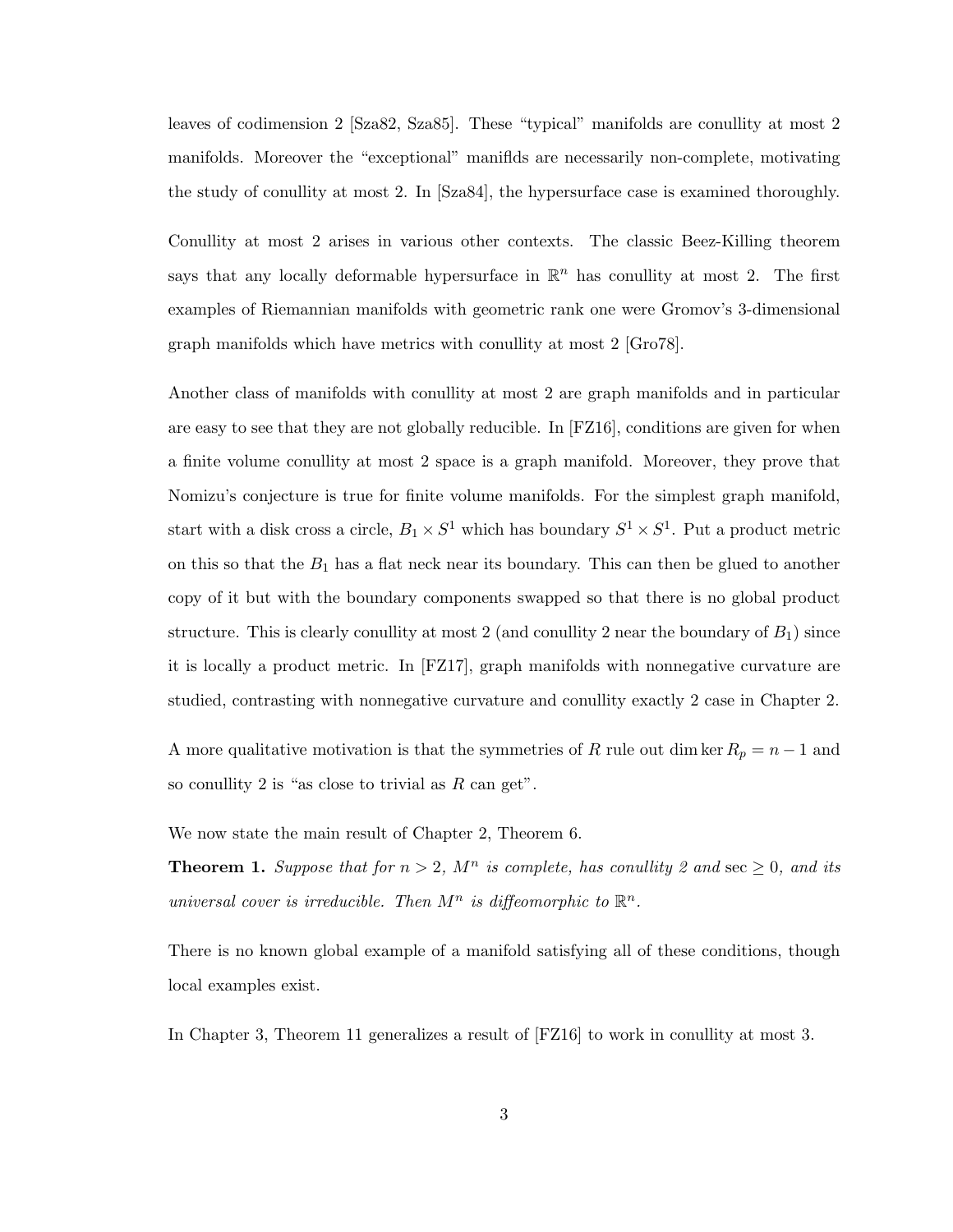**Theorem.** Let  $M^4$  be a complete, finite volume, conullity at most 3 Riemannian manifold. Let V be a connected open subset of M on which the nullity leaves are complete and dim ker  $R = n - 3$ . Then the universal cover of V splits isometrically as  $\tilde{D} \times \mathbb{R}$  where D is a maximal leaf of ker R in V .

This is then used to prove Theorem [12](#page-22-1) which is analogous to the conullity 2 result.

**Theorem.** Suppose that M is a complete  $\lambda$ -dimensional Riemannian manifold has conullity 3 curvature, sec  $\geq 0$ , and its universal cover is irreducible. Then M is diffeomorphic to  $\mathbb{R}^4$ .

As in the conullity 2 result, there is no known global example of a manifold satisfying all of these conditions, though local examples.

The third chapter studies 3-manifolds whose Ricci eigenvalues are constants  $(\lambda, \lambda, 0)$ . This one case in the study of curvature homogeneous manifolds, introduced in [\[Sin60\]](#page-79-2).

**Definition 2.** A manifold  $(M, g)$  is called *curvature homogeneous* if for any two points  $p, q \in M$ , there exists a linear isometry  $f: T_pM \to T_qM$  such that  $f^*(R_q) = R_p$ .

We think of curvature homogeneous manifolds as being ones where the curvature tensor is "the same" at each point, up to some orthogonal map of the tangent spaces. Clearly any homogeneous manifold is also curvature homogeneous. Moreover, in dimension three, curvature homogeneity is the same as having constant Ricci eigenvalues  $(\lambda_1, \lambda_2, \lambda_3)$  at all points since the Ricci tensor determines the curvature tensor.

A classical question asked by Singer [\[Sin60\]](#page-79-2) is the following.

Question 3 (Singer). Are all curvature homogeneous manifolds locally homogeneous?

The study of this question was motivated by the result in [\[Sin60\]](#page-79-2) that if the curvature tensor and enough of its covariant derivatives match at each point, then M is locally homogeneous. The following conjecture provides a similar motivation [\[BKV96\]](#page-78-4).

Conjecture 4 (Gromov). Fix a compact manifold M and a curvature tensor R. Then the space of curvature homogeneous metrics on M (up to isometry) which have curvature tensor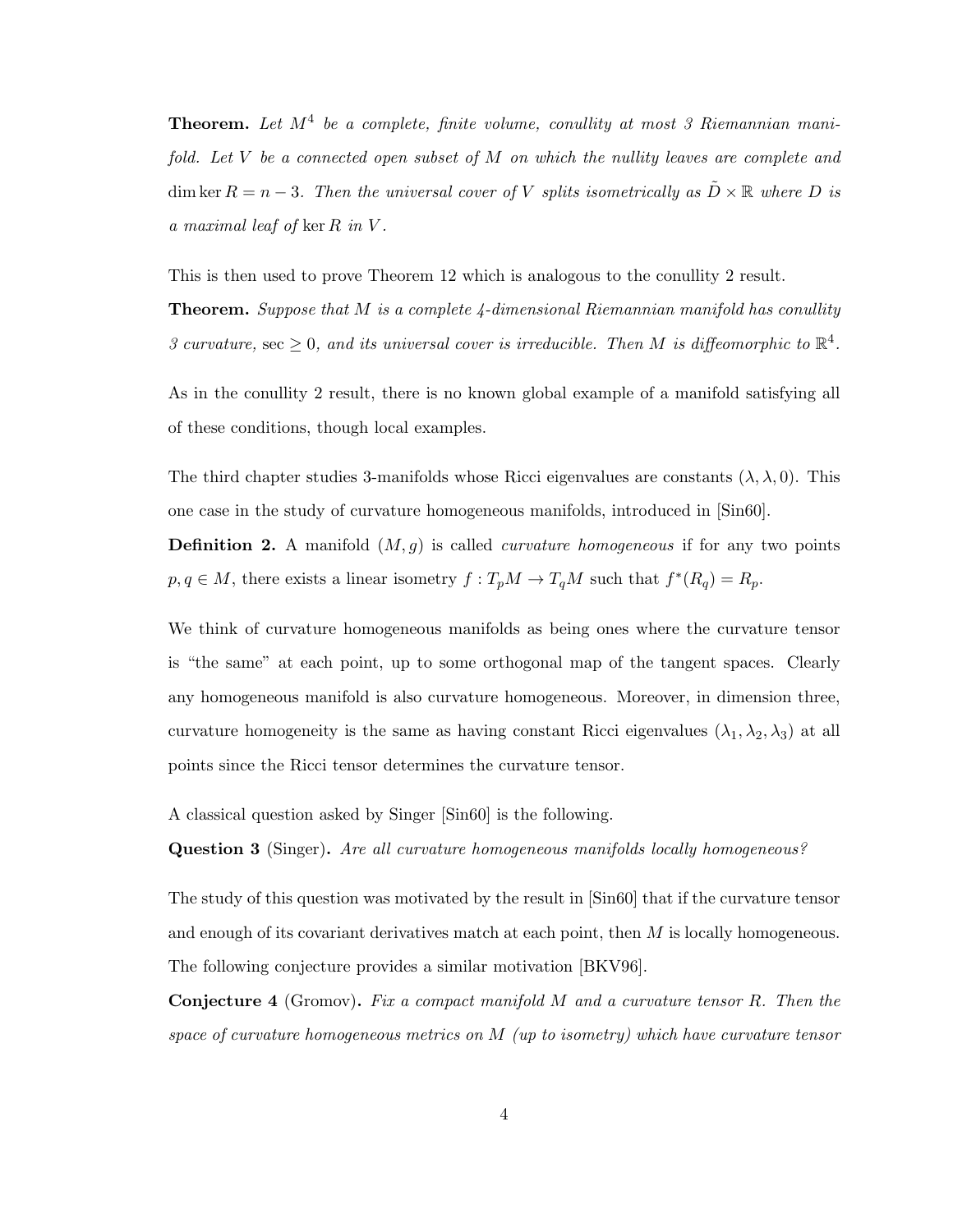In the case where M is non-compact, the example below in  $(1.4)$  and  $\text{[SW15]}$  shows that there may be an infinite dimensional moduli spaces. If the curvature tensor is that of an irreducible symmetric space, then the space is symmetric [\[TV86\]](#page-80-3). Curvature homogeneous manifolds have also been studied in the case cohomogeneity one actions, i.e. admitting an isometry group with a codimension one orbit [\[Ver97,](#page-80-4) [Tsu88\]](#page-80-5).

We now consider just the case of curvature homogeneity in dimension 3. All 3-manifolds with Ricci eigenvalues  $(\lambda, \lambda, 0)$  are curvature homogeneous but most are not homogeneous. The first such example is from [\[Sek75\]](#page-79-4) and has the metric of the form

<span id="page-10-0"></span>
$$
g = p(x, u)^{2} dx^{2} + (du - v dx)^{2} + (dv + u dx)^{2}
$$
\n(1.4)

where either  $p(x, u) = A(x) \cosh u + B(x) \sinh u$  (corresponding to eigenvalues  $(-1, -1, 0)$ ), or  $p(x, u) = A(x) \cos u + B(x) \sin u$  (corresponding to  $(1, 1, 0)$ ). However, only the case with  $(1, 1, 0)$  eigenvalues does not give a complete metric.

In dimension 3, classifying curvature homogeneous manifolds breaks into three cases.

- (a)  $\lambda_1 = \lambda_2 = \lambda_3$ , which implies constant sectional curvature,
- (b)  $\lambda_1, \lambda_2, \lambda_3$  all distinct, or
- (c)  $\lambda_1 = \lambda_2 \neq \lambda_3$ .

The first case is trivial. All three cases are well studied locally [\[KP94,](#page-78-5) [BKV96,](#page-78-4) [Kow93\]](#page-78-6).

We restrict our attention to the subcase of (b) where  $\lambda_3 = 0$ . This case, with eigenvalues  $(\lambda, \lambda, 0)$  is of particular interest as it is the only case where the metric can have a local product structure in some regions but not in others.

The relation between this condition and the previous ones studied is that if  $M^3$  has Ricci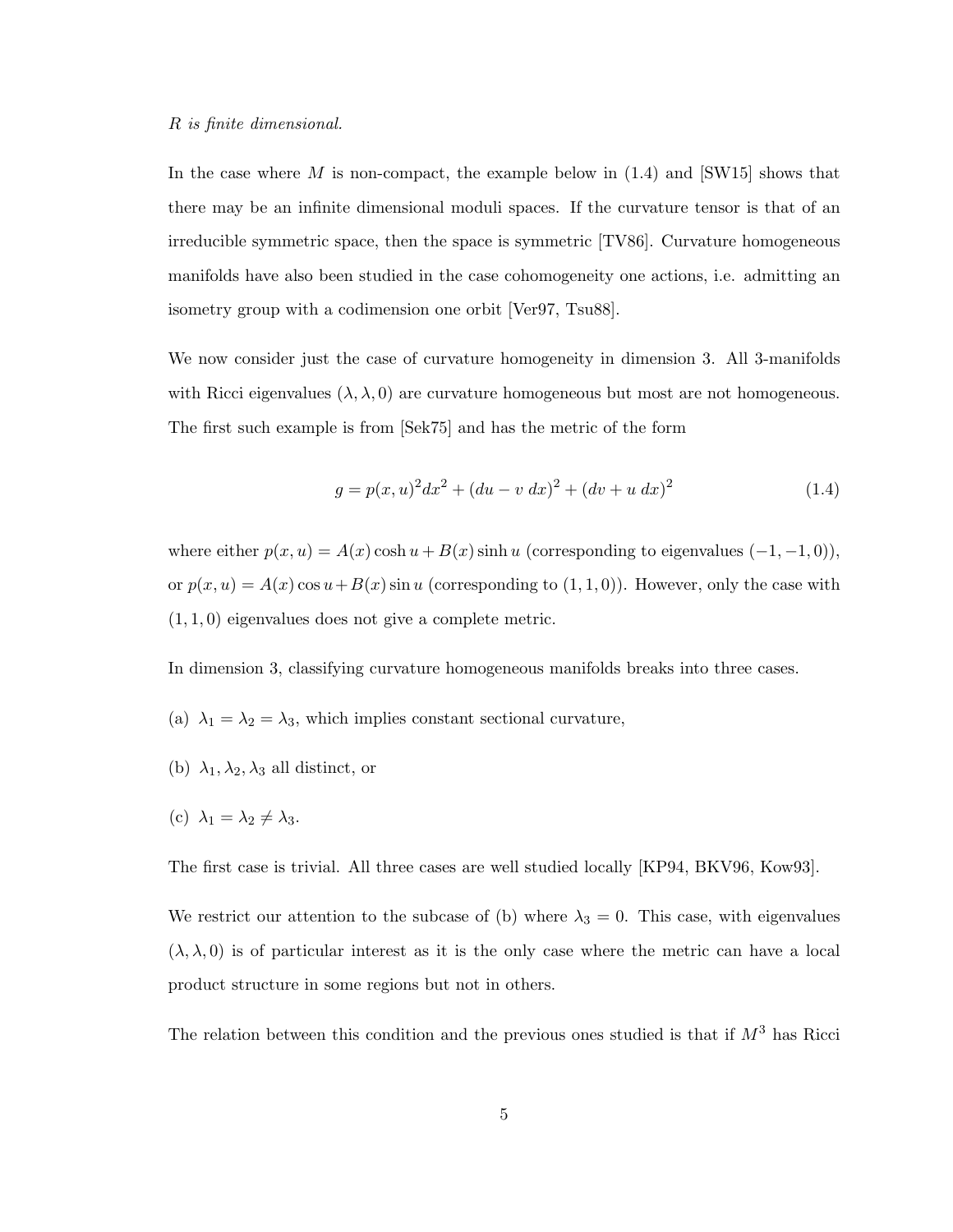eigenvalue  $(\lambda, \lambda, 0)$ , then M is also conullity 2.

We may assume that, up to scaling,  $\lambda = -1$  since otherwise, the universal cover of such a manifold splits as  $\mathbb{S}^2 \times \mathbb{R}$  or  $\mathbb{E}^2 \times \mathbb{R}$ , see Lemma [15.](#page-35-0)

Manifolds with constant Ricci eigenvalues  $(\lambda, \lambda, 0)$  are also *constant vector curvature 0* manifolds, i.e. for every vector  $X \in T_pM$  there exists  $Y \in T_pM$  such that the sectional curvature  $\sec(X, Y) = 0$ . This condition gives similar finite-volume splitting results to Theorem [11,](#page-22-2) see [\[SW14,](#page-79-5) [SW17\]](#page-79-6). Under a stronger curvature assumption, known as higher rank, there is a splitting for all 3-manifolds [\[BS18\]](#page-78-7).

We now state the main results that we prove in Chapter [4.](#page-34-0) First, we give in Theorem [24](#page-52-1) a construction of many examples of locally irreducible, simply connected manifolds with Ricci eigenvalues  $(-1, -1, 0)$ .

**Theorem.** Let  $f : \mathbb{R} \to \mathbb{R}$  be a smooth function and  $\gamma : \mathbb{R} \to \mathbb{H}^2$  be a  $C^1$  arc-length parametrized curve in  $\mathbb{H}^2$  such that the geodesics orthogonal to  $\gamma$  are disjoint and cover  $\mathbb{H}^2$ . Define  $S \subset \mathbb{R}$  to be the set of x such that  $\gamma(x)$  is locally a smooth curve and define  $h(x) = \nabla_{\gamma'}\gamma'$  on S. Suppose further that  $f(x)$  satisfies that

$$
f^{(k)}(x)h^{(\ell_1)}(x)\cdots h^{(\ell_m)}(x) \to 0
$$
\n(1.5)

as  $x \to x_0 \notin S$ , for any  $k, m, \ell_1, \ldots, \ell_m \geq 0$ .

Then there exists a complete metric g on  $\mathbb{H}^2 \times \mathbb{R}$  with Ricci eigenvalues  $(-1, -1, 0)$ .

Next, we show in Theorem [29](#page-58-0) that under an assumption, all such manifolds are of the form of these examples.

**Theorem.** Suppose M is complete and simply connected and has Ricci eigenvalues  $(-1, -1, 0)$ . If M is everywhere locally irreducible and  $\mathcal F$  is smooth on M, then M has smooth coordinates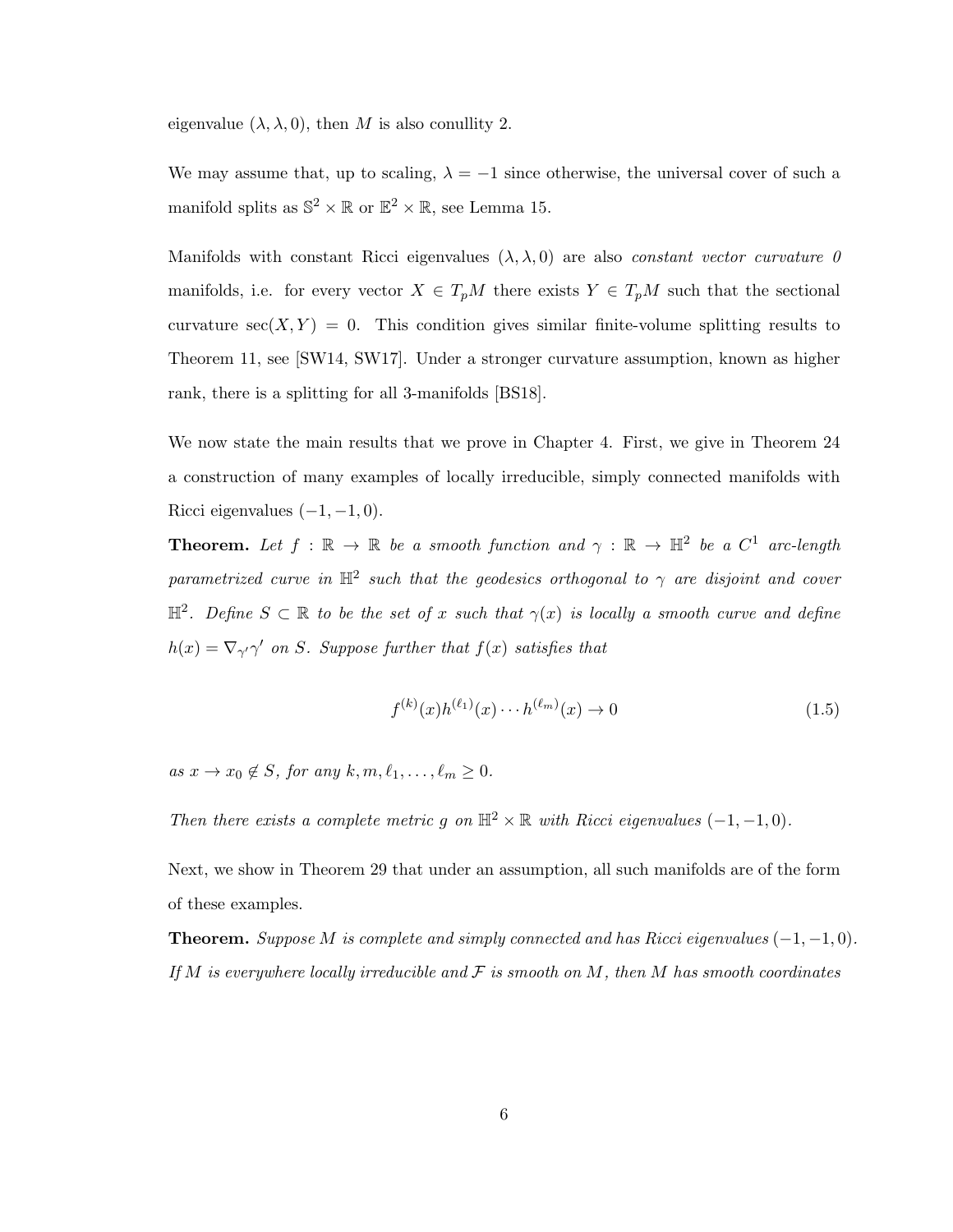$(x, u, v)$  such that

$$
g = (\cosh u - h(x) \sinh u)^{2} dx^{2} + (du - f(x)v dx)^{2} + 9dv + f(x)u dx^{2}
$$
 (1.6)

for some smooth functions  $f, h : \mathbb{R} \to \mathbb{R}$  with  $|h| \leq 1$ .

Presumably this assumption that the foliation  $\mathcal F$  is smooth should not be needed to know that locally irreducible, simply connected manifolds with Ricci eigenvalues  $(-1, -1, 0)$  are of the form in Theorem [24.](#page-52-1)

Finally, we classify in Theorem [35](#page-65-0) the topology of non-simply connected manifolds with Ricci eigenvalues  $(-1, -1, 0)$ under another technical condition.

**Theorem.** Suppose that  $(M^3, g)$  is complete, has Ricci eigenvalues  $(-1, -1, 0)$  and has locally finite split regions. If its universal cover  $\widetilde{M}$  is irreducible, then  $\pi_1(M)$  is a free group. If M is locally irreducible everywhere, then  $\pi_1(M)$  is either trivial or  $\mathbb Z$ .

#### <span id="page-12-0"></span>1.1. Preliminaries

It is well known that ker R has complete, totally geodesic leaves on the open subset where dim ker R is minimal [\[Mal72\]](#page-79-7). (For a conullity k manifold, this subset is all of  $M$ , for conullity at most k it is the set where dim ker R is exactly  $n - k$ .) Moreover, these leaves are flat since they are spanned by ker  $R$ . Any geodesic contained in a leaf of ker  $R$  is called a nullity geodesic, which exist for all  $T \in \text{ker } R$ . Since ker R has totally geodesic leaves, the orthogonal distribution (ker  $R)^{\perp}$  is parallel along the leaves of ker R.

Following the conventions in [\[FZ16\]](#page-78-0), we define the *splitting tensor*  $C_T$  for any  $T \in \text{ker } R$  by

$$
(C_T)_p(X) = -(\nabla_X T)^{\ker R_p^{\perp}} \tag{1.7}
$$

where  $(\cdot)^{\ker R_p^{\perp}}$  means the orthogonal projection onto  $(\ker R_p)^{\perp}$ .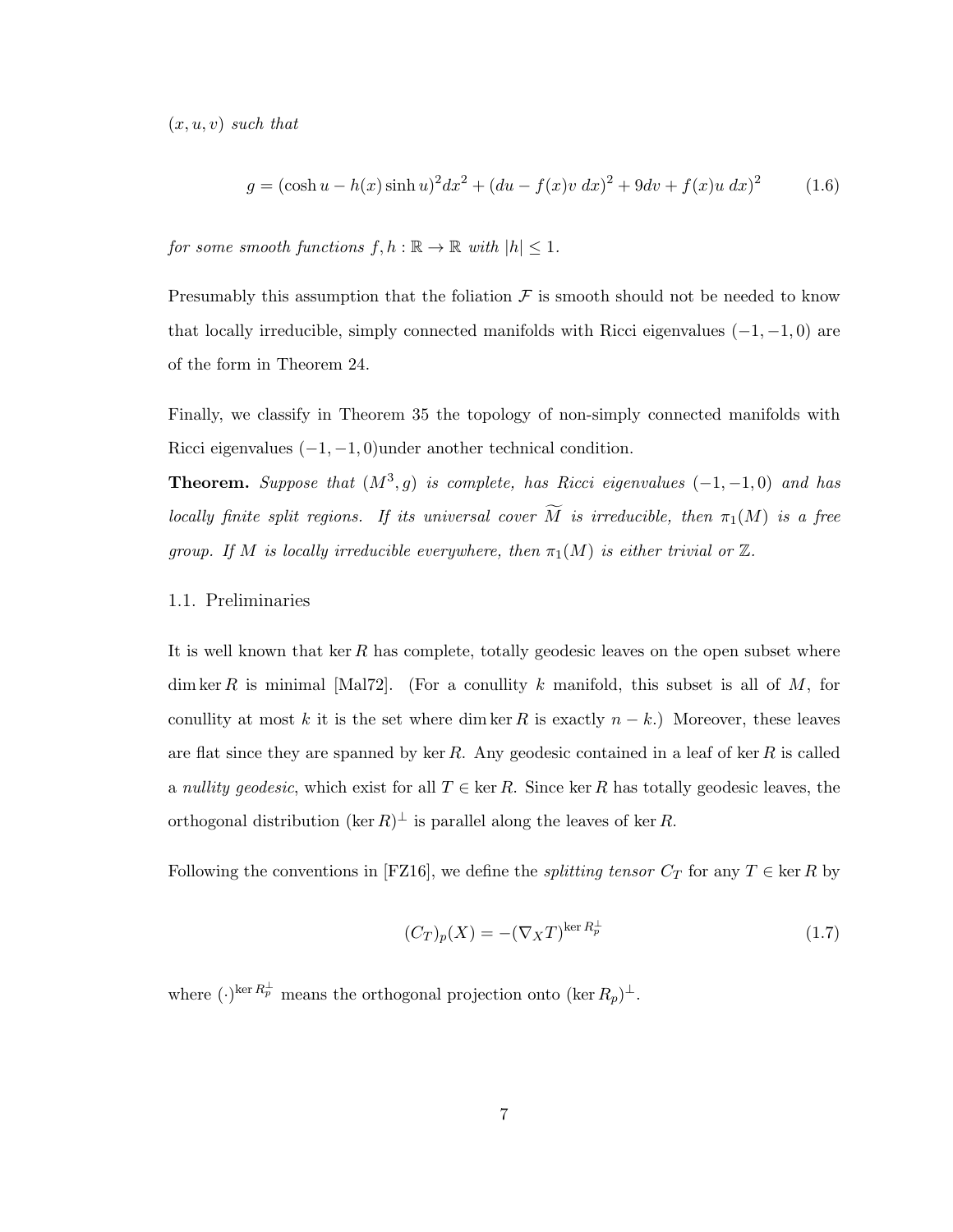Moreover, from [\[FZ16\]](#page-78-0), for vector fields  $U, S \in \text{ker } R$ ,

$$
C_{\nabla_U S} X = -(\nabla_U \nabla_X S)^{\ker R^{\perp}} - (\nabla_{[X,U]} S)^{\ker R^{\perp}}
$$
  
=  $(\nabla_U C_S) X + C_S (\nabla_U X) - C_S ([U, X]^{\ker R^{\perp}})$   
=  $(\nabla_U C_S) X + C_S (\nabla_X U)$   
=  $(\nabla_U C_S) X - C_S C_U X$ 

Hence, we obtain a Ricatti-type equation,

<span id="page-13-0"></span>
$$
\nabla_U C_S = C_{\nabla_U S} + C_S C_U. \tag{1.8}
$$

Along a nullity geodesic  $\gamma(t)$  with tangent vector  $T \in \text{ker } R$ , we can choose a parallel basis  ${e_1, e_2}$  of ker  $R^{\perp}$ . Then  $C_T$  written in this basis is a matrix  $C(t)$  along  $\gamma(t)$  satisfying

<span id="page-13-2"></span>
$$
C'(t) = C^2 \tag{1.9}
$$

and hence has solutions  $C(t) = C_0(I - tC_0)^{-1}$  for some  $C_0 = C(0)$  matrix. Hence  $C_T$  must have no non-zero real eigenvalues.

When M is conullity at most 2, then  $C_T$  is a  $2 \times 2$  matrix and hence either is nilpotent or has two non-zero complex eigenvalues. When M is conullity at most 3, then  $C_T$  is  $3 \times 3$ matrix and hence always has a zero eigenvalues. Moreover,  $C_T$  then is again either nilpotent or has two non-zero complex eigenvalues. In either conullity 2 or 3, these two cases lead to qualitatively different behavior.

We will make use of the following de Rham-type splitting result, from [\[FZ16\]](#page-78-0) and done in dimension 3 in [\[AMT15\]](#page-78-8).

<span id="page-13-1"></span>**Proposition 5.** Let M be a complete Riemannian manifold of conullity at least 2 and  $V \subset M$  a connected open subset on the nullity geodesics are complete. If  $C_T \equiv 0$  on U for all  $T \in \text{ker } R$ , then the universal cover of V is isometric to  $\tilde{D} \times \mathbb{R}^{n-2}$  where  $\tilde{D}$  is a simply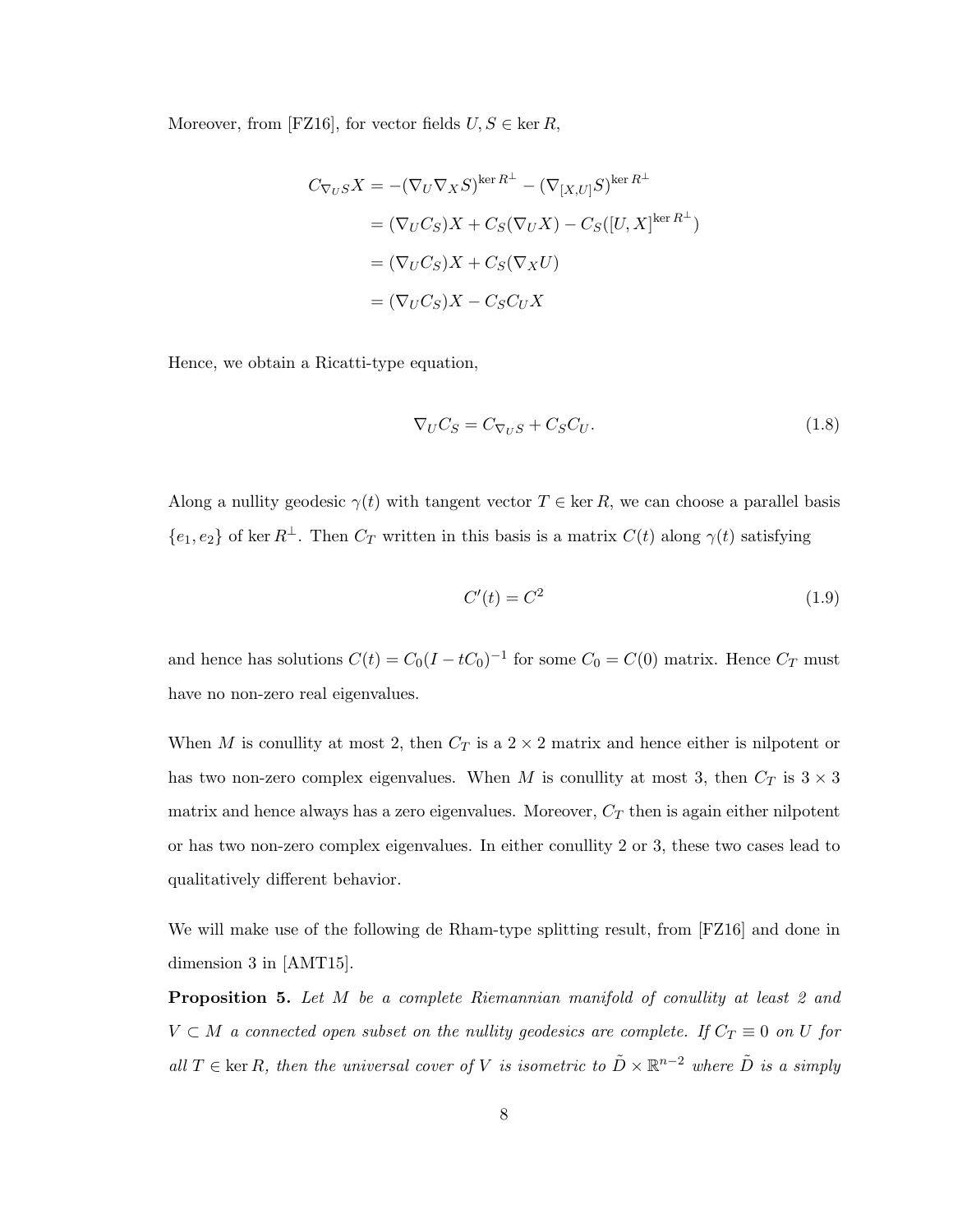$\label{eq:connected} connected\ surface.$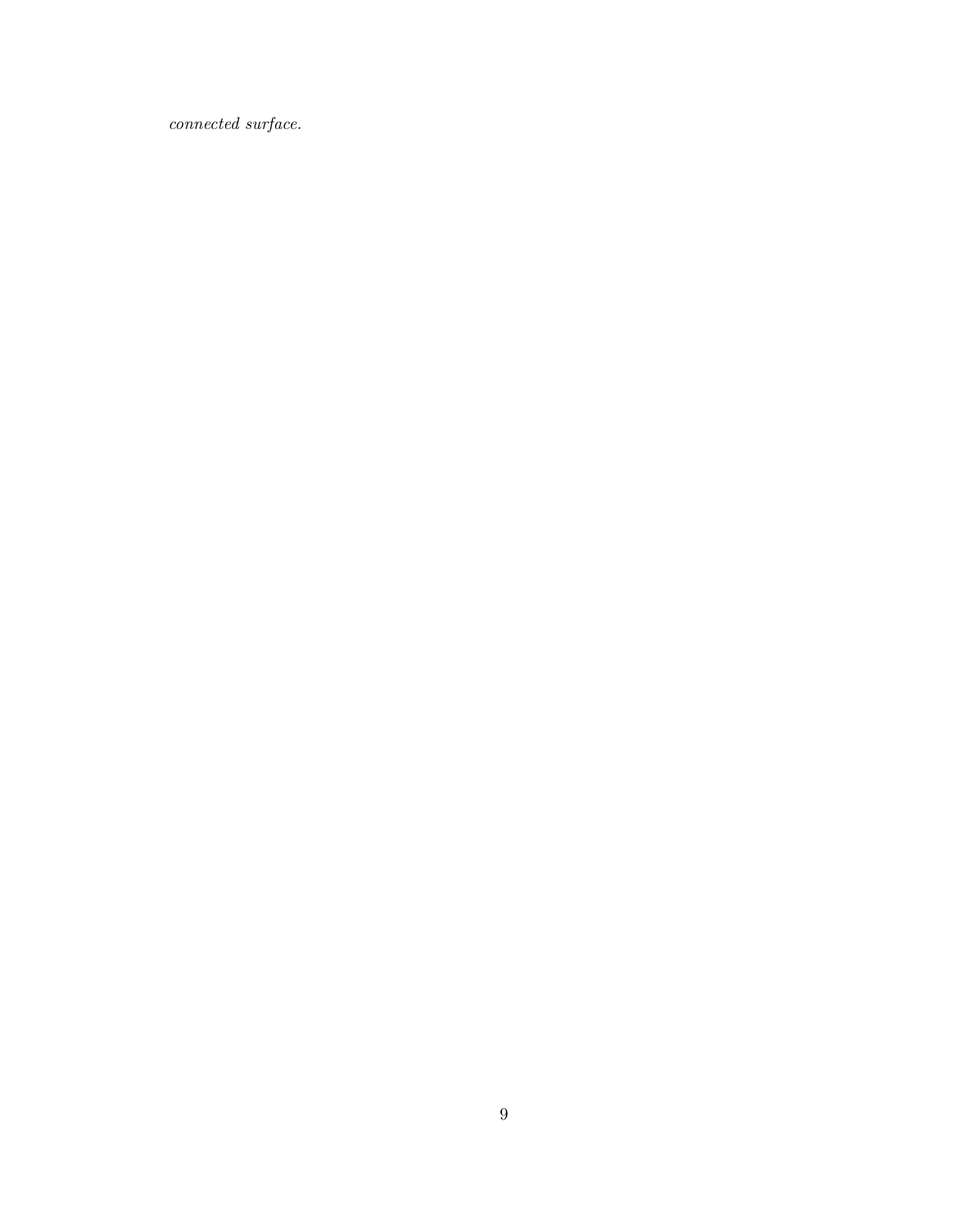#### CHAPTER 2 : Conullity 2

#### <span id="page-15-1"></span><span id="page-15-0"></span>2.1. Nonnegative Curvature

<span id="page-15-2"></span>Our main result on conullity 2 manifolds is the following.

**Theorem 6.** Suppose that  $M^n$  has  $n > 2$ , conullity 2, sec  $\geq 0$ , and its universal cover does not split isometrically. Then  $\widetilde{M}^n$  is diffeomorphic to  $\mathbb{R}^n$ .

Since sec  $\geq 0$ , M has a soul  $S \subset M$  by the soul theorem [\[CG72,](#page-78-9) [Per94\]](#page-79-8). Each point  $p \in M$ there is an orthonormal basis of the form  $\{e_1, e_2, T_1, \ldots, T_{n-2}\}$  of  $T_pM$  with  $R(T_j, \cdot) = 0$ and  $\sec(e_1, e_2)$  = Scal. The case where  $S = M$ , i.e. M is compact, is covered in [\[FZ16\]](#page-78-0), showing that  $\widetilde{M}$  is isometric to  $\widetilde{D} \times \mathbb{R}^{n-2}$  for a positively curved surface D. In [\[FZ16\]](#page-78-0) (as well as in [\[AMT15\]](#page-78-8) for dimension 3), the following result covers the finite-volume case without a curvature assumption.

<span id="page-15-4"></span>**Proposition 7.** If a complete manifold  $M$  has conullity at most 2 and is finite volume, then its universal cover  $\widetilde{M}$  splits isometrically as  $\Sigma \times \mathbb{R}^{n-2}$  for some complete surface  $\Sigma$ .

We first show how the nullity vectors of  $T_pM$  can fit in with the Soul.

**Lemma 8.** If  $T \in \text{ker } R_p$  at a point  $p \in S$ , then the orthogonal projections  $T^S \in T_pS$  and  $T^N \in T_p S^{\perp}$  are also in ker  $R_p$ .

*Proof.* First observe that since  $T = T^S + T^N \in \text{ker } R_p$ , that

<span id="page-15-3"></span>
$$
\langle R(T^S, X)Y, Z \rangle = -\langle R(T^N, X)Y, Z \rangle \tag{2.1}
$$

for any X, Y, Z. Take a unit vector  $e \in T_pM$  orthogonal to T and write  $e^S$  and  $e^N$  as its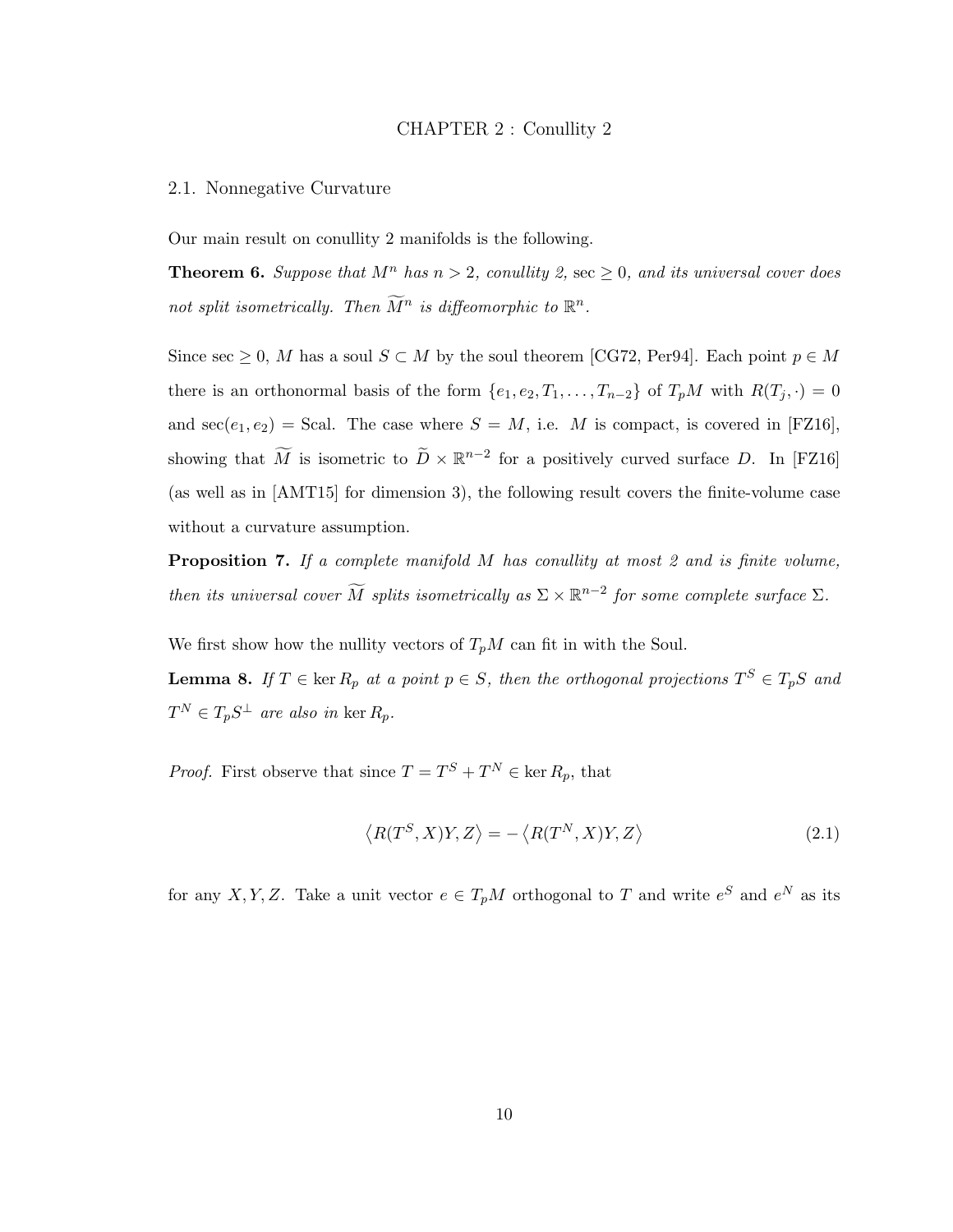projections. Then

$$
\sec(e, T^N) = \langle R(e^N, T^N) T^N, e^N \rangle + \langle R(e^S, T^N) T^N, e^N \rangle
$$
  
+  $\langle R(e^N, T^N) T^N, e^S \rangle + \langle R(e^S, T^N) T^N, e^S \rangle$   
=  $\underbrace{\langle R(e^N, T^N) T^N, e^N \rangle}_{(a)} + \underbrace{2 \langle R(e^S, T^N) T^N, e^N \rangle}_{(b)} + \underbrace{\langle R(e^S, T^N) T^N, e^S \rangle}_{(c)}$ 

This last term  $(c)$  is 0 since it is the sectional curvature of one of the flat strips from the proof of the Soul Conjecture [\[Per94\]](#page-79-8). The first term  $(a)$  can be written using  $(2.1)$  as

$$
(a)=-\left\langle R(e^N,T^S)T^N,e^N\right\rangle =\left\langle R(e^N,T^S)T^S,e^N\right\rangle =0
$$

to see this as again the curvature of a flat strip and hence zero.

For (b), we use the fact that the flat strip from  $e^S$  and  $T^N$  is totally geodesic, and so  $R(e^S, T^N)T^N$  is in the span of  $\{e^S, T^N\}$  and hence  $(b) = 0$ .

This shows that  $T^N$  has  $\sec(T^N, \cdot) = 0$ . Using [2.1](#page-15-3) twice then also gives that  $\sec(T^S, \cdot) = 0$ .

This is sufficient to show that  $T^N$  and  $T^S$  are in ker  $R_p$ , as any  $X \notin \text{ker } R_p$  has some nonzero sectional curvature. Specifically, we can write  $X = X^T + X^e$  with  $X^T \in \text{ker } R_p$  and  $0 \neq X^e \in \ker R_p^{\perp}$  and there exists  $e_2 \perp X^e$  in ker  $R_p^{\perp}$ . Then  $\sec(X, e_2) = \sec(X^e, e_2) = \text{Scal}$ .

Our next lemma then tells us how to make a basis of the tangent space at a point of the soul that fits nicely with both the soul structure and the conullity 2 structure.

**Lemma 9.** For  $p \in S$ , there exists an orthonormal basis  $B = \{e_1, e_2, T_1, \ldots, T_{n-2}\}$  of  $T_pM$ so that each basis vector  $v \in B$  is either in  $T_pS$  or in  $T_pS^{\perp} \subset T_pM$  and B satisfies the relations

$$
R(T_j, \cdot) = 0, \quad \sec(e_1, e_2) = \text{Scal}.
$$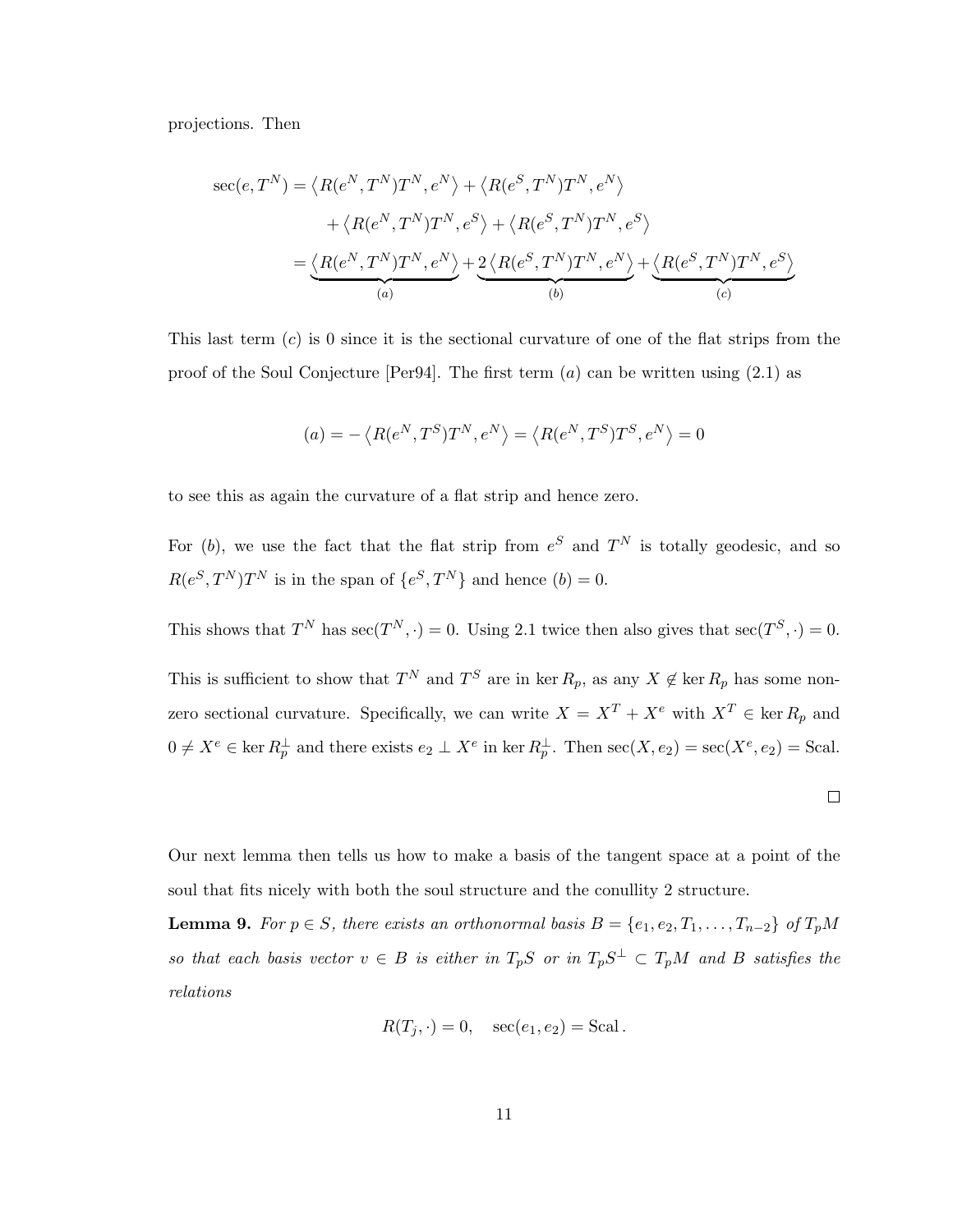Moreover,  $e_1$  and  $e_2$  are either both in  $T_pS$  or both in  $T_pS^{\perp}$ .

*Proof.* Pick any basis  $S_1, \ldots, S_{n-2}$  of ker  $R_p$ . Then  $S_1^N, \ldots, S_{n-2}^N, S_1^S, \ldots, S_{n-2}^S$  also spans ker  $R_p$ , so take a subset of this that is a basis and call it  $T_1, \ldots, T_{n-2}$ . Now chose  $e_1, e_2$ perpendicular to the span of  $T_1, \ldots, T_{n-2}$  with each  $e_i$  either in  $T_pS$  or  $T_pS^{\perp}$ . Then  $e_1, e_2$ span ker  $R_p^{\perp}$  and  $\{e_1, e_2, T_1, \ldots, T_{n-2}\}$  is our desired basis.

Moreover, note that if  $e_1 \in T_pS$  and  $e_2 \in T_pS^{\perp}$ , then there is a flat strip spanned by  $e_1$ and  $e_2$ , so  $\sec(e_1, e_2) = 0$ , which is a contradiction with the assumption that Scal > 0 everywhere. So  $e_1$  and  $e_2$  must both be in  $T_pS$  or both be in  $T_pS^{\perp}$ .  $\Box$ 

Further note that since ker  $R_p$  and ker  $R_p^{\perp}$  are smooth distributions and the soul S is connected, that if  $e_1$  and  $e_2$  are in  $T_pS$  at one point, they must be so at every point. So there are now two cases, case (A) where  $e_1, e_2 \in T_pS$  for all  $p \in S$  and case (B) where  $e_1, e_2 \in T_pS^{\perp}$ for all  $p \in S$ . The first case is where the soul contains all the curvature and the second case is where the soul is flat.

In this first case, the soul  $S$  of  $M$  is a compact manifold with conullity 2 at each point. So we may apply the splitting result [7](#page-15-4) to the soul to get that  $\widetilde{S}$  is isometric to  $\widetilde{D} \times \mathbb{R}^{m-2}$  where m is the dimension of S. Here  $\tilde{D}$  is a simply connected, compact surface with Scal  $> 0$ , and hence is diffeomorphic to  $\mathbb{S}^2$ .

Now we examine the splitting tensor at  $p \in S$ . If  $T \in \text{ker } R_p$  is any nullity vector, then  $C_T$  is defined by  $C_T(X) = -(\nabla_X T)^{\ker R_P^{\perp}}$ . If  $T \in T_pS$ , then  $C_T = 0$  by the splitting of S. Otherwise, assume that T is perpendicular to  $T_pS$ . For  $X \in \text{ker } R_p^{\perp}$ , then the flat strip spanned by X and T is totally geodesic. Since  $C_T$  is a tensor, we can choose to consider extensions of  $X$  and  $T$  to vector fields contained in that flat strip. For these extensions,  $\nabla_X T$  is in the span of X and T. Since  $C_T(X) \in \ker R_p^{\perp}$ , it must be perpendicular to T and hence X is an eigenvector of  $C_T(X)$  with a real eigenvalue. The only possible such eigenvalue is 0. So  $C_T = 0$  as well.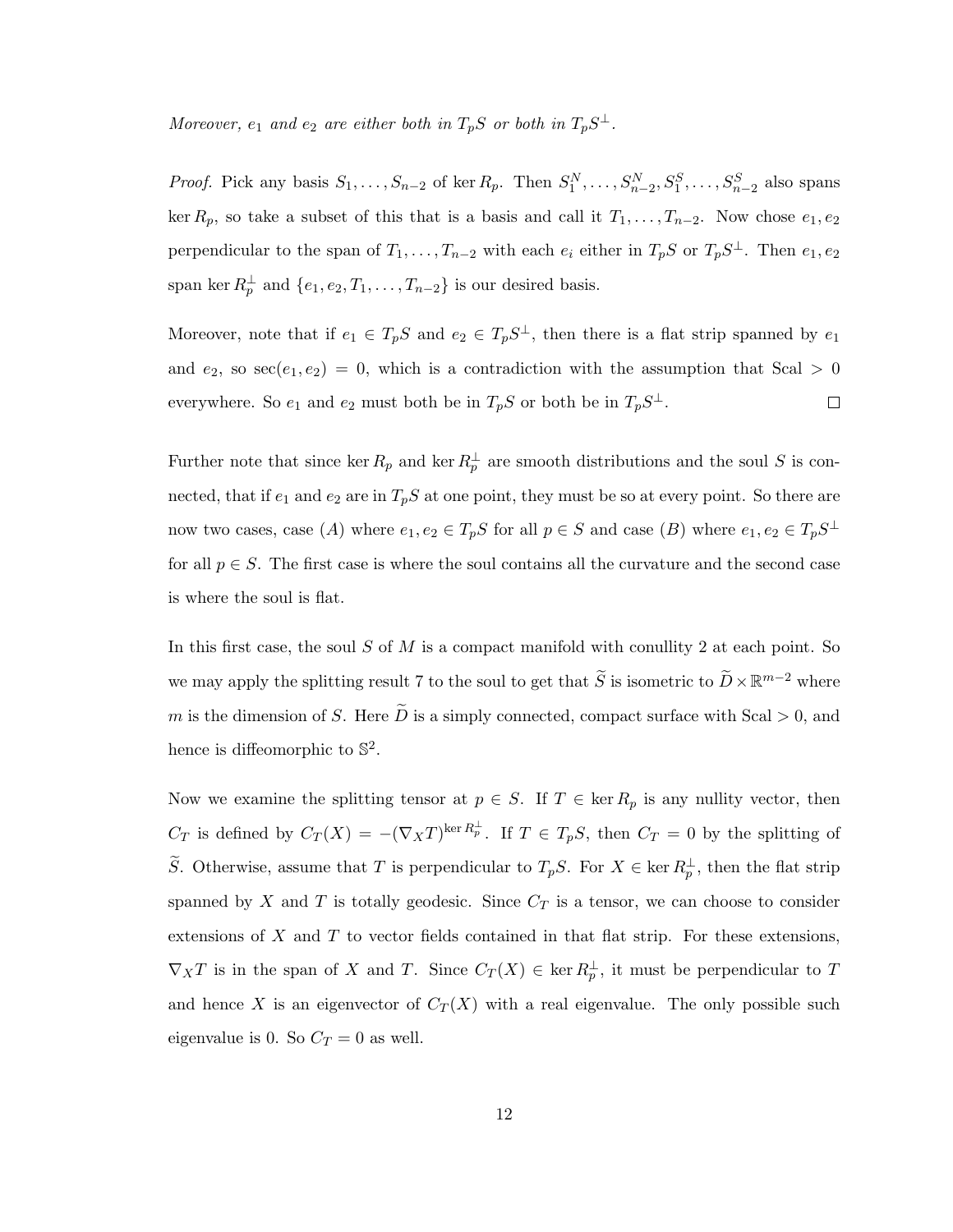So all splitting tensors are zero on S. For any other point  $p \in M$ ,  $p = \exp_{p_0}(U)$  for some  $p_0 \in S$  and  $U \in T_pS^{\perp}$ . Since  $e_1, e_2 \in T_pS$ , we know that  $U \in \text{ker } R_p$ . By [\(1.8\)](#page-13-0),  $C_U \equiv 0$ along  $\gamma(t) = \exp_{p_0}(tU)$  since  $C_U = 0$  at  $p_0 \in S$ . For any  $T \in \text{ker } R_{p_0}$ , we know that  $C_T = 0$ at  $p_0$ . By [\(1.8\)](#page-13-0) extending T parallel along  $\gamma$ , we get that

$$
\nabla_U C_T = C_T C_U = 0.
$$

Hence,  $C_T \equiv 0$  along  $\gamma$  and in particular  $C_T = 0$  at p. Since ker R is parallel along  $\gamma$ ,  $C_T = 0$  at p for all  $T \in \ker R_p$ .

So all splitting tensors are identically zero on M. By Proposition [5,](#page-13-1) we conclude that  $\widetilde{M}$ splits isometrically as  $\widetilde{D} \times \mathbb{R}^{n-2}$  with the Euclidean metric on  $\mathbb{R}^{n-2}$ .

We now consider the second case, where the soul is flat. We write this case as a lemma, which will also be used in our theorem on conullity 3 manifolds.

<span id="page-18-0"></span>**Lemma 10.** Suppose that M has a soul S of dimension at least one. Then if S is flat,  $\overline{M}$ splits isometrically with a Euclidean factor.

*Proof.* In this case, since S is flat, we know that its universal cover  $\widetilde{S}$  is just flat  $\mathbb{R}^m$ .

Let  $\nu(S)$  be the normal bundle of S in M. If  $\pi : \widetilde{S} \to S$  is the universal covering of S, then  $\widetilde{M}$  is diffeomorphic to the pullback bundle

$$
\pi^*(\nu(S)) = \left\{ (\widetilde{p}, X) \middle| \ \widetilde{p} \in \widetilde{S}, \ X \in T_{\pi(\widetilde{p})} S^{\perp} \right\}.
$$

We can see this since there is a covering map  $\pi^*(\nu(S)) \to \nu(S)$  to the normal bundle of S given by  $(\tilde{p}, X) \mapsto (\pi(\tilde{p}), X)$  and noting that  $\pi^*(\nu(S))$  is simply connected since  $\tilde{S}$  is. That shows that  $\pi^*(\nu(S))$  is the universal cover of  $\nu(S)$ , which is diffeomorphic to M. So M is diffeomorphic to  $\pi^*(\nu(S))$ , a vector bundle over Euclidean space  $S = \mathbb{R}^m$ . Hence  $\widetilde{M}$  is diffeomorphic to  $\mathbb{R}^n$ .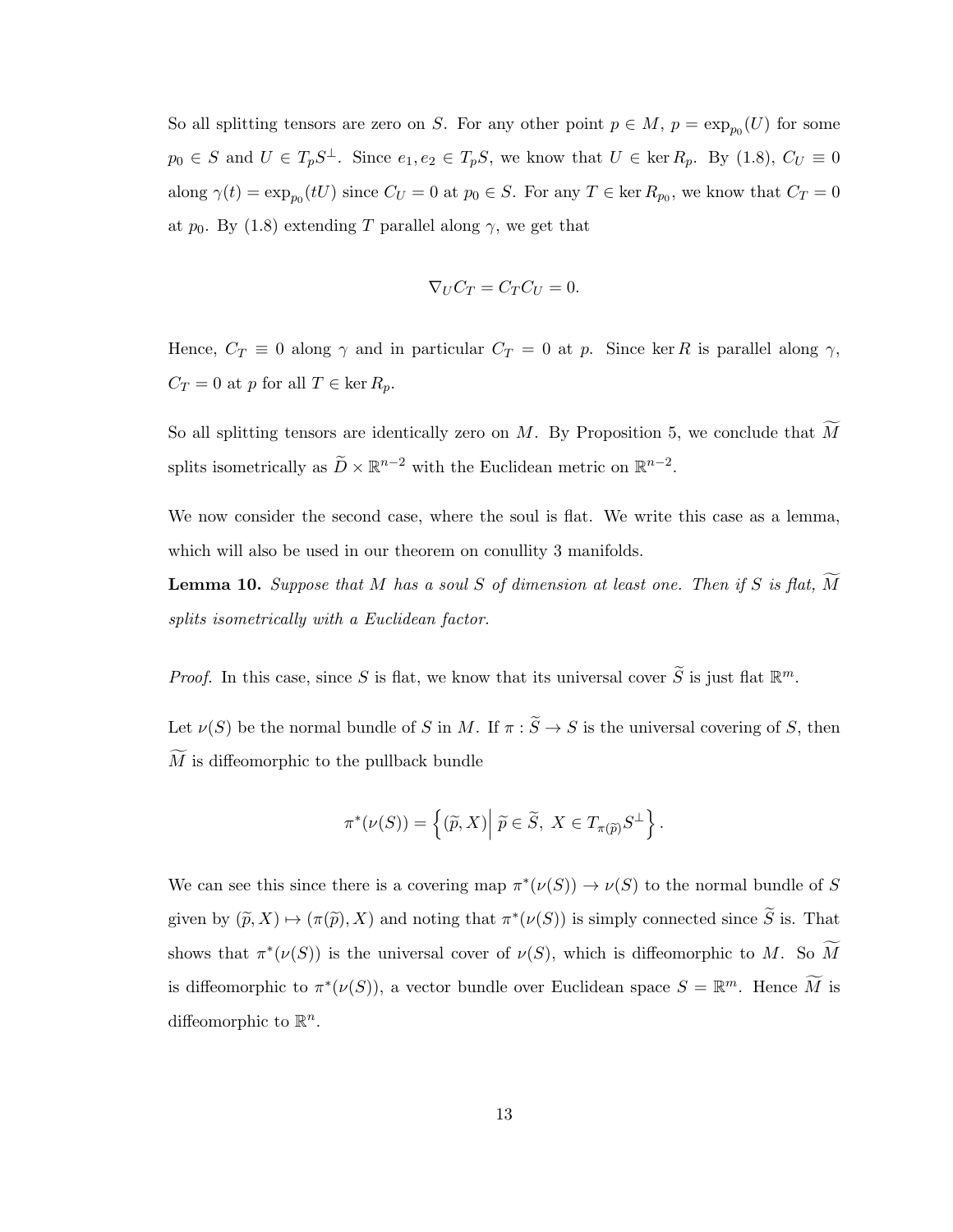Moreover, suppose that  $m > 0$  so that the soul S is not just a point. The fact that  $\pi_1(S) = \pi_1(M)$  implies that  $\widetilde{S}$  is embeddable in  $\widetilde{M}$  (since distinct homotopy classes of paths in S are still distinct in  $M$ ). Since S is totally geodesic and totally convex in  $M$ , so is  $\widetilde{S}$  in  $\widetilde{M}$  (since geodesics of  $\widetilde{M}$  are just lifts of geodesics in M).

Now take a line L in  $\widetilde{S} = \mathbb{R}^m$ . Take any two points  $x, y$  on the line L. Then any minimizing geodesic from x to y must lie in  $\tilde{S}$ , since  $\tilde{S}$  is totally convex, and the only such geodesics are just the line L itself. So L is a line in  $\widetilde{M}$  in the sense of minimizing distance between any two points of it. Hence  $\widetilde{M}$  splits isometrically as  $N^{n-1}\times\mathbb{R}$ . Here  $N^{n-1}$  has a soul with dimension  $m-1$ . This process can be repeated to get that  $\widetilde{M} = N^{n-m} \times \mathbb{R}^m$  isometrically with flat  $\mathbb{R}^m$  for some manifold  $N^{n-m}$  with soul a point, so  $N^{n-m}$  is diffeomorphic to  $\mathbb{R}^{n-m}$ .  $\Box$ 

<span id="page-19-0"></span>Combining this with case (A) proves the theorem.

## 2.2. Examples

The first examples of conullity 2 manifolds were from Takagi [\[Tak72\]](#page-80-0) and Sekigawa [\[Sek75\]](#page-79-4). Examples deriving from Sekigawa's will be studied in extensive detail in Chapter [4.](#page-34-0) We now present several other explicit examples.

#### 2.2.1. 2 Complex Eigenvalues and Complete

The following example is derived from the final example of Section 8 of [\[Kow96\]](#page-78-10) with  $U = \log(\log(x + 1))$ . The metric

$$
g = (x^{2} + \log(x+1)) (y^{2} \log(x+1) + 1) (x+1) x dw^{2} + x(dw dy + dy dw)
$$
 (2.2)

$$
+\frac{y^2\log(x+1)+1}{x(x+1)\left(\log(x+1)\right)^2}dx^2+dy^2\tag{2.3}
$$

defined on  $(w, x, y)$  with  $x > 0$  is a complete conullity at most 2 metric with 2 complex eigenvalues for its splitting tensor. Its scalar curvature is negative at all points. The vector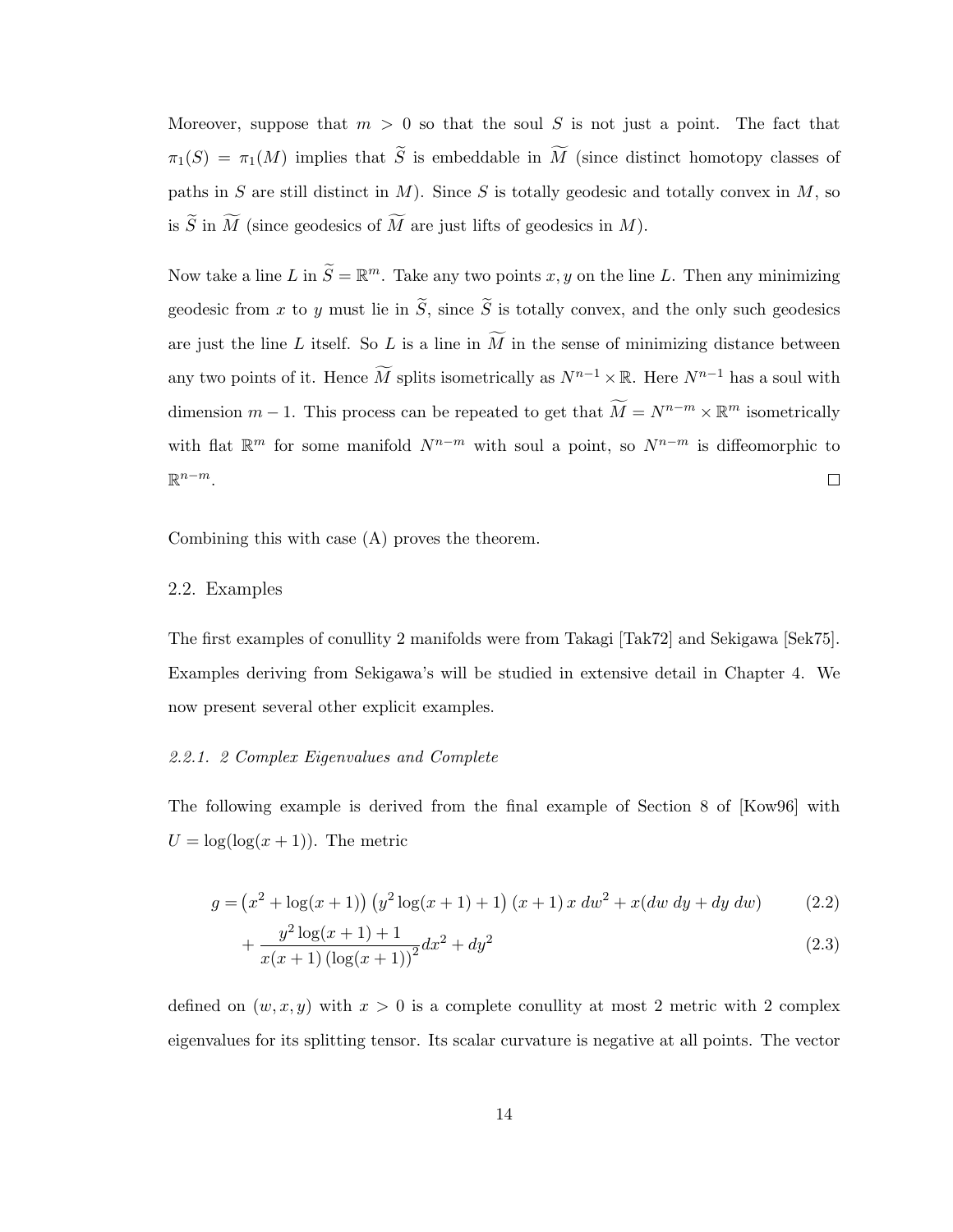field  $\frac{\partial}{\partial y}$  is T, the nullity direction.

We can see the completeness of this metric by noting that  $g(X, Y) \ge \bar{g}(X, Y)$  where  $\bar{g}$  is defined by

$$
\bar{g} = x^4 dw^2 + \frac{dx^2}{x(x+1)(\log(x+1))^2} + dy^2.
$$

Hence completeness of  $\bar{g}$  implies completeness of g and  $\bar{g}$  we can see is complete by making the reparametrization by  $\bar{x} = \log(\log(x + 1))$  so

$$
\bar{g} = (e^{e^{\bar{x}}} - 1)^4 dw^2 + d\bar{x}^2 + dy^2.
$$

#### 2.2.2. 2 Complex Eigenvalues and Positive Scalar Curvature

The following example is derived from the final example of Section 8 of [\[Kow96\]](#page-78-10) with  $U = x^{3/2}$ . The conullity at most 2 metric

$$
g = \left(x^2 + \frac{2}{3}\sqrt{x}\left(e^{x^{3/2}}y^2 + 1\right)\right)dw^2 + x(dw\ dy + dy\ dw) + \frac{3}{8}\frac{y^2 + e^{-x^{3/2}}}{\sqrt{x}}dx^2 + dy^2
$$

defined for  $(w, x, y)$  with  $x > 0$  has positive scalar curvature for small x (and arbitrary  $w, y$ ). In particular, the scalar curvature K is

$$
K = -\frac{(21x^{3/2} + 9x^3 - 2) e^{x^{3/2}}}{3x^{3/2}}.
$$

The metric is non-complete since paths with w and y constant have finite length as  $x \to \infty$ or  $x \to 0$ . The vector field  $\frac{\partial}{\partial y}$  is T, our nullity direction. The splitting tensor C for this has two complex eigenvalues, when  $K \neq 0$  (and is not defined for surface where  $K = 0$ ). In particular C has the form  $\sqrt{ }$  $\left\lfloor \right\rfloor$  $a - b$ b a  $\setminus$ | where

$$
a = -\frac{y}{y^2 + e^{-x^{3/2}}}, \qquad b = \frac{e^{-\frac{1}{2}x^{3/2}}}{y^2 e^{x^{3/2}} + 1}.
$$
 (2.4)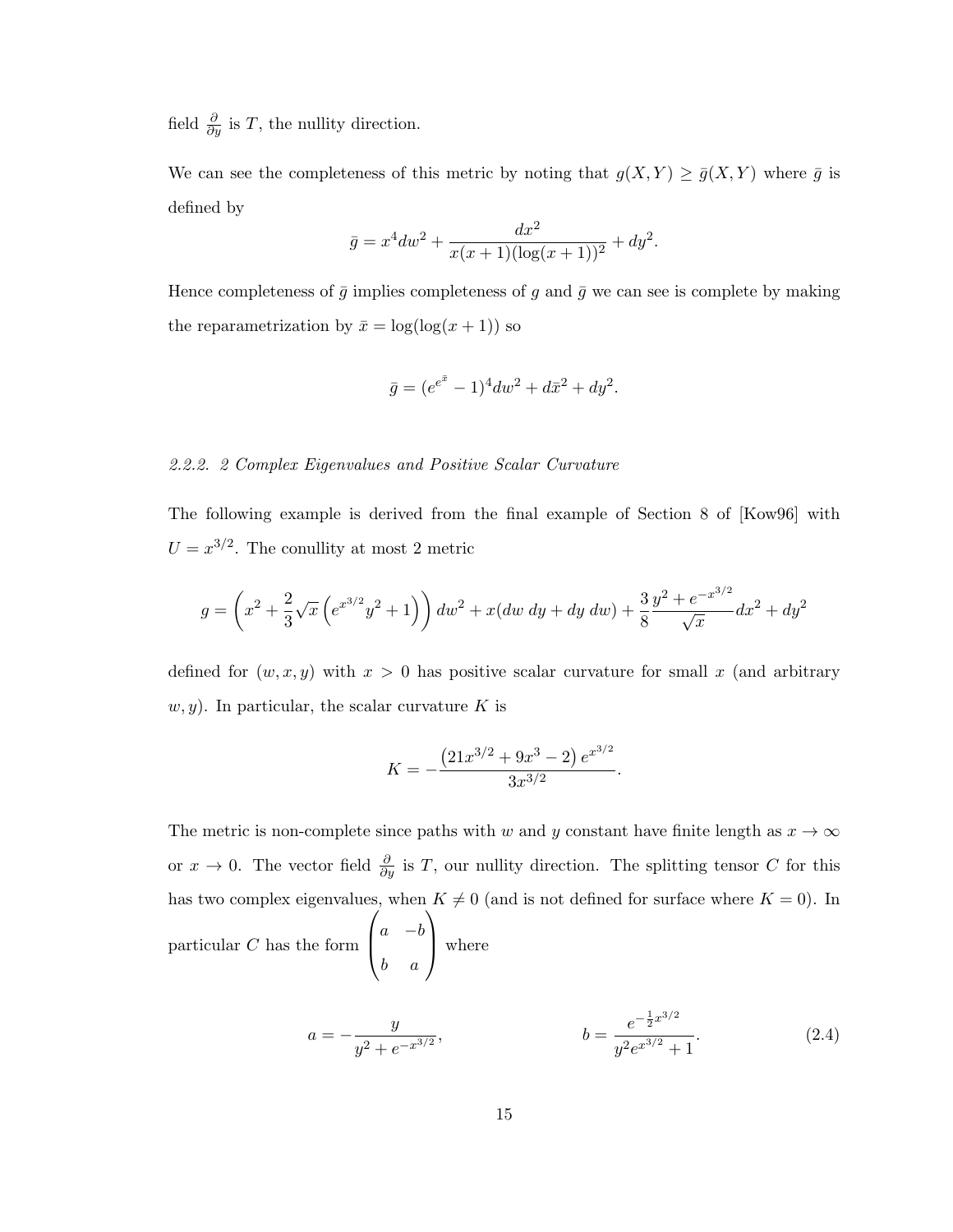The surface on which  $\operatorname{tr} C = 0$  is  $y = 0$  which is always orthogonal to the nullity direction.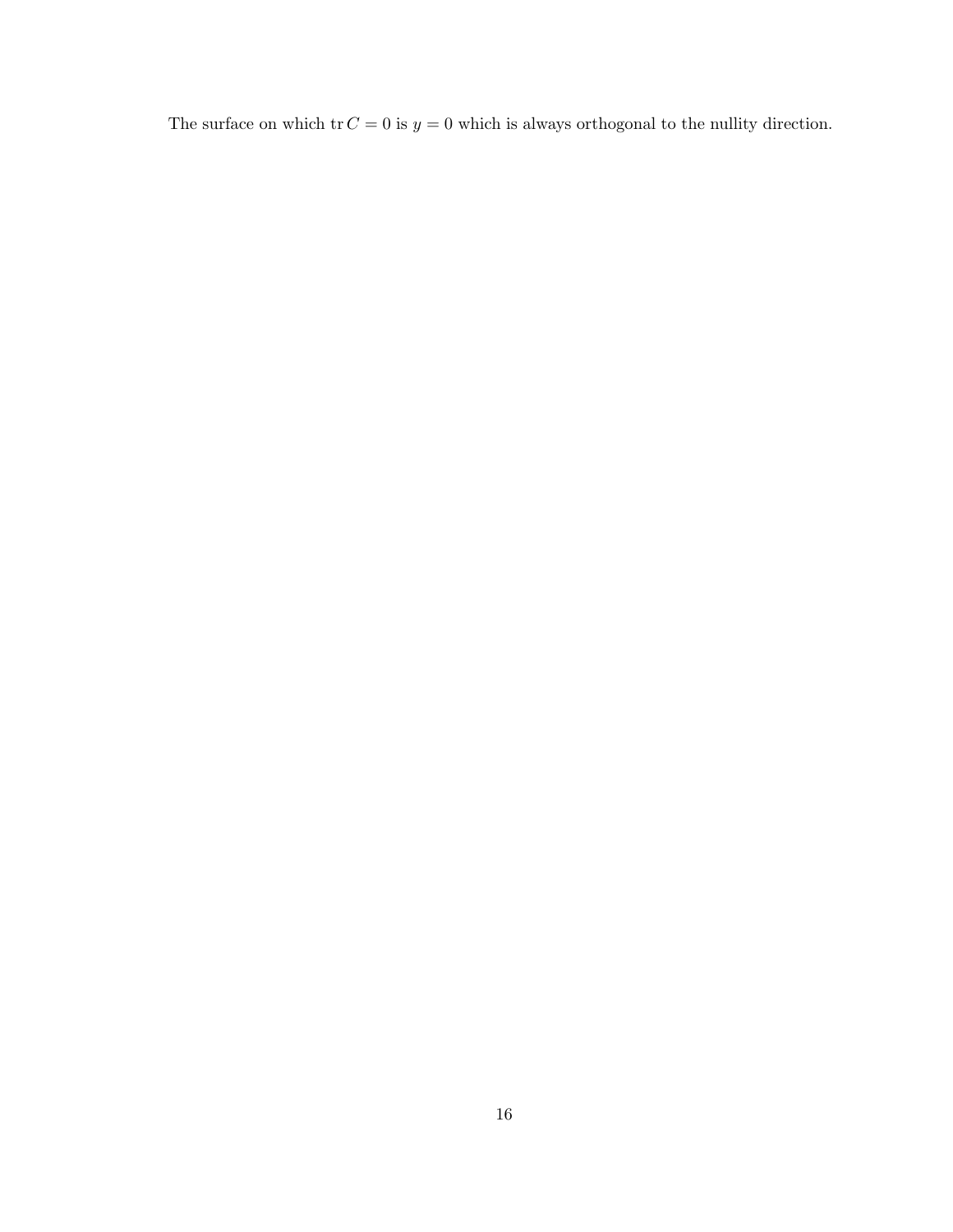<span id="page-22-0"></span>We have two main results for conullity 3 manifolds in dimension 4. The first is analogous of the finite volume splitting result [7](#page-15-4) from [\[FZ16\]](#page-78-0).

<span id="page-22-2"></span>**Theorem 11.** Let  $M^4$  be a complete, finite volume, conullity at most 3 Riemannian manifold. Let  $V$  be a connected open subset of  $M$  on which the nullity leaves are complete and dim ker  $R = n - 3$ . Then the universal cover of V splits isometrically as  $\ddot{D} \times \mathbb{R}$  where D is a maximal leaf of ker  $R$  in  $V$ .

<span id="page-22-1"></span>The second theorem is analogous to Theorem [6](#page-15-2)

**Theorem 12.** If M is a 4-dimensional Riemannian manifold with conullity 3 curvature such that sec  $\geq 0$ , then either the universal cover  $\widetilde{M}$  splits isometrically with a Euclidean factor, or M is diffeomorphic to  $\mathbb{R}^4$ .

A very similar splitting result is proved for arbitrary odd conullity under the different curvature assumption that the sectional curvature of all planes orthogonal to ker  $R$  are non-zero in [\[Ros67\]](#page-79-9) and generalized in [\[Ros69\]](#page-79-10).

We follow closely the strategy for conullity 2 manifolds done in [\[FZ16\]](#page-78-0). In particular, we make use of their result:

<span id="page-22-3"></span>**Proposition 13.** Let M be a complete Riemannian manifold, and  $V \subset M$  a connected open subset which has the parallel rank  $k$  distribution ker  $R$  whose leaves are flat and complete. Then, the universal cover of V is isometric to  $\tilde{D} \times \mathbb{R}^k$ , where  $\tilde{D}$  is the universal cover of a maximal leaf D of ker  $R^{\perp}$ . Furthermore, the normal exponential map  $\exp^{\perp}: T^{\perp}D \to V$  is an isometric covering map if  $T^{\perp}D$  is equipped with the induced connection metric.

Recall that in conullity at most 3, C is a  $3 \times 3$  matrix in a parallel basis along  $\gamma$ . Hence  $C(t)$ has at least one real eigenvalue, and therefore has 0 as an eigenvalue. The two possibilities are then that either  $C$  has two complex eigenvalues and one  $0$  eigenvalue or that  $C$  is nilpotent.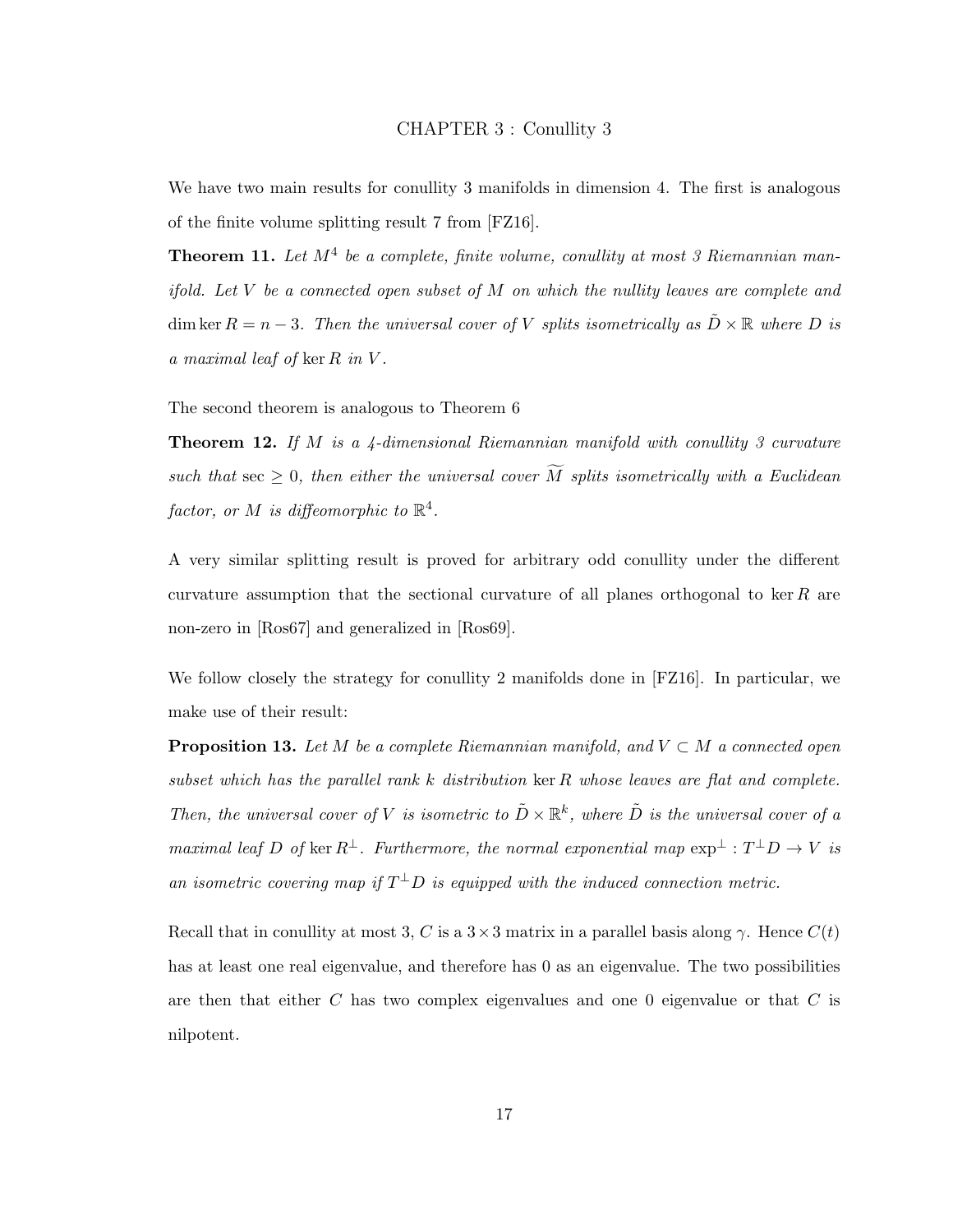#### <span id="page-23-0"></span>3.1. Finite Volume

We now prove Theorem [11.](#page-22-2)

*Proof.* Since M is 4 dimensional, ker R is one dimensional. Hence, passing to a double cover of V if necessary, we may pick a unit vector field  $T \in \ker R$  on V. Moreover,  $\nabla_T T = 0$  since ker R is totally geodesic, so T integrates to geodesics. Define  $C := C_T$  on V. We will show that  $C=0$ .

First, we look at the case where C has two non-zero complex eigenvalues and one zero eigenvalue. Then in an appropriate choice of parallel basis,

$$
C(t) = \begin{pmatrix} A(t) & 0 \\ 0 & 0 \end{pmatrix}
$$
 (3.1)

where A is a  $2 \times 2$  matrix with 2 complex eigenvalues. By Equation [1.8,](#page-13-0) we have

<span id="page-23-1"></span>
$$
\text{tr}\,A(t) = \frac{\text{tr}\,A_0 - 2t\,\text{det}\,A_0}{1 - t\,\text{tr}\,A_0 + t^2\,\text{det}\,A_0} \text{ and } \text{det}\,A(t) = \frac{det A_0}{1 - t\,\text{tr}\,A_0 + t^2\,\text{det}\,A_0} \tag{3.2}
$$

Take  $B \subset V$  a small compact neighborhood. Since det  $A(0) > 0$ , there is some time  $t_0$  so that tr  $C(t) = \text{tr } A(t) \leq 0$  for all  $t \geq t_0$ . In the second case, where C is nilpotent, then tr  $C = 0$ . In either case, tr  $C \ge 0$  for  $t \ge t_0$  for some  $t_0$ .

Note that

$$
\operatorname{div} T = \operatorname{tr} \nabla T = -\operatorname{tr} C. \tag{3.3}
$$

Now define  $B_t := \phi_{t+t_0}(B)$  where  $\phi$  is the flow along T. Then

$$
\frac{d}{dt}\text{vol }B_t = \int_B \frac{d}{dt}\phi_{t+t_0}^*(d\text{ vol}) = \int \text{div}\,T = -\int_B \text{tr}\,C(t+t_0) \ge 0\tag{3.4}
$$

for all  $t \geq 0$ . Hence, the flow of T is volume non-decreasing and we get, by weak recurrence,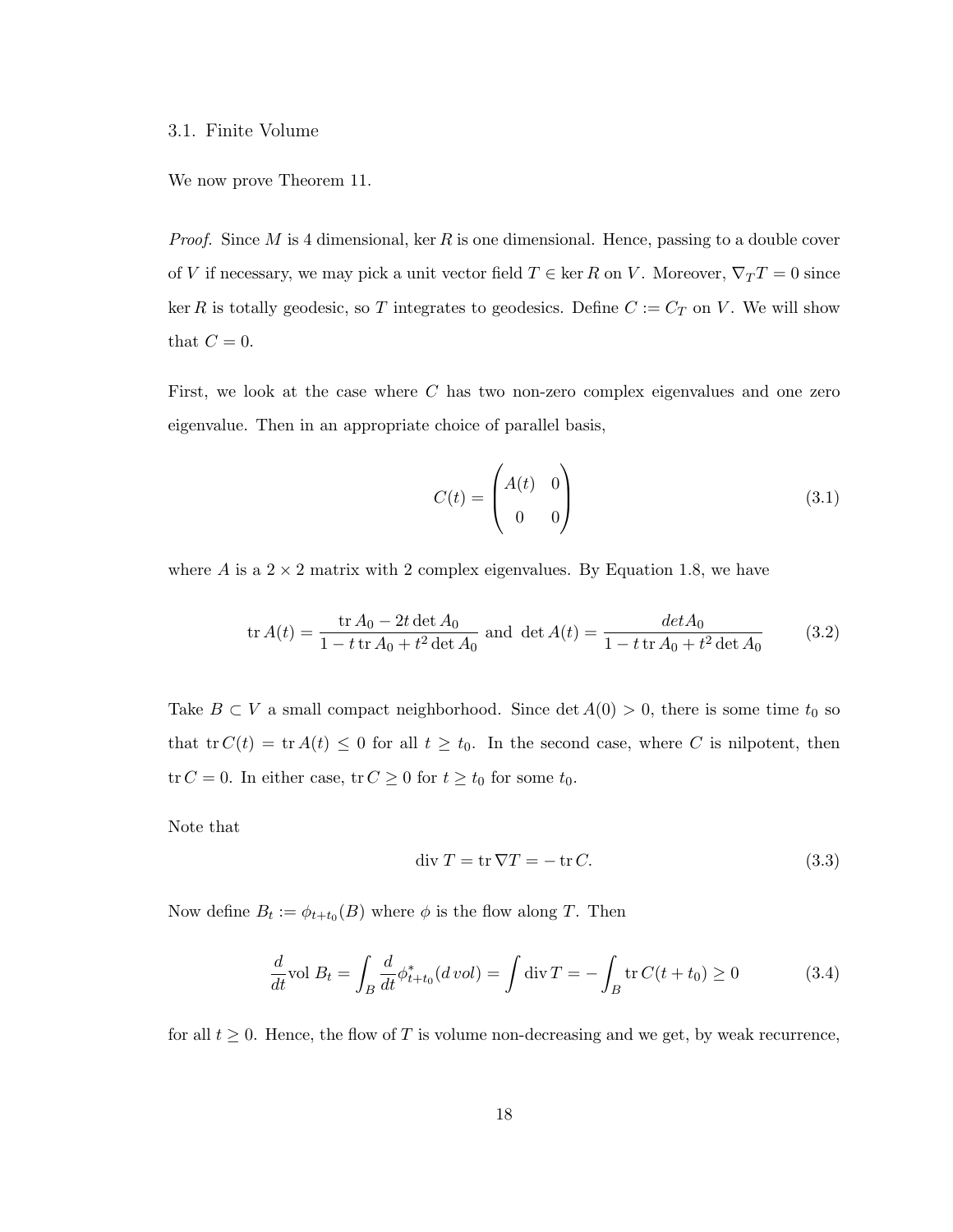a sequence of compact neighborhoods  $B_{n_k}$ , with  $\{n_k\} \in \mathbb{N}$  an increasing sequence, so that  $B_{n_k} \cap B_{n_0} \neq \emptyset$ . This gives a sequence of points,  $p_k := \phi_{t_0+n_k}(q_k) \in B_{n_k} \cap B_{n_0}$ , with  $q_k \in B$ , with an accumulation point  $p \in B_{n_0} \subset V$ .

First consider  $V' \subset V$ , the open subset on which C has non-zero complex eigenvalues. By [\(1.8\)](#page-13-0), V' is invariant under the flow  $\phi_t$  of T. The sequence of points  $p_k \to p$  and Equation [3.2](#page-23-1) gives

$$
\det A_{T(p)} = \lim_{k \to \infty} \det A_{T(p_k)} = \lim_{k \to \infty} \frac{\det A_{T(q_k)}}{1 - (t_0 - n_k) \operatorname{tr} A_{T(q_k)} + (t_0 - n_k)^2 \det A_{T(q_k)}} = 0
$$
\n(3.5)

where again  $A_{T(q_k)}$  is the 2 × 2 block of  $C_{T(q_k)}$  with two non-zero complex eigenvalues. Therefore  $A_{T(p)} = 0$  and so  $C = 0$ .

A concern here is that tr $A_{T(q_k)}$  and det  $A_{T(q_k)}$  is not obviously continuous since it involved a choice of basis and each nullity geodesic will require it's own choice of basis. However, tr  $A_{T(q_k)}$  is just tr C, and det  $A_{T(q_k)}$  can be written as

$$
\det A_{T(q_k)} = \lambda_1 \lambda_2 = \lambda_1 \lambda_2 + \lambda_1 \lambda_3 + \lambda_2 \lambda_3 = \frac{(\text{tr}\, C)^2 - \text{tr}(C^2)}{2} \tag{3.6}
$$

for eigenvalues  $\lambda_1, \lambda_2, \lambda_3$  of C (with  $\lambda_3 = 0$ ). So both expressions are actually invariant under change of bases and so are continuous.

Consider next the other case and define  $V^*$  to be the open subset of V on which C is nilpotent and non-zero. The previous case differs only slightly from the argument in conullity 2, but the nilpotent case requires significantly more computations than in conullity 2.

First, we will find vector fields on  $V^*$  giving an orthonormal basis. Observe that

$$
l \dim \ker C^2 = \dim \ker C + 1 \tag{3.7}
$$

since C is  $3 \times 3$ , nilpotent, and non-zero. Hence, define  $e_2$  to be a unit vector field spanning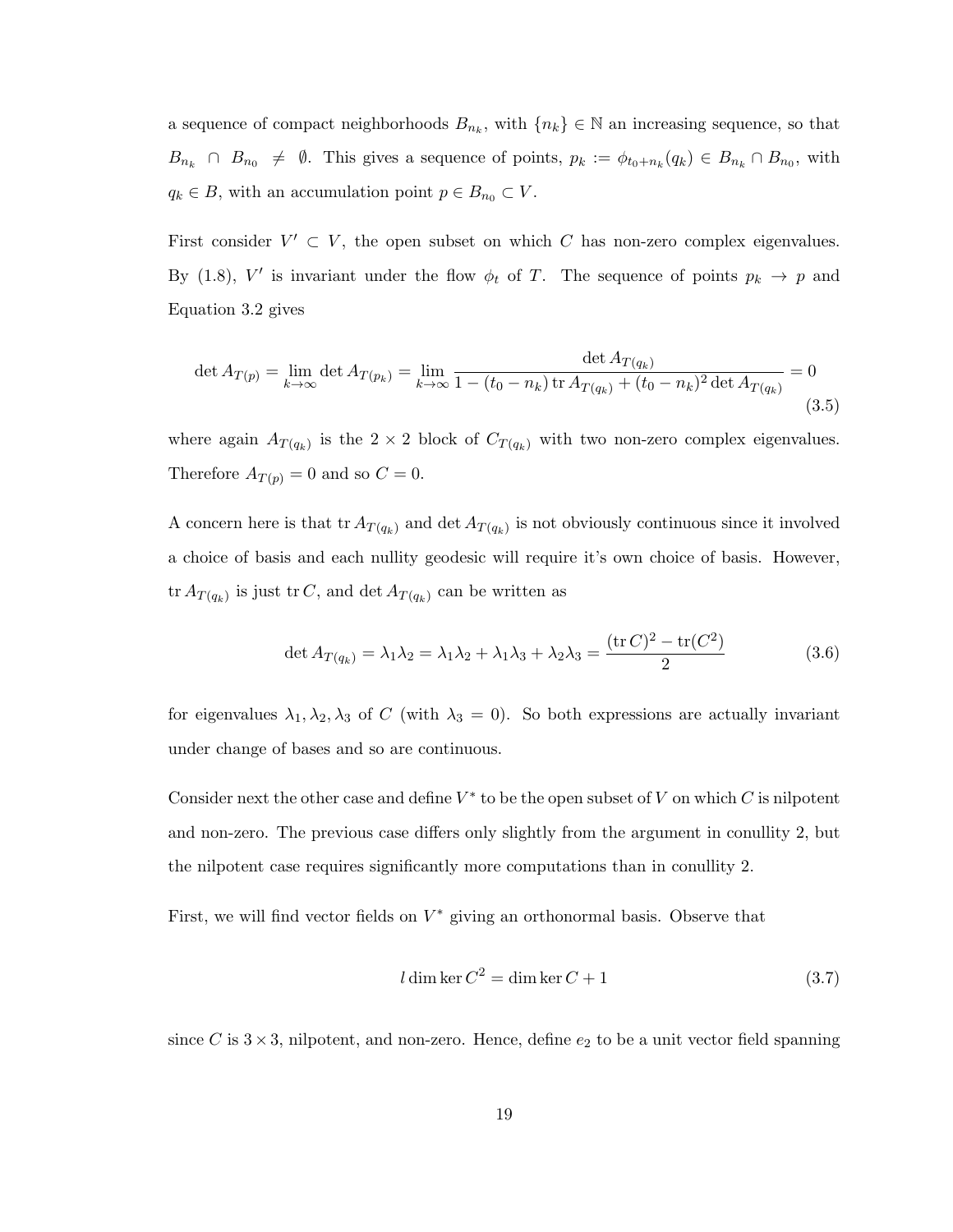$\ker C^2 \cap (\ker C)^{\perp}$  on  $V^*$ , passing to a double cover of V if necessary. Then let  $e_1$  be a unit vector field parallel to  $C(e_2)$  and  $e_3$  a unit vector field perpendicular to  $e_1$  and  $e_2$ , passing to an orientable cover of  $V^*$  if necessary. This gives an orthonormal basis of vector fields  ${e_1, e_2, e_3}$  on which we can write C as

$$
C = \begin{pmatrix} 0 & a & c \\ 0 & 0 & b \\ 0 & 0 & 0 \end{pmatrix}
$$
 (3.8)

Note that by this construction,  $a$  is non-zero at every point on  $V^*$ , though  $b$  and  $c$  possi-bly could be zero. Moreover, [\(1.8\)](#page-13-0) shows that ker C and ker  $C^2$  are parallel along nullity geodesics. Hence,  $e_1, e_2, e_3$  are parallel along nullity geodesics.

Then [\(1.8\)](#page-13-0) gives

$$
C(t) = \begin{pmatrix} 0 & a & c + tab \\ 0 & 0 & b \\ 0 & 0 & 0 \end{pmatrix}
$$
 (3.9)

where  $a, b, c$  are independent of  $t$ .

Since the flow  $\phi_t$  of T is volume preserving (tr  $C = 0$ ), the Poincaré recurrence theorem says that for almost all  $p \in V^*$ , there exists a sequence  $t_n \to \infty$  with  $\phi_{t_n}(p) \to p$ . Hence  $\langle C(t)e_3, e_1 \rangle = c + tab$  must be constant, not linear, and hence  $b = 0$  when M is finite volume. Thus ker  $C(t)$  is 2 dimensional. This allows us to choose a better basis (again, in a cover of  $V^*$ ), namely let  $e_2$  be perpendicular to ker C,  $e_1$  parallel to  $Ce_2$  and  $e_3$  perpendicular to  $e_1, e_2$ . Then  $\{e_1, e_2, e_3\}$  is an orthonormal basis so that

$$
C = \begin{pmatrix} 0 & a & 0 \\ 0 & 0 & 0 \\ 0 & 0 & 0 \end{pmatrix}
$$
 (3.10)

and C is constant in the T direction.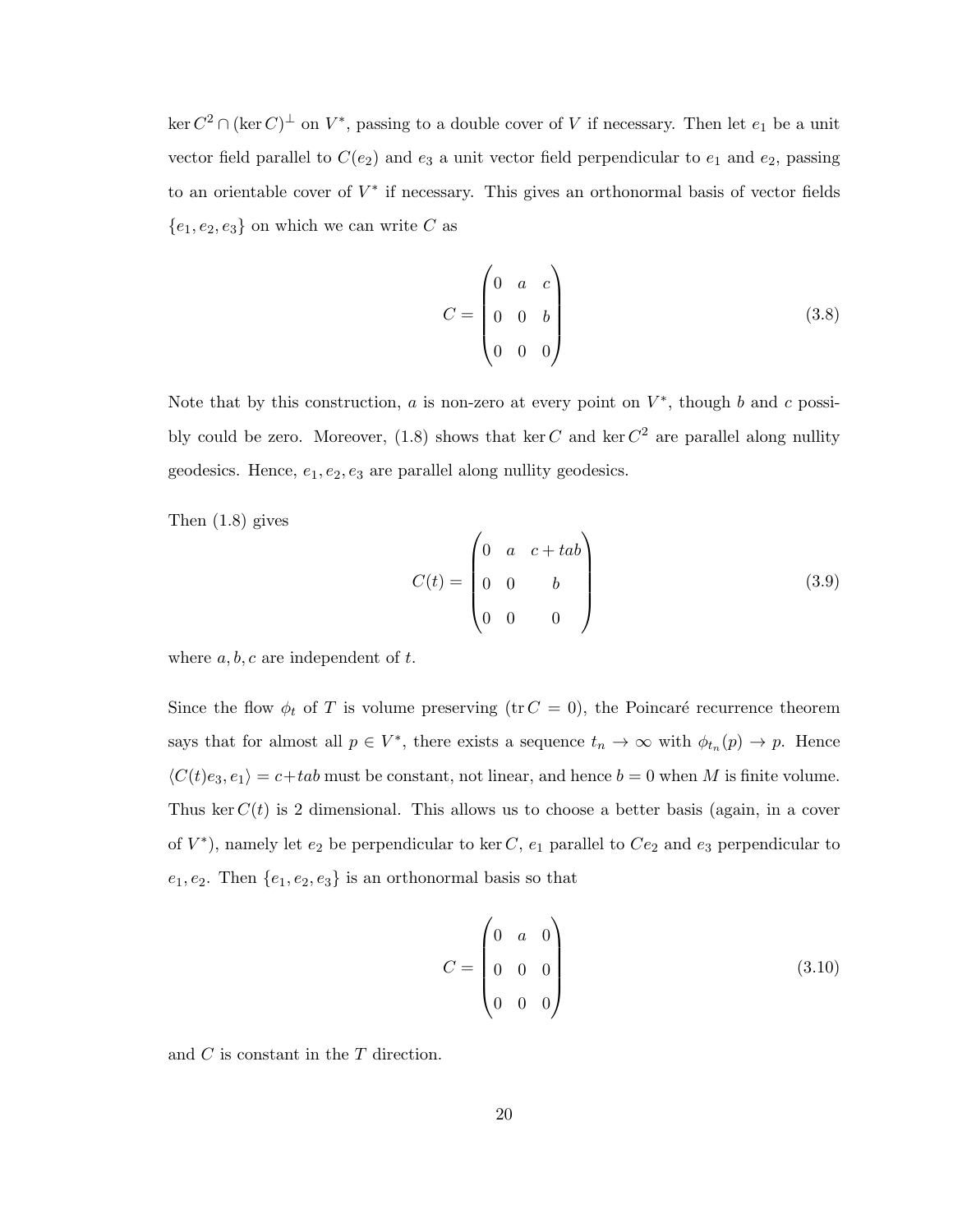Now we do some computations in this basis. First, we denote the various Christoffel symbols by the Greek letters  $\alpha, \beta, \gamma, \delta, \mu, \zeta, \eta, \xi, \nu$  which give smooth functions on M and satisfy

$$
\nabla_{e_1} T = 0 \qquad \qquad \nabla_{e_2} T = -ae_1 \qquad \qquad \nabla_{e_3} T = 0 \qquad \qquad \nabla_T e_i = 0 \quad (3.11)
$$

$$
\nabla_{e_1} e_1 = \alpha e_2 + \beta e_3 \qquad \nabla_{e_2} e_1 = -\gamma e_2 + \xi e_3 + aT \qquad \nabla_{e_3} e_1 = \nu e_2 - \mu e_3 \tag{3.12}
$$

$$
\nabla_{e_1} e_2 = -\alpha e_1 + \eta e_3 \quad \nabla_{e_2} e_2 = \gamma e_1 + \delta e_3 \qquad \qquad \nabla_{e_3} e_2 = -\nu e_1 - \zeta e_3 \tag{3.13}
$$

$$
\nabla_{e_1} e_3 = -\eta e_2 - \beta e_1 \quad \nabla_{e_2} e_3 = -\xi e_1 - \delta e_2 \qquad \qquad \nabla_{e_3} e_3 = \mu e_1 + \zeta e_2 \tag{3.14}
$$

We compute some curvature expressions in terms of these:

$$
R(T, e_1)e_2 = -T(\alpha)e_1 + T(\eta)e_3 \tag{3.15}
$$

$$
R(T, e_1)e_3 = -T(\eta)e_2 - T(\beta)e_1 \tag{3.16}
$$

$$
R(T, e_2)e_1 = -(T(\gamma) + a\alpha)e_2 + (T(\xi) - a\beta)e_3 \tag{3.17}
$$

$$
R(T, e_2)e_3 = (-T(\xi) + a\beta)e_1 + (-T(\delta) + a\eta))e_2
$$
\n(3.18)

$$
R(T, e_3)e_1 = T(\nu)e_2 - T(\mu)e_3 \tag{3.19}
$$

$$
R(T, e_3)e_2 = -T(\nu)e_1 - T(\zeta)e_3 \tag{3.20}
$$

We know that all of these must be 0 since  $T \in \text{ker } R$ , and hence  $\alpha, \beta, \eta, \nu, \mu, \zeta$  are all constant in t. Moreover,  $T(\gamma) = -a\alpha$ ,  $T(\xi) = a\beta$ ,  $T(\delta) = a\eta$  show that  $\gamma$ ,  $\delta$ ,  $\xi$  all grow linearly in  $t$ . By Poincaré recurrence again, we must have that they actually are constant, hence  $\alpha = \beta = \eta = 0$  and  $\gamma, \xi, \delta$  are constant in t. In particular, all of the Christoffel symbols are constant along nullity geodesics, as is a.

Since a is constant along nullity geodesics we get that  $T(e_1(a)) = [T, e_1](a) - e_1(T(a)) =$  $0(a) - e_1(0) = 0$  so  $e_1(a)$  is also constant along nullity geodesics. We further compute that

$$
T(e_2(a)) = e_2(T(a)) - [T, e_2](a) = ae_1(a)
$$
\n(3.21)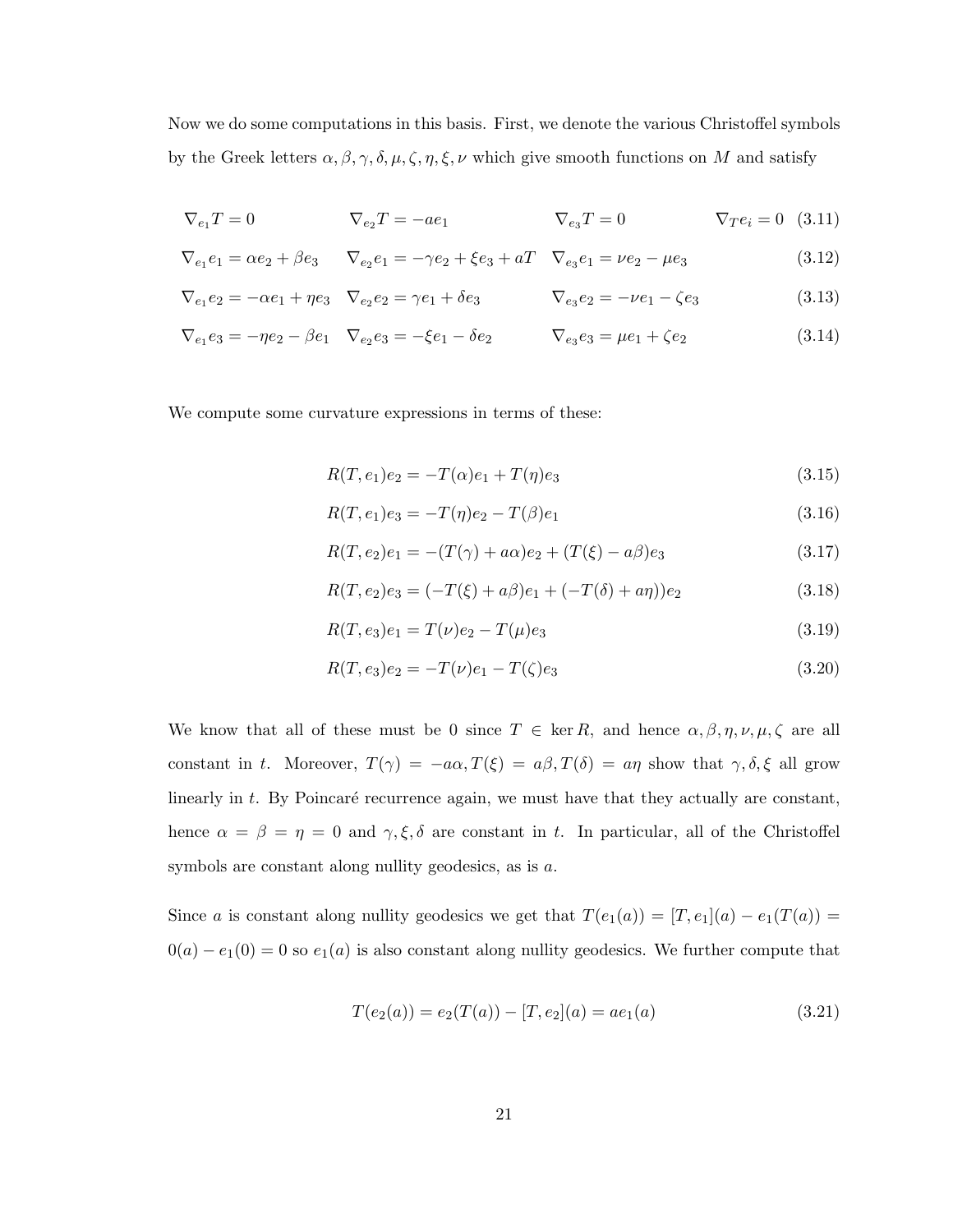Hence this means that  $e_2(a)$  grows linearly along nullity geodesics. Poincaré recurrence again gives that  $T(e_2(a)) = ae_1(a) = 0$ , so  $e_1(a) = 0$ . Note that this argument works to show that  $e_1(f) = 0$  for any f that is constant along nullity geodesics.

Some more curvature computations give (without assuming finite volume):

$$
\langle R(e_2, e_3)e_3, T \rangle = \mu a \tag{3.22}
$$

$$
\langle R(e_3, e_2)e_2, T \rangle = \nu a \tag{3.23}
$$

$$
\langle R(e_2, e_1)e_1, T \rangle = -e_1(a) + \gamma a = \gamma a \tag{3.24}
$$

Since  $T \in \text{ker } R$ , we must again have all of these terms 0, hence  $\mu = \nu = \gamma = 0$ .

Computing a second Bianchi identity gives

$$
0 = \nabla_{e_1} R(e_2, e_3)e_3 + \nabla_{e_2} R(e_3, e_1)e_3 + \nabla_{e_3} R(e_1, e_3)e_2
$$
\n(3.25)

$$
= [e_1(e_3(\xi) - \delta \xi) + \zeta^2 \xi] e_1
$$
\n(3.26)

+ 
$$
[e_1(e_2(\zeta) + e_3(\delta) - \delta^2 - \zeta^2) + \delta\zeta\xi - e_3(\zeta\xi)]e_2
$$
 (3.27)

$$
+ \left[ -\zeta^2 \xi - e_3(\delta) + e_2(\zeta) - \delta^2 - \zeta^2 \right] e_3 \tag{3.28}
$$

In particular,  $0 = e_1(e_3(\xi) - \delta \xi) + \zeta^2 \xi$ . Since  $T(\xi) = 0$ ,  $T(e_3(\xi)) = 0$  and so we get that  $f := e_3(\xi) - \delta \xi$  is constant along nullity geodesics. By the argument that  $e_1(f) = 0$  if  $T(f) = 0$ , we get that  $e_1(e_3(\xi) - \delta \xi) = 0$ . The second Bianchi identity then gives that  $\zeta^2 \xi = 0$ , and in particular then  $\zeta \xi = 0$ .

In summary, all of  $\alpha, \beta, \eta, \mu, \nu, \delta$  are zero and  $\zeta \xi = 0$  as well. We use these to show that  $R(e_1, \cdot) = 0$ , which is a contradiction with the assumption that  $V^*$  has conullity exactly 3. Direct computation shows that, without any assumption of finite volume, that  $R(e_1, \cdot)$  is determined by: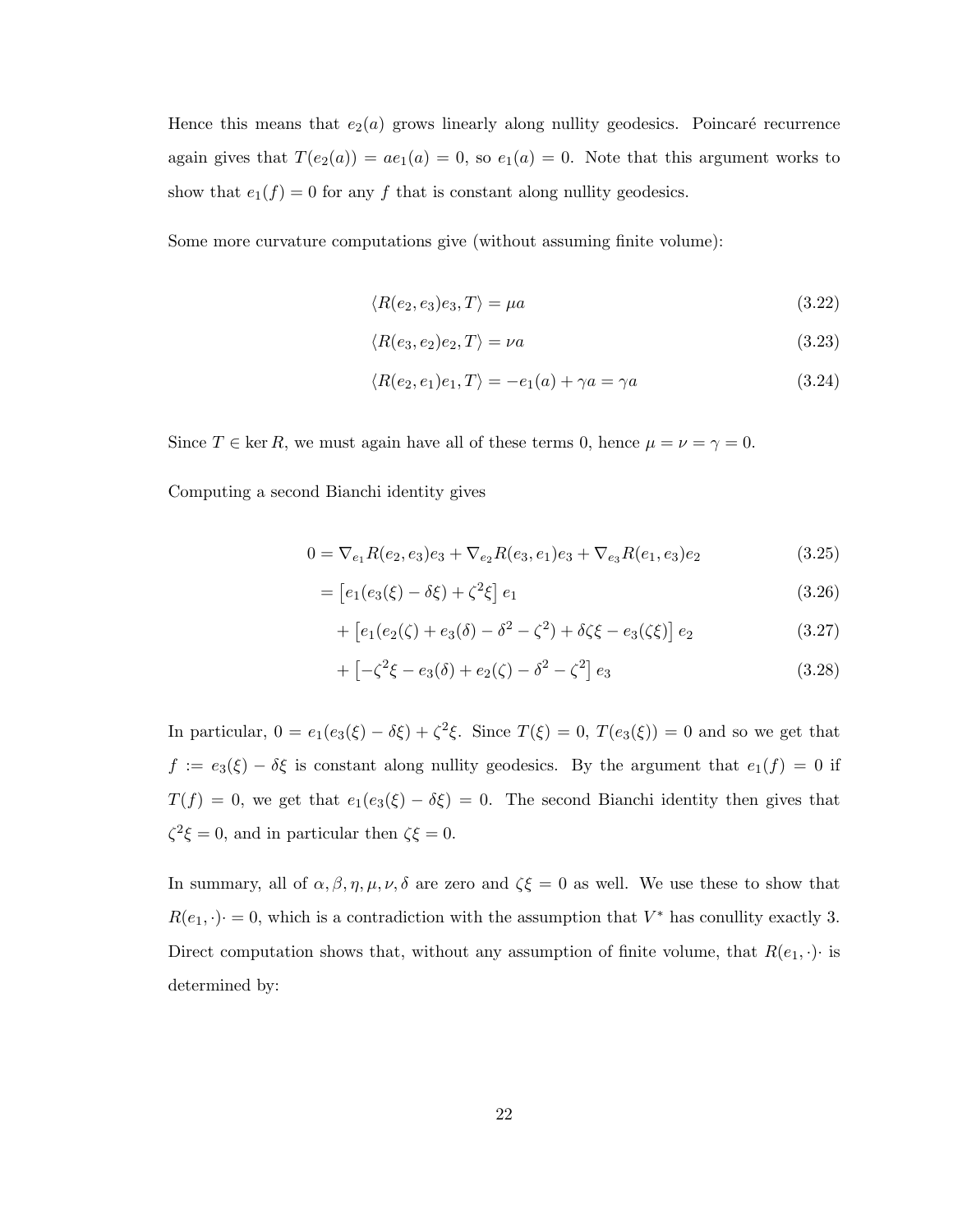$$
R(e_1, e_2)e_2 = [e_1(\gamma) - \delta\beta + e_2(\alpha) + \eta\xi + \alpha^2 + \eta\nu + \gamma^2 + \xi\nu]e_1
$$
\n(3.29)

$$
+[e_1(\delta) + \gamma \beta - e_2(\eta) + \alpha \xi + \alpha \eta + \eta \zeta + \gamma \delta + \xi \zeta] e_3 \qquad (3.30)
$$

$$
R(e_1, e_2)e_3 = [-e_1(\xi) + \delta\alpha + e_2(\beta) + \eta\gamma - \xi\gamma - \xi\mu - \alpha\beta - \nu\mu]e_1
$$
 (3.31)

$$
+[e_1(\delta)-\xi\alpha+e_2(\eta)-\beta\gamma-\gamma\delta-\alpha\eta-\eta\zeta-\xi\zeta]e_2 \qquad (3.32)
$$

$$
R(e_1, e_3)e_2 = [-e_1(\nu) + \zeta\beta + e_3(\alpha) + \eta\mu + \eta\gamma - \beta\alpha + \nu\gamma + \eta\nu]e_1
$$
 (3.33)

$$
+ [-e1(\zeta) - \nu \beta - e3(\eta) - \alpha \mu + \eta \delta + \beta \eta + \nu \delta + \mu \zeta] e3 \qquad (3.34)
$$

$$
R(e_1, e_3)e_3 = [e_1(\mu) - \zeta \alpha + e_3(\beta) - \nu \eta - \eta \xi - \beta^2 - \nu \xi - \mu^2] e_1 \qquad (3.35)
$$

$$
+[e_1(\zeta)+\mu\alpha+e_3(\eta)+\beta\nu-\eta\delta-\beta\eta-\nu\delta-\mu\zeta]e_2 \qquad (3.36)
$$

Now, assuming finite volume, note that all the terms involving an  $e_1$  derivative are zero since  $e_1(f) = 0$  for all f constant along nullity geodesics. All terms involving  $e_2$  or  $e_3$ derivatives are zero since the Christoffel symbol they differentiate is zero. All other terms involve a Christoffel symbol which has been shown to be zero, except the  $\zeta\xi$  terms, which were also shown to be zero. Hence,  $R(e_1, \cdot)$  is identically zero, which is a contradiction.

This shows that the splitting tensor  $C$  is identically zero on  $V$ . So by Proposition [13,](#page-22-3) we  $\Box$ have shown Theorem [11.](#page-22-2)

Note that the hypothesis that  $M$  is 4-dimensional is used only to get the vector field  $T$ . In the case of conullity 2 *n*-manifolds, T was constructed in [\[FZ16\]](#page-78-0) for any  $n > 2$  by noting that  $C_T$  is zero if self-adjoint and therefore the image of  $T \mapsto C_T$  is a one-dimensional subspace of  $2 \times 2$  matrices. Hence T may be taken to be a vector field perpendicular to the kernel of  $T \mapsto C_T$ . Such a strategy fails for conullity 3 manifolds, since the space of self-adjoint matrices is only 6 dimensional for  $3 \times 3$  matrices.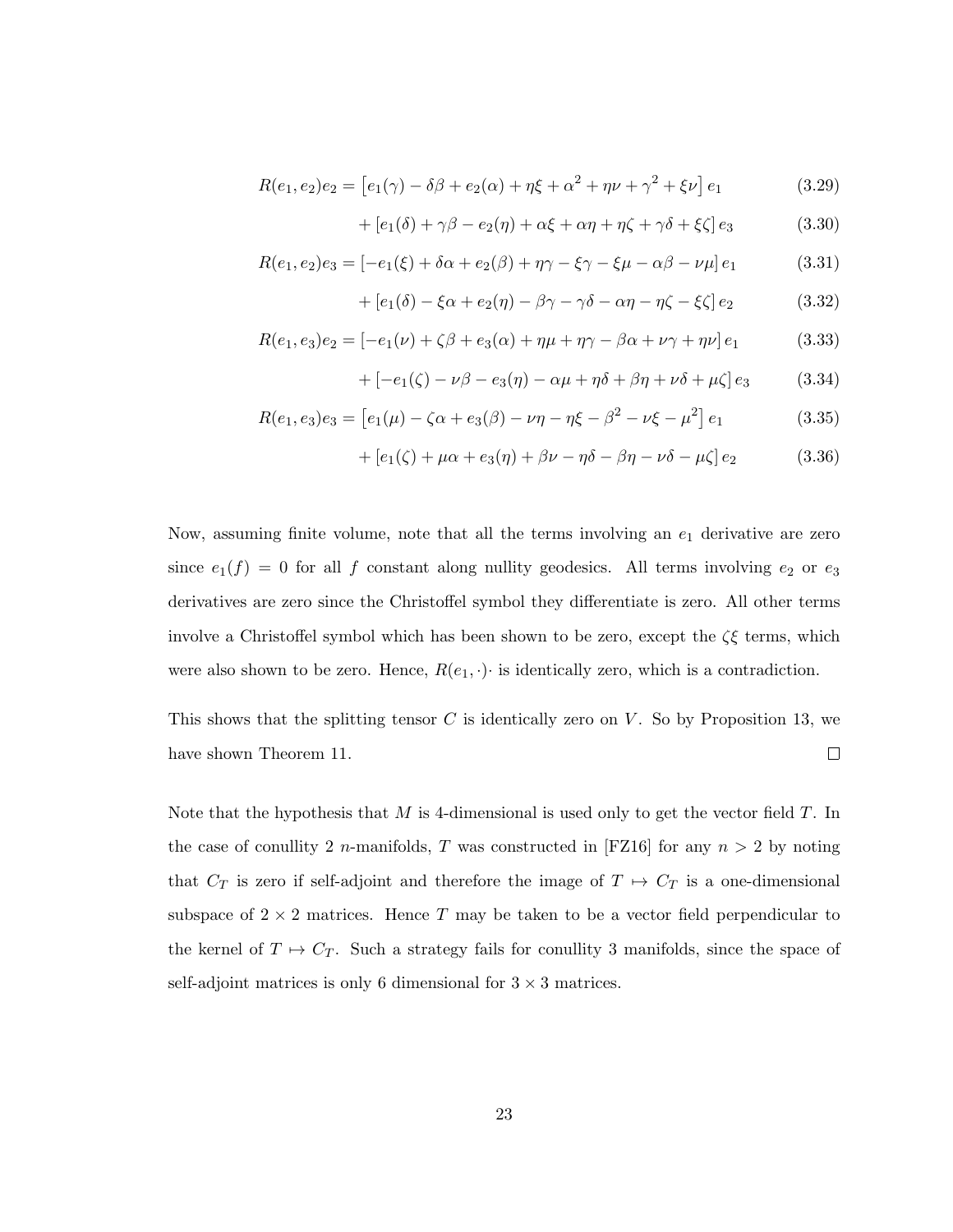#### <span id="page-29-0"></span>3.2. Nonnegative Curvature

Of Theorem [12.](#page-22-1) The proof is very similar to the conullity 2 result, but needs more work in certain areas. The assumption that sec  $\geq 0$  gives that M has a compact, totally geodesic soul S. As before, we first show that projections of nullity vectors are also nullity vectors.

**Lemma 14.** If  $T \in \text{ker } R_p$  at a point  $p \in S$ , then the orthogonal projections  $T^S \in T_pS$  and  $T^N \in T_p S^{\perp}$  are also in ker  $R_p$ .

*Proof.* This is similar to the proof in the conullity 2 case. We write  $X^S$  and  $X^N$  for the orthogonal projections onto  $T_pS$  and  $T_pS^{\perp}$  for any X. First observe that since  $T =$  $T^S + T^N \in \ker R_p$ , that

<span id="page-29-1"></span>
$$
\langle R(T^N, X)Y, Z \rangle = -\langle R(T^S, X)Y, Z \rangle \tag{3.37}
$$

for any  $X, Y, Z$ .

Suppose for contradiction that  $T^N$  is not in ker  $R_p$ . We may rescale T to make  $T^N$  unit length for simplicity. Equation [3.37](#page-29-1) shows that it suffices to consider  $T<sup>N</sup>$  to also show this result for  $T^S$ . We choose vectors  $U, V$  so that  $\{T^N, U, V\}$  are orthonormal,  $U, V$  are each in either  $T_pS$  or  $T_pS^{\perp}$  and so that they are not in ker  $R_p$ . In particular, to see that  $R(T^N, \cdot) = 0$ , it suffices to see that

$$
\langle R(T^N, X)Y, Z \rangle = 0 \tag{3.38}
$$

for all  $X, Y, Z \in \{T^N, U, V\}$ . We now proceed through the possibilities for  $X, Y, Z$ .

First observe that we can assume  $X \neq T^N$  and  $Y \neq Z$  by the symmetries of R. Hence one of Y or Z are either X or  $T^N$ , and we assume that it is Y. Then either Z is perpendicular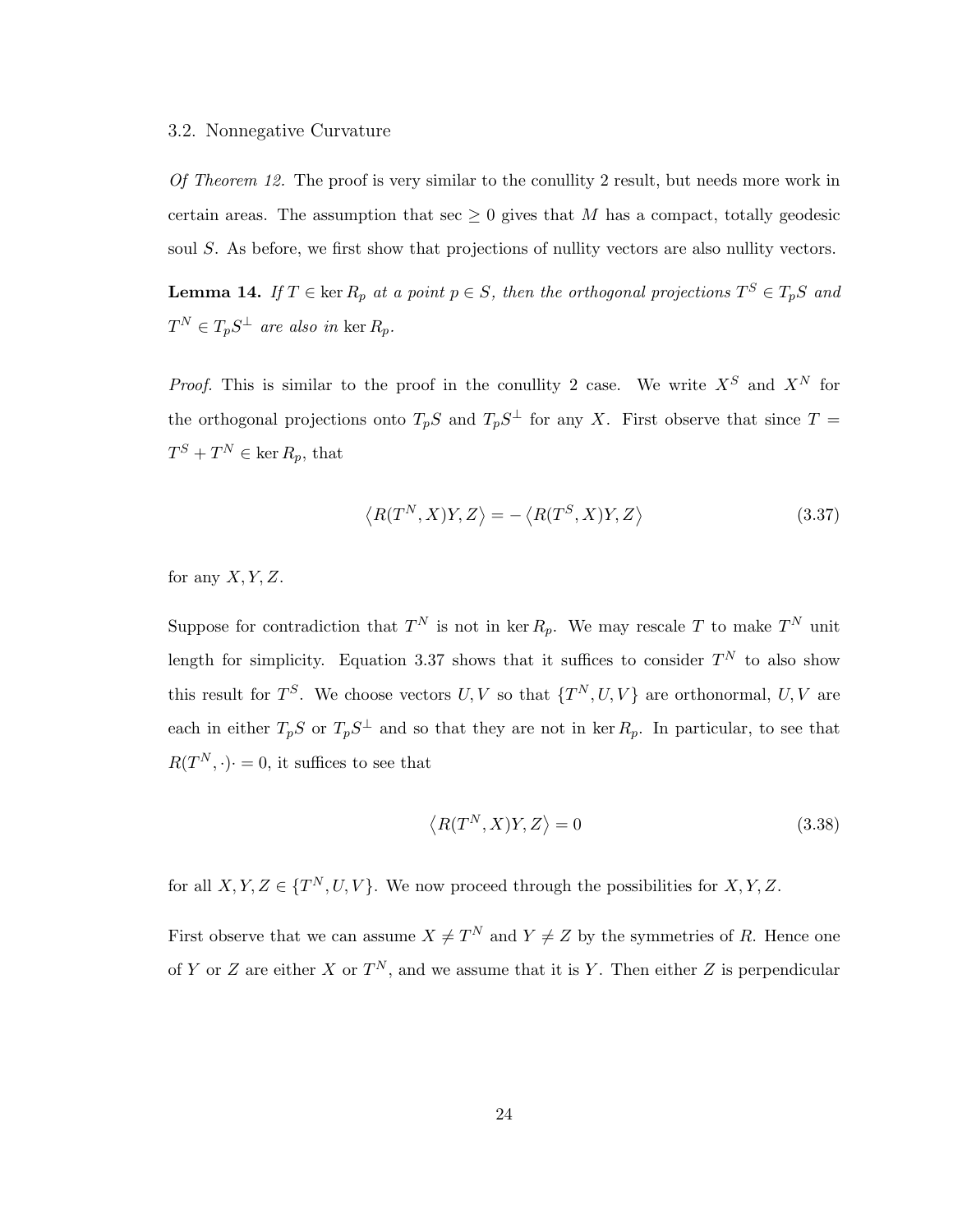to X and  $T^N$  or we have  $Y = X$ ,  $Z = T^N$ . This gives us three cases to examine:

$$
(a) = \langle R(T^N, X)T^N, X \rangle \tag{3.39}
$$

$$
(b) = \langle R(T^N, X)X, Z \rangle \tag{3.40}
$$

$$
(c) = \langle R(T^N, X) T^N, Z \rangle \tag{3.41}
$$

where  $Z \perp X, T^N$ .

Case (a) is just  $-{\rm sec}(T^N, X)$ . Either  $X \in T_pS$  or  $X \in T_pS^{\perp}$ . We denote by superscripts S and N the two cases. Observe that  $\sec(T^N, X^S)$  is zero since it is the curvature of a flat strip from Perelman's proof of the Soul Conjecture. Next observe that Equation [3.37](#page-29-1) shows, for the case of  $X^N \in T_pS^{\perp}$ , that  $\sec(T^N, X^N) = \sec(T^S, X^N)$  which is again the curvature of a flat strip and so is zero. Hence  $(a) = 0$ .

For case (b), we similarly consider the two possibilities of  $X^S \in T_pS$  or  $X^N \in T_pS^{\perp}$ . The first gives  $R(T^N, X^S)X^S$  which must be a vector in the span of  $T^N$  and  $X^S$  since the flat strips are also totally geodesic, and hence the inner product with Z is zero. For the other case, we apply Equation [3.37](#page-29-1) again and see that

$$
\langle R(T^N, X^N)X^N, Z \rangle = -\langle R(T^S, X^N)X^N, Z \rangle = 0
$$
\n(3.42)

for the same reason.

 $\Box$ For case (c) we do the same as in (b).

This gives, as in conullity 2, the result that there is an orthonormal basis  $B = \{e_1, e_2, e_3, T\}$ of  $T_pM$ , for each  $p \in S$ , with T in ker R and  $e_i$  in ker  $R^{\perp}$  and so that each  $e_i$  and T is in either  $T_pS$  or in  $T_pS^{\perp}$ . However, our assumptions are not enough to conclude that either all of  $e_1, e_2, e_3$  are in  $T_pS$  or that all of them are in  $T_pS^{\perp}$ . So instead we have the cases that either zero, one, two, or three of  $e_1, e_2, e_3$  are in  $T_pS$ , and by continuity of ker R, whichever of these holds at one point on S must hold for all points of S.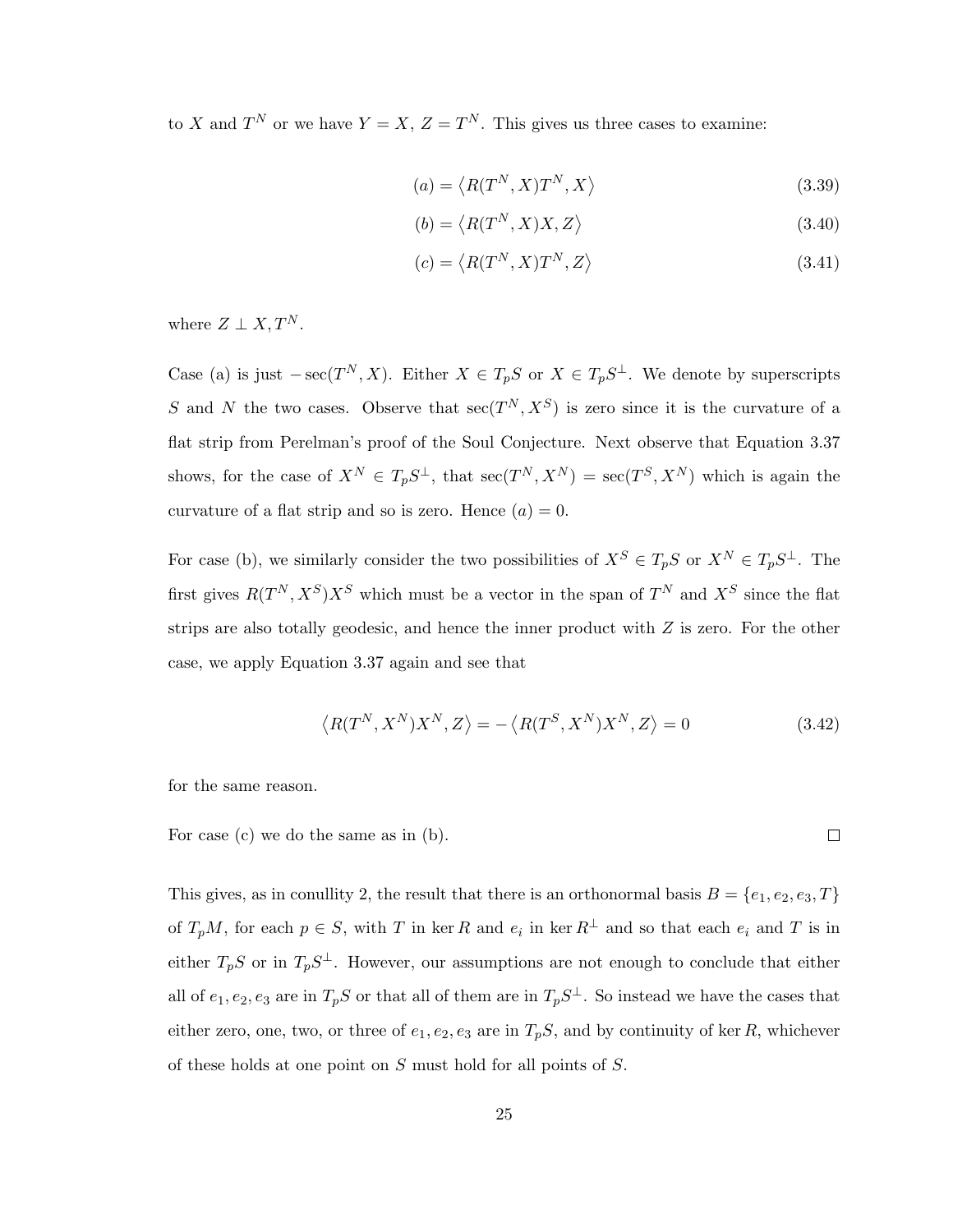First consider the cases where either none or exactly one of the  $e_i$  lie in  $T_pS$ , which then implies that S is flat. By Lemma [10,](#page-18-0) either  $\tilde{M}$  splits with a Euclidean factor, or S is a point.

Next, consider the case where all three of the  $e_i$  lie in  $T_pS$ . If T lies in  $T_pS$  as well, S is four dimensional, so  $S = M$ . Then M is compact and so splits by Theorem [11.](#page-22-2) If instead, T lies in  $T_pS^{\perp}$ , then S is a codimension 1 soul and so M splits isometrically as  $S \times \mathbb{R}$  [\[CG72\]](#page-78-9).

Finally, consider the case where  $e_1, e_2 \in T_pS$  but  $e_3 \in T_pS^{\perp}$ . If  $T \in T_pS$ , then S is codimension 1 and again M splits isometrically as  $M = S \times \mathbb{R}$ . So assume that  $T \in T_p S^{\perp}$ . For  $i, j \in \{1, 2\}$ , observe that, since S is totally geodesic,

$$
\langle \nabla_{e_i} e_3, e_j \rangle = -\langle e_3, \nabla_{e_i} e_j \rangle = 0, \tag{3.43}
$$

and also

$$
\langle \nabla_{e_i} e_3, e_3 \rangle = \frac{1}{2} e_i(\langle e_3, e_3 \rangle) = 0.
$$
\n(3.44)

Since  $e_i$ , T span a flat totally geodesic strip,

$$
\langle \nabla_{e_i} e_3, T \rangle = -\langle e_3, \nabla_{e_i} T \rangle = 0 \tag{3.45}
$$

and so we get  $\nabla_{e_i} e_3 = 0$ . Similarly,  $\nabla_T e_3 = 0$ . These show that  $e_3$  and T are normal parallel vector fields, though maybe defined only locally. Suppose that M is simply connected. Then  $e_3$  and  $T$  would be globally-defined parallel normal vector fields on  $S$ . And hence M is isometric to the space of all souls and hence splits isometrically as  $M = S \times \mathbb{R}^2$ [\[Yim90,](#page-80-6) [Mar96,](#page-79-11) [Str88\]](#page-79-12). This completes the proof for the case that M is simply connected.

For this last case with M not simply connected, we then know that the universal cover  $\widetilde{M}$ either splits isometrically or  $\widetilde{M}$  is diffeomorphic to  $\mathbb{R}^4$ . In the first case, we are done, so we assume that  $\widetilde{M} \approx \mathbb{R}^4$ . In the current case, M itself has  $e_1, e_2 \in T_pS$  and  $e_3, T \in T_pS^{\perp}$ . So, M has a 2 dimensional soul S. Either S is flat or there is at least one point on S where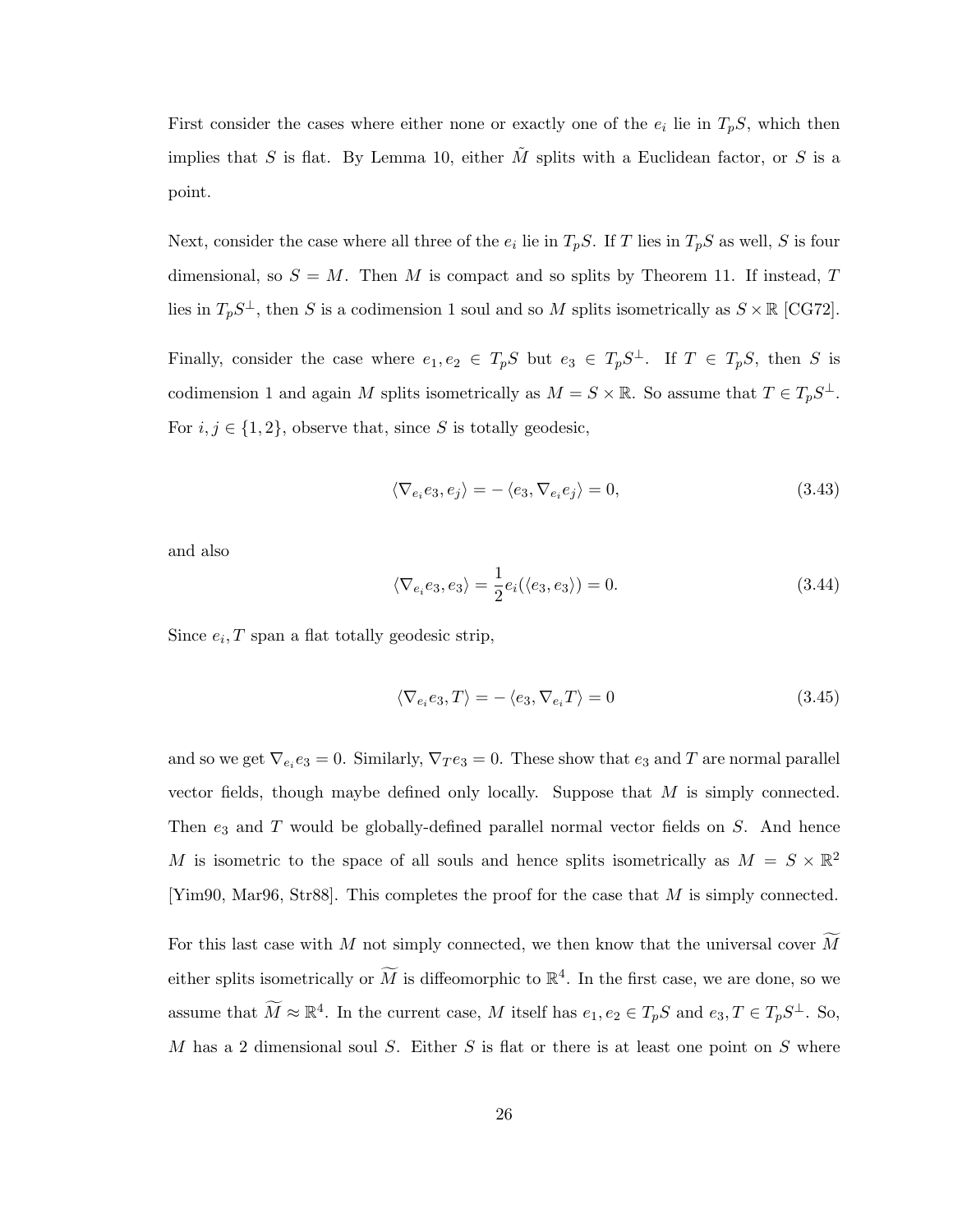$\sec(e_1, e_2) > 0$ . In the first case, Lemma [10](#page-18-0) gives that  $\widetilde{M}$  must split.

So suppose that S has a point where  $\sec(e_1, e_2) > 0$ . Then by Gauss-Bonnet,  $\widetilde{S}$  must be a sphere. Since M is diffeomorphic to the normal bundle  $\nu(S)$ , then  $\widetilde{M}$  is diffeomorphic to the universal cover of  $\nu(S)$ , which is the pullback bundle  $\pi^*(\nu(S))$  by  $\pi : \widetilde{M} \to M$ . This pullback bundle is a vector bundle over  $\widetilde{S}$ , a sphere. This contradicts the fact that  $\widetilde{M}$  is diffeomorphic to  $\mathbb{R}^4$ .  $\Box$ 

As in the conullity 2 result, there is no known example of the case where  $M$  is diffeomorphic to  $\mathbb{R}^4$  and does not split a Euclidean factor.

### <span id="page-32-0"></span>3.3. Example

The following example is a modification of the conullity 2 example from Sekigawa given in [\(1.4\)](#page-10-0). Let  $M^4$  be  $\mathbb{R}^4$  with coordinates  $x, u, v, w$  and define the metric on M by

$$
g = (p(x, u, w)dx)^{2} + (du - (v + w)dx)^{2} + (dv + (u + w)dx)^{2} + (dw - (v - u)dx)^{2}
$$
 (3.46)

with  $p > 0$ . Then  $(M, g)$  has conullity 3. In particular, define

$$
T := \frac{\partial}{\partial v},\tag{3.47}
$$

$$
e_1 := \frac{1}{\sqrt{2}} \left( \frac{\partial}{\partial u} + \frac{\partial}{\partial w} \right),\tag{3.48}
$$

$$
e_2 := \frac{1}{p(x, u, w)} \left( \frac{\partial}{\partial x} + (v + w) \frac{\partial}{\partial u} - (u + w) \frac{\partial}{\partial v} + (v - u) \frac{\partial}{\partial x} \right),\tag{3.49}
$$

$$
e_3 := \frac{1}{\sqrt{2}} \left( \frac{\partial}{\partial u} - \frac{\partial}{\partial w} \right). \tag{3.50}
$$

This gives an orthonormal basis with  $T$  the nullity direction and the splitting tensor  $C_T$ acting on  $\{e_1, e_2, e_3\}$  is

$$
C = \begin{pmatrix} 0 & \frac{\sqrt{2}}{p} & 0 \\ 0 & 0 & 0 \\ 0 & 0 & 0 \end{pmatrix}.
$$
 (3.51)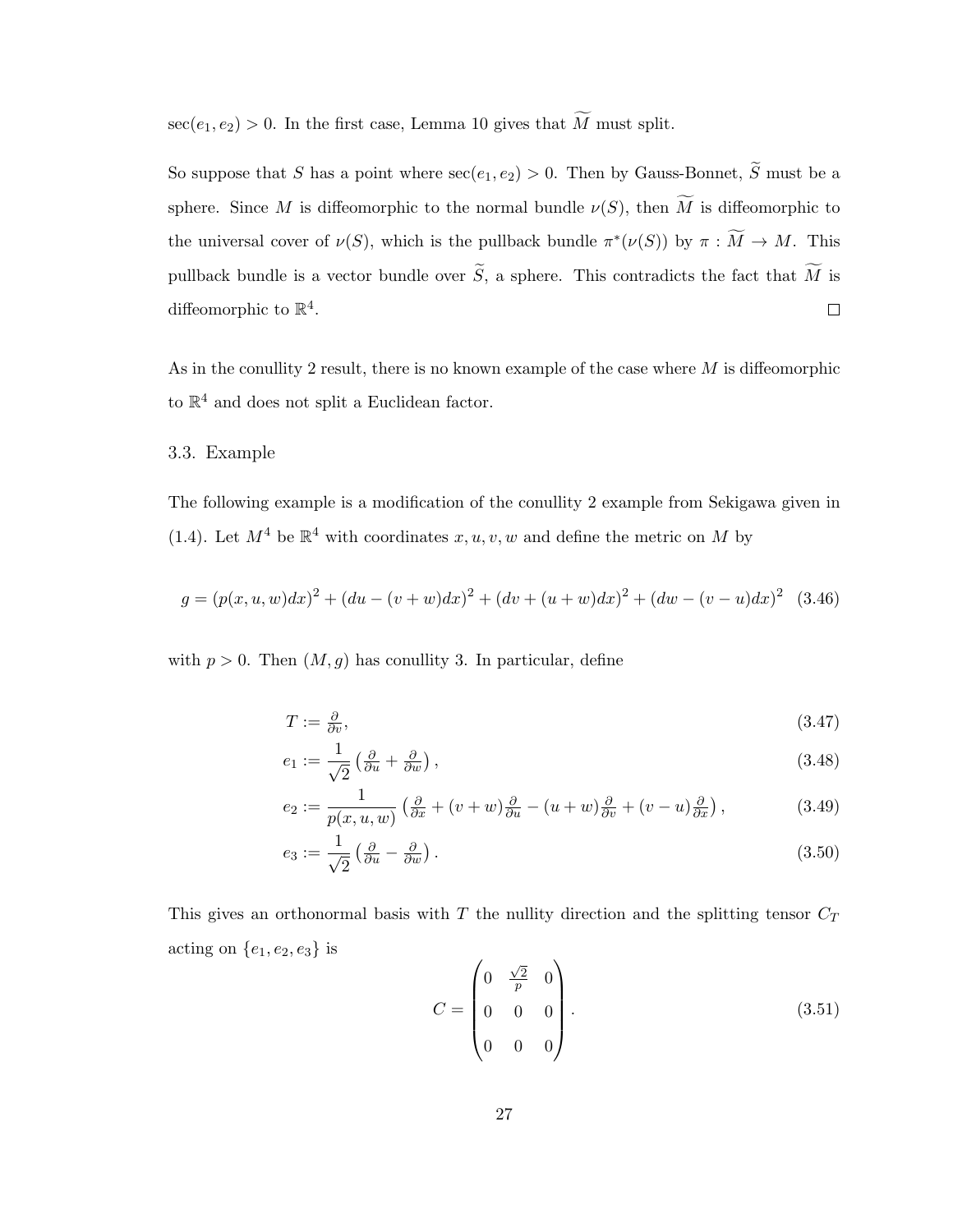The  $\frac{\partial}{\partial u}$  and  $\frac{\partial}{\partial v}$  vectors integrate to geodesics, as do the  $e_1, e_3$  vectors. The hyperplanes given by span  $\{T, e_1, e_3\} =$  span  $\{\frac{\partial}{\partial u}, \frac{\partial}{\partial v}, \frac{\partial}{\partial w}\}$  integrate to flat, totally geodesic submanifolds. The scalar curvature is

$$
\text{Scal} = \frac{-2}{p} \left( \frac{\partial^2 p}{\partial w^2} + \frac{\partial^2 p}{\partial u^2} \right). \tag{3.52}
$$

The curvature tensor R is zero except when involving  $\frac{\partial}{\partial x}$ . And  $R\left(\frac{\partial}{\partial x},\cdot\right)\frac{\partial}{\partial x}:T_pM\to T_pM$ is given by the matrix

$$
-\begin{pmatrix} \frac{\partial^2 p}{\partial u^2} & \frac{\partial^2 p}{\partial u \partial w} \\ \frac{\partial^2 p}{\partial u \partial w} & \frac{\partial^2 p}{\partial w^2} \end{pmatrix}
$$
(3.53)

in in the basis of  $\frac{\partial}{\partial u}$ ,  $\frac{\partial}{\partial w}$  (with all terms involving  $\frac{\partial}{\partial x}$  or  $\frac{\partial}{\partial v}$  being zero). Note that the plane spanned by  $\{e_1, e_3\}$  is flat so that  $(M, g)$  does not satisfy the assumptions of the result in [\[Ros67\]](#page-79-9) for any p.

Note that we cannot have  $Scal > 0$  everywhere on a complete manifold of this form, since then, fixing a particular x and considering p as a function just of u and v, then  $\Delta p < 0$ everywhere and so  $p$  must have a zero which makes the metric singular. Hence we cannot have  $\sec \geq 0$  with conullity exactly 3 either, as is guaranteed by Theorem [12.](#page-22-1)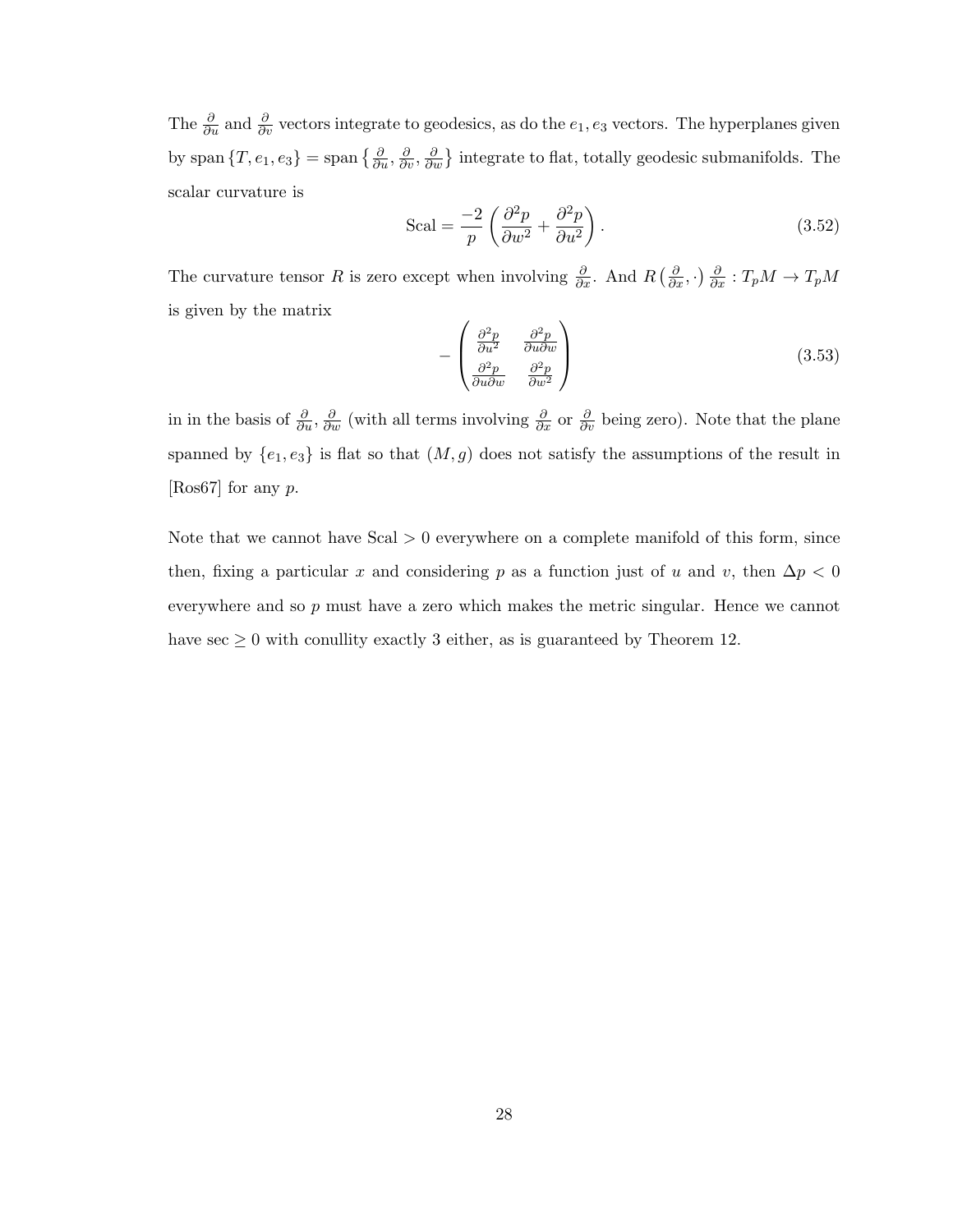## CHAPTER 4 : Constant Ricci Eigenvalues  $(\lambda, \lambda, 0)$

<span id="page-34-0"></span>In this chapter, we study the Riemannian 3-manifolds  $(M^3, g)$  whose Ricci tensor has constant eigenvalues  $(\lambda, \lambda, 0)$ , which we will see reduces to the case where  $\lambda = -1$ .

#### <span id="page-34-1"></span>4.1. Preliminaries

We begin by observing that if M has Ricci eigenvalues  $(\lambda, \lambda, 0)$ , then M is conullity 2 (even without  $\lambda$  constant). In particular, if T is the eigenvector for the 0 eigenvalue of the Ricci tensor, then  $T \in \ker R$  and if  $\lambda \neq 0$ , then clearly  $R \neq 0$  so dim ker  $R = 1$ . We define T to be the (unique up to sign) unit eigenvector field on  $M$ , passing to a double cover if necessary to get a global field. We may use the conventions of [1.1](#page-12-0) for conullity 2 manifolds. Define  $C$ to be the splitting tensor of T.

Along a nullity geodesic,

$$
Scal' = -2 \operatorname{tr} C. \tag{4.1}
$$

To see this, use second Bianchi identity and the fact that Scal =  $\langle R(X, Y)Y, X \rangle$  to imply that

$$
Scal' = \langle (\nabla_T R)(X, Y)Y, X \rangle = \langle R(Y, \nabla_X T)Y, X \rangle + \langle R(\nabla_Y T, X)Y, X \rangle \tag{4.2}
$$

$$
= -\operatorname{Scal} \cdot \langle C(X), X \rangle - \operatorname{Scal} \cdot \langle C(Y), Y \rangle. \tag{4.3}
$$

Since M is curvature homogeneous, we must then have that  $\mathfrak{t}r C$  is zero. Note that [\(1.9\)](#page-13-2) implies that  $(\text{tr } C)' = \text{tr}(C^2) = (\text{tr } C)^2 - 2 \det C$  along a nullity geodesic. Hence  $\det C = 0$ as well. Since the only real eigenvalues of  $C$  are zero, we are in the case where  $C$  is nilpotent. We define  $M_0$  to be the subset of M where  $C = 0$  and  $M_C$  to be the complement, where  $C \neq 0.$ 

Hence we can construct a local orthonormal basis  $e_1, e_2, T$  on  $M_C$  defined by  $T \in \text{ker } R$  and  $e_1 \in \text{ker } C$ . We will be interested in the case where both  $M_0$  and  $M_C$  are non-empty, so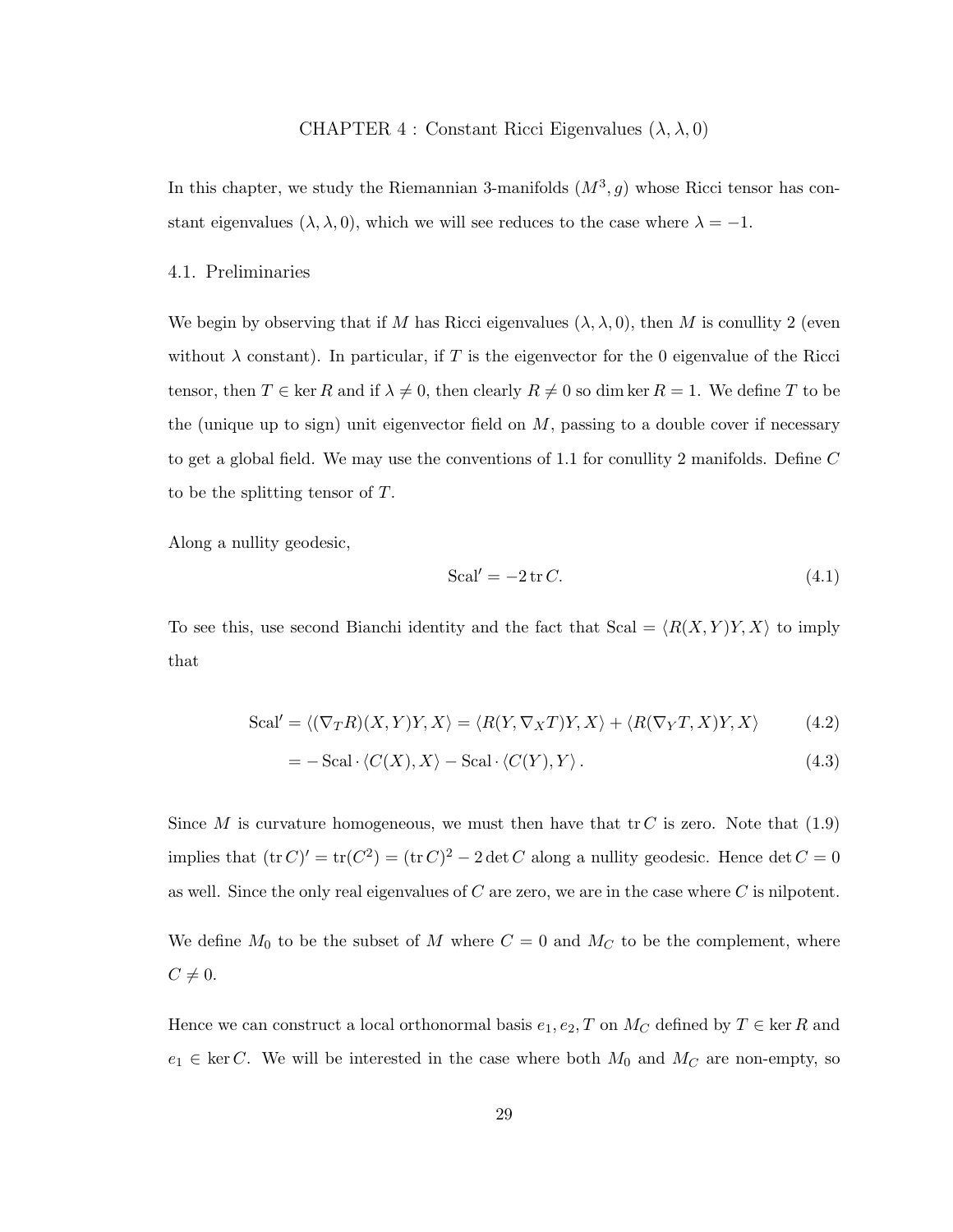$e_1$  and  $e_2$  may not be defined globally. Since  $C' = 0$ ,  $e_1$  and  $e_2$  are parallel along nullity geodesics. There exists a smooth function  $a \neq 0$  on  $M_C$  so that  $C(e_2) = ae_1$ . Hence

<span id="page-35-1"></span>
$$
\nabla_T e_1 = \nabla_T e_2 = \nabla_T T = 0, \quad \nabla_{e_1} T = 0, \quad \nabla_{e_2} T = -ae_1 \tag{4.4}
$$

$$
\nabla_{e_1} e_1 = \alpha e_2, \quad \nabla_{e_2} e_2 = \beta e_1, \quad \nabla_{e_1} e_2 = -\alpha e_1, \quad \nabla_{e_2} e_1 = aT - \beta e_2 \tag{4.5}
$$

for some smooth functions  $\alpha$ ,  $\beta$  on  $M_C$ . Thus for the curvature tensor we have

$$
R(e_2, e_1)e_1 = (e_1(\beta) + e_2(\alpha) - \alpha^2 - \beta^2)e_2 + (a\beta - e_1(\alpha))T
$$
\n(4.6)

$$
R(e_1, e_2)e_2 = (e_1(\beta) + e_2(\alpha) - \alpha^2 - \beta^2)e_2 + \alpha aT.
$$
\n(4.7)

Since  $T \in \text{ker } R$ , this implies that

$$
\alpha = 0, \quad \text{Scal}_M = e_1(\beta) - \beta^2, \quad \text{and} \quad e_1(a) = a\beta. \tag{4.8}
$$

<span id="page-35-0"></span>**Lemma 15.** Let  $M^3$  be complete with constant Ricci eigenvalues  $(\lambda, \lambda, 0)$  with  $\lambda \neq 0$  Then

- (a)  $\lambda = -1$ , up to scaling,
- (b) integral curves of  $e_1$  and  $T$  starting at points in  $M_C$  are complete geodesics contained in  $M_C$ ,
- (c) the distribution in M<sub>C</sub> spanned by  $e_1$  and T is completely integrable with flat, totally geodesic leaves contained in  $M_C$ ,
- (d) at all points in  $M_C$ , we have  $|\beta| \leq 1$ .

*Proof.* Take  $p \in M_C$ . Then  $e_1$  is well-defined in a neighborhood of p in  $M_C$ . Since  $\nabla_{e_1} e_1 = 0$ , the integral curve of  $e_1$  is locally a geodesic  $\eta$  which is defined so long as  $C \neq 0$ . The distribution spanned by  $e_1, T$  is integrable by [\(4.4\)](#page-35-1), totally geodesic since  $\alpha = 0$ , and flat since it contains T. We need to show that the complete geodesics  $\eta$  lie in  $M_C$ .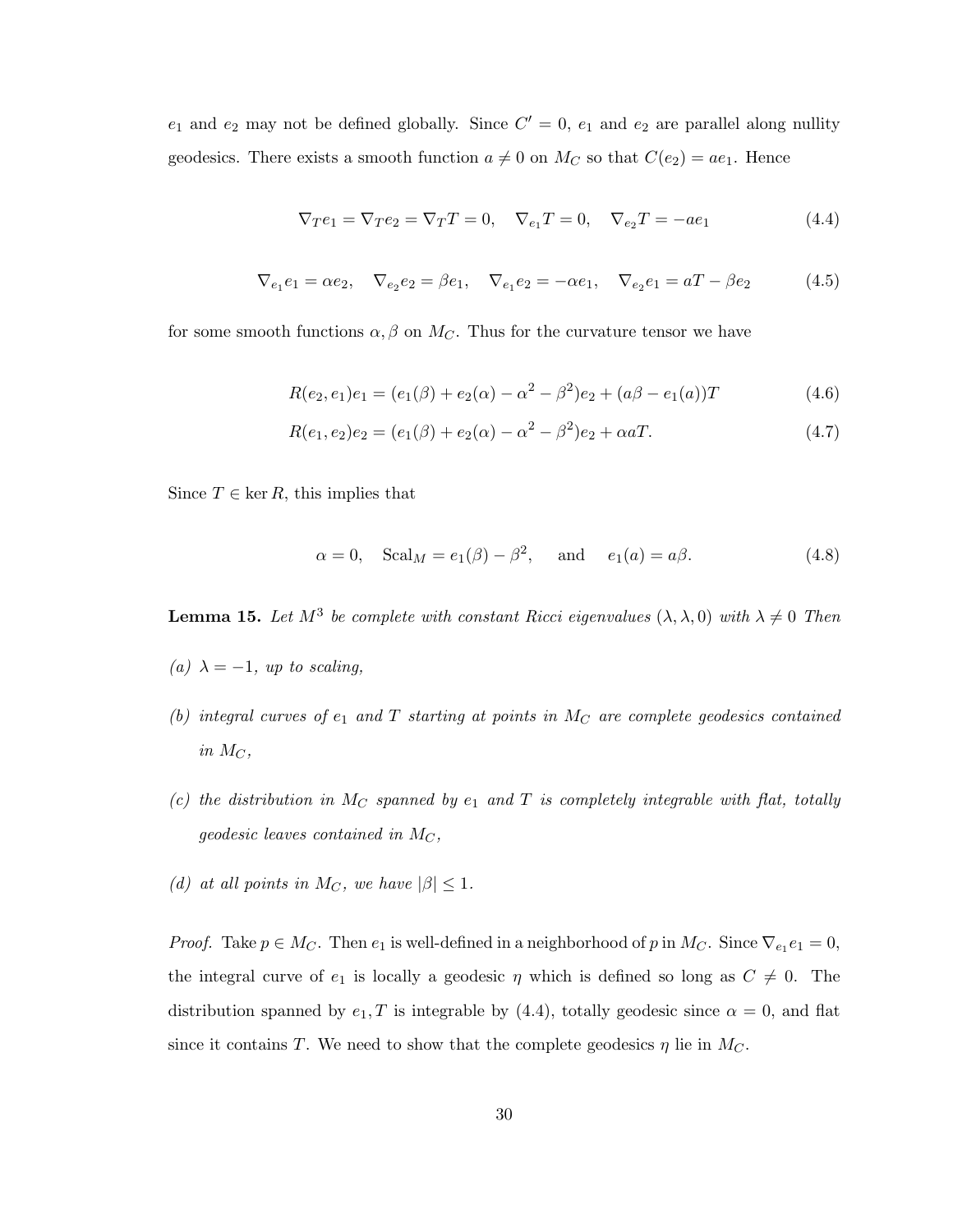Writing a dot to indicate  $e_1$  derivatives, we get

$$
\left(\frac{1}{a}\right)^{n} = -\left(\frac{\dot{a}}{a^{2}}\right)^{n} = -\left(\frac{\beta}{a}\right)^{n} = -\frac{(\text{Scal} + \beta^{2})}{a} + \frac{\beta^{2}}{a}.
$$
\n(4.9)

Hence

$$
\left(\frac{1}{a}\right)^n + \frac{1}{a}\text{Scal} = 0\tag{4.10}
$$

and so  $\frac{1}{a}$  satisfies the Jacobi equation. This equation holds only in  $M_C$ . We must then show that a cannot go to zero along  $\eta$ .

If Scal =  $2\lambda$  is positive, then  $\frac{1}{a}$  has solutions of the form  $\frac{1}{a} = A_0 \cos t + A_1 \sin t$  which is bounded and hence a never goes to zero. Therefore  $\eta$  remains in  $M_C$ . But then there is a zero of  $\frac{1}{a}$  in finite time which implies that a diverges. This is a contradiction since C is well-defined on all of M. Hence we may assume that  $\lambda = -1$  by rescaling the metric.

Thus the solutions are of the form  $\frac{1}{a} = A_0 \cosh(t) + A_1 \sinh(t)$ . Hence  $a \to 0$  only as  $t \to \pm \infty$  and therefore C remains non-zero along  $\eta$  for all time. Since [\(1.9\)](#page-13-0) implies that C is constant along nullity geodesics as well, C cannot go to zero on any leaf of the span of  ${e_1, T}$  and hence the leaf is complete.

Since  $\beta = e_1(a)/a = -ae_1(1/a),$ 

$$
\beta(t) = -\frac{A_0 \sinh(t) + A_1 \cosh(t)}{A_0 \cosh(t) + A_1 \sinh(t)} = -\frac{\tanh(t) - \beta(0)}{1 - \beta(0) \tanh(t)}.
$$

This implies that  $|\beta| \leq 1$  since otherwise  $\beta$  has a singularity in finite time along the complete  $\Box$ geodesic  $\eta$ .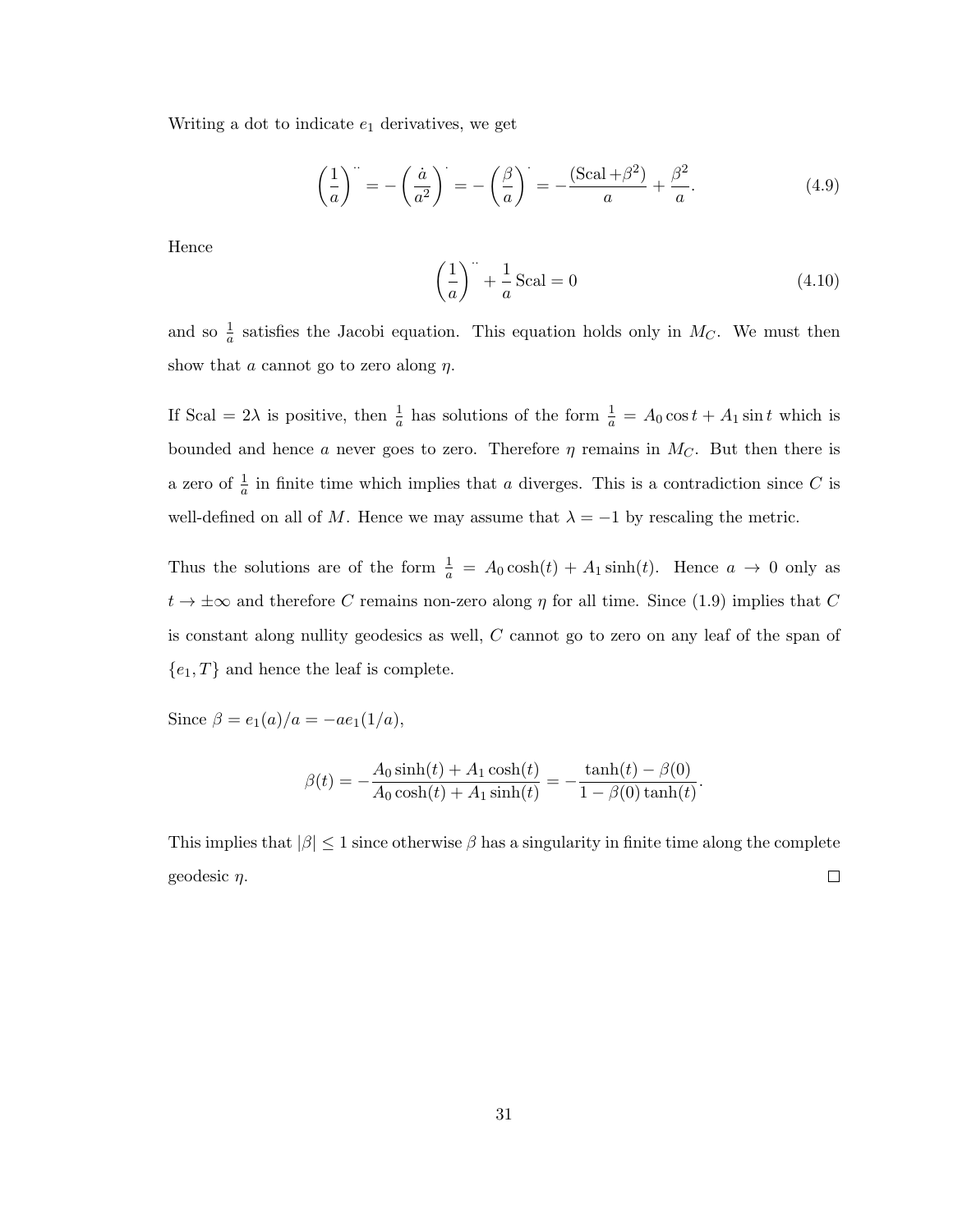### 4.2. Local Metric

The form of metrics with Ricci eigenvalues  $(-1, -1, 0)$  is well-known locally at points where  $C \neq 0$  [\[Sek75,](#page-79-0) [Sza85,](#page-80-0) [KTV92,](#page-78-0) [KTV90\]](#page-78-1). This is usually stated in the following form.

$$
(A(x)\cosh u + B(x)\sinh u)^{2}dx^{2} + (du - v dx)^{2} + (dv + u dx)^{2}
$$
\n(4.11)

We will give a geometric proof of this result but with a slightly different parametrization (differing only in the x coordinate) which is better suited to handling the case when  $C = 0$ . This form will be

<span id="page-37-0"></span>
$$
g = (\cosh u - h(x) \sinh u)^{2} dx^{2} + (du - f(x)v dx)^{2} + (dv + f(x)u dx)^{2}
$$
(4.12)

Moreover, we will show that this form holds in a "global" sense: that such a coordinate chart covers an entire connected component of  $M_C$  when M is simply connected and complete. Observe that metrics of this form are just the product metric  $\mathbb{H}^2 \times \mathbb{R}$  when  $f(x) = 0$  and hence do support  $C = 0$ . (Taking  $f(x) = 0$  and  $h(x) = 0$  gives the u, v coordinates a standard parametrization of  $\mathbb{H}^2$ . However, any values for  $h(x)$  will still locally give  $\mathbb{H}^2$  and those that satisfy  $|h(x)| \leq 1$  will be complete as well by the following lemma.)

We begin with two technical lemmas. The first considers the completeness of metrics which have the form of  $(4.12)$ .

<span id="page-37-1"></span>**Lemma 16.** Suppose g is a metric on  $V = (a_1, a_2) \times \mathbb{R}^2$ , with coordinates  $x \in (a_1, a_2)$  and  $u, v \in \mathbb{R}^2$ , of the form  $(4.12)$  with  $h, f : (a_1, a_2) \to \mathbb{R}$ . Then

(a) g has Ricci eigenvalues  $(-1, -1, 0)$ ,

(b) V is complete if and only if  $(a_1, a_2) = (-\infty, \infty)$  and  $|h(x)| \leq 1$  for all x, and

(c) g is locally irreducible if and only if  $f^{-1}(0)$  contains no open subsets.

*Proof.* That the Ricci eigenvalues are  $(-1, -1, 0)$  follows by direct computation.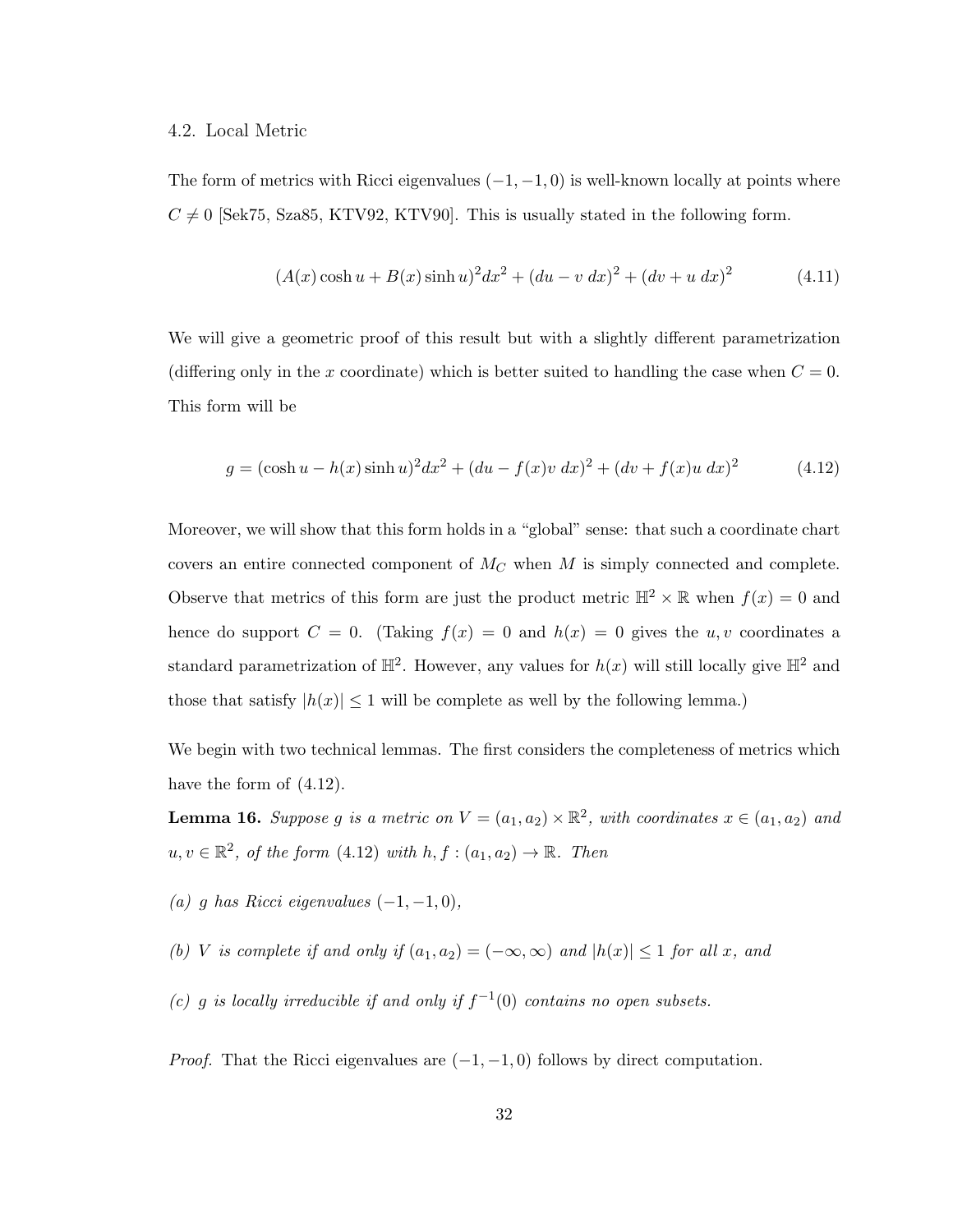We consider completeness. Note that  $|h(x)| \leq 1$  when complete is a consequence of Lemma [15](#page-35-0) by computing that  $h(x) = \beta$  at the point  $(x, 0, 0)$ .

Let

$$
\bar{x} = \int_0^x f(X)dX
$$

a function of x. We perform a change-of-coordinates by

$$
(x, y, z) = (x, u \cos \bar{x} - v \sin \bar{x}, u \sin \bar{x} + v \cos \bar{x}).
$$

This performs a rotation in each  $u-v$  plane by an amount that depends on x. In these coordinates, g is

$$
g = p(x, y, z)^2 dx^2 + dy^2 + dz^2
$$

where  $p(x, y, z) = \cosh(u) - h(x) \sinh(u)$  with  $u(x, y, z) = y \cos \bar{x} + z \sin \bar{x}$ . This is a more explicit form of the metric in Theorem 2.5 of [\[Sza85\]](#page-80-0).

We will prove the contrapositive statement;  $g$  is not complete if and only if the interval  $(a_1, a_2)$  has  $a_1$  or  $a_2$  finite. Suppose that g is not complete. Then there is a path  $\gamma$  of finite length which has no limit in V. Let  $\gamma(t) = (x(t), y(t), z(t))$ . Then  $\int |y'(t)| dy$  and  $\int |z'(t)| dt$ are both lower bounds for the length of  $\gamma$ . Hence  $y(t)$  and  $z(t)$  are bounded. In particular, this gives that  $|u| \leq R$  for some  $R \in \mathbb{R}$ .

Moreover,  $\int |\cosh(u) - h(x) \sinh(u)| |x'(t)| dt$  is also a lower bound for the length of  $\gamma$  and hence is finite. Then

$$
|\cosh(u) - h(x)\sinh(u)| \ge 2e^{-R}
$$

holds since  $|h(x)| \leq 1$ . Thus  $\int |x'(t)| dt$  is finite, and so either  $a_1$  or  $a_2$  must be finite.

For the other direction, either  $a_1$  or  $a_2$  is finite. Without loss of generality, we will assume that  $a_2$  is finite. Then consider the path  $\gamma(x) = (x, 0, 0)$  for  $x \in [m, a_2)$ . This path has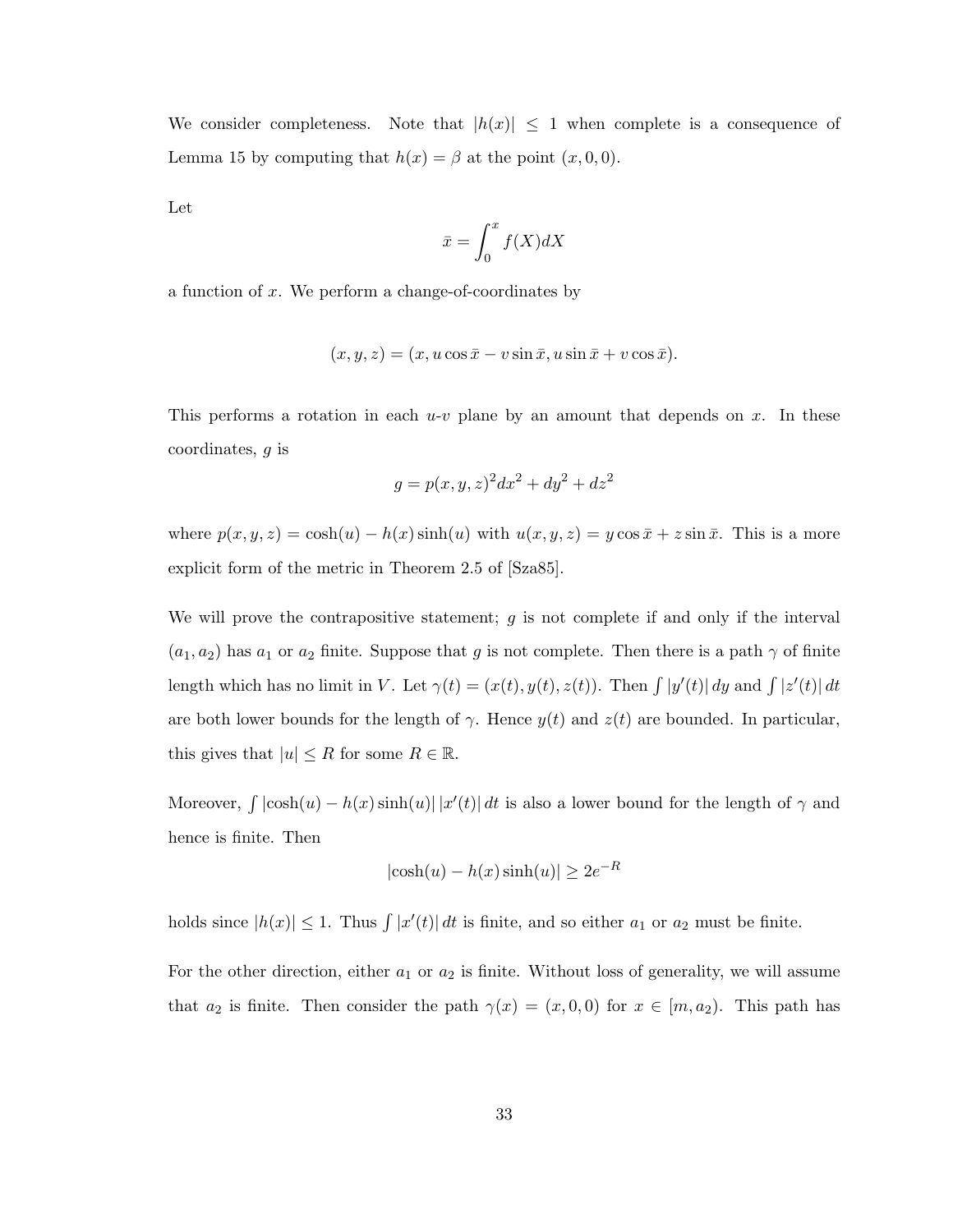length

$$
\int_{m}^{a_2} dx
$$

which is finite but has no limit in  $V$ . Hence  $V$  is not complete.

<span id="page-39-1"></span>The following technical lemma will be used in Proposition [18](#page-39-0) and Theorem [31.](#page-62-0)

**Lemma 17.** Suppose that a manifold  $M^n$  (without boundary) is decomposed as  $M = \bar{U} \cup \bar{V}$ where  $\bar{U}$  and  $\bar{V}$  are the closures of two open, disjoint subsets of M with  $\bar{U} \cap \bar{V}$  a closed n - 1 dimensional sub-manifold. If M is simply connected and each boundary component of  $\overline{U}$  is simply connected, then U and V are also simply connected.

*Proof.* Note that it suffices to prove that  $U$  is simply connected since the boundary components of U are also the boundary components of V. Suppose that  $\tilde{U}$  is a covering of  $\overline{U}$ . We will use this to construct a covering of M which shows that  $\tilde{U}$  must be a trivial cover.

Let  ${B_i}$  be the set of boundary components of U. Since each  $B_i$  is simply connected, there are lifts of  $B_i \hookrightarrow \bar{U}$  to  $\tilde{U}$  as well as lifts of  $\gamma_i$  to  $\tilde{U}$ . For each i, pick  $\gamma_i$  to be a path starting at  $B_0$  and ending at  $B_i$ .

Fix a lift  $\tilde{B}_0$  of  $B_0$ , which fixes for each i a unique lift  $\tilde{\gamma}_i$  that starts in  $\tilde{B}_0$ , for each i. These then determine a unique lift  $\tilde{B}_i$  of each  $B_i$  such that  $\tilde{\gamma}_i$  ends at  $\tilde{B}_i$ . Then glue a copy of V onto  $\tilde{U}$  by identifying the boundary component  $B_i$  of V with the boundary component  $\tilde{B_i}$ of  $\tilde{U}$ .

Doing this for all possible lifts  $\tilde{B}_0$  gives a covering space of  $M$ . Hence  $\tilde{U}$  is a trivial cover.

<span id="page-39-0"></span>Next we find the metric in the parts of M where  $C \neq 0$ .

Proposition 18. Suppose that M is a complete, simply connected Riemannian 3-manifold with Ricci eigenvalues  $(-1, -1, 0)$ . Then any connected component of M<sub>C</sub> has coordinates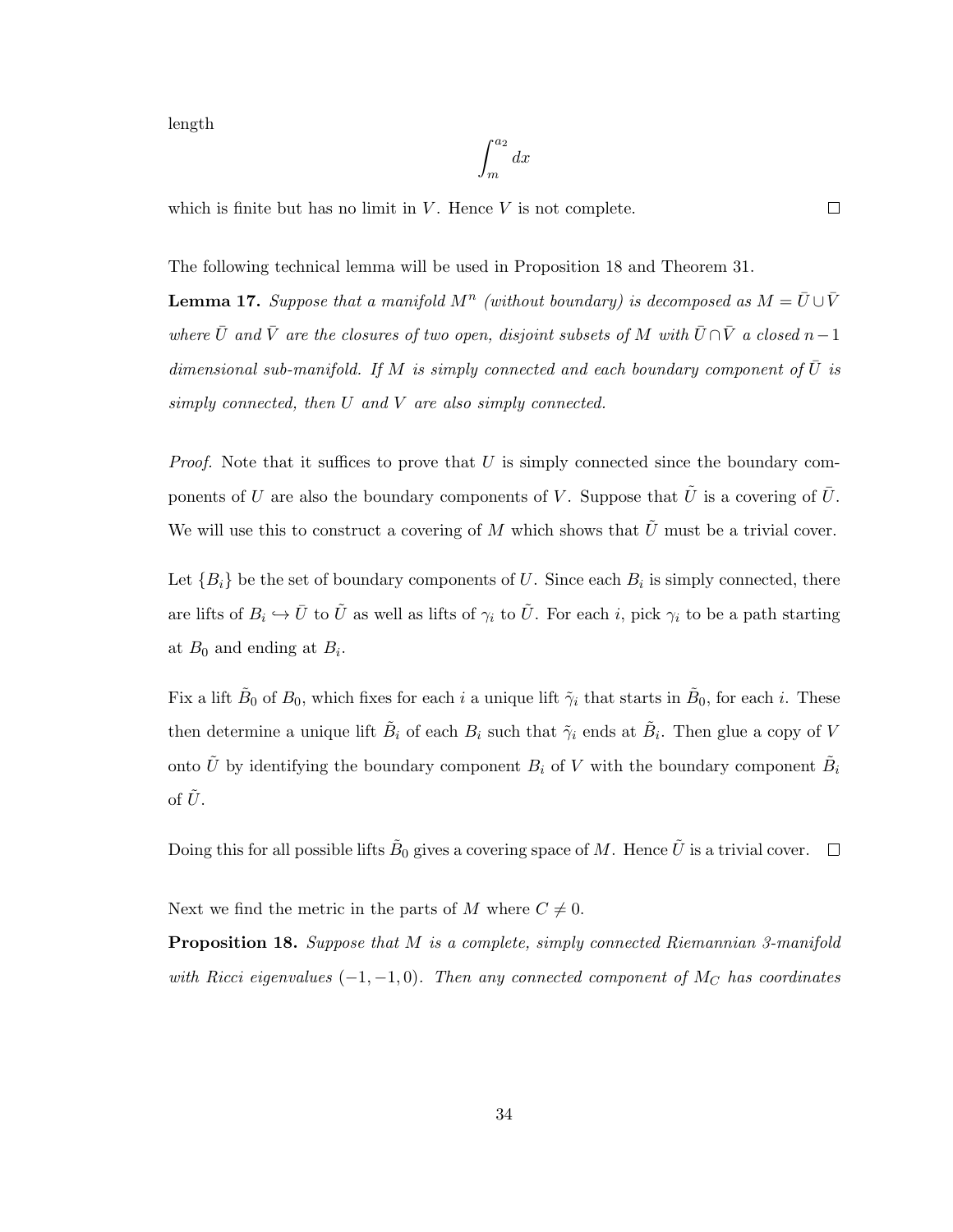$(x, u, v) \in (a_1, a_2) \times \mathbb{R}^2$  (with  $a_i$  possibly  $\pm \infty$ ) with metric of the form

<span id="page-40-0"></span>
$$
g = (\cosh(u) - h(x)\sinh(u))^2 dx^2 + (du - vf(x) dx)^2 + (dv + uf(x) dx)^2
$$
 (4.13)

for some smooth functions  $h, f : (a_1, a_2) \to \mathbb{R}$  with  $f(x) \neq 0$  and  $|h(x)| \leq 1$ . The boundaries of this component are complete, flat, totally geodesic planes, one for each  $a_i$  that is finite.

*Proof.* Let  $M_C^{\circ}$  be a connected component of  $M_C$ . Fix any  $\gamma : (a_1, a_2) \to M$ , a maximal integral curve of the  $e_2$  vector field on  $M_C^{\circ}$ . Let N be the manifold defined by one coordinate chart with  $(x, u, v) \in (a_1, a_2) \times \mathbb{R}^2$  and metric of the form in [\(4.13\)](#page-40-0) where  $f(x) = a(\gamma(x))$ and  $h(x) = -\beta(\gamma(x))$ , By Lemma [15](#page-35-0) this implies that  $|h| \leq 1$ .

This manifold is simply connected but may not be complete. Define  $\phi : N \to M$  by

$$
\phi(x, u, v) = \exp_{\gamma(x)}(u e_1 + v T).
$$

We will show that this map is in fact an isometry onto  $M_C^{\circ}$ .

We first show that this is a local isometry. Note that  $\frac{\partial \phi}{\partial u} = e_1$  and  $\frac{\partial \phi}{\partial v} = T$ . We then must compute  $\frac{\partial \phi}{\partial x}$ . Fix  $(x_0, u_0, v_0)$ . Consider the family of geodesics  $\alpha_s(t) = \phi(x_0 + s, tu_0, tv_0)$ . We construct the Jacobi field  $J(t)$  corresponding to  $\alpha$  along the geodesic  $\alpha_0(t)$ . Choose  $J(0) = e_2 = \gamma'(0)$  and  $J'(0) = \nabla_{e_2}(u_0 e_1 + v_0 T) = u_0(aT - \beta e_2) - v_0 a e_1$ . Computing using  $(4.4)–(4.8)$  $(4.4)–(4.8)$  $(4.4)–(4.8)$  gives that

$$
J(t) = -v_0 a(\gamma(x_0)) t e_1 + [\cosh(u_0 t) - \beta(\gamma(x_0)) \sinh(u_0 t)] e_2 + u_0 a(\gamma(x_0)) t T.
$$

By the definition of  $f(x) = a(\gamma(x))$  and  $h(x) = \beta(\gamma(x))$ , we see that

$$
\frac{\partial \phi}{\partial x}\Big|_{(x_0, u_0, v_0)} = J(1) = (\cosh u_0 - h(x_0) \sinh u_0) e_2 - v_0 f(x) e_1 + u_0 f(x) T.
$$

Now it is easy to check that the inner products of  $\frac{\partial \phi}{\partial x}, \frac{\partial \phi}{\partial u}, \frac{\partial \phi}{\partial v}$  in M are the same as the inner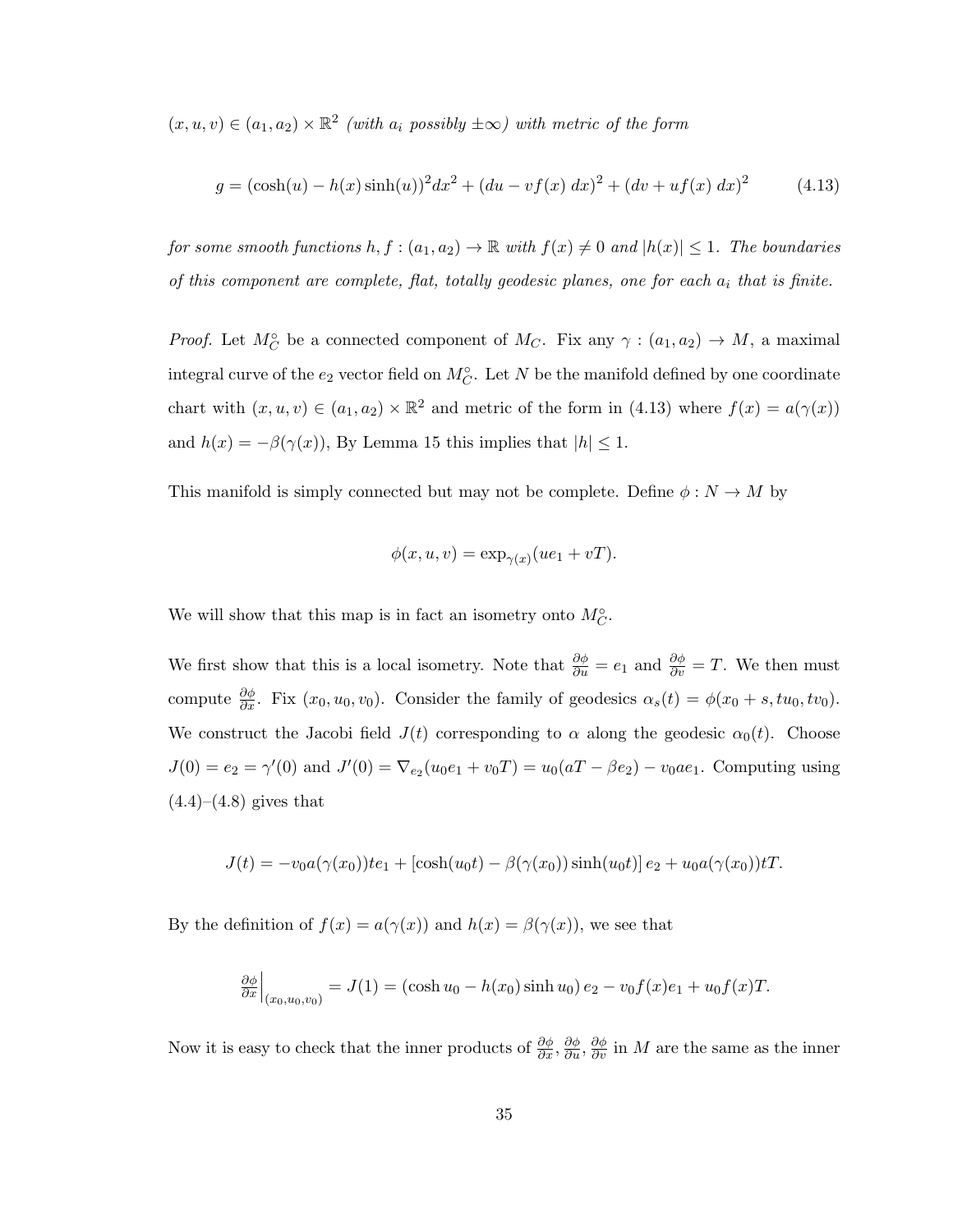products of  $\frac{\partial}{\partial x}, \frac{\partial}{\partial u}, \frac{\partial}{\partial v}$  in N. So  $\phi$  is a local isometry.

Consider the image  $\phi(N) \subset M$ . By Lemma [16,](#page-37-1) the boundary of  $\phi(N)$  has at most two connected components, each of which is the image of a flat, totally-geodesic plane, i.e. the limits of the  $u, v$  planes going to either  $a_1$  or  $a_2$  if they are non-infinite. By Lemma [20,](#page-42-0) the boundary components of  $\phi(N)$  are flat, totally-geodesic planes in M. Hence Lemma [17](#page-39-1) implies that  $\phi(N)$  is simply connected.

We now want to argue that  $\phi$  is a covering map of  $\phi(N)$  and hence an isometry onto  $\phi(N)$ . We do this by showing that  $\phi$  has the path lifting property. Suppose that there is a path  $\mu : [0,1] \to \phi(N)$ . Then there is a lower bound  $a > \delta > 0$  on  $\mu$ . Since  $\phi$  is a local isometry, we can lift  $\mu$  in a neighborhood of a point to get  $\tilde{\mu} : [0, \epsilon) \to N$ . Since a is an isometry invariant up to sign and a on  $\mu$  is bounded away from zero, the path  $\tilde{\mu}$  must have a bounded away from zero as well. Hence  $\lim_{t\to\epsilon}\tilde{\mu}(t)$  is a point in the interior of N. Since  $\phi$  is a local isometry, we can then extend the lifting of  $\mu$  past  $t = \epsilon$ . Hence,  $\phi$  has the path lifting property and is a covering map. Therefore  $\phi$  is a covering map and since its image is simply connected,  $\phi$  is an isometry onto its image.

It remains to be shown that  $M_C^{\circ} = \phi(N)$ . By Lemma [16,](#page-37-1) the boundary components of N, and hence of  $\phi(N)$  as well, are planes corresponding to any finite endpoint of  $\gamma$ . Since  $C \to 0$  on any endpoints of  $\gamma$ ,  $C \to 0$  on any boundary planes of N. Note that  $M_C^{\circ}$  contains  $\phi(N)$  and that  $\phi(N)$  is open. We claim that  $\phi(N)$  is also closed. If  $x \in M_C^{\circ}$  is not in  $\phi(N)$ then take some neighborhood U of x contained in  $M_C^{\circ}$ . Then  $C \neq 0$  on U and we claim that  $U \cap \phi(N)$  is empty. If  $U \cap \phi(N)$  is non-empty, then there is a path from a point  $y \in \phi(N)$ to  $x \in M_C^{\circ} \setminus \phi(N)$  which lies in  $M_C^{\circ}$ . This path cannot cross the boundary planes of  $\phi(N)$ since those planes have  $C = 0$ . Hence, by the completeness argument in Lemma [16,](#page-37-1) the path must lie in  $\phi(N)$ . This is a contradiction. So  $M_C^{\circ}$  is connected and  $\phi(N)$  is an open and closed subset, hence  $M_C^{\circ} = \phi(N)$ . This shows that  $M_C^{\circ}$  has the desired coordinate chart and its metric is of the form [\(4.13\)](#page-40-0).  $\Box$ 

<span id="page-41-0"></span>Remark 19. Now, we state important properties of this metric which we will use throughout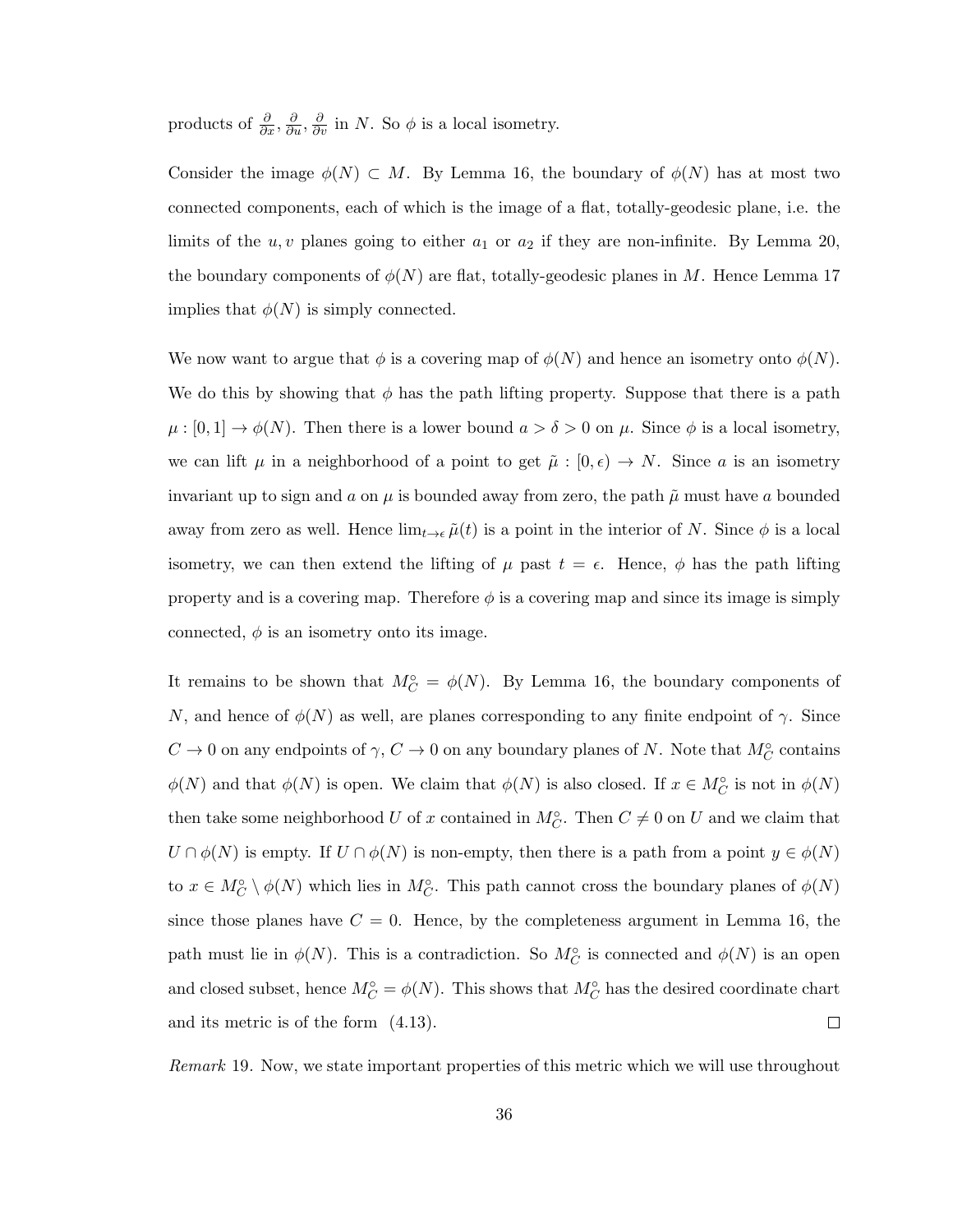this paper. If g has the form of [\(4.13\)](#page-40-0), with an  $f(x)$  arbitrary smooth function and  $|h(x)| \leq$ 1, then

- (a) Ricci has eigenvalues  $(-1, -1, 0)$ ,
- (b)  $T = \frac{\partial}{\partial v}$  is in ker R and hence is the eigenvector of Ricci with eigenvalue 0,
- (c)  $e_1 = \frac{\partial}{\partial u}$  is in the kernel of C,
- (d)  $e_2 = (\cosh(u) h(x) \sinh(u))^{-1} \left(\frac{\partial}{\partial x} + v f(x) \frac{\partial}{\partial u} u f(x) \frac{\partial}{\partial v}\right)$  is such that  $\{e_1, e_2, T\}$  is an orthonormal basis which satisfies the properties calculated in Section [4.1,](#page-34-0)
- (e) the subsets where x is constant are complete, flat, totally geodesic planes spanned by  $\{e_1, T\}$  and these planes are the leaves of the foliation  $\mathcal{F}$ ,
- (f) every point  $(x, u, v)$  such that  $f(x) \neq 0$  has an irreducible neighborhood,

(g) 
$$
a = f(x) (\cosh(u) - h(x) \sinh(u))^{-1}
$$
, so  $C = 0$  at  $(x, u, v)$  if and only if  $f(x) = 0$ ,

(h) 
$$
\beta = (h(x) \cosh u - \sinh(u)) (\cosh u - h(x) \sinh(u))^{-1},
$$

- (i) in particular,  $f(x) = a((x, 0, 0))$  and  $h(x) = \beta((x, 0, 0))$ , and
- (j)  $f(x) = 0$  on an interval  $(a, b)$  if and only if  $(a, b) \times \mathbb{R}^2$  is locally isometric to  $\mathbb{H}^2 \times \mathbb{R}$ .
- 4.3. Foliation by Flat Planes

<span id="page-42-0"></span>We now discuss the properties of the foliation on  $M_C$  from [15.](#page-35-0) This foliation is the defining geometric property of these manifolds. We will see that it extends to a (not necessarily smooth) foliation on the closure  $\overline{M_C}$ , that there are curves orthogonal to the foliation everywhere, and that the connected components of  $\overline{M_C}$  are plane bundles over these curves. **Lemma 20.** Let  $M^3$  be a complete Riemannian manifold with Ricci eigenvalues  $(-1, -1, 0)$ . Then the closure  $\overline{M_C}$  of  $M_C$  is foliated by complete, flat, totally geodesic surfaces whose tangent planes form a continuous distribution which is smooth in  $M_C$ . We call this foliation F through each  $p \in \overline{M_C}$ .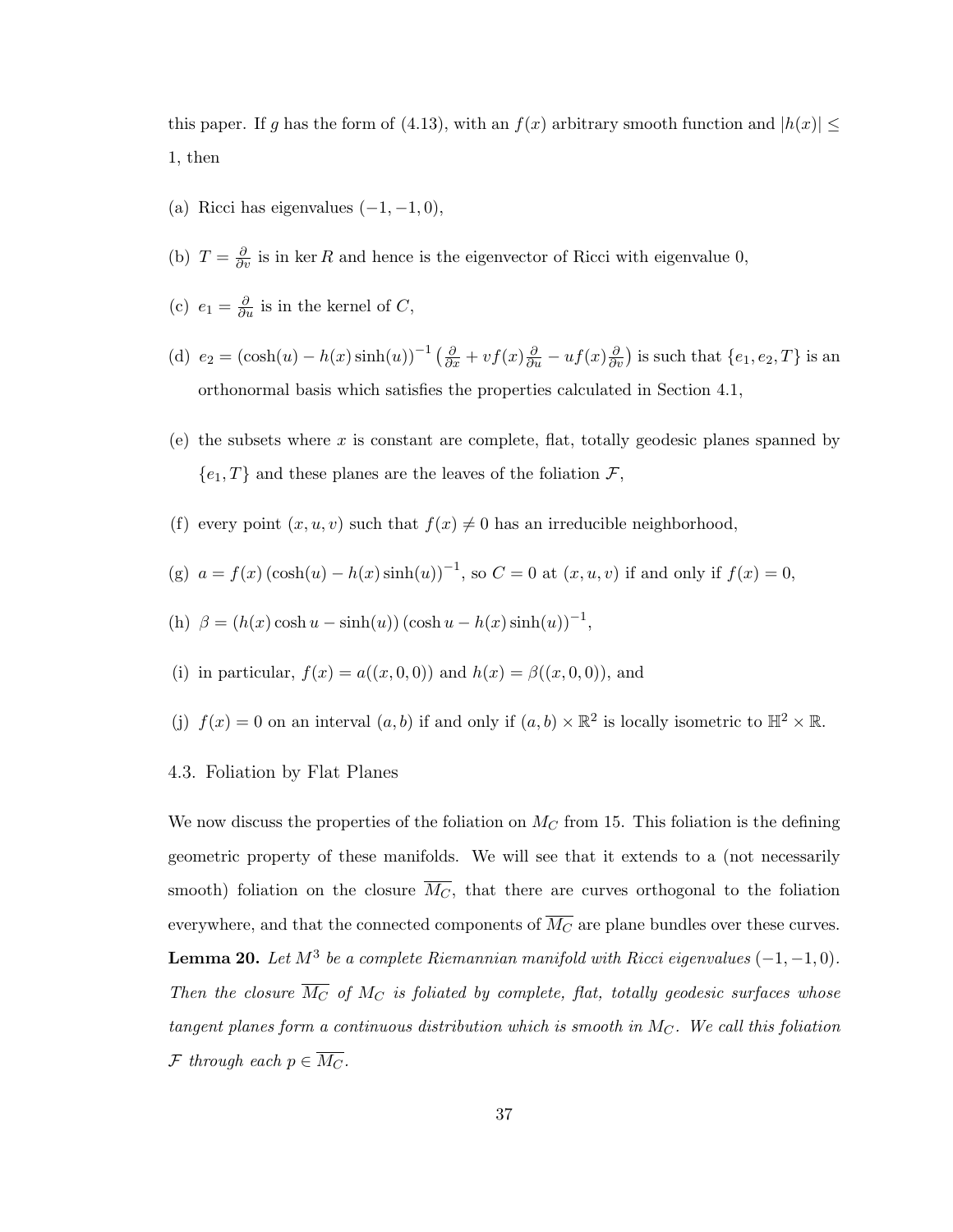*Proof.* By Lemma [15,](#page-35-0) through every point  $x \in M_C$  there is a complete, flat, totally geodesic leaf  $P_x$ . Every convergent sequence of points  $x_k \to x$  has a subsequence such that the leaves  $P_{x_{k_j}}$  converge to a surface P at x. So it suffices to show that if  $x_k \to x$  and  $y_k \to x$  with  $P_{x_k} \to P$  and  $P_{y_k} \to Q$ , that  $P = Q$ . Assume that P is not Q.

There is a smooth function  $F : M \to \mathbb{R}$  in a neighborhood U of x such that  $F = 0$  on Q,  $F > 0$  on one connected component of  $U \setminus Q$  and  $F < 0$  on the other. Then there exists  $p \in P$  such that  $F(p) > 0$  and another point  $p' \in P$  such that  $F(p') < 0$ . Since F is smooth, for large enough k, there must exist points in  $P_{x_k}$  in the same connected component of  $M \setminus Q$  as p and hence have  $F > 0$ . Similarly, some points must have  $F < 0$ . Hence, for large enough k, some point of  $P_k$  has  $F = 0$  and  $P_k \cap Q$  is non-empty. This is a contradiction since  $P_k \subset M_C$ , but  $Q$  has  $C = 0$  at every point since  $C \to 0$  on  $P_{y_k}$ .

Therefore the foliation is well-defined and continuous.

 $\Box$ 

The following proposition is stated in more generality than we need since it is of some interest on its own. This result is presumably already known but we give the proof for completeness.

<span id="page-43-0"></span>**Proposition 21.** Let  $M^n$  be a complete Riemannian manifold with  $-1 \leq \sec \leq 0$  and let V be any open subset of M. Suppose that  $\mathcal F$  is a foliation of V whose leaves are complete, totally geodesic hypersurfaces. Then F is Lipschitz in the sense that if  $\gamma$  is any path parametrized by arc-length and N is a unit normal vector field to F, then  $f(t) = \langle N, V(t) \rangle$ is Lipschitz for any parallel vector field  $V(t)$  along  $\gamma$ .

*Proof.* It suffices to show this in the case where  $M$  is simply connected since the result is local. We first begin by considering two special cases of curves and then showing it in general by approximating arbitrary curves with these two simpler cases. The first case is when  $\gamma$  is a geodesic in a leaf of F. Then  $f(t)$  is constant and so is trivially Lipschitz.

For the second case, we will assume that  $\gamma$  is a geodesic such that  $\gamma'(0)$  is perpendicular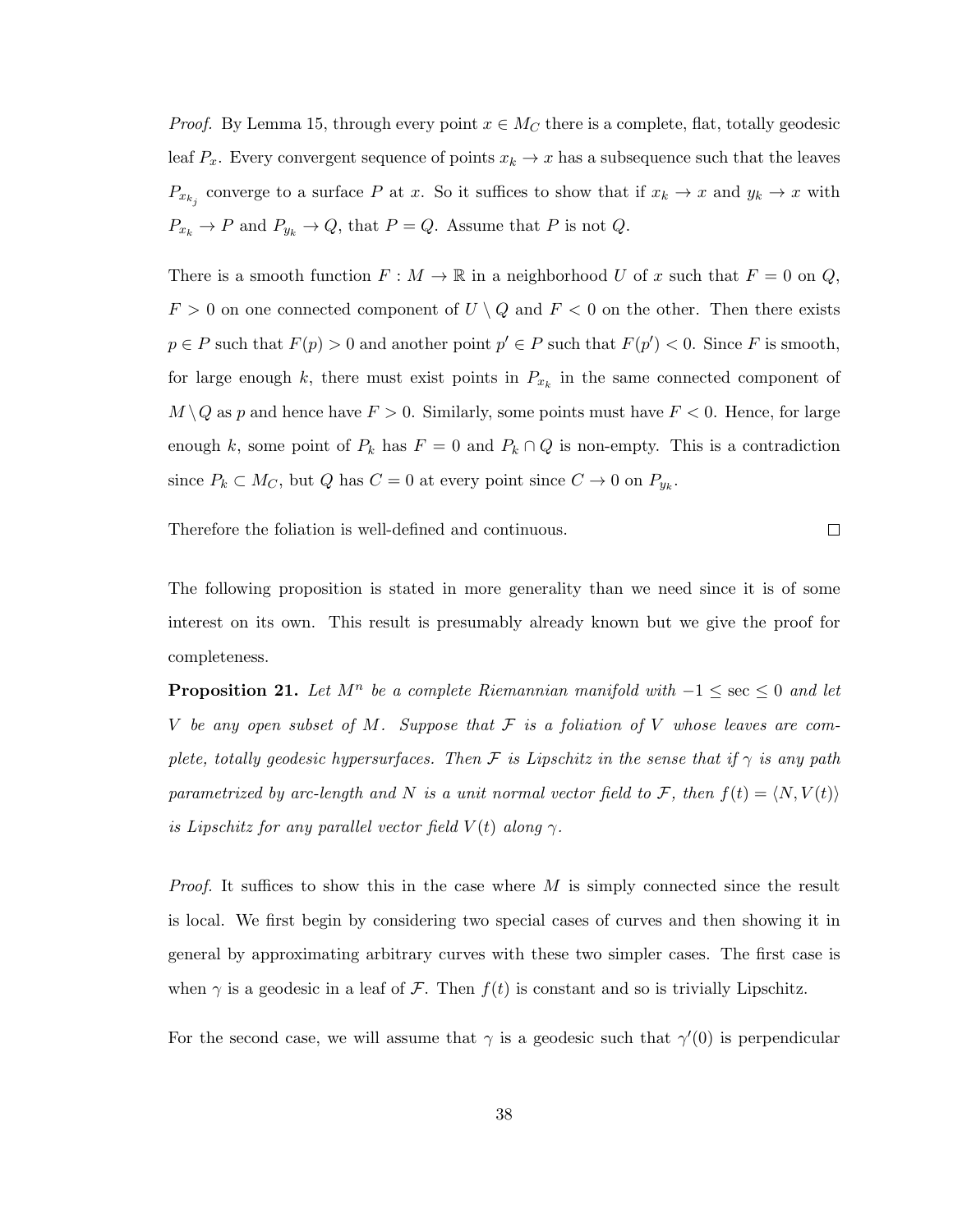

<span id="page-44-0"></span>Figure 1: Diagram of the triangles in the case where  $\gamma$  is a geodesic which starts orthogonal to the foliation.

to F. Instead of showing that  $f(t)$  is Lipschitz we will only show  $|f(0) - f(t)| \leq t$  for all t. Fix  $t > 0$ . Let P be the leaf of F at  $\gamma(0)$  and Q the leaf at  $\gamma(t)$ . Let  $X \in T_{\gamma(t)}M$  be any unit vector in F. Consider the geodesics  $\mu_r(s) = \exp_{\gamma(t)}(s(rX - (1 - r)\gamma'(t)))$ . Note that  $\mu_0$  intersects P at  $\gamma(0)$  and  $\mu_1$  lies in Q and hence does not intersect P. Moreover, if  $\mu_r$  intersects P, then it must do so transversely since P is totally geodesic but cannot intersect Q. Hence the set of  $r \in [0, 1]$  that intersect P is open. Therefore there is a minimal  $R \in (0,1)$  such  $\mu_R$  does not intersect P.

For all  $0 \leq r < R$ ,  $\mu_r$  intersects P at some point  $p_r$ , which is unique since geodesics are unique in M. Let  $\ell_r$  be the distance from  $\gamma(0)$  to  $p_r$ . Then there is a geodesic triangle with vertices  $\gamma(0)$ ,  $\gamma(t)$ , and  $p_r$ . The angle at  $\gamma(0)$  is  $\pi/2$ , the length of the side opposite  $\gamma(t)$  is  $\ell_r$  and the side opposite  $p_r$  has length t. Let  $\alpha_r$  be the angle at  $\gamma(t)$ . See Figure [1.](#page-44-0)

Now construct a comparison triangle in  $\mathbb{H}^2$  with one angle of  $\pi/2$  and the two adjacent sides of lengths  $\ell_r$  and t. Let  $\bar{\alpha}_r$  be the angle in the comparison triangle opposite the side of length  $\ell_r$ . Then since M has sec  $\geq -1$ ,  $\alpha_r \geq \bar{\alpha}_r$ . Since  $\mu_R$  does not intersect P, we must have that  $\ell_r \to \infty$  as  $r \to R$ . We now examine what  $\bar{\alpha}_r$  does in the comparison triangle as  $\ell_r \to \infty$ . This angle approaches the so-called angle of parallelism,  $\Pi(t)$ . This angle is defined such that any ideal triangle in  $\mathbb{H}^2$  with angles 0,  $\pi/2$ , and  $\Pi(t)$  has t as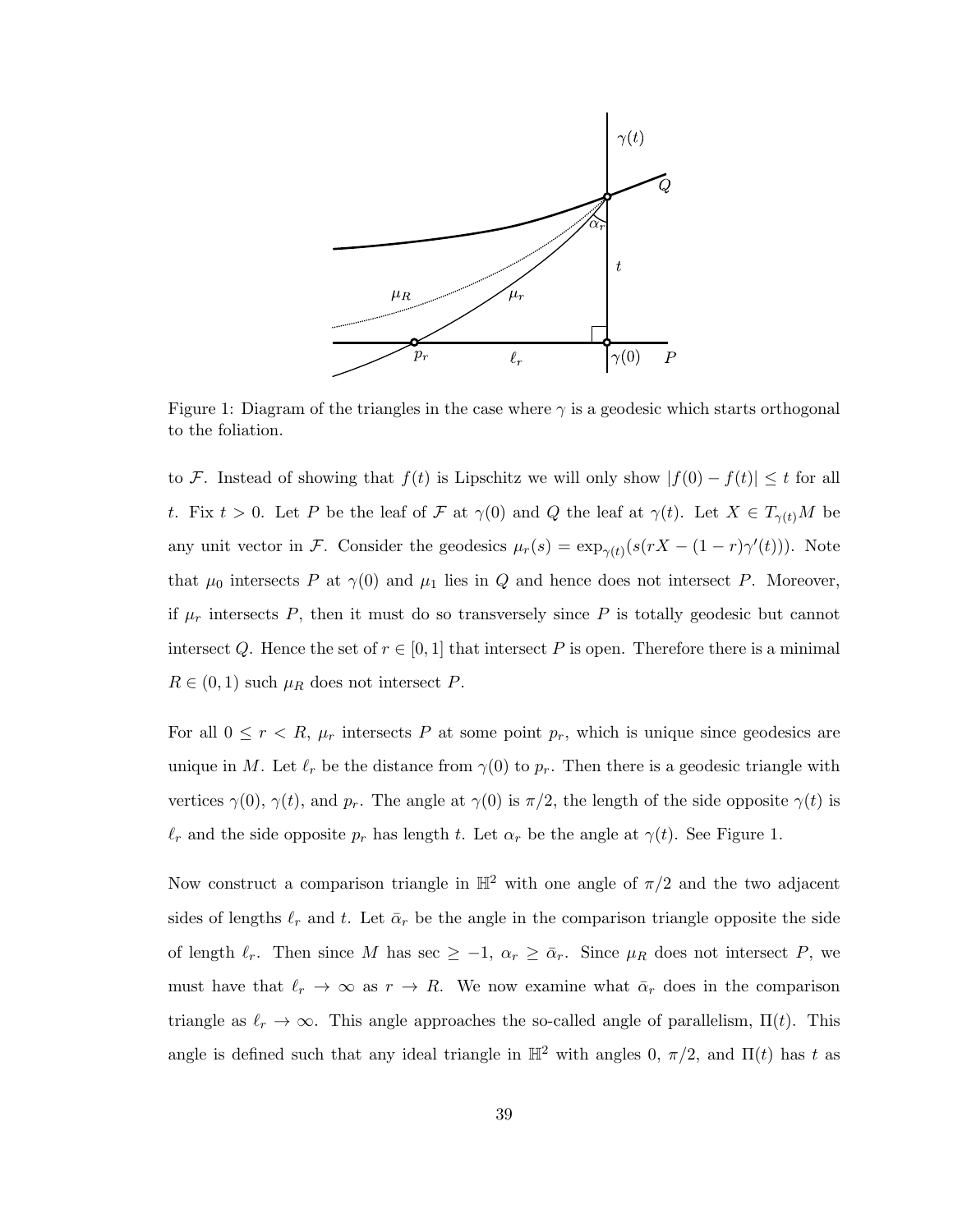the side length of its only finite edge. (The angle 0 occurs at the ideal point.) It satisfies  $\cos \Pi(t) = \tanh t$  and, equivalently,  $\sin \Pi(t) = \text{sech } t$ . In our case we get that  $\bar{\alpha}_r \to \Pi(t)$  as  $r \to R$ . Hence  $\alpha_R \geq \Pi(t)$ .

Therefore the angle from Q to  $-\gamma'(t)$  must be greater than  $\Pi(t)$  as well. Hence the normal vector N of Q has angle at most  $\pi/2 - \Pi(t)$  from  $\gamma'(t)$ . This implies that

<span id="page-45-0"></span>
$$
\left| \langle \gamma'(0), N \rangle - \langle \gamma'(t), N \rangle \right| \le |1 - \cos(\pi/2 - \Pi(t))| = 1 - \sin(\Pi(t)) = 1 - \operatorname{sech} t \le t^2/2. \tag{4.14}
$$

This further implies that  $|f(t)| \leq t$  for any unit vector field V parallel along  $\gamma$ . The case with  $V = \gamma'$  is done by [\(4.14\)](#page-45-0) and for  $V \perp \gamma'$  we can see that since  $\langle \gamma'(t), N \rangle > 1 - t^2/2$  we must have that  $\langle V, N \rangle \le t$  since  $\langle N, V \rangle^2 + \langle N, \gamma'(t) \rangle^2 \le 1$ .

Now we consider a general path  $\gamma : [0, T] \to M$  parametrized by arc length which we approximate with segments of the form above. For any  $\delta > 0$ , we may pick points  $0 = t_0 <$  $t_1 \ldots < t_N = T$  such that  $d(\gamma(t_{k+1}), \gamma(t_k)) < \delta$  for all k. For each k, let  $p_k$  be the point in the leaf  $P_k$  of  $\mathcal F$  at  $\gamma(t_k)$  such that  $p_k$  is closest to  $\gamma(t_{k+1})$ . Construct a piecewise geodesic path  $\bar{\gamma}(t)$  by connecting by geodesics  $\gamma(t_0)$  to  $p_0$  to  $\gamma(t_1)$  and in general connecting  $\gamma(t_k)$  to  $p_k$  to  $\gamma(t_{k+1})$ . The length of the geodesic from  $p_k$  to  $\gamma(t_{k+1})$  is at most the distance from  $\gamma(t_k)$  to  $\gamma(t_{k+1})$  so is at most  $\delta$ . The distance from  $\gamma(t_k)$  to  $p_k$  is at most  $2\delta$  since it is less than the distance from  $\gamma(t_k)$  to  $\gamma(t_{k+1})$  and then to  $p_k$ . Hence the length of this path is bounded above as  $\ell(\bar{\gamma}) \leq 3\ell(\gamma)$  and every point on  $\bar{\gamma}$  is at most  $\delta$  from a point on  $\gamma$ . See Figure [2.](#page-46-0)

Note that the path from each  $p_k$  to  $\gamma(t_{k+1})$  starts orthogonal to F. This gives us a construction of arbitrarily good  $C^0$  approximations to  $\gamma$  by geodesics that either lie in a leaf of F or who start perpendicular to F. Let  $\bar{V}$  be a parallel vector field along  $\bar{\gamma}$  with  $\bar{V}=N$  at  $\bar{\gamma}(0)$  Since N is parallel along the segments from  $\gamma(t_k)$  to  $p_k$ , we need only to consider the case segments which start orthogonal to F from  $p_k$  to  $\gamma(t_{k+1})$ . By our calculation above,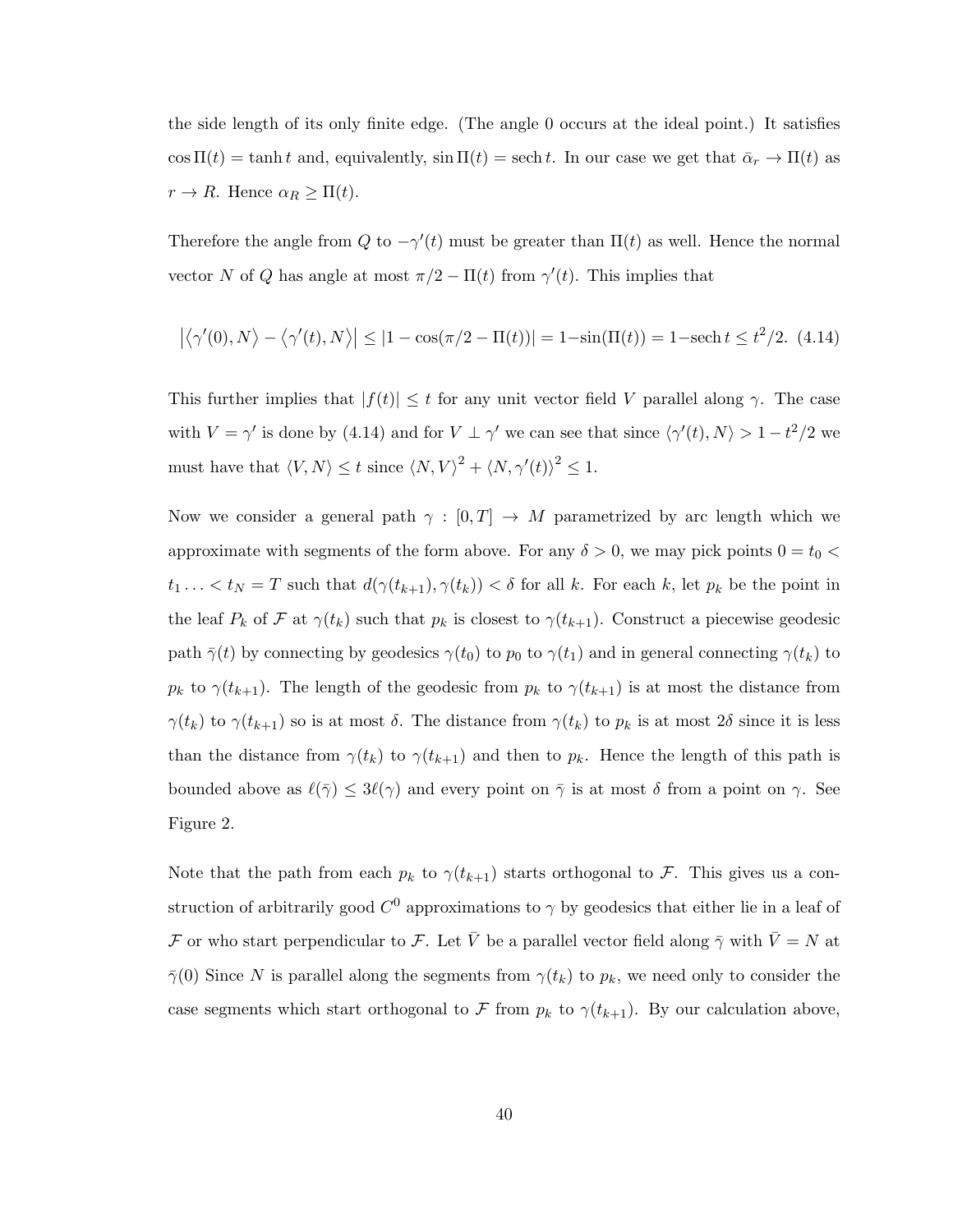

<span id="page-46-0"></span>Figure 2: Approximation of an arbitrary path  $\gamma$  by geodesics that either lie in F or start perpendicular to F. The thick path is  $\bar{\gamma}$  approximating  $\gamma$ .

we get that

$$
\left| \left\langle N, \bar{V}(0) \right\rangle - \left\langle N, \bar{V}(T) \right\rangle \right| \le N\delta. \tag{4.15}
$$

Now we want to conclude the same for the vector field V along  $\gamma$  with  $V(0) = \overline{V}(0)$ . Note that  $\bar{\gamma}$  is an approximation of  $\gamma$  so the parallel transport of  $V(0)$  along  $\bar{\gamma}$  and along  $\gamma$  differ by the holonomy along the triangles with vertices  $\gamma(t_k)$  to  $p_k$  to  $\gamma(t_{k+1})$ . Since the side lengths are all at most  $2\delta$  and we have sectional curve bounds, the Ambrose-Singer theorem says that the holonomy of around each triangle is on the order of  $\delta^2$  and hence the total holonomy goes to 0 as  $\delta \to 0$ . Hence  $\bar{V}(T) \to V(T)$  as  $\delta \to 0$  and since we may choose the points  $t_k$  such that  $N\delta \to T$ ,

$$
|\langle N, V(0) \rangle - \langle N, V(T) \rangle| \le T. \tag{4.16}
$$

This shows that  $f(t)$  is Lipschitz since the parametrization of  $\gamma$  was arbitrary and hence we could have compared any two points on  $\gamma$  and not simply  $\gamma(0)$  and  $\gamma(T)$ .  $\Box$ 

<span id="page-46-1"></span>**Corollary 22.** Fix coordinates  $(x_1, \ldots, x_n)$  on a neighborhood of M and let U be a relatively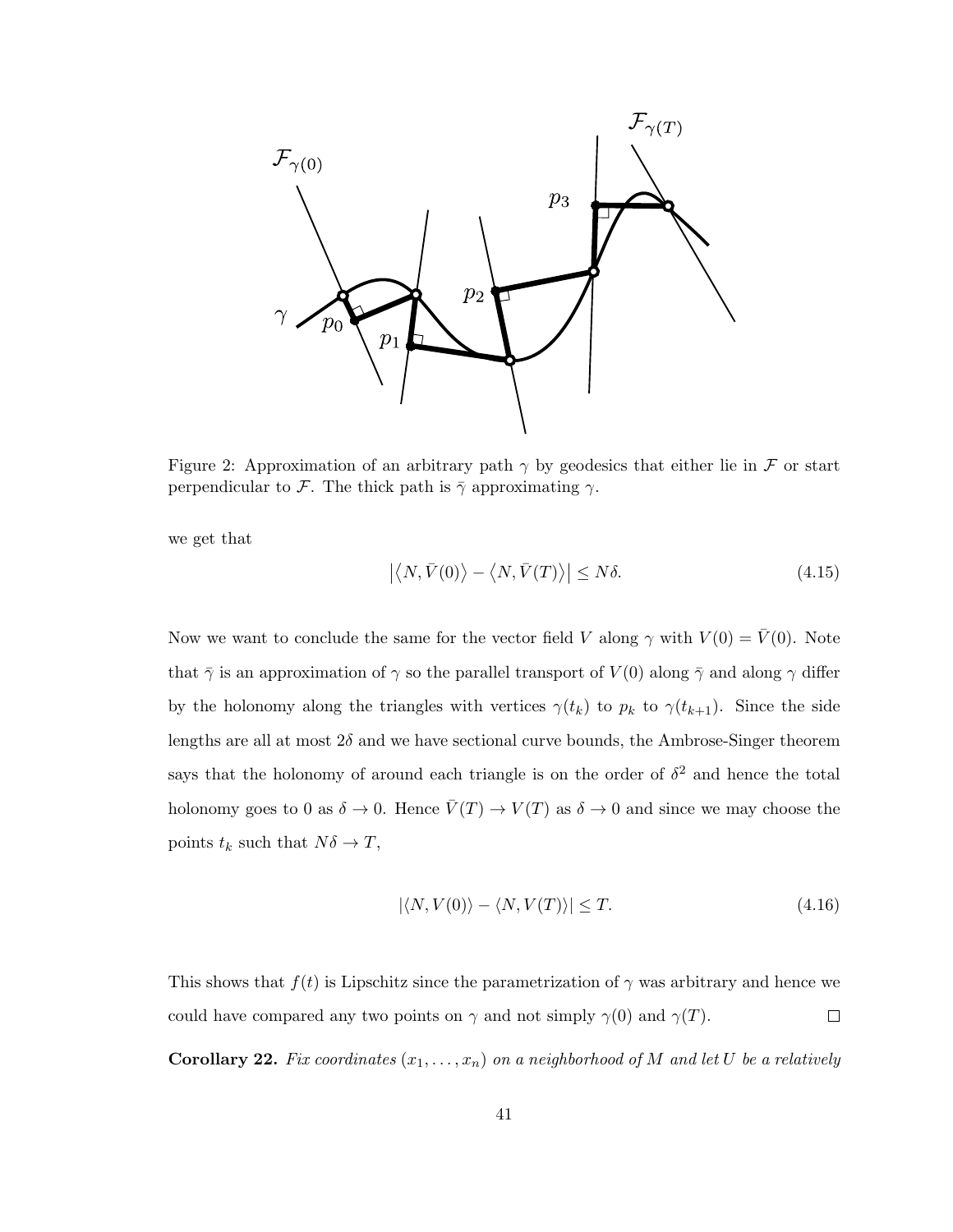compact subset of that neighborhood. The vector field  $N$  normal to  $\mathcal F$  is also Lipschitz in the sense that  $\left\langle N,\frac{\partial}{\partial x_{i}}\right\rangle$ is Lipschitz as a function on M and hence there is a  $C^1$  integral curve of N through any point of M.

*Proof.* Let  $(x_1, \ldots, x_n)$  be coordinates on some coordinate chart on M. We restrict to a relatively compact subset U of this chart. Let  $X_i$  denote  $\frac{\partial}{\partial x_i}$ . We first claim that there exists a universal constant C such that for any arc-length parametrized path  $\gamma$  and any unit vector V parallel along  $\gamma$ , that  $\langle V, X_i \rangle$  is Lipschitz with constant C for any i. We first show this for geodesics  $\gamma$ . The space of all parallel vector fields along geodesics in  $\bar{U}$  is  $T^1\bar{U} \times U$ , where  $T^1\bar{U}$  denotes the unit tangent bundle of  $\bar{U}$ . We see this by picking  $(p, V) \in T^1\bar{U}$  and  $q \in U$  then taking the parallel translation of V along the geodesic  $\gamma$  from p to q. Hence this space is compact and therefore there is a C such that  $\left|\frac{d}{dt}\langle V(t), X_i \rangle\right| \leq C$ . Hence C is a Lipschitz constant for  $\langle V(t), X_i \rangle$  for any  $V, \gamma, i$ .

Now we claim that C is also a Lipschitz for  $\gamma$  that is not geodesic. For any curve  $\gamma$ , we can take an piecewise geodesic approximation  $\bar{\gamma}$  of  $\gamma$  such that the parallel translation  $\langle V(t), X_i \rangle$ and  $\langle \bar{V}(t), X_i \rangle$  are within  $\epsilon$  independent of t. By taking  $\epsilon \to 0$ , we have that  $\langle V(t), X_i \rangle$  is also Lipschitz.

Now we argue that  $\langle N, X_i \rangle$  is Lipschitz as a function of M, i.e. that if we define  $f_i(p) =$  $\langle N, X_i \rangle_p$ , then  $|f(p) - f(q)| \le d(p, q)$  for all  $p, q \in M$ .

Fix points  $p, q \in M$ . Let  $\gamma : [0, T] \to M$  be the geodesic from p to q parametrized by arc-length. Let  $V_i = X_i$  at p and extend  $V_i$  as a parallel vector field along  $\gamma$ . By the previous proposition,  $|\langle V_i(0), N \rangle - \langle V_i(T), N \rangle| \leq T ||V_i(0)||$ . Moreover,  $\langle V_i(0), X_i \rangle = 0$  and  $|\langle V_i(T), X_i \rangle| \leq CT$ . Further note that  $\langle N, V_j \rangle \leq 1$  since they are both unit vectors and that there exists an L such that  $\langle X_i, X_i \rangle \leq L^2$  at all points of  $\overline{U}$ . Hence  $|\langle V_j(T), X_i \rangle| \leq L$ .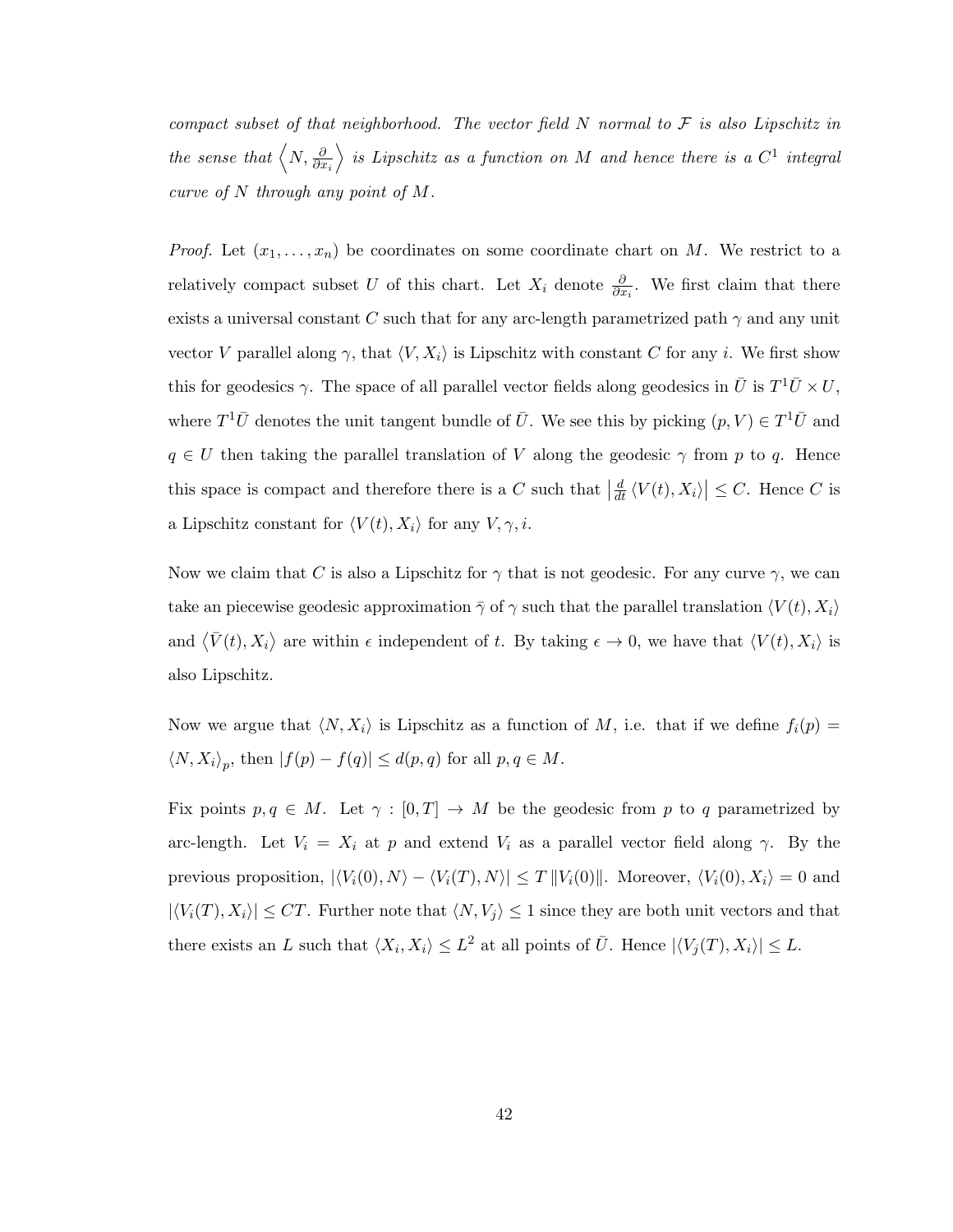Denoting by  $N(t)$  the vector N at  $\gamma(t)$ ,

$$
|\langle N(0), X_i \rangle - \langle N(T), X_i \rangle| = \left| \sum_{j=1}^n \langle N(0), V_j(0) \rangle \langle V_i(0), X_i \rangle - \langle N(T), V_j(T) \rangle \langle V_j(T), X_i \rangle \right|
$$
\n(4.17)

$$
\leq \sum_{j=1}^{n} |\langle N(0), V_j(0) \rangle (\langle V_j(0), X_i \rangle - \langle V_j(T), X_i \rangle) \tag{4.18}
$$

$$
+\left(\langle N(0), V_j(0) \rangle - \langle N(T), V_j(T) \rangle \right) \langle V_j(T), X_i \rangle \Big| \quad (4.19)
$$

$$
\leq n(CT + TL) \tag{4.20}
$$

Since  $T = d(p, q)$ , we conclude that  $\langle N, X_i \rangle$  is Lipschitz on M with constant  $n(C + T)$ .

Hence the Picard-Lindelöf existence theorem says that there exist solutions to the geodesic  $\Box$ equation locally through any point in U.

<span id="page-48-0"></span>**Proposition 23.** For any point  $p \in \overline{M_C}$ , there exists a  $C^1$  integral curve  $\gamma$  of  $e_2$  which is orthogonal to F at every point. If M is simply connected, then  $\gamma$  can be taken to be maximal in  $\overline{M_C}$  and then intersects exactly once each plane in F in the connected component of  $\overline{M_C}$ .

*Proof.* Since  $e_2$  is orthogonal to  $\mathcal F$  everywhere, Corollary [22](#page-46-1) gives us existence of these integral curves through each point.

Assume next that M is simply connected, which gives uniqueness of geodesics since sec  $\leq 0$ .

Now we consider the integral curve  $\gamma$  at some point  $p \in \overline{M_C}$ . We can assume that  $\gamma$  is maximal in the connected component V of  $\overline{M_C}$  that contains p. Since  $\gamma$  has unit speed, the domain of  $\gamma: I \to V$  is a closed interval I (possibly infinite or half-infinite). We claim that  $\exp_{\gamma}^{\perp}$  is onto V, i.e. that  $\gamma$  intersects each leaf in F in V once. We first prove that  $\text{Im}(\exp_{\gamma}^{\perp})$ is closed. If not, then there exists a point  $q \in V$  and a sequence of points  $q_k \in \text{Im}(\exp_{\gamma}^{\perp})$ with  $q_k \to \ldots$  Then  $\mathcal{F}_{q_k} \to \mathcal{F}_q$ . For each  $q_k$ , let  $\gamma(t_k)$  be the point on  $\gamma$  through  $\mathcal{F}_{q_k}$ . Since I is closed, if  $t_k$  is bounded, then the  $t_k$  have a limit point  $t_*$  in I, which implies that  $\mathcal{F}_{t_*} = \mathcal{F}_q$ ,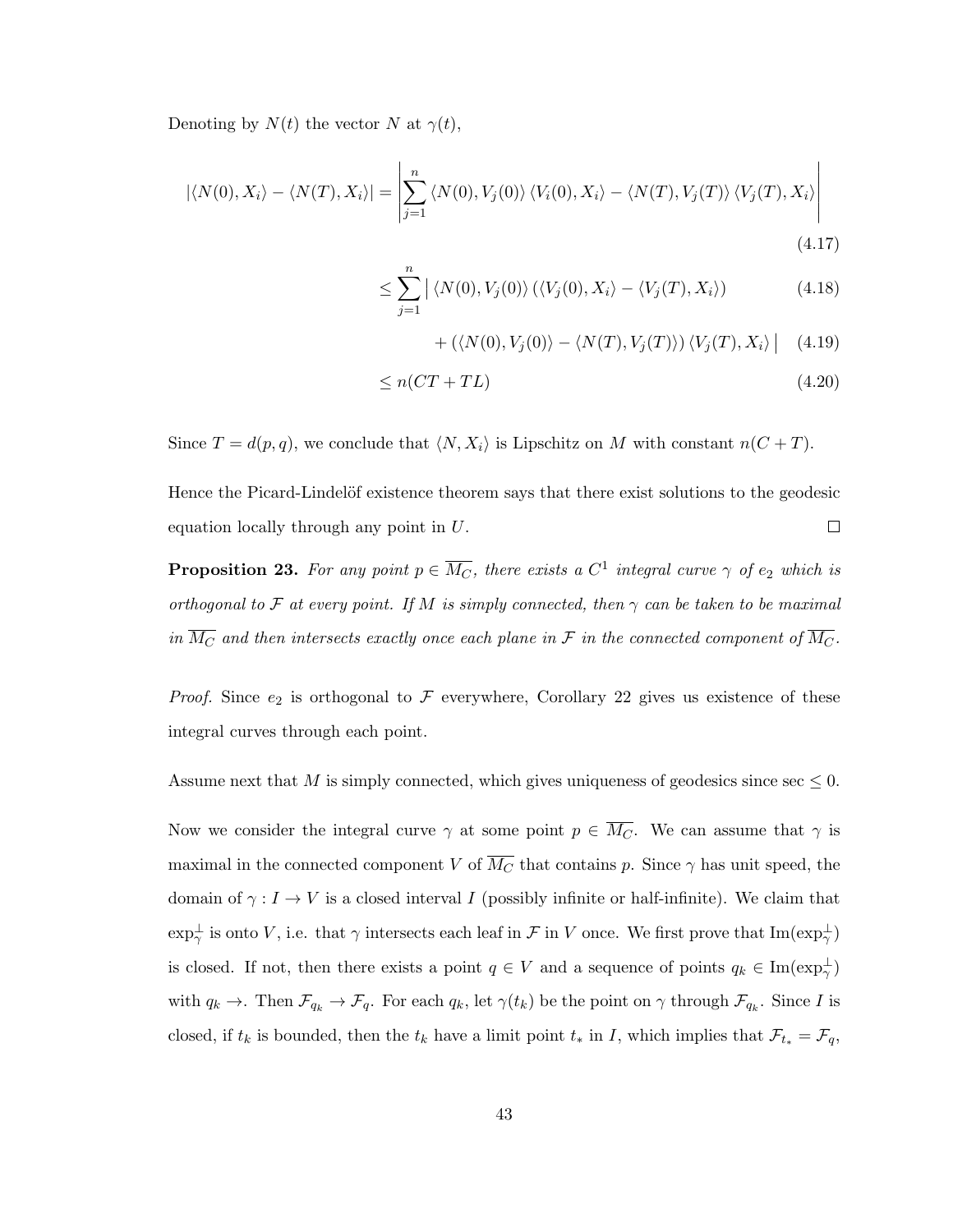

<span id="page-49-0"></span>Figure 3: Setup of the contradiction in the proof of the convexity of V. The darker shaded region is the compact set over which we minimize s to find  $s_m$  so that  $\eta(s_m, t)$  is tangent to Q giving the contradiction.

which is a contradiction. So we may assume that  $t_k \to \infty$ . Then  $\mathcal{F}_{\gamma(t)} \to \mathcal{F}_q$  as  $t \to \infty$ .

Let  $\eta_t$  be the shortest path from  $\gamma(t)$  to  $\mathcal{F}_q$  and  $y(t)$  be the length of  $\eta_t$ . Note that Proposition [21](#page-43-0) gives that  $\langle e_2, \eta'_t \rangle \geq 1 - y$ . Considering the variation of geodesics  $\eta_x$ , the first arc-length variation formula says that

$$
\frac{d}{dt}y = -\langle \gamma', \eta'_t \rangle = -\langle e_2, \eta'_t \rangle \le -1 + y.
$$

When  $0 < y < 1/2$ , we must have that  $\frac{d}{dt}y < -1/2$ , and hence  $y(t) \to 0$  in finite time. (Geometrically, this says that since  $\mathcal F$  is Lipschitz, a path orthogonal to  $\mathcal F$  which is close to a plane in  $\mathcal F$  must be approaching that plane nearly as quickly as possible.) Since I is closed, we again get a contradiction that  $\mathcal{F}_q$  must be in  $\exp_{\gamma}^{\perp}$ . Hence  $\text{Im}(\exp_{\gamma}^{\perp})$  is closed.

Now we want to show that  $\text{Im}(\exp_{\gamma}^{\perp})$  is all of V. First we argue that V is convex. Refer to Figure [3](#page-49-0) in this section. Suppose that there exists points  $x_1, x_2 \in V$  such that the minimal geodesic  $\mu : [a, b] \to \mathbb{R}$  between them is not contained in V. Then there exists a  $t_0$  such that  $\mu(t_0) \notin V$ . Since V is closed, the set  $S = \{t \in [a, b] | \mu(t) \in V\}$  is compact and since  $t_0 \notin S$ ,  $S \cap [a, t_0]$  and  $S \cap (t_0, b]$  are compact as well. Hence there exists a  $t_ - = \max S \cap [a, t_0]$  and  $t_{+} = \min S \cap (t_{0}, b]$ . Then  $\mu((t_{-}, t_{+}))$  is disjoint from V.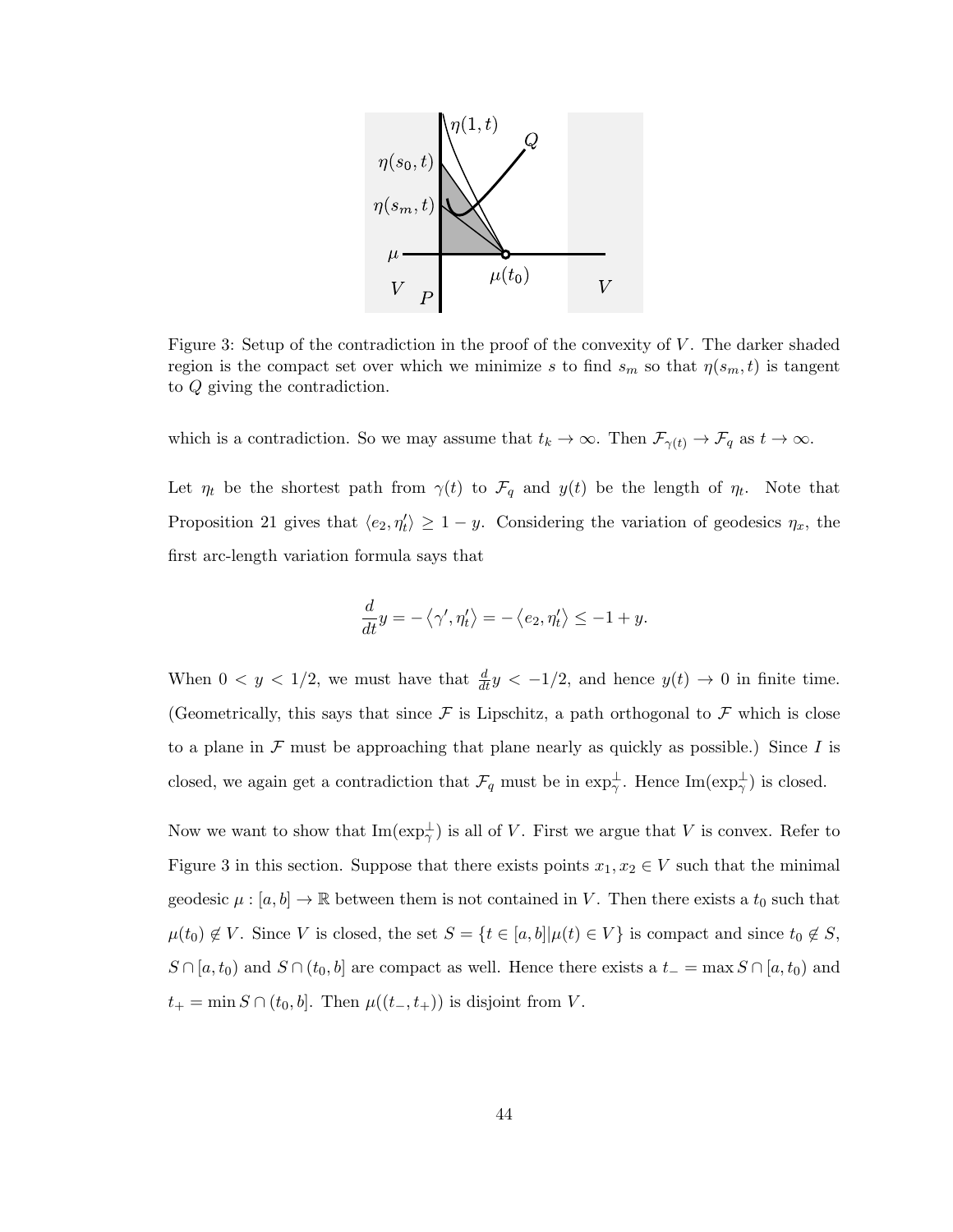Let  $P = \mathcal{F}_{\mu(t-)}$ . Define U to be a subset of the unit vectors at  $\mu(t_0)$  by

$$
U := \{ X \in T^1_{\mu(t_0)}M | \exp_{\mu(t_0)}(tX) \in P \text{ for some } t > 0 \}.
$$
 (4.21)

Note that U is connected, and non-empty. It is open since  $\exp_{\mu(t_0)}(tX)$  for  $X \in U$  must be transverse to P since otherwise the fact that  $P$  is totally geodesic would imply that  $\mu(t_0) \in P$ . We claim that for  $X \in \partial U$ ,  $\exp_{\mu(t_0)}(tX)$  is disjoint from V for  $t > 0$ . This will allow U and  $T^1_{\mu(t_0)}M\setminus\overline U$  to be two disjoint open sets which will force V to be disconnected. Take  $X_0 \in \partial U$ . Assume that for some  $T > 0$ ,  $q := \exp_{\mu(t_0)}(TX_0) \in V$ . But q cannot be in P since then  $X_0 \in U$  but U is open. Let Q be the plane of  $\mathcal{F}_q$ . Then the geodesic  $\exp_{\mu(t_0)}(tX_0)$  is transverse from Q at q.

Choose a path  $\alpha : [0,1] \to T^1_{\mu(t_0)}$  of unit vectors at  $T_{\mu(t_0)}M$  such that  $\alpha(0) = -\mu'(t_0)$  and  $\alpha(1) = X_0$  and  $\alpha(s) \in U$  for  $s \in (0,1)$ . Define  $\eta(s,t) = \exp_{\mu(t_0)}(t\alpha(s))$ . Since  $\eta(1,t)$  is intersects Q transversely, for all s near 1,  $\eta(s,t)$  must intersect Q for some T. Let  $s_0$  be one such s near 1 such that the intersection of  $\eta(s_0, t)$  with Q is also transverse. Then this also holds for s near  $s_0$  and moreover for all  $s \in [0, s_0]$ ,  $\eta(s, t)$  intersects P.

Note that the length of each geodesic segment  $t \mapsto \eta(s, t)$  ending at the point where it intersects P is bounded above by some length  $L > 0$  for all  $s \in [0, s_0]$ . Restrict the domain of  $\eta$  to  $\{s,t|s\in[0,s_0],\eta(s,t')\notin P$  for  $t'< t\}$ , i.e. so that t is before the intersection point with  $P$ . This domain is compact since the lengths of all such segments before intersecting  $P$ is bounded above. Then  $\text{Im}(\eta) \cap Q$  is compact since Q is closed. Hence we may define  $s_m$  to be the minimal s such that  $\eta(s,t) \in Q$  for some point  $\eta(s,t)$  in the compact domain. Since  $\eta(0,t) = \mu(t+t_0)$  does not intersect Q before P and  $\eta(s_0,t)$  intersects Q transversely,  $s_m$ must be in the interior  $(0, s_0)$ . Recall that Q is disjoint from P since they are distinct leaves in a foliation and moreover Q does not contain  $\mu(t_0)$  since  $Q \subset V$ . Hence, the intersection point of Q with  $\eta(s_m, t)$  must be in the interior of the compact domain.

Therefore  $t \mapsto \eta(s_m, t)$  must be tangent to Q since otherwise there would be a smaller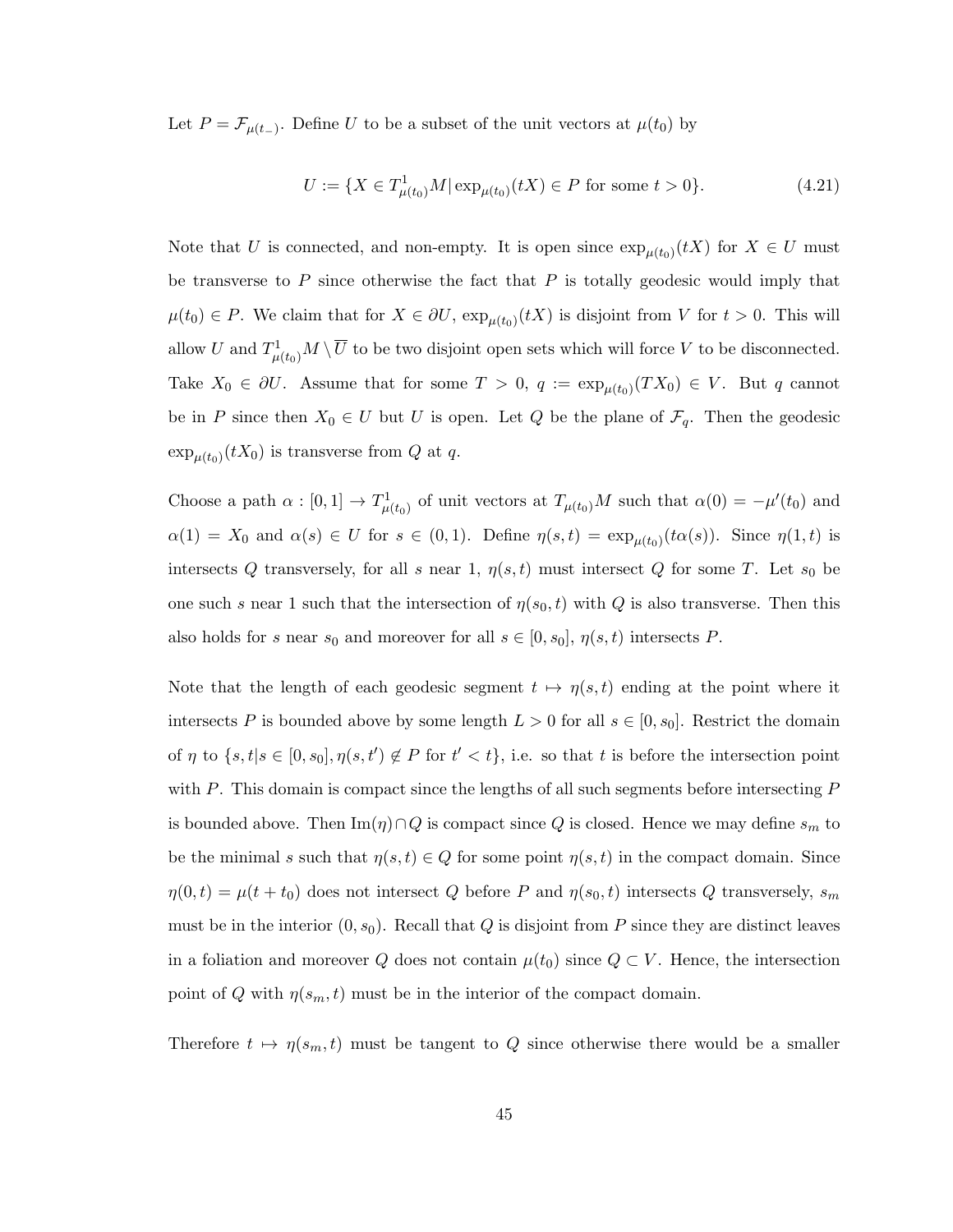$s < s_m$  that makes  $\eta(s,t)$  intersect Q. This is a contradiction since  $\mu(t_0) = \eta(s_0,0)$  is not in Q but  $t \mapsto \eta(s, t)$  is a geodesic and therefore contained in Q. Hence  $\exp_{\mu(t_0)}(t \partial U)$  is disjoint from  $V$  for all  $t$ .

Hence we have two open, disjoint subsets of M defined as

$$
\{\exp_{\mu(t_0)}(tX)|t>0, X\in U\}, \quad \{\exp_{\mu(t_0)}(tX)|t>0, X\in T^1_{\mu(t_0)}\setminus \overline{U}\}. \tag{4.22}
$$

These cover V since  $\exp_{\mu(t_0)}(tX)$  is never in V for  $X \in \partial U$ . This is a contradiction with the connectedness of V. Hence  $\mu$  could not leave V and V must be convex.

This implies that V must equal  $\text{Im}(\exp_{\gamma}^{\perp})$ . If not, then there would be a geodesic  $\eta$  in V which has points both in and not in  $\text{Im}(\exp_{\gamma}^{\perp})$ . Then there is a point q on  $\eta$  on the boundary of Im( $\exp_{\gamma}^{\perp}$ ) and  $\eta$  is transverse to  $\mathcal{F}_q$ . This implies the foliation  $\mathcal F$  exists locally on both sides of q and hence on both sides of all points of  $\mathcal{F}_q$ . Hence  $\mathcal{F}_q$  is in the interior of V and since we have already established that  $\text{Im}(\exp_{\gamma}^{\perp})$  is closed, there is a point of  $\gamma$  on  $\mathcal{F}_q$ . This is a contradiction, since  $\gamma$  was assumed to be maximal on V but  $\gamma$  could be extended past  $\mathcal{F}_q$ . Therefore we conclude that  $\gamma$  in fact intersects every leaf in the foliation that lies in the connected component V.

To see that  $\gamma$  intersects each leaf of the foliation exactly once, we will use that sec  $\leq 0$  and  $\pi_1(M)$  is trivial. So for each point  $\gamma(t_0)$ , let  $P_0$  be the leaf of  $\mathcal F$  at  $\gamma(t_0)$ . Then there is some  $\epsilon > 0$ , so that the unique geodesic from  $\gamma(t_0)$  to  $\gamma(t)$  for  $t \in (t_0, t_0 + \epsilon)$  does not lie in  $P_0$ .

Then we may define  $L(t) > 0$  for each t so that  $t + L(t)$  is the first time such that  $\gamma$  returns to the same leaf as  $\gamma(t)$ . Note that if  $t_0 < t < t_0 + L(t_0)$ , then  $L(t) < L(t_0) - (t - t_0)$ since the leaf through  $\gamma(t)$  cannot intersect  $P_0$  and so  $\gamma$  must cross the leaf through  $\gamma(t)$ twice before reaching  $P_0$  the second time. This contradicts that  $L(t) > 0$  for all t. Hence  $\gamma$ intersects each plane exactly once.  $\Box$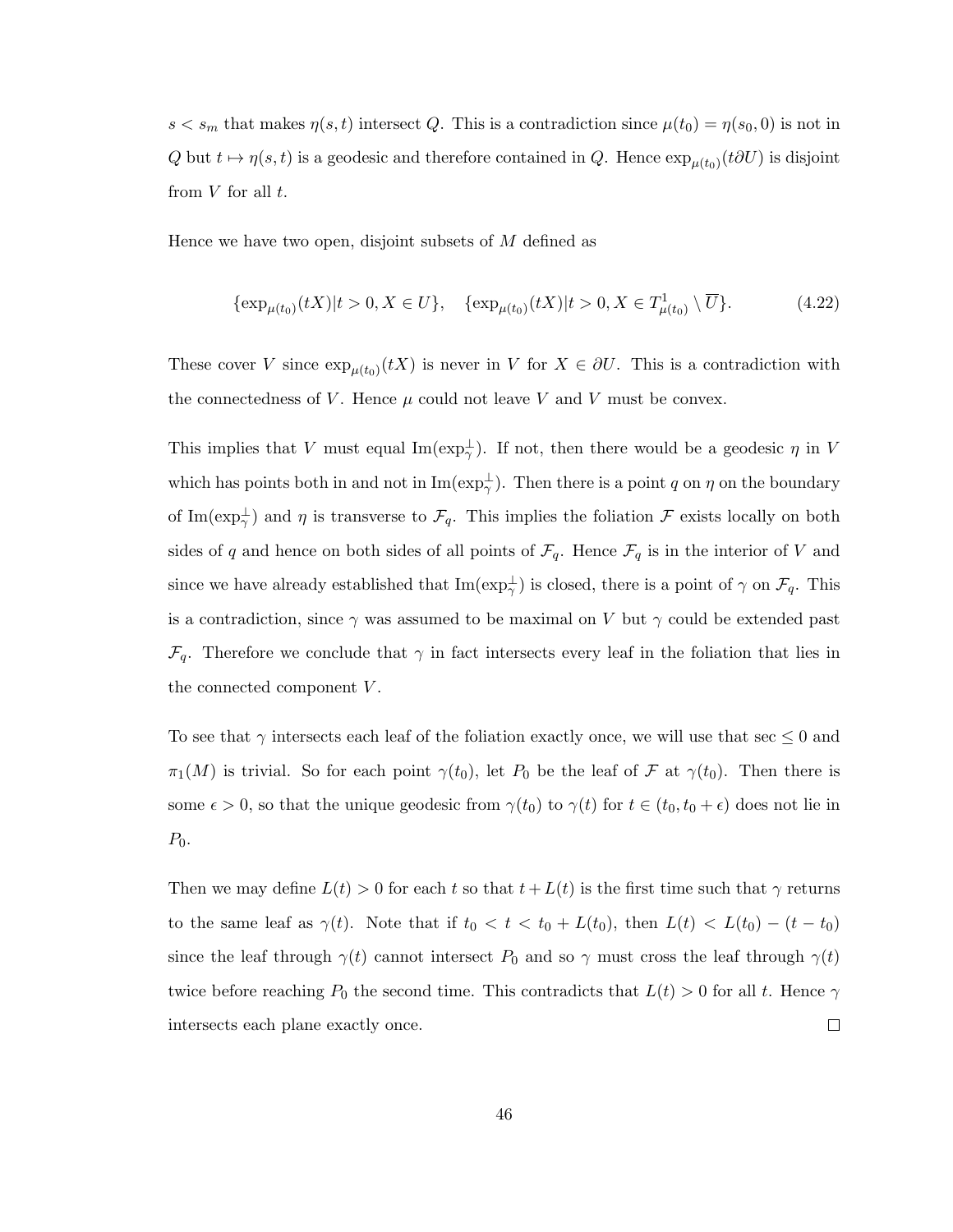#### 4.4. Locally Irreducible Metrics

In this section, we consider the case where M has Ricci eigenvalues  $(-1, -1, 0)$  and is locally irreducible at every point. Then there is no open set on which  $C = 0$ . Hence  $\overline{M_C} = M$ and so by Proposition [23,](#page-48-0) there exists a complete, unit speed curve  $\gamma : \mathbb{R} \to M$  everywhere orthogonal to F so that each point of M lines on a plane of F through  $\gamma$ . Define  $f(x) :=$  $a(\gamma(x))$  and  $h(x) = \beta(\gamma(x))$ , where  $h(x)$  is defined only on the set  $\{x \in \mathbb{R} : f(x) \neq 0\}$ . We give a wide class of examples that show that  $h$  may not even extend continuously to all of R.

<span id="page-52-0"></span>**Theorem 24.** Let  $f : \mathbb{R} \to \mathbb{R}$  be a smooth function and  $\gamma : \mathbb{R} \to \mathbb{H}^2$  be a  $C^1$  arc-length parametrized curve in  $\mathbb{H}^2$  such that the geodesics orthogonal to  $\gamma$  are disjoint and cover  $\mathbb{H}^2$ . Define  $S \subset \mathbb{R}$  to be the set of x such that  $\gamma(x)$  is locally a smooth curve and define  $h(x) := \langle \nabla_{\gamma'} \gamma', e_1 \rangle$  on S (where  $e_1$  is a unit normal vector field along  $\gamma$ ). Suppose further that  $f(x)$  satisfies that

$$
f^{(k)}(x)h^{(\ell_1)}(x)\cdots h^{(\ell_m)}(x) \to 0 \tag{4.23}
$$

as  $x \to x_0 \notin S$ , for any  $k, m, \ell_1, \ldots, \ell_m \ge 0$ .

Then there exists a complete metric q on  $\mathbb{H}^2 \times \mathbb{R}$  such that

- (i) g has Ricci eigenvalues  $(-1, -1, 0)$ ,
- $(ii)$  g is of the form  $(4.13)$  in certain coordinates,
- (iii)  $\gamma$  is orthogonal to F,
- (iv)  $f(x) = a(\gamma(x))$ , for all x,
- (v)  $h(x) = \beta(\gamma(x))$  for all  $x \in S$ , which satisfies  $|h(x)| \leq 1$ , and

(vi) M is locally irreducible if and only if there is no open subset on which f is zero.

First, we present non-trivial examples of the above.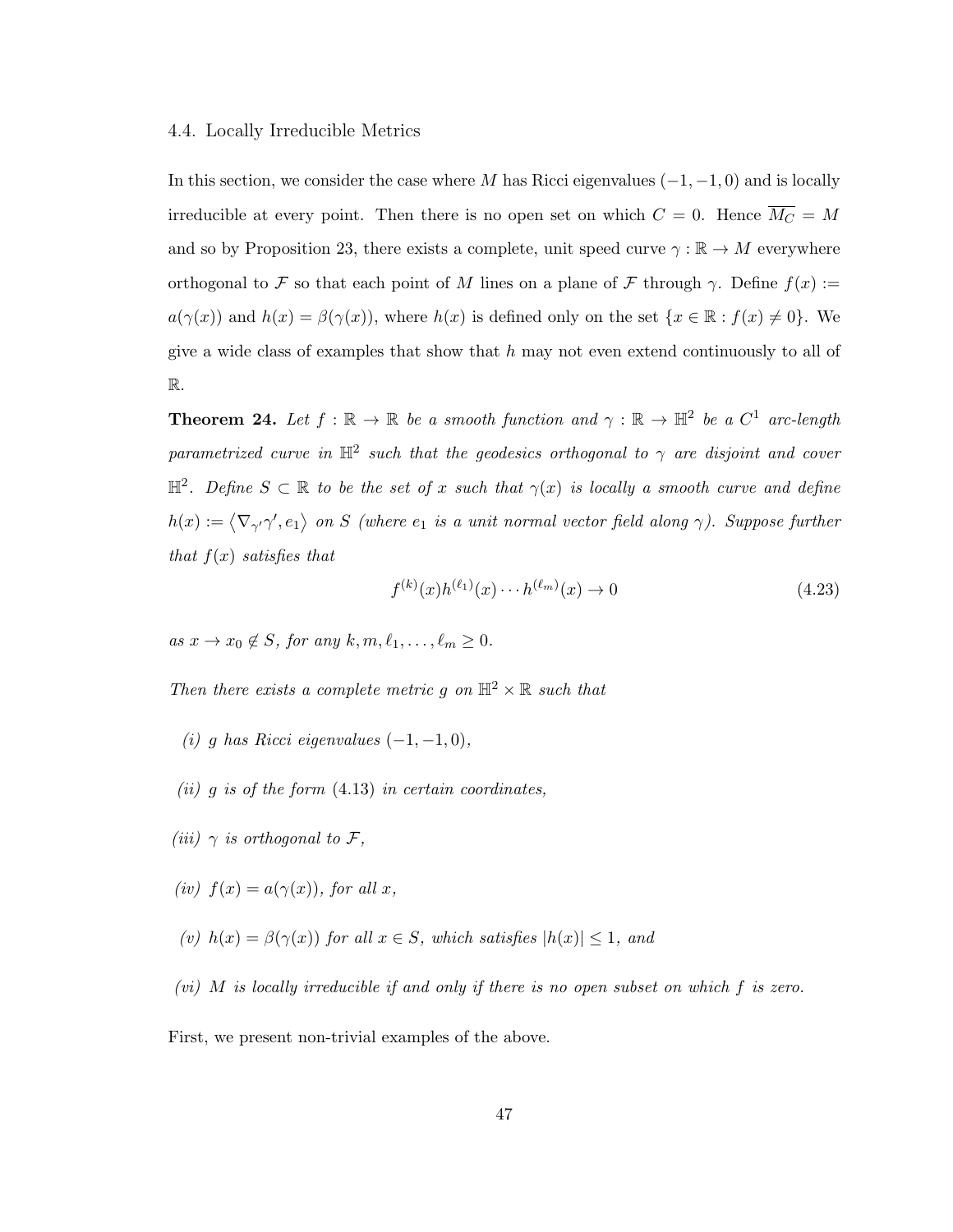

<span id="page-53-1"></span>Figure 4: Three examples of possible choices of  $\gamma$  for Example [26,](#page-53-0) given as paths in the Poincaré disk model of  $\mathbb{H}^2$ .

**Example 25.** If  $\gamma : \mathbb{R} \to \mathbb{H}^2$  is smooth, then there are smooth coordinates  $(x, u, v)$  on  $\mathbb{H}^2 \times \mathbb{R}$  defined by  $u(p)$  is the distance from p to  $\gamma$ ,  $x(p)$  is such that  $\gamma(x(p))$  is the closest point on  $\gamma$  to p, and v gives the R factor. Then, for any choice of  $f(x)$ , the metric g is [\(4.13\)](#page-40-0) on this choice of  $(x, u, v)$ . Moreover, we have these solutions for any choice of  $h : \mathbb{R} \to [-1, 1]$ smooth. We give characterisations of these curves in [4.4.1.](#page-58-0)

<span id="page-53-0"></span>**Example 26.** In Figure [4,](#page-53-1) we see three examples of curves  $\gamma$  with their corresponding orthogonal geodesics, in the Poincaré disk model of  $\mathbb{H}^2$ . The first two are smooth curves, with  $h(x) = 0$  and  $h(x) = 1$ . The last curve is only  $C<sup>1</sup>$  and has only one non-smooth point  $\gamma(0)$ . On the left half, it has  $h(x) = 1$  and on the right  $h(x) = -1$ . Any choice of smooth  $f(x)$  works for the first two examples. For the last example, any smooth  $f(x)$  works so long as  $f^{(k)}(0) = 0$  for all k.

**Example 27.** So long as  $\gamma$  is chosen so that its geodesic curvature  $h(x)$  has bounded derivatives (on S), then the condition in Theorem [24](#page-52-0) on  $f(x)$  becomes that  $f^{(k)}(x) = 0$  for  $x \notin S$ . The previous examples are special cases of this.

*Proof.* We proceed by defining  $g_f$  a smooth symmetric tensor on  $M = \mathbb{H}^2 \times \mathbb{R}$  such that  $g = g_{\mathbb{H}^2 \times \mathbb{R}} + gf$  is the desired metric. Note that we can embed  $\gamma$  into M by  $(\gamma(x), 0)$ , and we call this embedding  $\gamma$  as well for simplicity. Let  $e_1$  be an unit vector field along  $\gamma$  which is orthogonal to  $\gamma'$  in  $\mathbb{H}^2$ , and let  $e_3$  be a unit vector field in the R factor of M. There are  $C^0$ coordinates  $(x, u, v)$  of M such that  $p \in M$  has coordinates  $(x, u, v)$  if  $p = \exp_{\gamma(x)}(u e_1 + v e_3)$ . Define  $e_2$  to be a unit vector field parallel to orthogonal to  $\{e_1, e_3\}$ .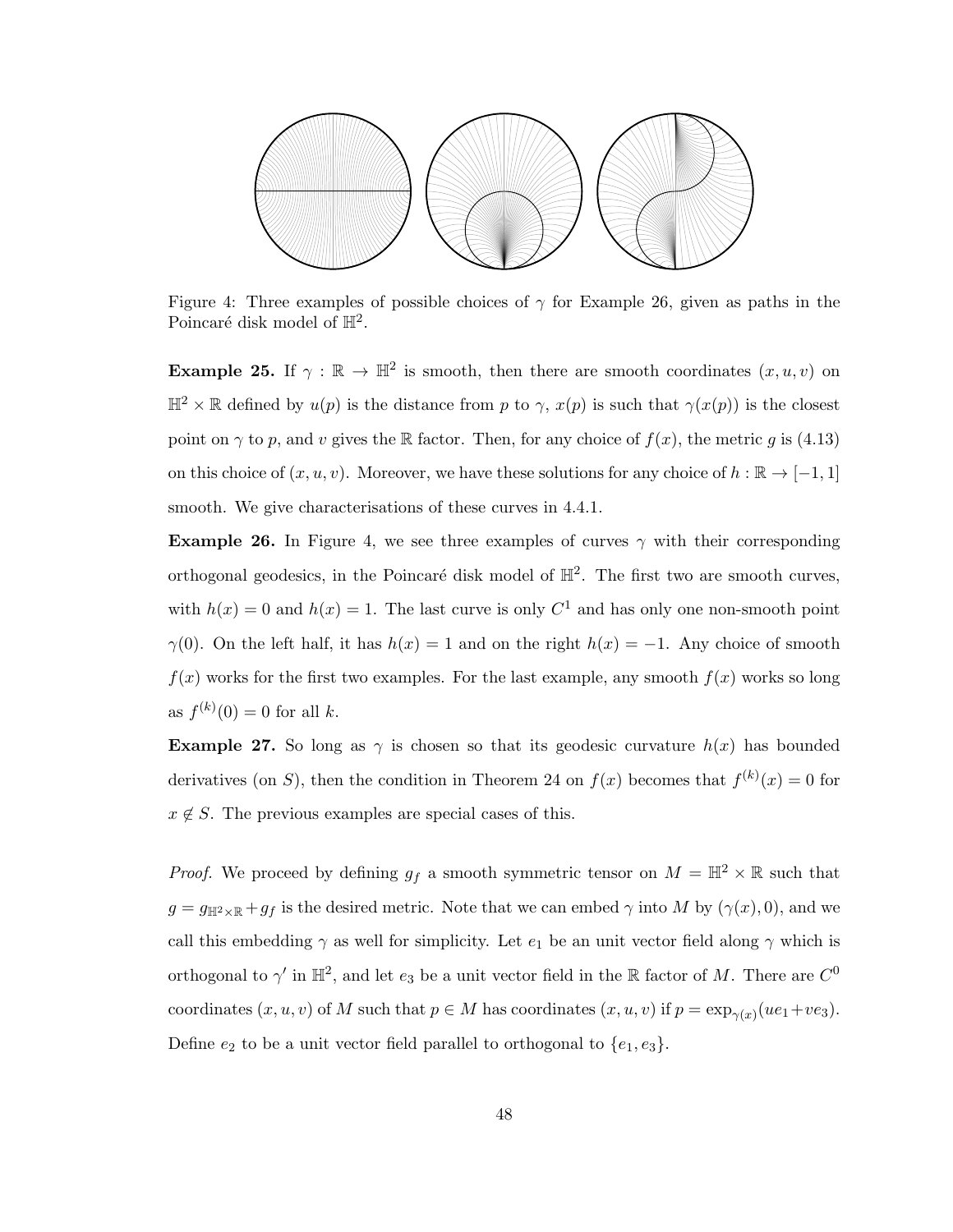Let  $S \subset \mathbb{R}$  be the set of x values such that  $\gamma$  is locally smooth at  $\gamma(x)$ . Then there is a subset  $S_M \subset M$  of points p such that  $x(p) \in S$ . Then  $S_M$  is the set of points where the  $(x, u, v)$ coordinates are locally smooth. We also consider  $S_M$  as a subset of  $\mathbb{R}^3$  by  $(x, u, v) \in S_M$ whenever  $p = (x, u, v)$  is in  $S_M \subset \mathbb{H}^2 \times \mathbb{R}$ .

Note that M has Ricci eigenvalues  $(-1, -1, 0)$  with  $C = 0$  and on  $S_M$  has a smooth foliation by complete geodesic planes and hence the metric is of the form  $(4.13)$  on  $S_M$ by Proposition [18.](#page-39-0) Therefore, the vector  $e_3 = T$  and  $\{e_1, e_2, T\}$  satisfy all the equations of [\(4.4\)](#page-35-1)-[\(4.8\)](#page-35-2) when taking covariant derivatives with the Levi-Civita connection of  $g_{\mathbb{H}^2 \times \mathbb{R}}$ where  $f(x) = 0$  in those equations and  $h(x) := \langle \nabla_{\gamma'} \gamma', e_1 \rangle$ . Moreover, the contents of Remark [19](#page-41-0) also apply in  $S_M$ . (Our goal is to modify  $g_{\mathbb{H}^2\times\mathbb{R}}$  to make our choice of  $f(x)$  the one that occurs in these covariant derivatives.)

Define the symmetric 2-tensor  $g_f$  point-wise on M at points  $p \in S_M$  by

$$
g_f = -2f(x)v(dx du + du dx) + 2f(x)u(dx dv + dv dx) + f(x)^2(u^2 + v^2)dx^2
$$
 (4.24)

and by  $g_f = 0$  for  $p \notin S_M$ . Using that  $e_1 = \frac{\partial}{\partial u}$ ,  $e_2 = \frac{\partial}{\partial x}(\cosh u - h(x) \sinh u)^{-1}$ , and  $e_3 = \frac{\partial}{\partial v}$ , we get that

$$
g_f(X_1, X_2) = -2f(x)(\cosh u - h(x)\sinh u)^{-1}v(\langle X_1, e_1 \rangle \langle X_2, e_2 \rangle + \langle X_1, e_2 \rangle \langle X_2, e_1 \rangle)
$$
\n(4.25)

<span id="page-54-0"></span>
$$
+ 2f(x)(\cosh u - h(x)\sinh u)^{-1}u(\langle X_1, e_3 \rangle \langle X_2, e_2 \rangle + \langle X_1, e_2 \rangle \langle X_2, e_3 \rangle)
$$
\n(4.26)

$$
+ f(x)^{2}(\cosh u - h(x) \sinh u)^{-2}(u^{2} + v^{2}) \langle X_{1}, e_{2} \rangle \langle X_{2}, e_{2} \rangle \tag{4.27}
$$

where  $\langle \cdot, \cdot \rangle$  is the inner product with respect to  $g_{\mathbb{H}^2 \times \mathbb{R}}$ .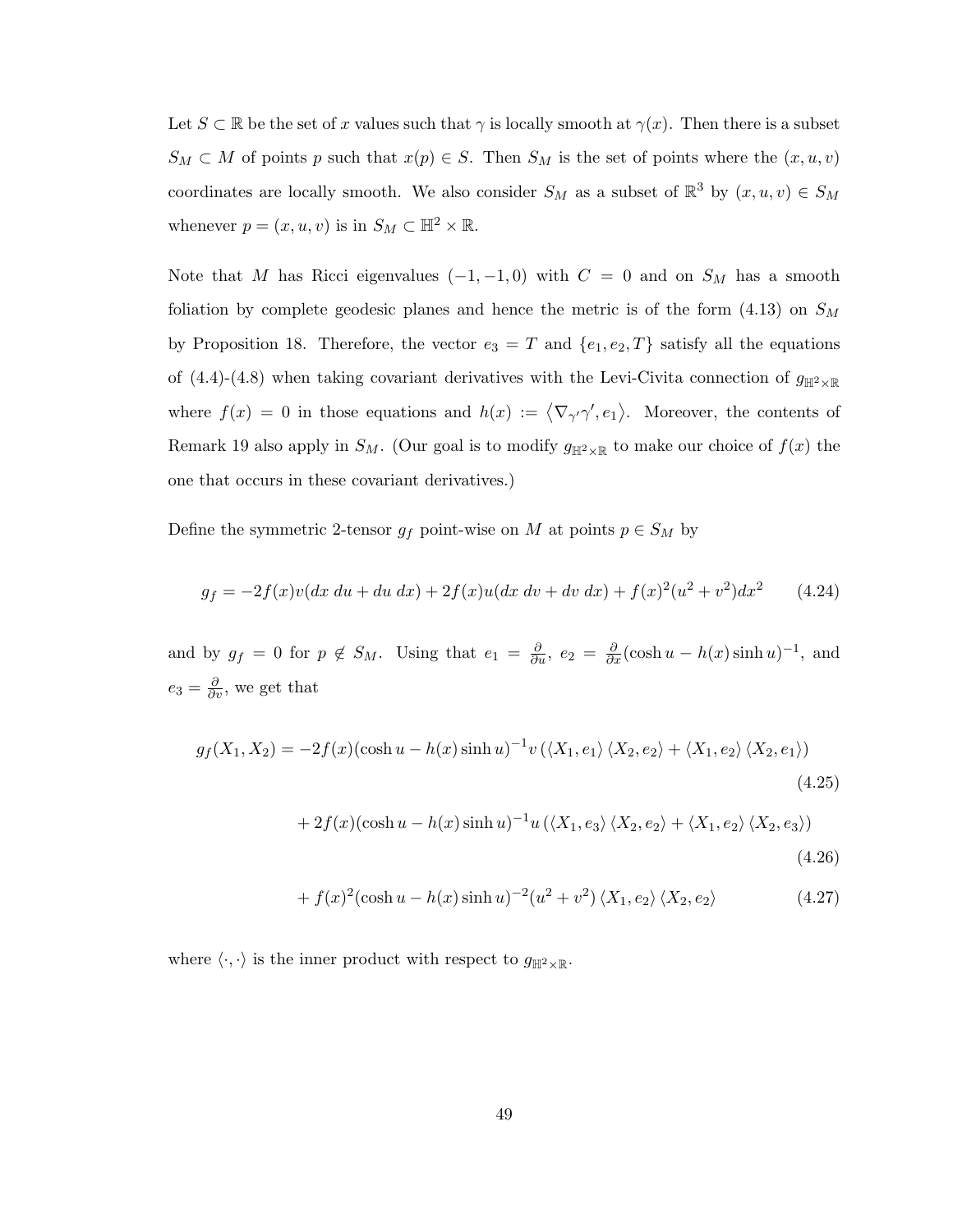Let  $\Phi$  be a set of smooth functions  $\phi(x, u, v)$  on  $S_M$  defined by

$$
\Phi := \{u, v, \cosh u, \sinh u\} \cup \{f^{(i)}(x)\}_{i \ge 0} \cup \{h^{(i)}(x)\}_{i \ge 0}
$$
\n(4.28)

$$
\cup \{ \langle X, e_i \rangle | X \text{ any smooth vector field on } M \text{ and any } i \}. \tag{4.29}
$$

For a smooth function  $F(x, u, v)$  on the domain  $S_M$ , we consider three properties:

- (A) that F is a rational function of some functions in  $\Phi$ ,
- $(B)$  that F satisfies  $(A)$  and its denominator is bounded away from 0 on the set where  $|u| \leq R$  for any  $R \geq 0$ , or
- (C) that F satisfies (A) and each term of its numerator has a positive power  $f^{(i)}(x)$  for some  $i \geq 0$ .

We say that F is an ABC function if it satisfies  $(A)$ ,  $(B)$ , and  $(C)$  and similarly say F is an AB function if it satisfies (A) and (B) but not necessarily (C).

By [\(4.25\)](#page-54-0) we know can see that  $g_f(X_1, X_2)$  is an ABC function for any  $X_1, X_2$  smooth vector fields on M. We will show that if  $F(x, u, v)$  is an ABC function, then  $X_1 \cdots X_k(F)(x, u, v)$ is an ABC function as well and that any ABC function goes to zero on  $M \setminus S_M$ . We will then conclude by showing that this implies that all ABC functions extend smoothly to all of M with  $F = 0$  on  $M \setminus S_M$ .

First, observe that  $a(x, u, v) = f(x) / (\cosh u + h(x) \sinh u)$  is an ABC function since

$$
|\cosh u + h(x)\sinh u| \ge e^{-u} \tag{4.30}
$$

 $|h(x)| \leq 1$ . Similarly,  $\beta(x, u, v) = (h(x) \cosh u - h(x) \sinh u)(\cosh u - h(x) \sinh u)^{-1}$  is an AB function (but not necessarily an ABC function). Hence, by the computations of [\(4.4\)](#page-35-1)-[\(4.8\)](#page-35-2), any  $\langle \nabla_{e_i} e_j, e_k \rangle$  is an AB function (where  $\nabla$  denotes the covariant derivative with respect to  $g_{\mathbb{H}^2\times\mathbb{R}}$ ). Any  $\phi \in \Phi$  is AB as well. Moreover, note that the product of an ABC function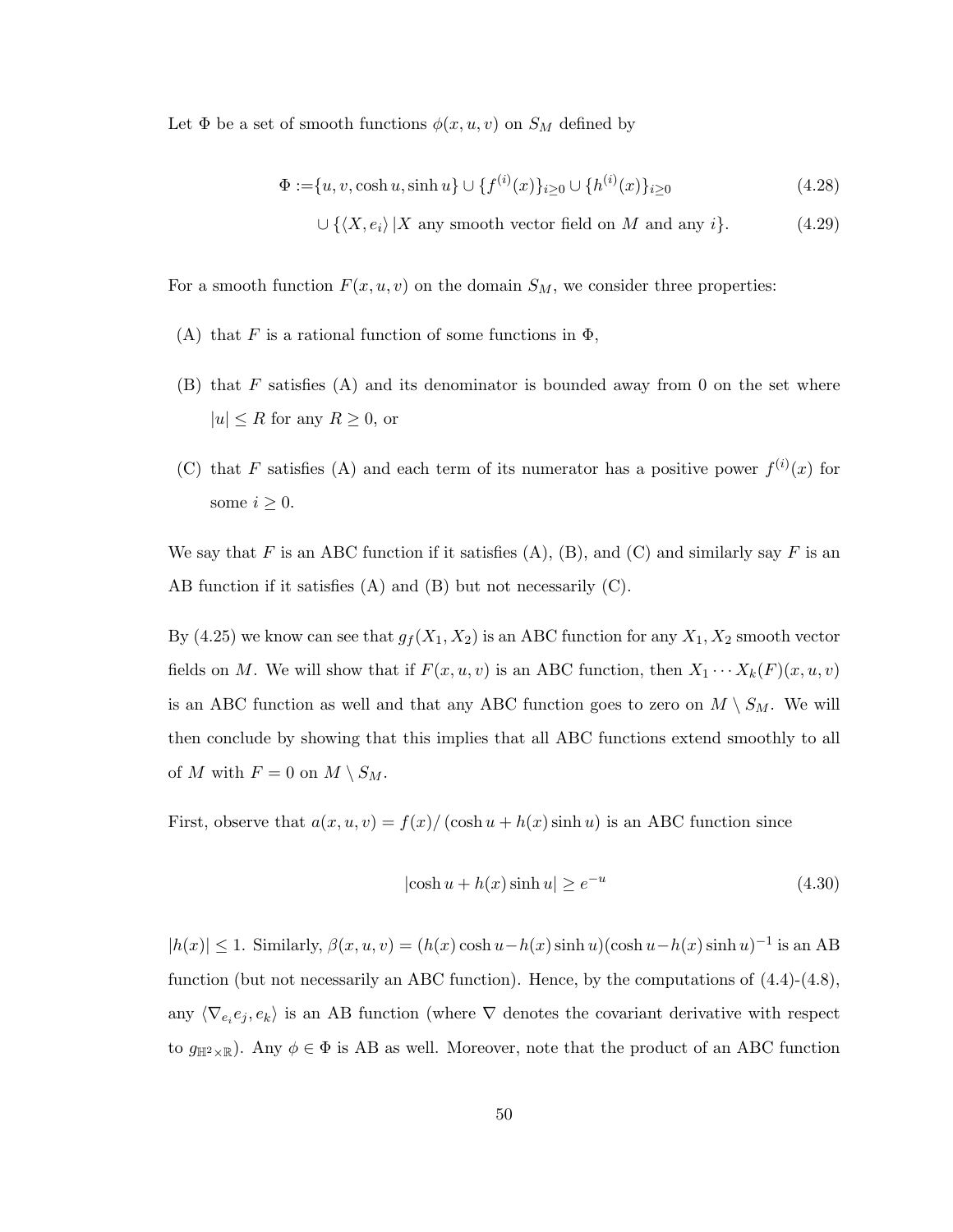with an AB function is an ABC function.

We next show that if  $\phi \in \Phi$ , then  $X(\phi)$  is also an AB function for any smooth vector field X on M. Write  $X = \sum_{i=1}^{3} \langle X_1, e_i \rangle e_i$ . So it suffices to consider  $e_i(\phi)$ . For  $\phi = \langle Y, e_k \rangle$ , we can compute that

$$
e_i \langle Y, e_k \rangle = \langle \nabla_{e_i} Y, e_k \rangle + \langle Y, \nabla_{e_i} e_k \rangle = \sum_{j=1}^3 \langle \nabla_{e_i} e_j, e_k \rangle \langle Y, e_j \rangle + \langle Y, e_j \rangle \langle \nabla_{e_i} e_k, e_j \rangle \tag{4.31}
$$

which is an AB function.

If  $\phi$  is not  $\langle Y, e_k \rangle$ , then  $\frac{\partial}{\partial x}(\phi), \frac{\partial}{\partial y}(\phi), \frac{\partial}{\partial y}(\phi)$  are all in  $\Phi$  and hence are AB. Hence  $e_1(\phi)$ and  $e_3(\phi)$  are immediately AB (since  $e_1 = \frac{\partial}{\partial u}$  and  $e_3 = \frac{\partial}{\partial v}$ ). For  $e_2(\phi)$ , on  $S_M$ , we have  $e_2 = (\cosh u - h(x) \sinh u)^{-1} \frac{\partial}{\partial x}$ . Since  $(\cosh u - h(x) \sinh u)^{-1}$  is an AB function and we can conclude that  $e_i(\phi)$  is AB for any  $i = 1, 2, 3$ . Hence  $X(\phi)$  is an AB function for any smooth vector field X and  $\phi \in \Phi$ .

This shows that if F is an AB function then  $X(F)$  is an AB function since  $F = P/Q$  with P and Q rational functions of the functions in  $\Phi$  and hence  $X(F)$  is rational in the functions of  $\Phi$  with denominator  $Q^2$ . Since Q is bounded away from zero,  $Q^2$  is as well and  $X(F)$  is an AB function. Moreover, if F is an ABC function, then  $X(F)$  is also an ABC function. This follows from the fact that that  $\frac{\partial}{\partial u}F$ ,  $\frac{\partial}{\partial v}F$ , and  $\frac{\partial}{\partial x}F$  are all ABC functions if F is (since an  $u, v$ , or x derivative of  $f^{(i)}(x)$  either takes the term to zero or leaves a factor  $f^{(i+1)}(x)$ . Hence  $X_1 \cdots X_n(F)$  is an ABC function for any ABC function F.

Suppose that  $F$  is an ABC function. We wish to show that  $F$  extends continuously to all of M with  $F = 0$  at points in  $M \setminus S_M$ . Fix  $R > 0$ . Then any  $\phi \in \Phi$  other that  $\phi = h^{(i)}$ is bounded on  $B_R(0) \cap S_M$  since  $f(x)$  is a smooth function of x, and  $\langle X, e_i \rangle \le ||X||$  which is bounded since X is smooth. Suppose that  $(x_k, u_k, v_k)$  is a sequence in  $B_R(0) \cap S_M$  that converges to some point not in  $S_M$ . Then  $x_k$  converges to a point not in S. Therefore  $f^{(i)}(x_k)h^{(j_1)}(x_k)\cdots h^{(j_m)}(x_k) \to 0$  as  $k\to\infty$  by our assumption on f. Since F is an ABC function, all terms involve some  $f^{(i)}(x)$  factor and all factors other than  $h^{(j)}(x)$  are bounded,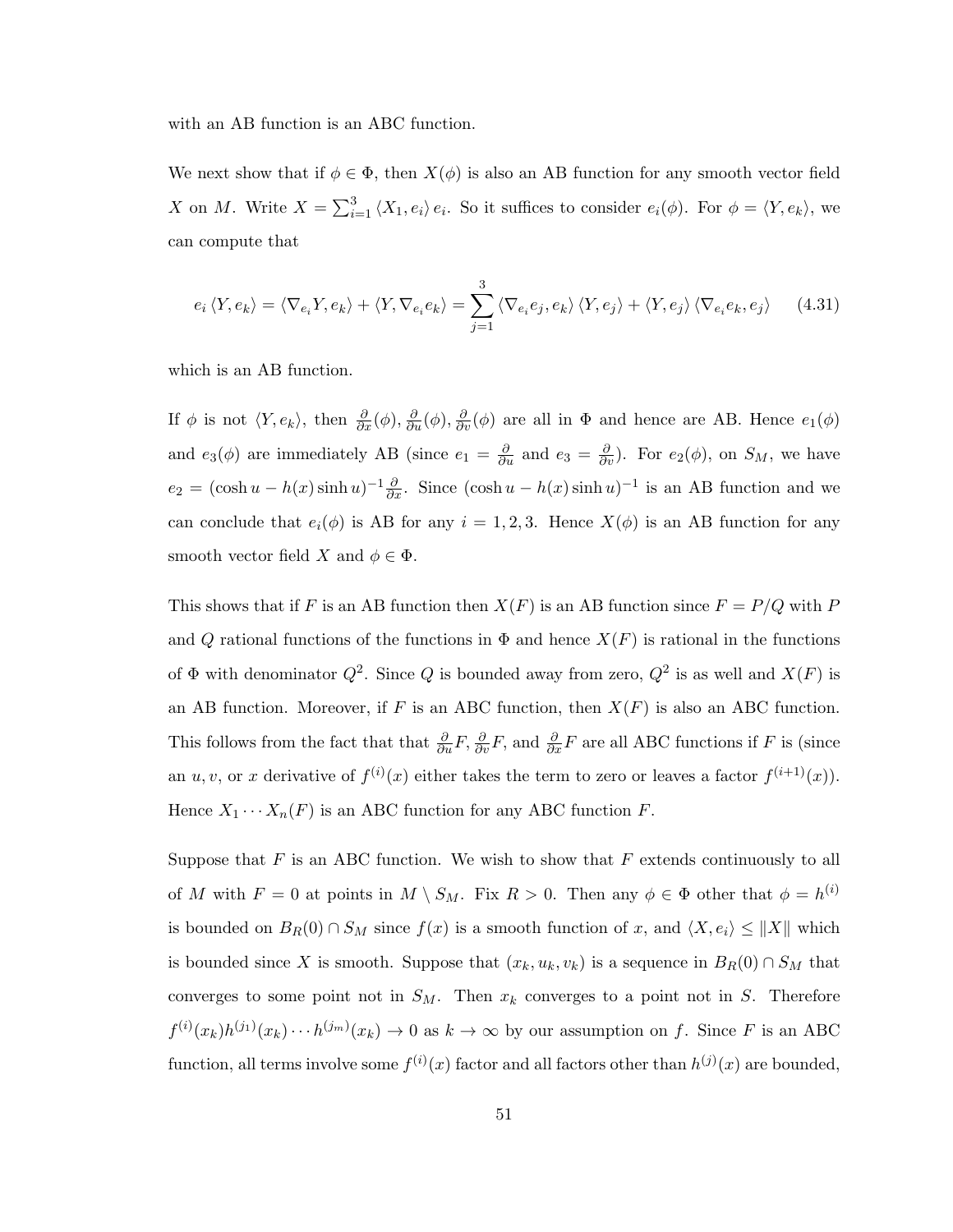so the numerator of F goes to zero. Since the denominator of F is bounded for  $u \in B_R(0)$ , we have that  $F(x_k, u_k, v_k) \to 0$  as  $k \to \infty$ .

We then claim that an ABC function  $F$  must be smooth on  $M$  with all derivatives 0 on  $M \setminus S_M$ . Note that F is smooth on  $S_M$ , so it remains to show that F is smooth on  $M \setminus S_M$ . It suffices to show that F is  $C^1$  since any derivative of F is also an ABC function and hence would also be  $C^1$ . So we need to show that the first partials of F exist and are continuous, hence we must show that they are 0 on  $M \backslash S_M$ . Consider a point  $p_0 = (x_0, u_0, v_0) \in M \backslash S_M$ . Let  $\eta$  be any path with  $\eta(0) = p_0$ . We want to see that  $\frac{d}{dt}F(\eta(t)) = 0$  at  $t = 0$ . Since  $F(\eta(0)) = 0$ , we do this by showing that  $F(\eta(t))$  is  $o(|t|)$ . If  $\eta(t_1) \notin S_M$ , then  $F(\eta(t_1)) = 0$ and we are done. If not, suppose  $t_1 > 0$ , and then we can pick  $0 \le t_0 < t_1$  such that  $\eta$  is in  $S_M$  on  $(t_0, t_1)$  and  $\eta(t_0) \notin S_M$ . Then  $F \circ \eta(t_1) = \int_{t_0}^{t_1} (\eta'(F))(\eta(t))dt$ . Since  $X(F)$  is an ABC function as well, we know that  $X(F)(\eta(t)) \to 0$  as  $t \to 0$  and hence we can choose  $\delta > 0$ such that  $|X(F)| \leq \epsilon$  at all points  $\eta(t)$  with  $|t| \leq \delta$ . Hence  $F \circ \eta(t_1) \leq \epsilon |t_1 - t_0| \leq \epsilon |t_1|$ . Choosing  $X = \eta'$  and taking  $\epsilon \to 0$ , we see that  $F \circ \eta$  is  $o(|t|)$ . Hence the partial derivative of F in the direction of  $\eta'(0)$  is well-defined and therefore F is  $C^1$  on all of M. Hence F is  $C^{\infty}$  on M.

This implies, in particular, that  $g_f(X, Y)$  is a smooth function for X, Y fixed. Bilinearity of  $g_f$  point-wise means that  $g_f$  is a smooth tensor on M.

Therefore  $g = g_{\mathbb{H}^2 \times \mathbb{R}} + g_f$  is smooth and is of the form [\(4.13\)](#page-40-0) on  $\tilde{S}$ . On  $M \setminus \tilde{S}$ ,  $g = g_{\mathbb{H}^2 \times \mathbb{R}}$  $\Box$ and hence  $M$  has Ricci eigenvalues  $(-1,-1,0)$  everywhere.

Remark 28. Finally, we note that for each complete, simply connected M with Ricci eigenvalues  $(-1, -1, 0)$  that is locally irreducible everywhere, there exists a  $\gamma : \mathbb{R} \to M$  orthogonal to F and  $f(x) := a(\gamma(x))$ . The C<sup>0</sup> coordinates  $(x, u, v)$  defined by  $p = (x, u, v)$  if  $p = \exp_{\gamma(x)}(ue_1 + vT)$  has g of the form [\(4.13\)](#page-40-0) on the dense, open region where  $\gamma$  is smooth. On each connected component where F is smooth, we can modify g by setting  $f(x) = 0$ which makes the metric isometric to the product metric  $\mathbb{H}^2 \times \mathbb{R}$  with  $\gamma$  contained in  $\mathbb{H}^2 \times \{0\}$ . This gives a candidate for a converse to Theorem [24:](#page-52-0) for each such M there exists an  $\gamma$ , f.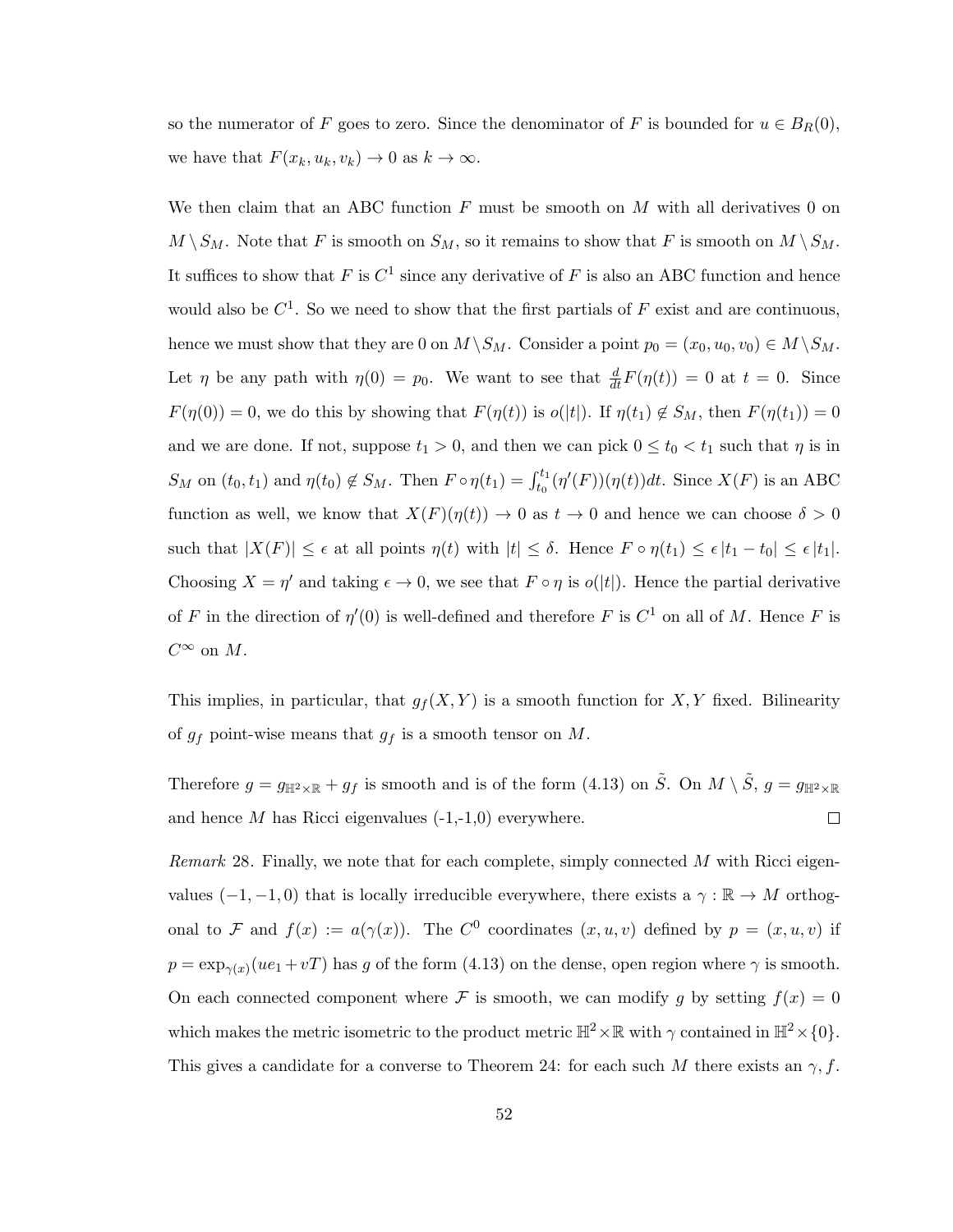However, it is not clear that such an f always satisfies the assumption on it in Theorem [24.](#page-52-0) Below we give a partial converse to the above theorem for the case when  $\gamma$  and  $\mathcal F$  are smooth.

Theorem 29. Suppose M is complete and simply connected and has Ricci eigenvalues  $(-1, -1, 0)$ . If M is everywhere locally irreducible and F is smooth on M, then M has smooth coordinates  $(x, u, v)$  such that

<span id="page-58-1"></span>
$$
g = (\cosh u - h(x)\sinh u)^2 dx^2 + (du - f(x)v\ dx)^2 + (dv + f(x)u\ dx)^2
$$
 (4.32)

for some smooth functions  $f, h : \mathbb{R} \to \mathbb{R}$  with  $|h| \leq 1$ .

*Proof.* Since F is smooth, the  $(x, u, v)$  coordinates are smooth, the vector fields  $e_1, e_2, T$  are smooth, and there is a smooth curve  $\gamma$  orthogonal to every leaf of  $\mathcal{F}$ . Hence  $a = -\langle \nabla_{e_2} T, e_1 \rangle$ and  $\beta = \langle \nabla_{e_2} e_2, e_1 \rangle$  are smooth functions. Therefore  $f(x) := a(\gamma(x))$  and  $h(x) := \beta(\gamma(x))$ are smooth functions  $\mathbb{R} \to \mathbb{R}$ . Hence the right hand side of [\(4.32\)](#page-58-1) defines a smooth tensor.

From Proposition [18,](#page-39-0) we know that the metric q satisfies [\(4.32\)](#page-58-1) on each component of  $M_C$ . Since M is locally irreducible,  $M_C$  is a dense set, and hence g satisfies [\(4.32\)](#page-58-1) everywhere.  $\Box$ 

## <span id="page-58-0"></span>4.4.1. Foliating Curves

We now present some properties of the curves  $\gamma$  in Theorem [24.](#page-52-0) Suppose that  $\gamma : \mathbb{R} \to \mathbb{H}^2$ is a  $C^1$  curve that is arc-length parameterized. Let X be a unit vector field along  $\gamma$  that is perpendicular to  $\gamma'$  everywhere. Define  $\exp^{\perp} : \mathbb{R}^2 \to \mathbb{H}^2$  by

$$
\exp^{\perp}(s,t) = \exp_{\gamma(s)}(tX). \tag{4.33}
$$

Proposition 30. The following are equivalent.

(I) The geodesics  $\eta_s : t \mapsto \exp^{\perp}(s, t)$  form a foliation of  $\mathbb{H}^2$ .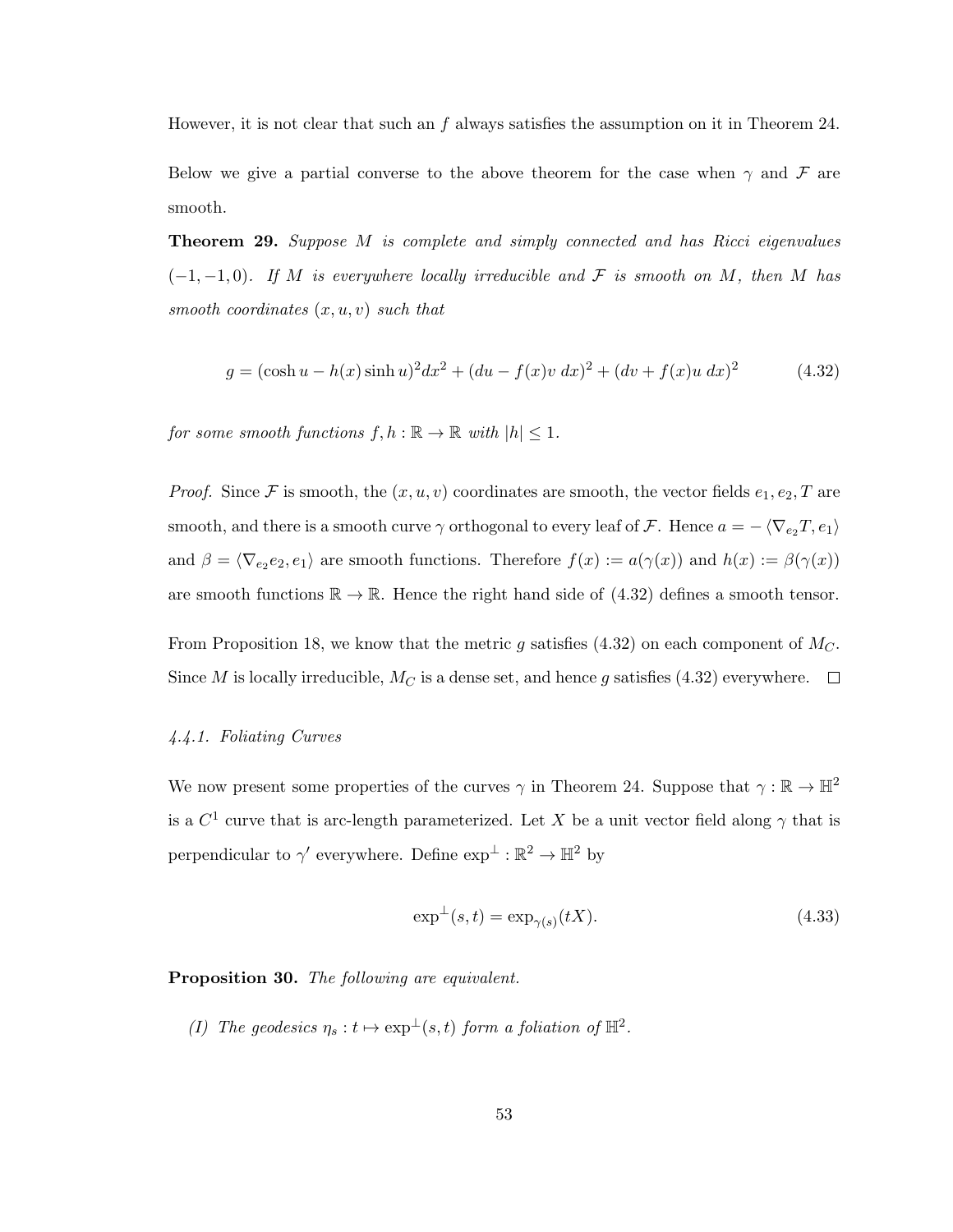

<span id="page-59-0"></span>Figure 5: Diagram of the proof that  $(I)$  implies  $(II)$ , considered in the Poincaré disk model.

(II)  $\gamma$  is disjoint from all (open) horoballs tangent to  $\gamma$ .

If  $\gamma$  is further assumed to be  $C^{\infty}$ , then the following are also equivalent to the above.

- (III)  $|\nabla_{\gamma'}\gamma'| \leq 1$  at all points.
- (IV)  $\gamma$  has no focal points.

*Proof.* We start with showing that  $(I)$  implies  $(II)$ . Suppose that  $(II)$  does not hold. Then there are  $x_0 < x_1 \in \mathbb{R}$  and  $H_0$  one of the two horoballs tangent to  $\gamma$  at  $\gamma(x_0)$  such that  $\gamma(x_1)$  is on the boundary of  $H_0$  and  $\gamma(x_1 + \epsilon)$  is in  $H_0$  for all  $\epsilon > 0$ . I.e.  $x_1$  is the point where  $\gamma$  crosses into a horoball of at  $x_0$ .

Consider B, the Busemann function of the ray  $\eta_s$  (where we may assume that  $\eta_s$  is such that it points in the direction of  $H_0$ ). Let  $p_{\infty}$  be the ideal point along that ray. Then  $B(\gamma(x_i)) = 0$  as well but  $B'(\gamma(s)) > 0$  at  $x_1 + \epsilon$  for small  $\epsilon > 0$ . Recall that the gradient  $\nabla B$  at a point p is always tangent to the geodesic from p to the ideal point  $p_{\infty}$ . Let  $\zeta$  be the geodesic at  $\gamma(x_1 + \epsilon)$  (for a fixed small  $\epsilon > 0$ ) to the ideal point  $p_{\infty}$ . Then  $\langle \zeta', \gamma' \rangle > 0$ at  $\gamma(x_1 + \epsilon)$  since  $B'(\gamma(x_1 + \epsilon)) > 0$ .

By (I), we know that  $\eta_{x_1+\epsilon}$  intersects neither  $\eta_{x_0}$  nor  $\gamma$  except at  $\gamma(x_1+\epsilon)$ . Hence one half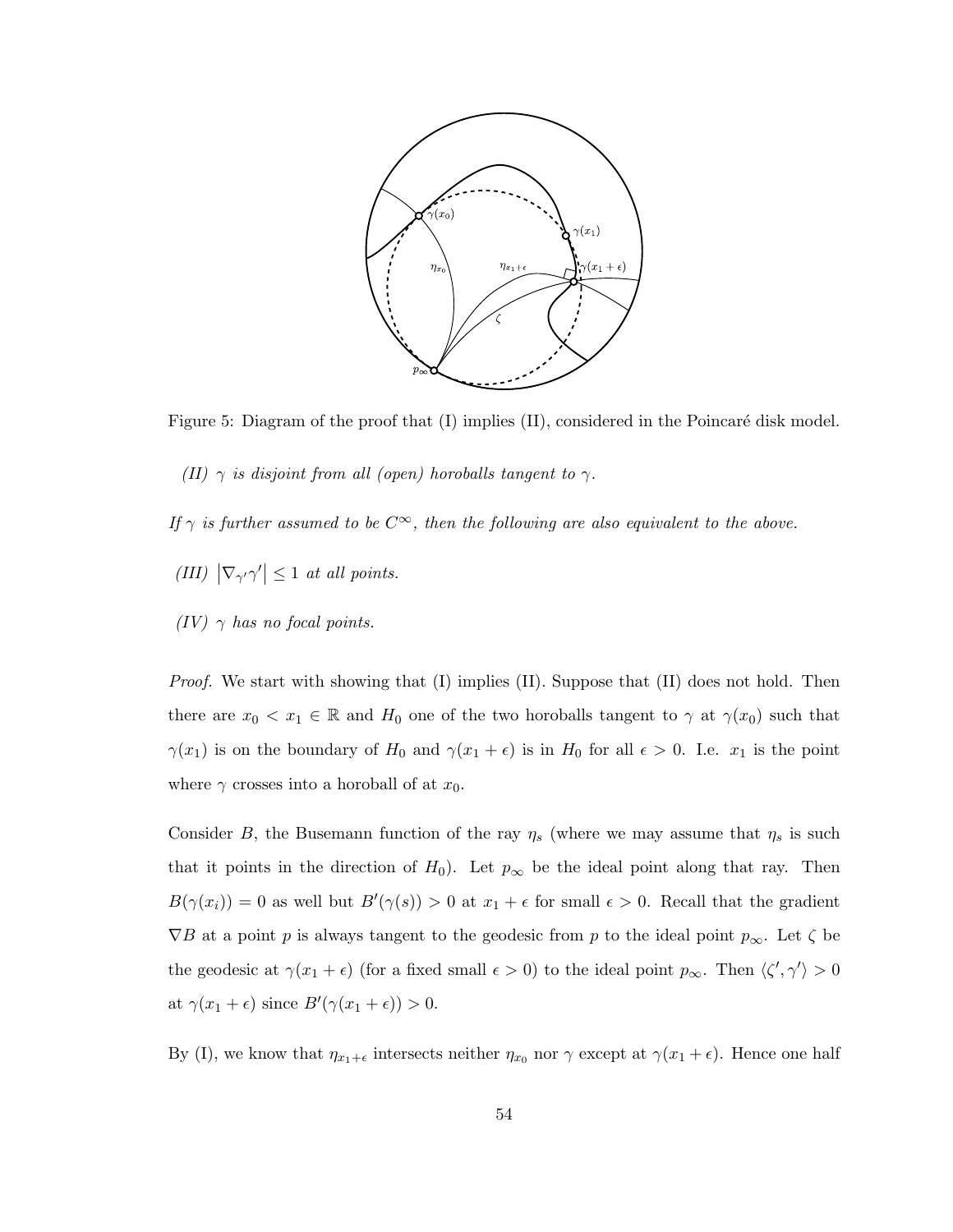

<span id="page-60-0"></span>Figure 6: Diagram of the proof that (II) implies (I).

of  $\eta_{x_1+\epsilon}$  must be in the region bounded by  $\eta_{x_0}$ ,  $\gamma$ , and  $\zeta$ . See Figure [5.](#page-59-0) In particular, the ideal point of that half of  $\eta_{x_1+\epsilon}$  must be between the ideal points of  $\eta_{x_0}$  and  $\zeta$ , both of which are  $p_{\infty}$ . Hence  $p_{\infty}$  is an ideal point on  $\eta_{x_1+\epsilon}$ . But  $\zeta$  is the unique geodesic from  $\eta_{x_1+\epsilon}$  to  $p_{\infty}$  and  $\langle \zeta', \gamma' \rangle > 0$  implies that  $\eta_{x_1+\epsilon}$  cannot be  $\zeta$ . Hence there is a contradiction.

Next we show that (II) implies (I). Suppose that (I) does not hold. Then there is  $x_0 \neq x_1 \in \mathbb{R}$ such that  $\eta_{x_0}$  intersects  $\eta_{x_1}$  at a point p. Suppose without loss of generality that  $\gamma(x_1)$  is at least as close to p as  $\gamma(x_0)$  is to p. Then let  $d_i = d(p, \gamma(x_i))$  so that  $d_1 \leq d_0$ . Pick a point q on  $\eta_{x_0}$  on the far side of p from  $\gamma(x_0)$ . Let  $d_2 = d(p, q)$ . See Figure [6.](#page-60-0)

Since  $\eta_{x_1}$  is not the same geodesic as  $\eta_{x_0}$ , there must be a path from q to  $\gamma(x_1)$  that is strictly shorter than the piecewise geodesic path from q to p and then to  $\gamma(x_1)$ . Hence

$$
d(q, \gamma(x_1)) \le d_1 + d_2 - \epsilon < d_2 + d_0 = d(q, \gamma(x_0)).\tag{4.34}
$$

Hence  $\gamma(x_1)$  is in the horoball tangent to  $\gamma$  at  $\gamma(x_0)$ . This contradicts (II).

For the remainder, we assume that  $\gamma$  is  $C^{\infty}$ . We also compute the Jacobi field of the variation of geodesics  $s \mapsto \eta_s$  about some  $\gamma(x_0)$  as  $J(t) = [\cosh(t) - (\nabla_{\gamma'} \gamma'(x_0)) \sinh t] e_2$ where  $e_2$  is the unit vector field orthogonal to each  $\eta_s$  with  $e_2 = \gamma'$  on  $\gamma$ . This calculation shows that (III) and (IV) are equivalent since  $\cosh t - h \sinh t$  has a zero for some  $t \in \mathbb{R}$  if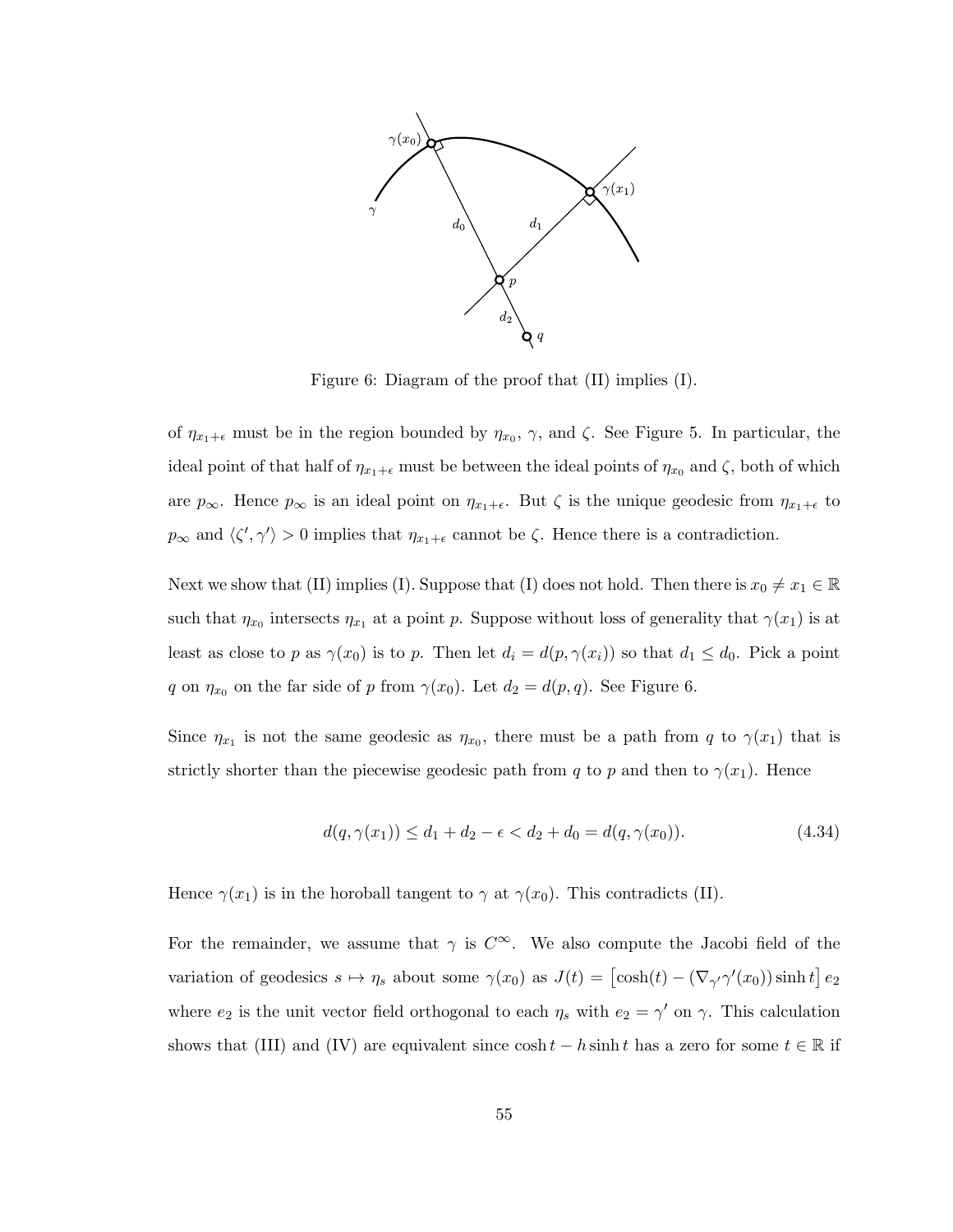and only if  $|h| \geq 1$ .

Moreover, we can easily see that (I) implies (III). Suppose that (III) does not hold. Then there is some  $x_0$  such that  $|\nabla_{\gamma'}\gamma'| > 1$  at  $\gamma(x_0)$ . Hence the Jacobi field  $J(t)$  at  $\eta_{x_0}$  has a zero and moreover  $\langle J(t), e_2 \rangle$  changes sign at some point. Since  $\mathbb{H}^2$  is a 2-manifold, we must have that  $\eta_{x_0+\epsilon}$  intersects  $\eta_{x_0}$  for every small  $\epsilon$ . This contradicts (I).

Lastly, we see that (IV) implies (I). Since there are no focal points,  $\exp^{\perp}$  is a local diffeomorphism  $\exp^{\perp} : \mathbb{R}^2 \to \mathbb{H}^2$ . We claim that  $\exp^{\perp}$  is in fact a covering map. Let  $g^* = (\exp^{\perp})^*(g)$  be the pullback metric on  $\mathbb{R}^2$  the perpendicular tangent space to  $\gamma$ . Then  $\exp^{\perp} : (\mathbb{R}^2, g^*) \to (\mathbb{H}^2, g)$  is a local isometry and hence it suffices to show that  $(\mathbb{R}^2, g^*)$  is complete to see that  $\exp^{\perp}$  is a covering map. Let  $(s, t)$  be the standard coordinates on  $\mathbb{R}^2$ .

Let  $e_1, e_2$  be unit  $C^1$  vector fields on  $\mathbb{H}^2$  such that  $e_1$  is parallel to the geodesic foliation and  $e_2$  is orthogonal. Since (IV) is equivalent to (III), we can use  $|\nabla_{\gamma'}\gamma'| \leq 1$  to give the lower bound  $e^{-t} \leq \cosh(t) - (\nabla_{\gamma'} \gamma'(x_0)) \sinh t$ . By the computation of  $J(t)$  above, we get that

$$
\frac{\partial}{\partial s} \exp^{\perp}(s, t) = \left[\cosh t - (\nabla_{\gamma'} \gamma') \sinh t\right] e_2
$$

and it is immediate that  $\frac{\partial}{\partial t} \exp^{\perp}(s,t) = e_1$ . By the lower bound above, we get that the metric  $g' := e^{-2|t|} ds^2 + dt^2$  satisfies  $g^* \ge g'$ . So it suffices to show that  $g'$  is complete to see that  $g^*$  is complete.

We can see metric completeness of  $g'$  by considering a Cauchy sequence of points  $(s_k, t_k)$ satisfying  $g'((s_k, t_k), (s_{k+\ell}, t_{k+\ell})) \leq 2^{-k}$  for  $\ell > 0$ . Then  $|t_k - t_0| \leq 2^{-k} \leq 1$  and hence  $|s_k - s_0| \leq e^{2(t_0+1)}$ . In this region  $\{(s,t) | |s - s_0| \leq e^{2(t_0+1)}, |t - t_0| \leq 1\}$  we have that  $g' \ge e^{-2|t_0+1|}g_{\mathbb{R}^2}$  and hence the Cauchy sequence in  $g'$  is also a Cauchy sequence under the standard Euclidean metric  $g_{\mathbb{R}^2}$  of  $\mathbb{R}^2$ . Hence  $(\mathbb{R}^2, g^*)$  is complete and  $\exp^{\perp}$  is a covering map. Since  $\mathbb{H}^2$  is simply connected,  $\exp^{\perp}$  is then a diffeomorphism. Hence the geodesics orthogonal to  $\gamma$  form a foliation of M.  $\Box$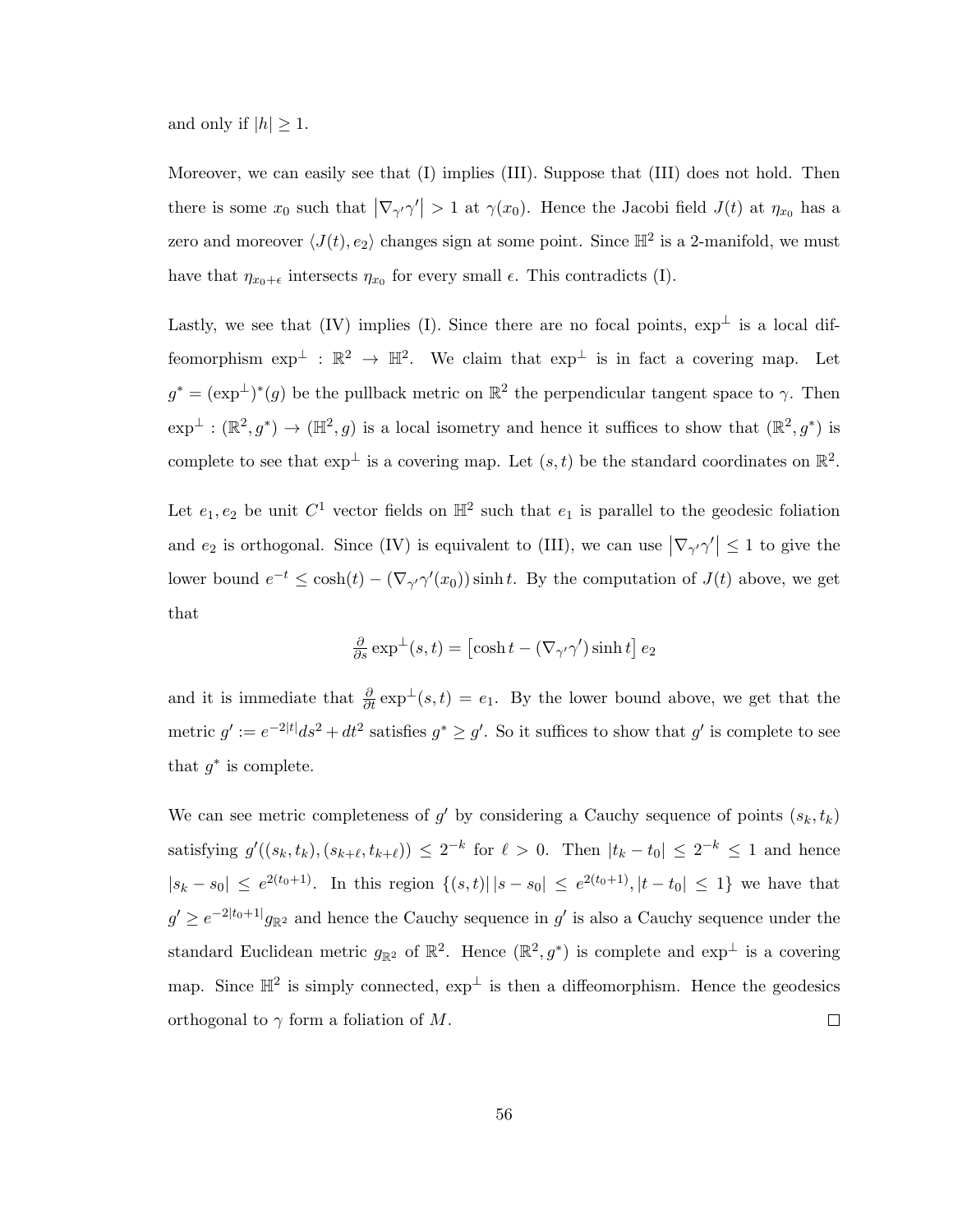#### 4.5. Manifolds with Locally Reducible Points

Now we want to describe the structure of complete, simply connected manifolds M which have Ricci eigenvalues  $(-1, -1, 0)$  that may not be locally irreducible everywhere.

<span id="page-62-0"></span>**Theorem 31.** Suppose that a complete, simply connected manifold M has Ricci eigenvalues  $(-1, -1, 0)$ . Then M is decomposed as a union of disjoint regions  $\{U_i\}$  such that,

- each  $U_i$  is either an open connected component of the interior of  $M_0$  or is a closed connected component of  $\overline{M_C}$ ,
- in the first case, we call  $U_i$  a split region and  $U_i$  is isometric to  $\Sigma \times \mathbb{R}$  for  $\Sigma \subset \mathbb{H}^2$ a connected subset of the hyperbolic plane whose boundary components are complete geodesics,
- in the second, we call  $U_i$  a non-split region and  $U_i$  has every point locally irreducible with  $C \neq 0$  on a dense, open subset, are foliated by F, and have a path  $\gamma_i$  orthogonal to F which intersects every leaf once.

*Proof.* For each connected component of the interior of  $M_0$  and each connected component of  $M_C$ , we have a  $U_i$ . Since  $M \setminus M_C$  is the interior of  $M_0$ , we have that M is the union of these disjoint sets. If U is a non-split region, then its structure is given by Proposition [23.](#page-48-0)

Consider U a split region, so  $C = 0$  on U. By the de Rham-type splitting result of [\[FZ16,](#page-78-2) [PR93\]](#page-79-1), we know that  $U_i$  is isometrically the product of  $\Sigma \times \mathbb{R}$  for some surface  $Σ$  with Gaussian curvature  $-1$ . Each boundary component of U must also be a boundary component of a non-split region. Since non-split regions have complete, flat, totally geodesic boundary components, so too must  $U$ . Since  $M$  is simply connected, Lemma [17](#page-39-1) says that each U is simply connected. Hence  $\Sigma$  is simply connected. To see that  $\Sigma \subset \mathbb{H}^2$ , we can consider its double  $\Sigma \cup \Sigma$  glued along the geodesic boundary components. This is a complete surface with  $K = -1$  and hence its universal cover is  $\mathbb{H}^2$ . Since  $\Sigma$  is simply connected, its inclusion into the double then lifts to an inclusion in  $\mathbb{H}^2$ , as desired.  $\Box$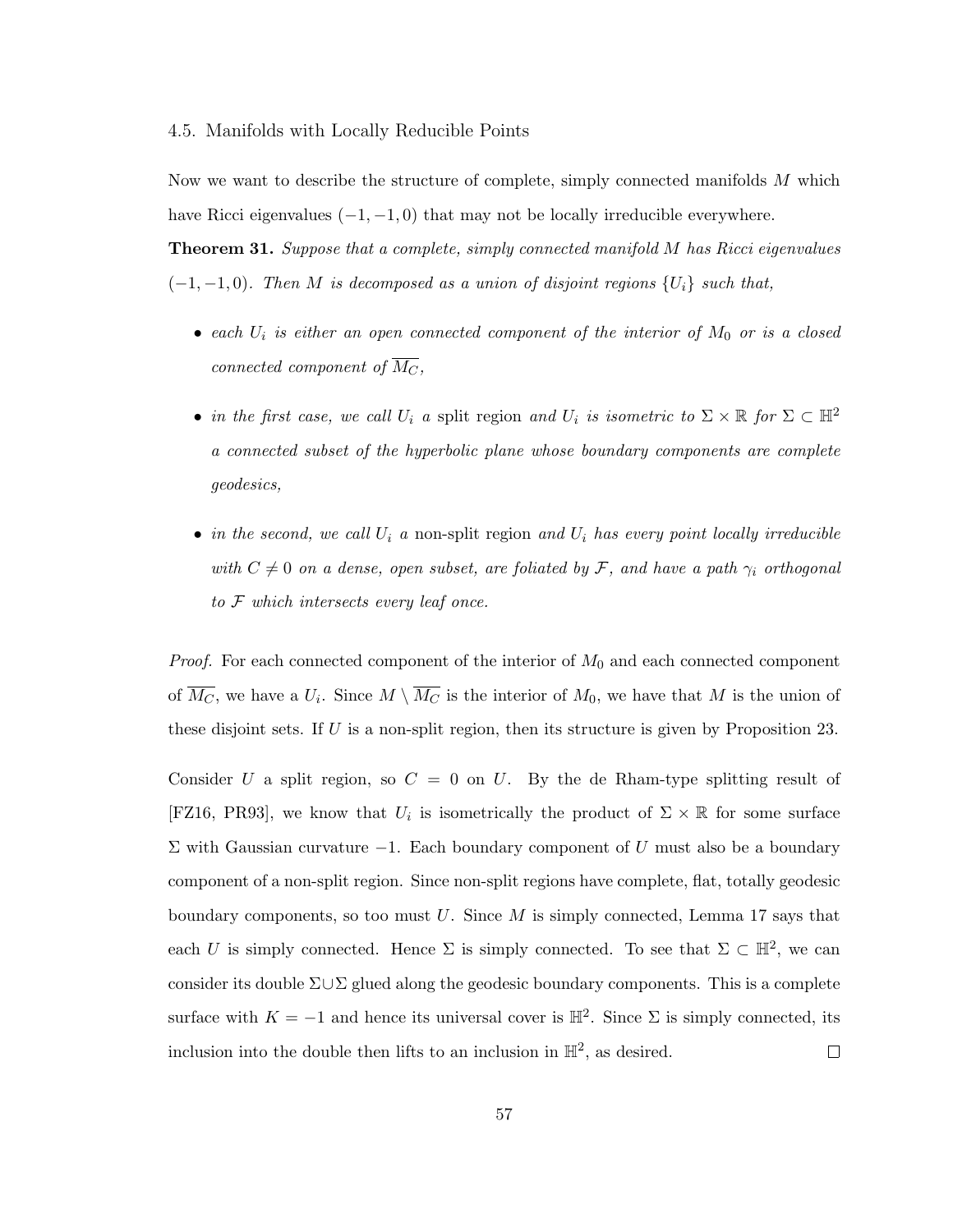Next, we introduce a simplifying assumption which will be necessary to study the fundamental group.

**Definition 32.** If M has Ricci eigenvalues  $(-1, -1, 0)$ , then we say that M has locally finite split regions if each compact subset of  $M$  intersects at most finitely many split regions. Hence, each compact region also intersects at most finitely many non-split regions.

<span id="page-63-0"></span>**Theorem 33.** Suppose that a complete, simply connected manifold M has Ricci eigenvalues  $(-1,-1,0)$  and has locally finite split regions. Then we may associate to M a tree  $\Gamma_M$  which has nodes  $U_i$  given by the split and non-split regions of M and edges connected  $U_i$  to  $U_j$  if  $U_i$  and  $U_j$  share a boundary component. Moreover, if U is a non-split region, then it has at most two edges, and each edge is between a non-split region and split region.

Proof. It is clear that we can associate a graph to M with the specified nodes and edges. That each non-split region  $U$  has at most two edges follows from the fact that the boundaries of the non-split regions are the planes at the boundary points of any curve orthogonal to  $\mathcal F$ . Each split region must share boundary components only with non-split regions (and vice-versa) because they are each the connected components of  $M \setminus \overline{M_C}$  or  $\overline{M_C}$ .

We next claim that the manifold M deformation retracts to this graph and therefore  $\Gamma_M$  is a tree. We can realize this graph embedded within  $M$  by picking for vertices one point  $x_i$  in each split  $U_i$ . For  $U_i$  split, pick geodesics  $\gamma_{i,j}$  from  $x_i$  to the closest point on each boundary component to  $x_i$ . For  $U_j$  non-split, if there are two split regions  $U_{i_1}, U_{i_2}$  bordering  $U_j$ , then take  $\gamma_j$  to be the geodesic connecting the endpoints of  $\gamma_{i,j}$  and  $\gamma_{i2,j}$  that lie in  $U_j$ . The union of these paths is  $\Gamma_M$ .

Now we give a homotopy equivalence of M and  $\Gamma_M$ . Note that  $\gamma_j$  is transverse to F since each leaf of F is totally geodesic and  $\gamma_j$  starts transverse to the boundary leaves. Hence, on each non-split  $U_i$ , we can use  $(x, u, v)$  coordinates defined by  $p = (x, u, v)$  if  $p = \exp_{\gamma(x)}(ue_1 + vT)$ . For the map  $\phi_t : M \to \Gamma_M$ , take each point  $(x, u, v) \in U_i$  to  $(x, tu, tv)$  if  $U_i$  is non-split. If  $U_i$  is a split region, then take each point  $x \in U_i$ , let  $\eta_x$  be the geodesic from x to the closest point on any  $\gamma_{i,j}$  with  $\eta_x(1) = x$  and  $\eta_x(0)$  on  $\gamma_{i,j}$ . Then let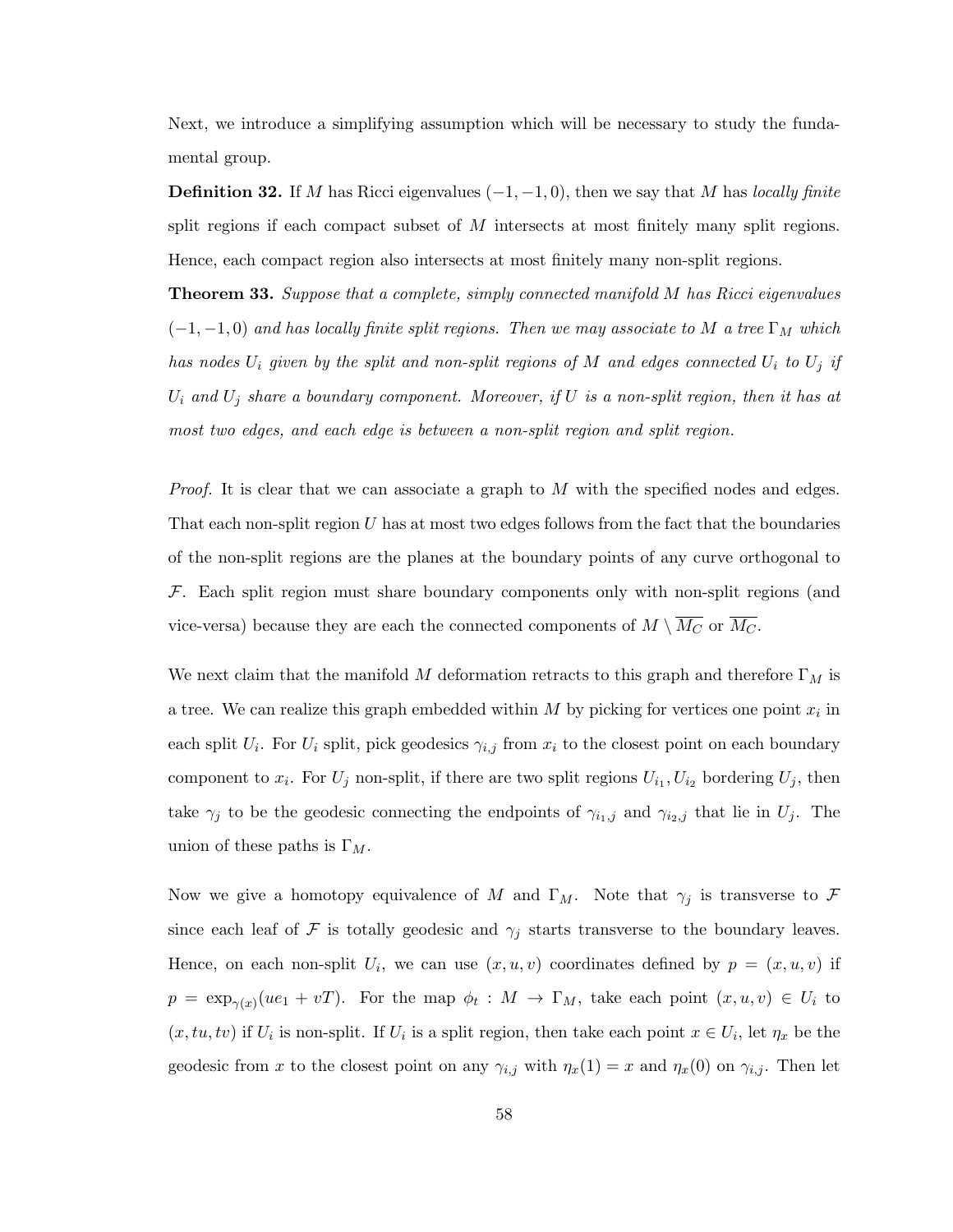

<span id="page-64-0"></span>Figure 7: Examples of the trees constructed in Theorem [33.](#page-63-0)

 $\phi_t(x) = \eta_x(t)$ . Then  $\phi_t$  continuous on each  $U_i$  region, for  $t \in [0,1]$ . Since each  $\gamma_{i,j}$  meets the boundary plane between  $U_i$  and  $U_j$  orthogonally,  $\phi_t$  is continuous at the boundary as well. Moreover, it depends continuously on t and  $\phi_1$  is the identity while  $\phi_0$  maps M onto  $\Gamma_M$ .

Therefore  $\pi_1(M) = \pi_1(\Gamma_M)$  and since M is simply connected,  $\Gamma_N$  is a tree.  $\Box$ 

**Example 34.** Figure [7](#page-64-0) shows four possibilities for  $\Gamma_M$ . Each M is drawn schematically in the Poincaré disk model of  $\mathbb{H}^2$  where the split regions are left white and the non-split regions are shaded. Each non-split region may have any number of boundary components, including infinitely many. Note that each split region has at most two (and possibly only one) boundary component. We can construct these examples by taking non-split regions of the form [\(4.13\)](#page-40-0) with  $f(x) = 0$  outside of some interval. Then these metrics are split outside of a strip and hence can be glued along their split regions.

# 4.6. Isometries and the Fundamental Group

In this section, we consider M with Ricci eigenvalues  $(-1, -1, 0)$  that may not be simply connected. Since sec  $\leq 0$ , the universal cover  $\widetilde{M}$  is always diffeomorphic to  $\mathbb{R}^3$  and the topology of M is determined by the fundamental group alone.

We have seen in Theorem [33](#page-63-0) that  $\widetilde{M}$  has an associated graph  $\Gamma_M$  whose nodes are the split and non-split regions. Then any isometry of  $\widetilde{M}$  must induce an isometry of  $\Gamma_M$  and,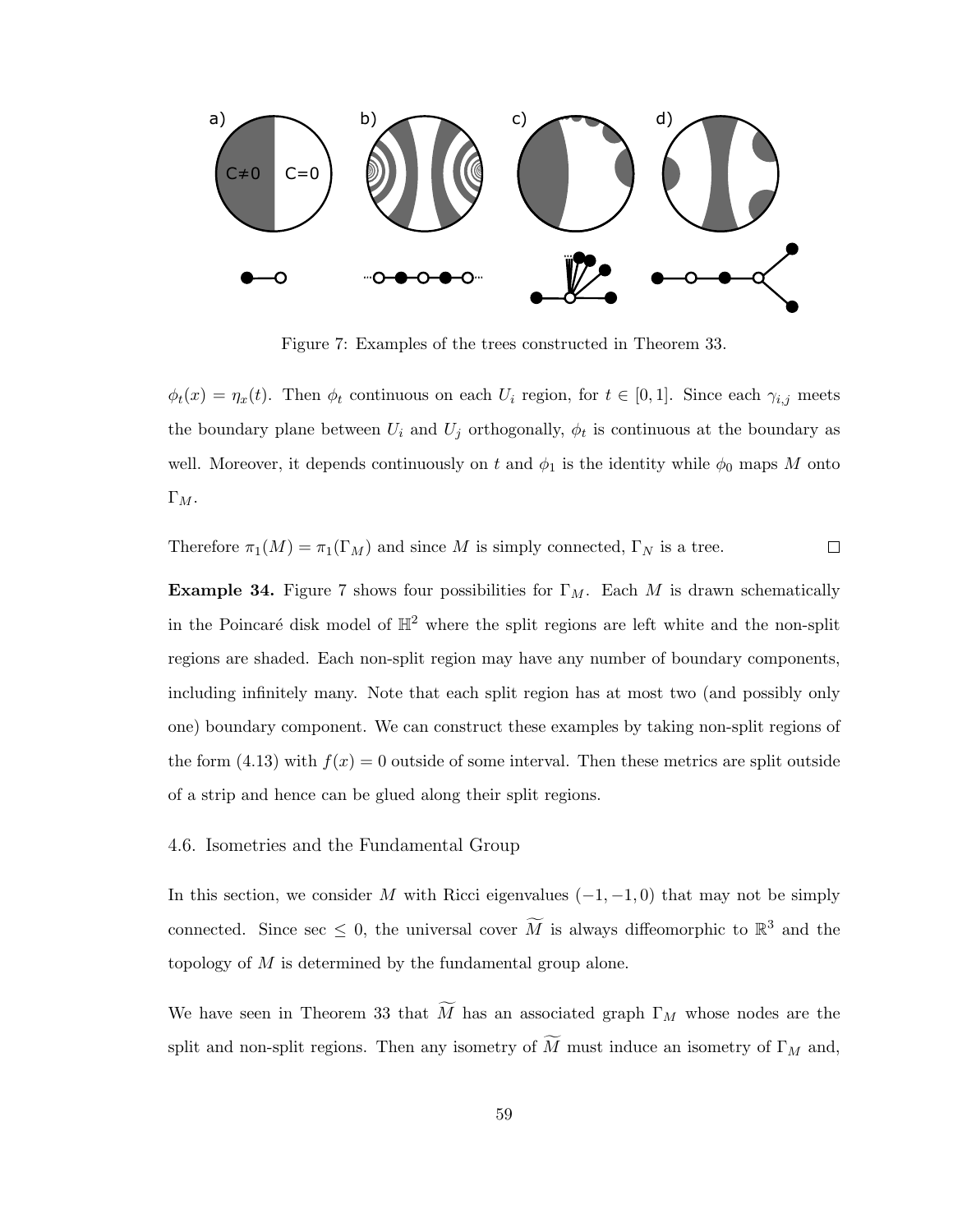moreover, must take non-split regions to non-split regions and split regions to split regions.

Our main result in this section is the following theorem.

**Theorem 35.** Suppose that M is complete and has Ricci eigenvalues  $(-1, -1, 0)$  with locally finite split regions. If M has some locally irreducible points and some locally reducible points, then  $\pi_1(M)$  is free. If M is locally irreducible at all points, then  $\pi_1(M)$  is either trivial or Z.

We will prove four lemmas first, then use Bass-Serre theory to prove the theorem with the help of these lemmas. Let M be the universal cover of M. First, we recall that since sec  $\leq 0$ , if G acts on  $\widetilde{M}$  fixed point freely, then G cannot have torsion. If it did have torsion, then some  $g \in G$  has  $g^k = e$  for some k and so every orbit of  $\langle g \rangle$  on M is finite and hence the centroid of the orbit is fixed by  $\langle q \rangle$ . Hence g must have been e itself. This then proves that if  $g \in G$  has an invariant plane, i.e.  $g(P) \subset P$  for some plane P in F, then we may assume that  $g$  acts by translations on the plane. Certainly  $g$  acts by isometries on  $P$  and has no fixed point and hence is either a translation or a glide reflection. In the latter case,  $g^2$  is a translation so we may pass to  $g^2$  instead of g if necessary and showing  $g^2$  is trivial shows that  $g$  itself is trivial. Moreover, if it fixes a finite number of planes, then we may assume it acts by translations on all of them at once. We use this assumption in the following lemmas. **Lemma 36.** Suppose V is a non-split region of  $\widetilde{M}$ . If G acts on  $\widetilde{M}$  by isometries fixed point freely and  $g(V) \subset V$  for all  $g \in G$ , then G is trivial.

*Proof.* Let  $P_0, P_1$  be the two boundary components of V. Observe that  $g \in G$  must either preserve the boundary planes,  $g(P_0) \subset P_0$  and  $g(P_1) \subset P_1$ , or it swaps them,  $g(P_0) \subset P_1$ and  $g(P_1) \subset P_0$ . If g swaps the boundary planes, then  $g^2$  must preserve them and  $g^2 = e$ implies that  $g = e$  by our previous observation, so we may assume that g preserves the boundary planes.

Now we will show that the only isometry in  $G$  that preserves two distinct planes is the identity. Assume that  $g \neq e$ . First note that  $g|_{P_i}$  is an isometry of the flat plane  $P_i \simeq \mathbb{R}^2$ .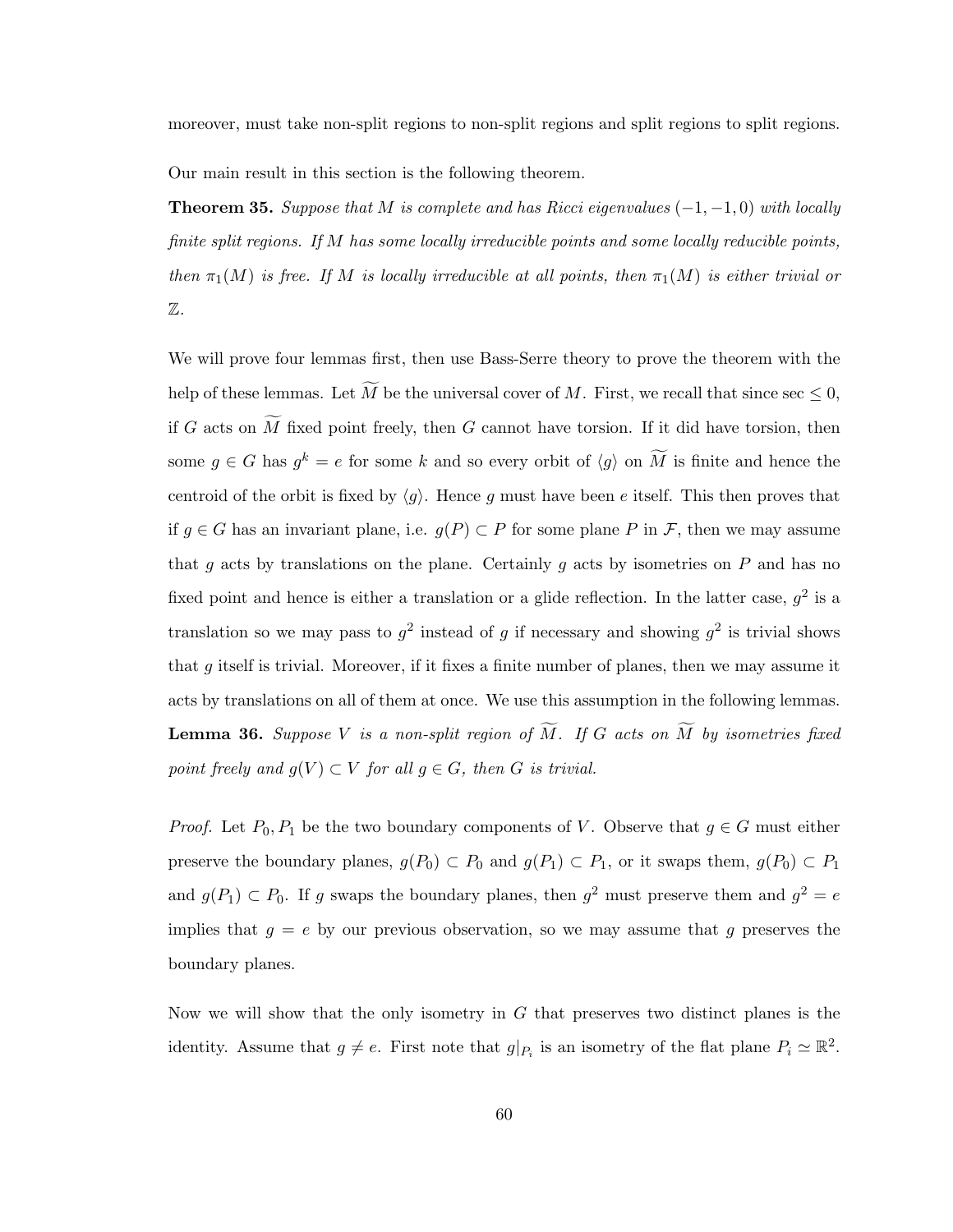Since g has no fixed points, we may assume it acts by translation on each  $P_i$ . Pick a point  $p_0 \in P_0$  and let  $\gamma_0$  be the geodesic along which g translates  $P_0$ . Recall  $P_1$  is a totally geodesic plane, and hence is a convex subset of M. Since sec  $\leq 0$ , we have that  $d(\cdot, P_1)$  is a convex function along any geodesic and in particular along  $\gamma_0$ .

Moreover, since g acts by isometries and leaves  $P_1$  invariant,  $d(g^k(p_0), P_1) = d(p_0, P_1)$  and hence  $d(\cdot, P_1)$  is constant along  $\gamma_0$ . Let  $p_1$  be the unique point on  $P_1$  closest to  $p_0$  and let  $\gamma_1$ be the geodesic along which g translates  $p_1$ . Then  $g^k(p_1)$  is the unique point on  $P_1$  closest to  $g^k(p_0)$ . Then  $\gamma_0$  and  $\gamma_1$  are parallel in the sense of having bounded (in fact constant) distance. Recall that, since  $\sec \leq 0$ , the union of all geodesics parallel to any geodesic is a closed convex subset isometric to  $N \times \mathbb{R}$  for some closed convex subset N of M. See Lemma 2.4 in [\[BGS85\]](#page-78-3). Then the geodesics  $\gamma_0$  and  $\gamma_1$  bound an flat strip, i.e. a totally geodesic subset isometric to  $[0, \ell] \times \mathbb{R}$ .

Since this strip is flat, it must contain the nullity geodesics through each point of the strip. Since the nullity geodesics are complete, we must then have that they are parallel in the strip. Since this strip is totally geodesic and starts transverse to  $P_0$ , it must always be transverse to the vector field  $e_1$ . Hence T is parallel in every direction and the splitting tensor is identically 0 on the strip. This is contradiction with the assumption that  $P_0$  and  $P_1$  bounded a component where  $C \neq 0$  in an open dense set.  $\Box$ 

<span id="page-66-0"></span>**Lemma 37.** Suppose G acts on M by isometries and  $G(V) \subset V$  for some V a non-split region exactly one boundary component. If G acts fix point freely, then G is trivial.

*Proof.* Let  $P_0$  be the unique plane of  $V$ . Since boundary planes are isometry invariants,  $G(P_0) \subset P_0$ .

Now let  $\gamma$  be a geodesic orthogonal to  $P_0$  with  $\gamma : [0, \infty) \to V$ . Label the planes of  $\mathcal F$  by  $P_x$ for  $P_x$  the unique plane through  $\gamma(x)$ . Recall that the planes of F are isometry invariants and hence g acts by  $g(P_x) = P_{\bar{g}(x)}$  for some function  $\bar{g} : [0, \infty) \to [0, \infty)$ . By the previous lemma, the only  $g \in G$  that fixes a second plane  $P_{x_0}$  is the identity. So  $\bar{g}$  is a continuous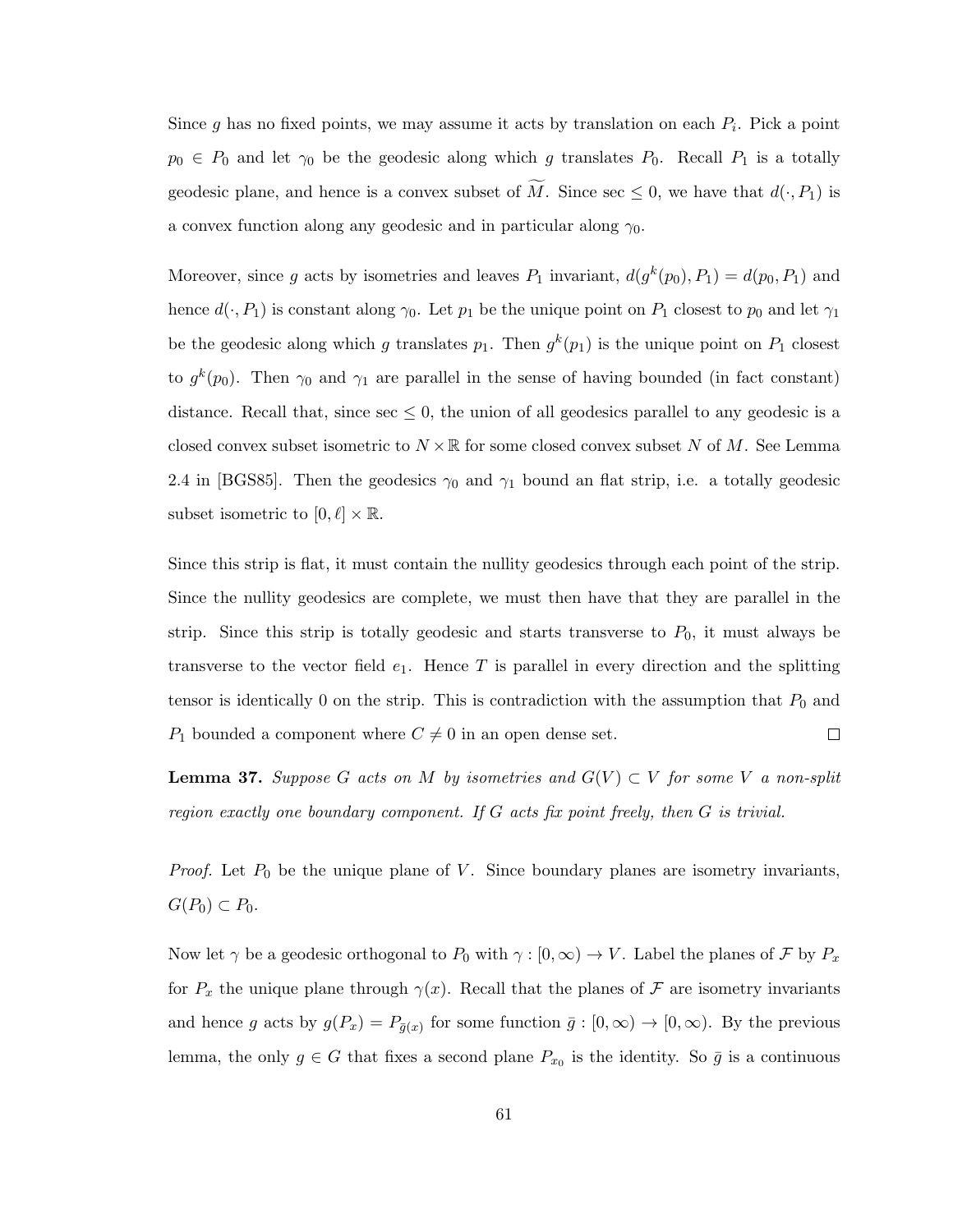bijection and which has a unique fixed-point 0. Hence (for  $x > 0$ ),  $\bar{g}$  is either strictly monotone increasing or strictly monotone decreasing. Assume without loss of generality that  $\bar{g}$  is monotone decreasing (if not, then replace g with  $g^{-1}$ ). Since there are no other fixed points than 0, the sequence  $\{\bar{g}^k(x)|k>0\}$  must go to zero for all  $x>0$ .

For each  $p \in V$ , we take  $\gamma_p$  to be the unique  $C^1$  integral curve orthogonal to F from  $P_0$  to p. Specifically, we need  $\gamma_p(0) \in P_0$ ,  $\gamma_p(x_p) = p$  for some  $x_p$ , and  $\gamma'(x_p) = e_2$ . Now define  $A(p) = \int_0^{x_p} |a(\gamma(x))| \, ||\gamma'(x)|| \, dx$ . First observe that since  $g \in G$  satisfies  $g(P_0) \subset P_0$ , A is invariant under g.

Next, we claim that A is constant on each leaf of  $\mathcal F$ . We compute the integral in explicit coordinates on the regions where  $\mathcal F$  is smooth. On any connected component of the set where  $a \neq 0$ , we have explicit coordinates  $(x, u, v) \in (x_0, x_1) \times \mathbb{R}^2$  such that

$$
g = C(x)^{2}(\cosh u - h(x)\sinh u)^{2}dx^{2} + (du - v dx)^{2} + (dv + u dx)^{2}
$$
 (4.35)

for some  $C(x) \neq 0$ ,  $|h(x)| \leq 1$ . Recall that in these coordinates, since  $T = \frac{\partial}{\partial v}$ ,  $e_1 = \frac{\partial}{\partial u}$ , the vector  $e_2$  is proportional to  $X := \frac{\partial}{\partial x} + v \frac{\partial}{\partial u} - u \frac{\partial}{\partial v}$  and  $||X|| = |C(x)| (\cosh(u) - h(x) \sinh u)$  and the leaves of F are the sets where x is constant. Moreover,  $a = 1/(C(x)(\cosh u-h(x)\sinh u))$ and hence  $||X|| = 1/a$ .

Then we have that the integral curves of  $e_1$  are  $\gamma(x) = (x, r_0 \sin(t + \theta_0), r_0 \cos(t + \theta_0))$  with  $\gamma' = X$ . This gives that

$$
\int_{x_0}^x |a(\gamma(t))| \, ||\gamma'(t)|| \, dt = \int_{x_0}^x dt = x - x_0. \tag{4.36}
$$

Hence this integral depends only upon the x-coordinate and hence two integral curves  $\gamma_0$ ,  $\gamma_1$ ending at the same leaf of  $\mathcal F$  will have  $\int a ||\gamma_i|| dt$  the same.

This then implies that A is constant on the leaves of F since  $\int_0^x a(\gamma(t)) \|\gamma'(t)\| dt$  can be computed just on the domain where  $a \neq 0$  and hence on a series of domains exactly as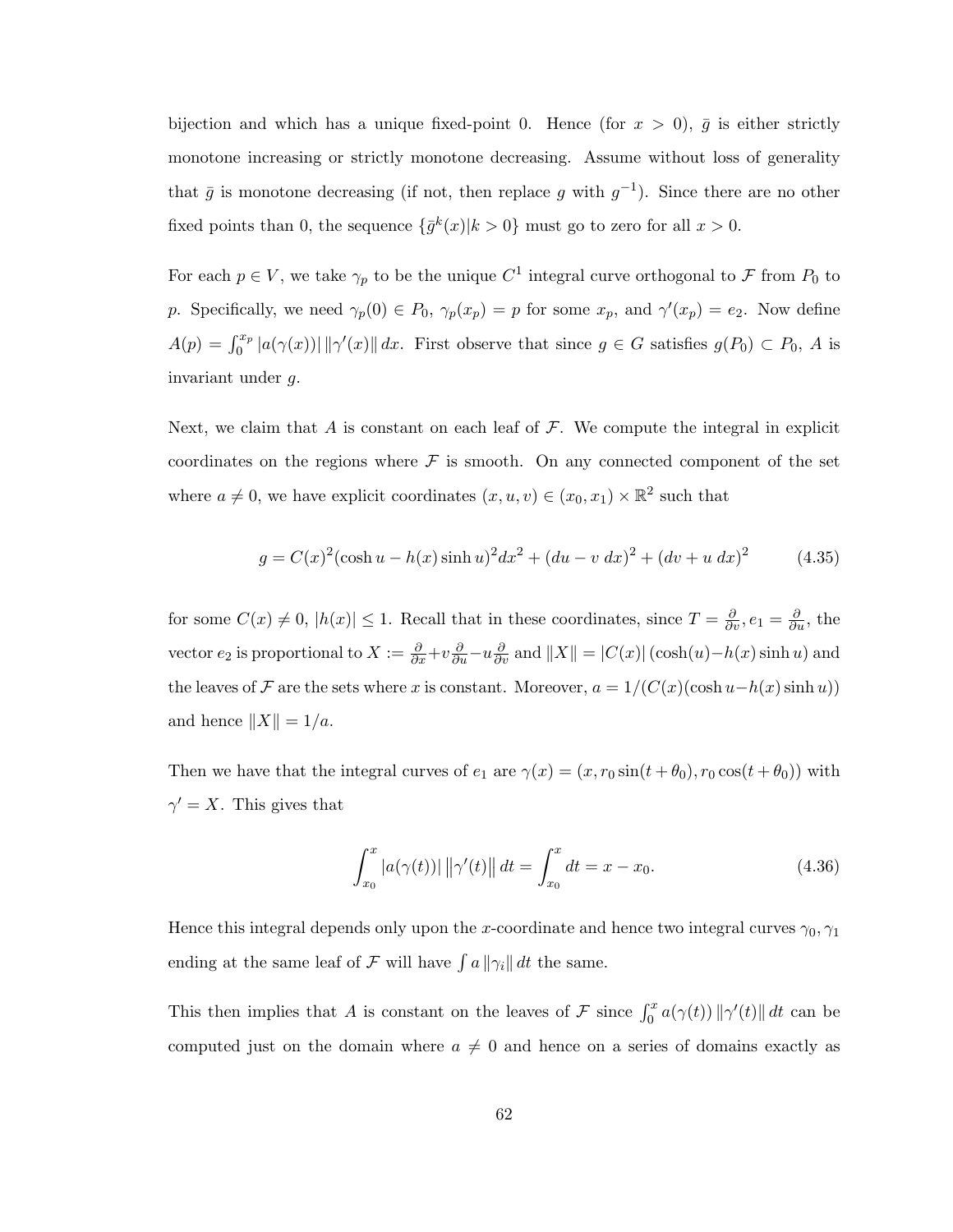above. Note that  $A = 0$  on  $P_0$  and so the fact we proved above that  $\bar{g}^k(x) \to 0$  as  $k \to 0$ says that  $g^k$  takes any leaf of F to  $P_0$  as  $k \to \infty$ . Hence  $A(g^k(p)) \to 0$  as  $k \to \infty$ . Since A is invariant under g, it must then be the case that  $A = 0$  on every leaf of F. This implies that  $a = 0$  on V, which is a contradiction.  $\Box$ 

**Lemma 38.** Suppose that U is a split region of  $\widetilde{M}$  with at least one boundary component. If G acts on  $\widetilde{M}$  by isometries fixed point freely and  $G(U) \subset U$ , then G is a free group.

*Proof.* Recall from Theorem [31](#page-62-0) that U is isometric to  $\Sigma \times \mathbb{R}$  with  $\Sigma$  a subset of  $\mathbb{H}^2$  with complete geodesics for its boundary components. Suppose for contradiction that there is a non-trivial  $g \in G$  such that g fixes a point  $p \in \Sigma$ . Then let  $r = \inf_{\gamma_j} d(p, \gamma_j)$  where  $\{\gamma_j\}$  is the set of boundary components of  $\Sigma$ . There must be at least one boundary component that realizes the infimum and, moreover, only finitely many do, since the boundary components are complete geodesics in  $\mathbb{H}^2$ .

Then g must act on the set  $\{\gamma_j | d(p, \gamma_j) = \min_i d(p, \gamma_i)\}$  of those boundary components. Since the set is finite, there is some  $k > 0$  such that some  $\gamma_j$  is invariant under  $g^k$ . But then the boundary  $\gamma_j \times \mathbb{R}$  of U is invariant under  $g^k$ . By the previous lemma, we know the only such isometries are trivial. Then  $g$  has order at most  $k$ , which contradicts the observation that G cannot have torsion without having a fixed point. So G acts fixed-point freely on  $\Sigma$ 

Similarly, we can see that G acts properly discontinuously. Suppose that  $p_0 \in U$  and there is a sequence of distinct points  $p_i = g_i(p_0)$ ,  $g_i \in G$  with  $g_i \neq g_j$  with  $p_i \to p_* \in U$ . Then let  $\gamma_*$  be any geodesic of minimal distance to  $p_*$  and let  $D = d(\gamma_*, p_*)$ . For  $\epsilon > 0$ , choose N so that  $d(p_i, p_*) < \epsilon$  for  $i > N$ . Each  $g_i$  has  $g_i^{-1}(\gamma_*)$  a boundary geodesic and in particular since  $d(p_i, p_*) < \epsilon$ ,  $d(g_i^{-1}(\gamma_*), p_0) < D + \epsilon$ . The set of boundary geodesics that are distance at most  $D + \epsilon$  from  $p_0$  is finite. Hence there exists  $j > k > N$  such that there is a geodesic  $\gamma_0$  of distance at most  $D + \epsilon$  from  $p_0$  so that  $g_j(\gamma_0)$  and  $g_k(\gamma_0)$  are both  $\gamma_*$ . Then  $g_j^{-1}g_k$ must fix  $\gamma_0$ . This is a contradiction with the previous lemma. So G must act properly discontinuously as well as fixed-point freely.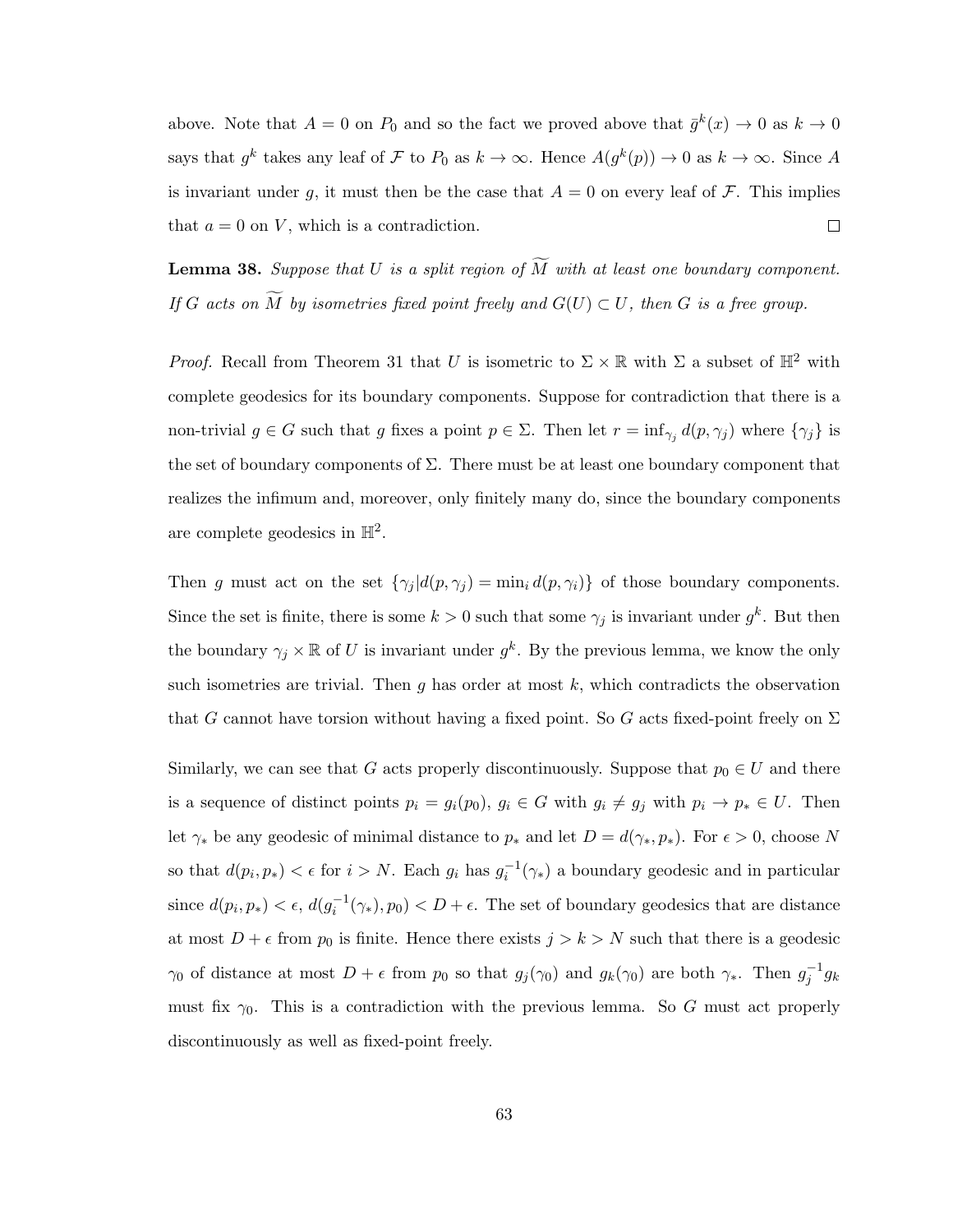Now  $\Sigma$  is an open surface that is contractible (since it is a convex subset of  $\mathbb{H}^2$ ) and G acts on it fixed-point freely and properly discontinuously. So G is the fundamental group of  $\Sigma/G$ , a non-compact surface. Hence G is a free group, since a well-known result says that the fundamental group of any non-compact surface is free. See section 4.2.2 of [\[Sti93\]](#page-79-2) for a reference.  $\Box$ 

**Lemma 39.** Suppose that a complete manifold M has constant Ricci eigenvalue  $(-1, -1, 0)$ and is everywhere locally irreducible. Then  $\pi_1(M)$  is either trivial or  $\mathbb Z$ .

*Proof.* We use the strategy from the proof of Lemma [37.](#page-66-0) Specifically, pick a leaf  $P_0$  of  $\mathcal F$ of  $\widetilde{M}$ . Then define  $A(P_x)$  by  $\pm \int_0^x |a(\gamma(t))| \, ||\gamma'(t)|| dt$  where  $\gamma$  is any curve orthogonal to  $\mathcal F$ with  $\gamma(0)$  in  $P_0$  and  $\gamma(x)$  on  $P_x$ . (Choose the sign of  $A(P_x)$  to be positive for  $x > 0$  and negative for  $x < 0$ .) As shown in the previous lemma's proof, this is independent of our choice of  $\gamma$ .

This gives us a way to measure the distance between planes that is invariant under isometries. Specifically,  $|A(P_x) - A(P_y)|$  defines a metric on the space of leaves of  $\mathcal F$  of  $\widetilde{M}$  and any isometry of  $\widetilde{M}$  induces an isometry of this metric. The fact that  $\widetilde{M}$  is nowhere reducible shows that  $a(\gamma(t)) \neq 0$  on any interval and so A is strictly monotone and hence  $A(P_x) = A(P_y)$  if and only if  $P_x = P_y$ . So A gives an identification of the space of leaves of F with  $\mathbb R$  so that  $\pi_1(M)$  acts on by isometries  $\mathbb R$ .

Lemma [37](#page-66-0) shows that  $\pi_1(M)$  acting on  $\widetilde{M}$  cannot fix a leaf of  $\mathcal F$ . Hence  $\pi_1(M)$  acts fixed point freely on R. Moreover, we want to show that  $\pi_1(M)$  acts properly discontinously on R and hence is either trivial or Z. Suppose not. Then the orbit of any  $x \in \mathbb{R}$  under  $\pi_1(M)$ is dense in R. Hence, if some leaf P has  $a = 0$  on it, then  $a = 0$  on all planes, by continuity of a and hence on all of M. This contradicts the assumption that  $M$  is locally irreducible. So  $a \neq 0$  on M. We may now assume without loss of generality that  $a > 0$  on M.

Hence we have a smooth foliation with coordinates  $(x, u, v)$  as in Proposition [18.](#page-39-0) Fix some  $p_0 \in \widetilde{M}$  with  $p_0 \in P_0$  and call  $p_0 = (0, 0, 0)$ . By assumption, there are  $g_k \in \pi_1(M)$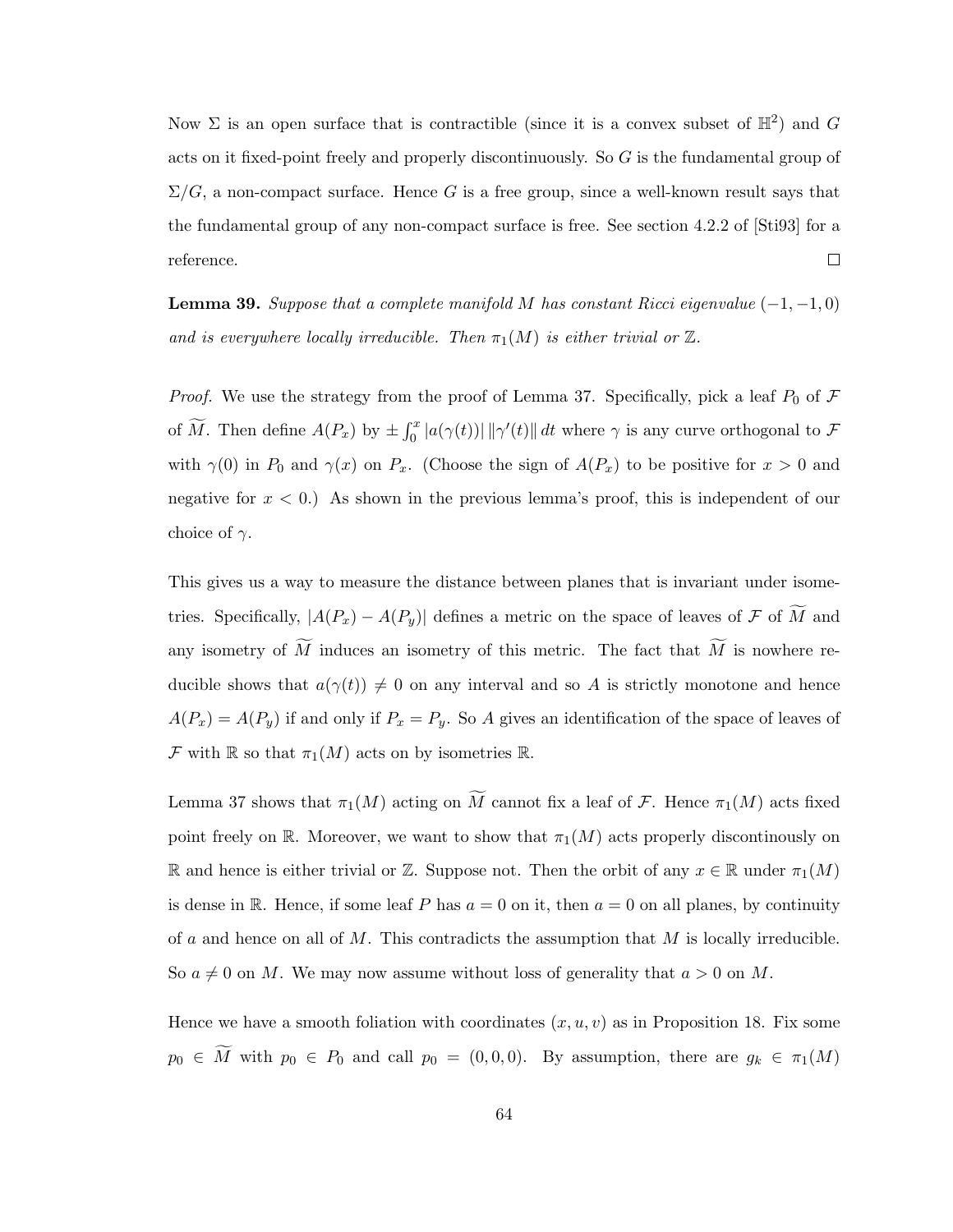such that  $g_k(p_0)$  are in leaves  $P_k$  with  $A(P_k) \to 0$  as  $k \to \infty$ . Since  $\pi_1(M)$  acts properly discontinuously on  $\widetilde{M}$ , we must have that only finitely many of  $p_k := g_k(p_0)$  are in any compact neighborhood of  $p_0$ . Let  $q_k$  be the point on each leaf  $P_k$  so that  $q_k$  lies on  $\gamma$ , so then  $q_k \to p_0$  as  $k \to \infty$ . Letting  $(x_k, u_k, v_k) = p_k$ , if  $u_k \to \pm \infty$  as  $k \to \infty$  (on any subsequence), then  $g_k^{-1}$  $k_k^{-1}(q_k)$  must have u-coordinate  $-u_k$  and lies in  $P_0$ . But since we know the form of  $a(x, u, v) = f(x)/(\cosh u - h(x) \sinh u)$ , either  $a \to 0$  or  $a \to \infty$  for  $u \to \infty$  and x fixed. This is a contradiction since  $a(0, -u_k, -v_k)$  must be the same as at  $a(q_k)$  by the isometry  $g_k$  and  $a(q_k) \rightarrow a(p_0)$  which is non-zero and finite.

Hence  $u_k$  must be bounded. Then  $v_k$  must diverge instead. As in [\[FZ16\]](#page-78-2), we note that

$$
T(e_2(a)) = e_2(T(a)) + [T, e_2](a) = (\nabla_T e_2 - \nabla_{e_2} T)(a) = ae_1(a)
$$
\n(4.37)

and that  $T(e_1(a)) = e_1(T(a)) + [T, e_1](a) = 0$ . Hence  $e_2(a) = ae_1(a)v + d$  for some d with d, a, and  $e_1(a)$  all independent of v. Therefore  $e_2(a)$  at  $g_k^{-1}$  $k_k^{-1}(q_k)$  must diverge as  $k \to \infty$ since u is bounded and  $x = 0$ . But this means that  $e_2(a)$  must diverge at  $p_0$  since  $q_k \to p_0$ and  $e_2(a)$  is an isometry invariant up to sign. This gives a contradiction since  $e_2(a)$  must be finite at any point. Hence  $\pi_1(M)$  must actually act properly discontinuously on R, and hence is trivial or  $\mathbb{Z}$ .  $\Box$ 

Now we prove the theorem.

*Proof.* Now consider the associated tree  $\Gamma_M$  of the universal cover  $\widetilde{M}$ . We have assumed that M is such that  $\Gamma_M$  is non-trivial, i.e. contains at least one "U" and one "V" vertex.

Since  $\pi_1(M)$  acts as deck transformations on the cover  $\widetilde{M} \to M$ ,  $\pi_1(M)$  induces an action by graph isomorphisms on  $\Gamma_M$  of  $\widetilde{M}$ . The first and second lemmas say that the stabilizer group of any non-split region is trivial. Since every edge connects a non-split region to a split region, the stabilizer group of any edge is trivial as well (and in particular  $\pi_1(M)$ ) cannot invert any edge). The third lemma says that the stabilizer group of any split region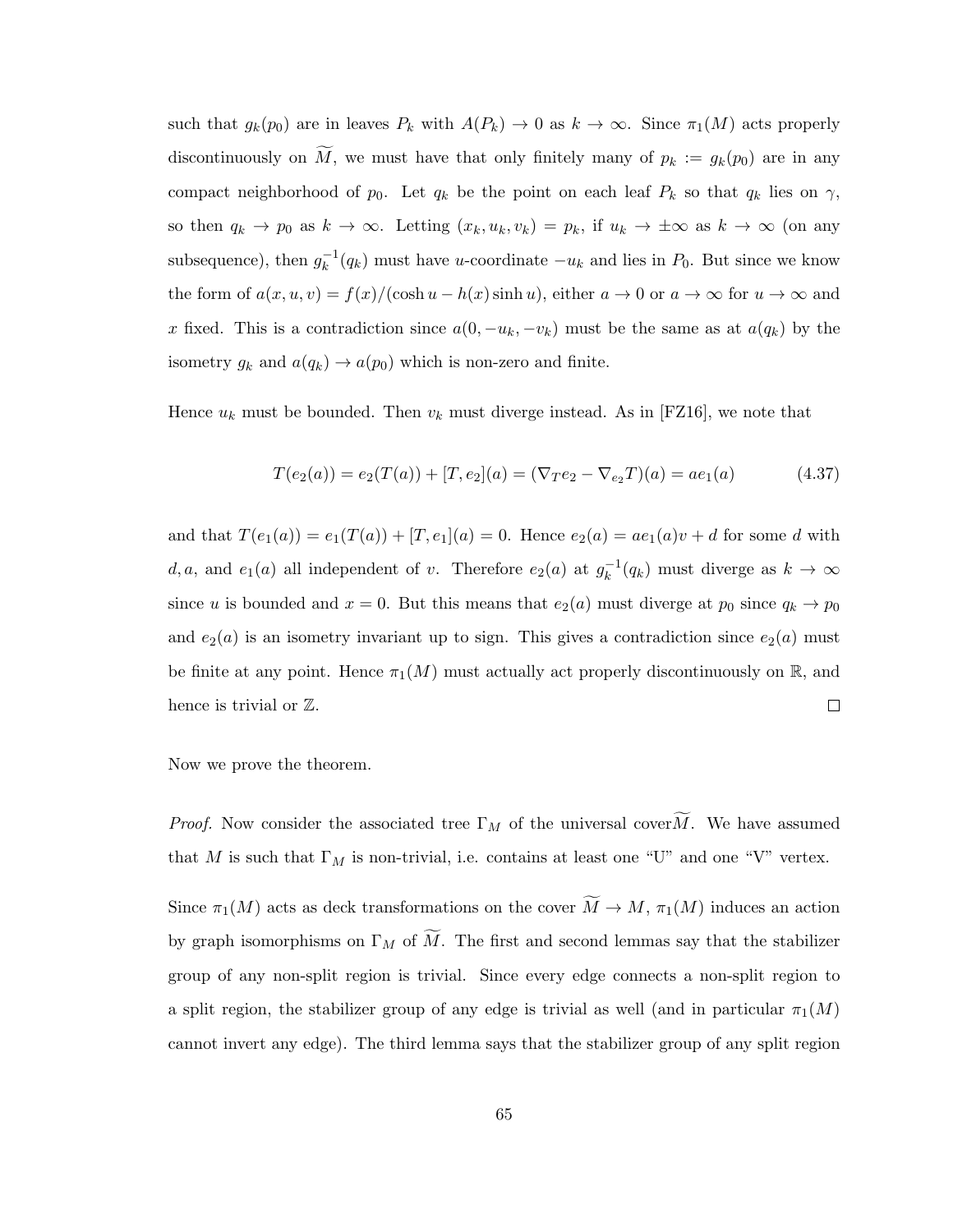is a free group.

By Bass-Serre theory (see [\[Ser80\]](#page-79-3), Theorem 13 from section 5.4), we can conclude that  $\pi_1(M)$  is free as well. This theorem says that  $\pi_1(M)$  is formed as the amalgamation of the stabilizers of some of the vertices of  $\Gamma_M$  amalgamated over the stabilizers of the edges. Since the stabilizers of our edges are trivial, the amalgamation reduces to a free product of stabilizers of vertices (which we have shown are free) along with a free group with generators corresponding to some edges. More specifically,  $\Gamma_M/\pi_1(M)$  is a graph which has some spanning tree S. Then  $\pi_1(M)$  is the free product of the stabilizers of any vertex in the graph (which are all free groups) and the free group generated by edges not in the spanning tree S. Hence  $\pi_1(M)$  is free.  $\Box$ 

<span id="page-71-0"></span>**Example 40.** Any free group can be achieved as the fundamental group of some M with Ricci eigenvalues  $(-1, -1, 0)$ . To get this, recall that each free group is the fundamental group of some graph, namely the free group on k generators is  $\pi_1(\Gamma)$  when  $\Gamma$  has k cycles. Then construct M so that  $\Gamma_M = \Gamma$  so that there are isometries that make  $\pi_1(M)$  the free group on  $k$  generators. Moreover, even a countably-generated free group is achievable, since the free group on two generators contains a countably-generated free group as a subgroup. **Example 41.** There is a  $\mathbb{Z}$  action on any metric of the form [\(4.13\)](#page-40-0) with  $f, h$  smooth and periodic with the same period. Then the  $\mathbb Z$  action is just by translation in x by the period of  $f$  and  $h$ .

Remark 42. Note that if we do not have any split points, then there are other possible fundamental groups. For example,  $\mathbb{Z} \times \mathbb{Z}$  acts on  $\mathbb{H}^2 \times \mathbb{R}$  with one  $\mathbb{Z}$  acting on each factor. **Example 43.** Note that the proof strategy in Theorem [33](#page-63-0) shows that M simply connected deformation retracts to  $\Gamma_M$ . Moreover, for non-simply connected M we could associate a graph  $\Gamma_M$ , however the vertices of  $\Gamma_M$  would not correspond to the same geometric structures as in Theorem [33.](#page-63-0) In particular, regions may not be simply connected and so we cannot expect M to deformation retract to  $\Gamma_M$  in general. Example [40](#page-71-0) shows that all free groups can be achieved as  $\pi_1(M)$  for M that does deformation retract to the associated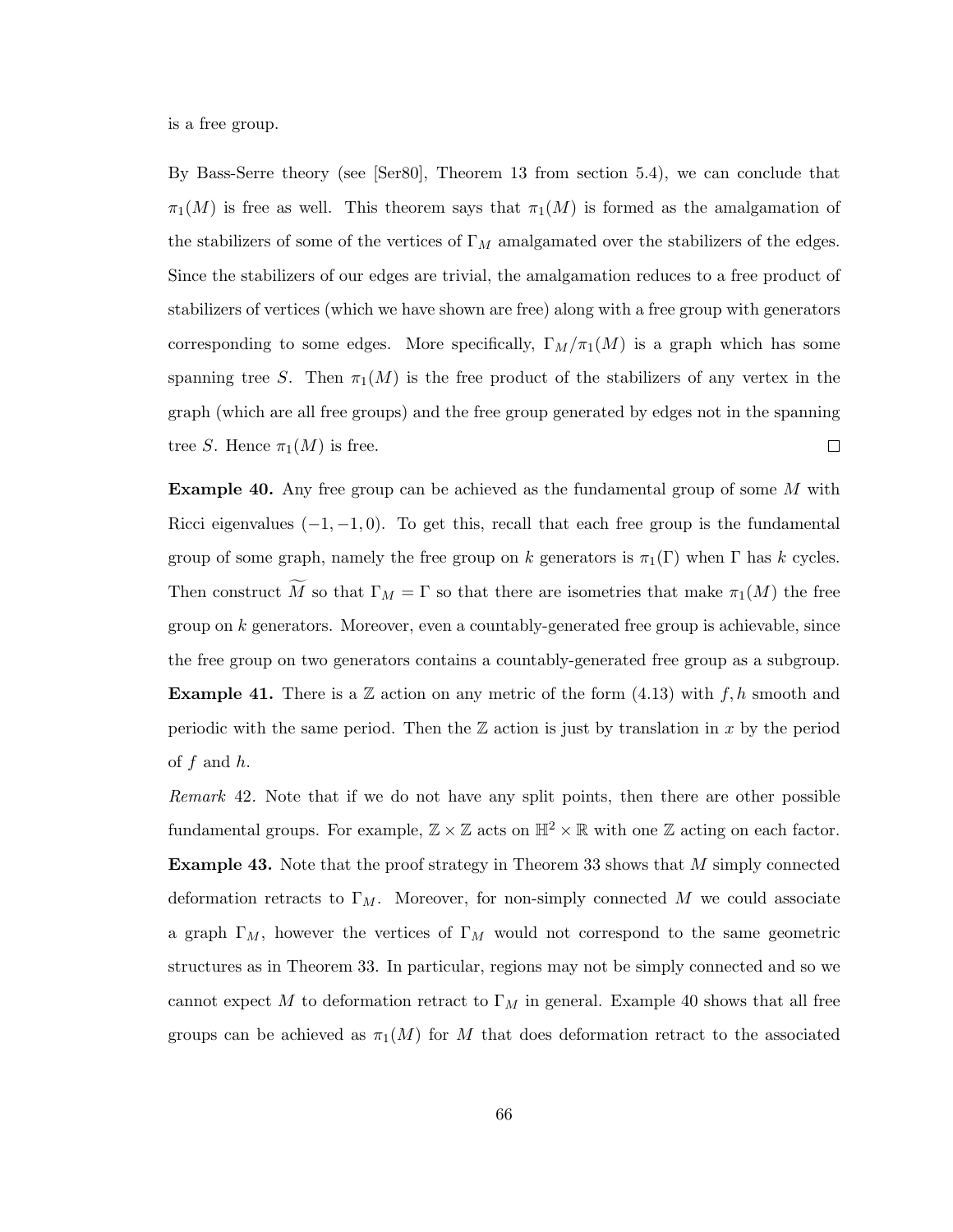

<span id="page-72-0"></span>Figure 8: On the left is a diagram of  $\widetilde{M}$  which is simply connected and has a Z action on it but  $\widetilde{M}/\mathbb{Z}$  does not deformation retract onto  $\Gamma_{\widetilde{M}}/\mathbb{Z}$ . In particular  $\widetilde{M}/\mathbb{Z}$  has a non-split region that is not simply connected.

graph and all regions are simply connected in  $M$ . However, Figure [8](#page-72-0) is an example where a non-split region is not simply connected and M does not deformation retract onto its graph. In this figure, the dashed lines denote the fundamental domains of the  $\mathbb Z$  action. This is an example where the stabilizer of a vertex of  $\Gamma_{\widetilde{M}}$  is non-trivial. The graph  $\Gamma_{\widetilde{M}}/\mathbb{Z}$  is a tree with three vertices but  $\widetilde{M}/\mathbb{Z}$  is not simply connected.

## 4.6.1. Isometries

We end by computing the isometries of metrics of the form [\(4.13\)](#page-40-0), as well as for other metrics that simplify the description of the isometries under the simplifying assumptions that  $a > 0$  or that  $a > 0$  and  $|h| \neq 1$ .

**Proposition 44.** Suppose that  $M_i$  are manifolds  $(a_i, b_i) \times \mathbb{R}^2$  with metrics given of the form in [\(4.12\)](#page-37-0) defined by  $f_i, h_i$  with  $|h_i| \leq 1$  and  $f_i$  non-zero on a dense set. Then any local isometry  $\phi : M_1 \to M_2$  is of the form

$$
\phi(x, u, v) = (\ell^{-1}(\alpha x) + x_0, \beta u + u_0 \cos(\theta(x)) + v_0 \sin(\theta(x)), \alpha \beta v - u_0 \sin(\theta(x)) + v_0 \cos(\theta(x)))
$$
\n(4.38)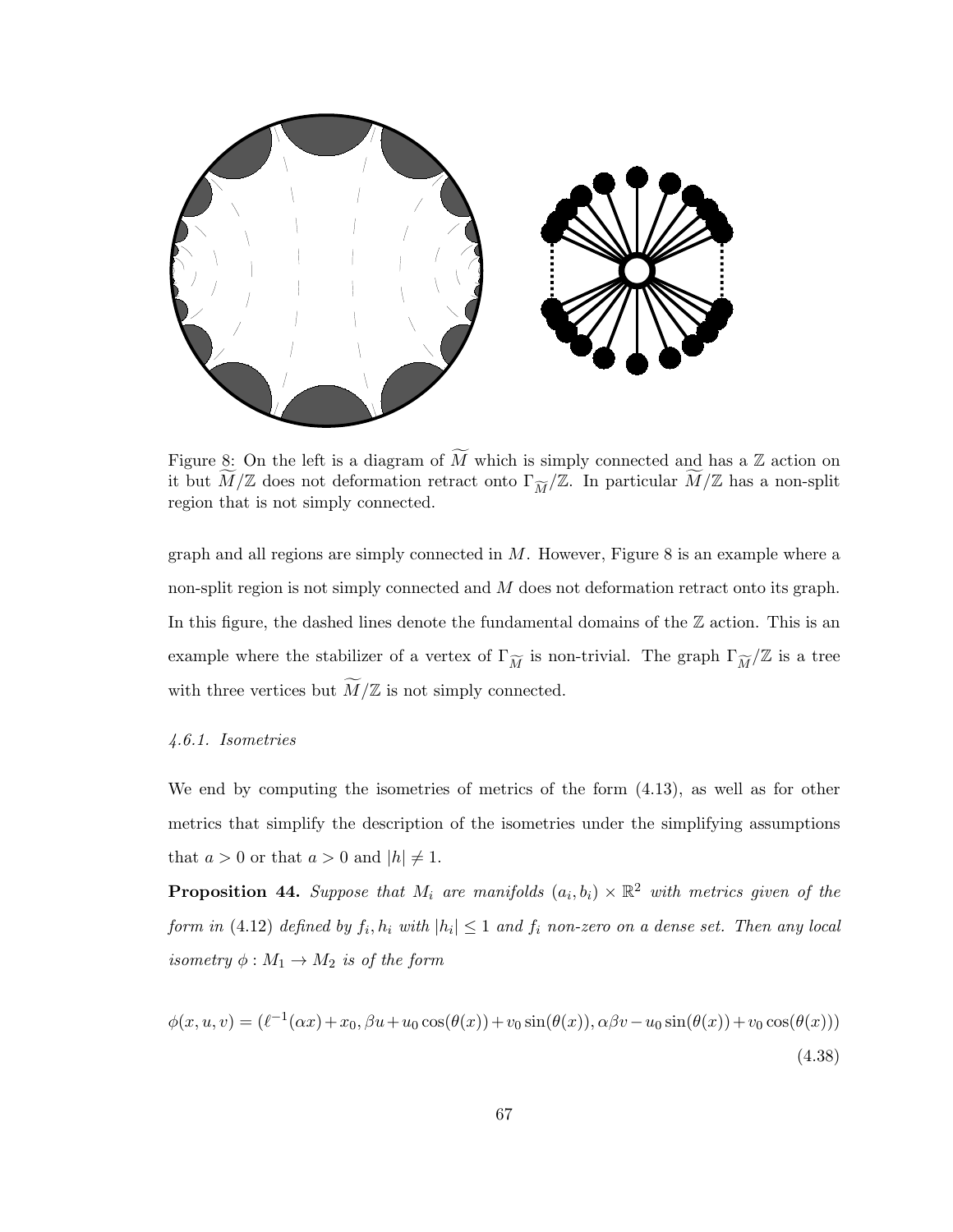for some fixed  $x_0, r_0, \theta_0 \in \mathbb{R}$  and  $\alpha, \beta \in \{\pm 1\}$  where

$$
F(x) = \int_{x_0}^x f_2(s)ds,
$$
  
\n
$$
\ell(t) = \int_{x_0}^{x_0+t} \cosh(u_0 \cos F(x) + v_0 \sin F(x)) - h_2(x) \sinh(u_0 \cos F(x) + v_0 \sin F(x))dx,
$$
  
\n
$$
\theta(t) = F(\ell^{-1}(\alpha t) + x_0).
$$

Moreover, such a mapping is an isometry if and only if

$$
a_1(x, u, v) = a_2(\phi(x, u, v))
$$

where

$$
a_i(x, u, v) = \frac{f_i(x)}{\cosh(u) - h_i(x)\sinh(u)}.
$$

*Proof.* Recall that  $T = \frac{\partial}{\partial u}$  spans ker R and so  $d\phi$  must take  $T \in TM_1$  to  $\pm T \in TM_2$ . Similarly, on the set where  $f_i(x) \neq 0$ ,  $e_1 = \frac{\partial}{\partial v}$  spans ker C. Extend  $e_1$  smoothly by this definition to the entire domain. Since  $f$  is non-zero on an open dense set, we get that e<sub>1</sub> and a are isometry invariants, up to sign. So  $d\phi$  must take  $e_1 \in TM_1$  to  $\pm e_1 \in TM_2$ everywhere. In particular, this means that the planes spanned by  $\{T, e_1\}$  must be preserved under isometry. This then determines that  $e_2 \in TM_1$  must be mapped to  $\pm e_2 \in TM_2$ . So choose  $\alpha, \beta, \delta$  such that  $d\phi(e_2) = \alpha e_2$ ,  $d\phi(e_1) = \beta e_1$ , and  $d\phi(T) = \delta T$ .

Hence  $\phi$  must take any  $e_2$  integral curve in  $M_1$  to an  $e_2$  integral curve in  $M_2$  with possibly opposite orientation. Recall that  $\gamma(t) = (t, 0, 0) \in M_1$  is an  $e_2$  integral curve. In general,  $e_2$ is parallel to

$$
X = \frac{\partial}{\partial x} + f(x)v\frac{\partial}{\partial u} - f(x)u\frac{\partial}{\partial v}.
$$

The integral curves of  $X$  in  $M_2$  are given by

$$
\mu(t) = (t + x_0, u_0 \cos(F(t)) + v_0 \sin(F(t)), -u_0 \sin(F(t)) + v_0 \cos(F(t)))
$$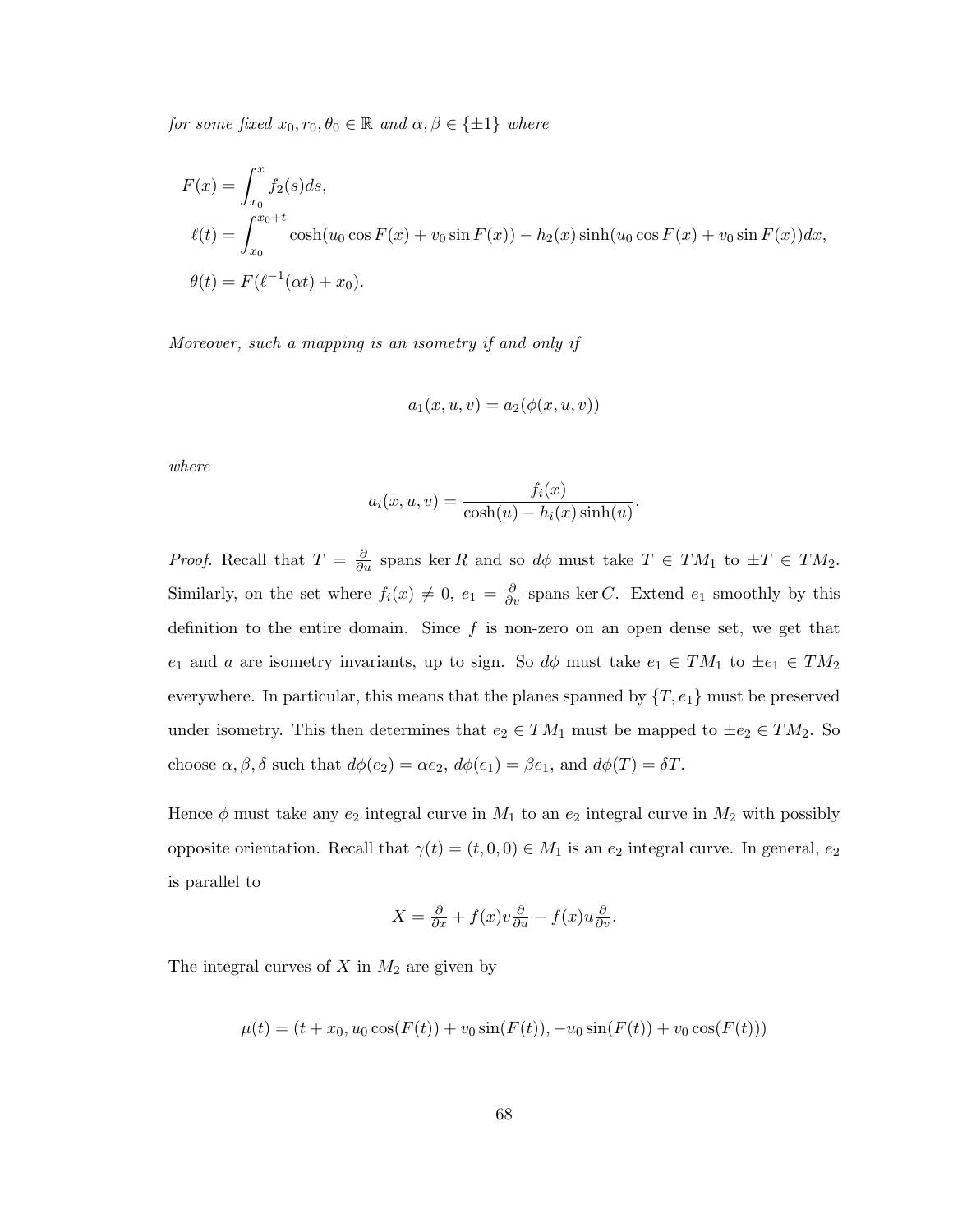for any constants  $x_0, u_0, v_0 \in \mathbb{R}$  and  $\alpha \in {\pm 1}$ . So  $\phi$  takes  $\gamma$  to  $\mu$  for some choice of  $x_0, u_0, v_0, \alpha$ . However,  $\gamma$  is arc-length parametrized but  $\mu$  is in general not. Rather, the length of  $\mu$  from  $\mu(0)$  to  $\mu(t)$  is given by  $\ell$  defined above. So

$$
\phi(\gamma(t)) = \mu(\ell^{-1}(t)).
$$

Moreover,  $\phi$  must take the planes of  $\mathcal F$  at  $\gamma(t)$  in  $M_1$  to the planes of  $\mathcal F$  at  $\phi(\gamma(t))$  in  $M_2$ . Since  $\phi$  preserves T,  $e_1$  up to sign,  $\phi$  restricted to any one of these planes is an isometry, and it can at most translate and reflect along the  $T$  and  $e_1$  axes. Since we know that  $\phi(\gamma(t)) = \mu(\ell^{-1}(t)),$  we then know that the entire isometry is of the form

$$
\phi(x, u, v) = (\ell^{-1}(x) + x_0, \beta u + u_0 \cos(\theta(x)) + v_0 \sin(\theta(x)), \alpha \beta v - u_0 \sin(\theta(x)) + v_0 \cos(\theta(x)))
$$

for  $\beta, \delta \in \{\pm 1\}.$ 

Next, we can check directly when  $\phi$  is, in-fact, an isometry. We first compute  $\frac{\partial \phi}{\partial x}$ . This is given by

$$
\frac{\partial \phi}{\partial x} = \alpha \frac{d\ell^{-1}}{dt} (\alpha x) \frac{\partial}{\partial x} + \left[ -u_0 \sin(\theta(x)) + v_0 \cos(\theta(x)) \right] \theta'(x) \frac{\partial}{\partial u}
$$

$$
- \left[ u_0 \cos(\theta(x)) + v_0 \sin(\theta(x)) \right] \theta'(x) \frac{\partial}{\partial v}
$$

Observe that  $\theta'(x) = \alpha f_2(\ell^{-1}(\alpha x) + x_0) \frac{d\ell^{-1}}{dt}(\alpha x)$  and

$$
\frac{d\ell^{-1}}{dt}(\alpha x) = \left[\cosh[u_0 \cos F(x_0 + \ell^{-1}(\alpha x)) + v_0 \sin F(x_0 + \ell^{-1}(\alpha x))\right] \n- h_2(x_0 + \ell^{-1}(\alpha x)) \sinh[u_0 \cos F(x_0 + \ell^{-1}(\alpha x)) + v_0 \sin F(x_0 + \ell^{-1}(\alpha x))] \right]^{-1}.
$$

Let  $p = (x, u, v) \in M_1$  and  $q = \phi(p) \in M_2$ . Observe then that

$$
\frac{\partial \phi}{\partial x} = \alpha \frac{d\ell^{-1}}{dt} (\alpha x) \left[ \frac{\partial}{\partial x} + (v(q) - \delta v) f_2(x(q)) \frac{\partial}{\partial u} - (u(q) - \beta u) f_2(x(q)) \frac{\partial}{\partial v} \right]
$$
(4.39)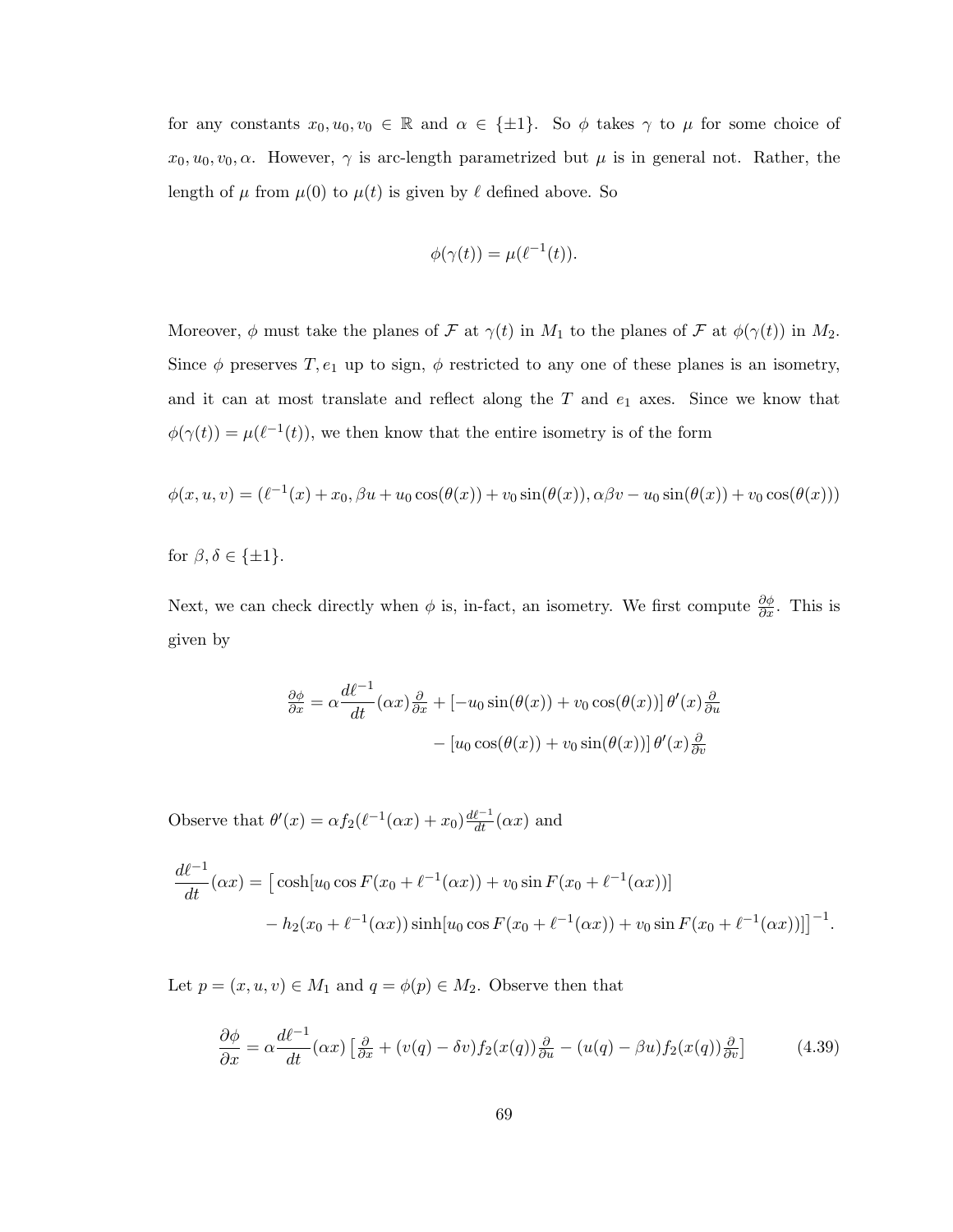and

$$
\frac{d\ell^{-1}}{dx}(\alpha x) = [\cosh(u(q) - \beta u) - h_2(x(q))\sinh(u(q) - \beta u)]^{-1}
$$
(4.40)

$$
=\frac{f_1(x)}{f_2(x(q))}\tag{4.41}
$$

since  $a = f(x)/(\cosh u - h(x) \sinh u)$  is an isometry invariant and  $u(q) - \beta u$  is  $u(\phi(x, 0, 0)),$  $x(q) = x(\phi(x, 0, 0)),$  and  $a_1(x, 0, 0) = f_1(x)$ .

Using the metric  $g_2$  and the form of  $\frac{d\ell^{-1}}{dt}$  above,

$$
\left\langle \frac{\partial \phi}{\partial x}, \frac{\partial \phi}{\partial x} \right\rangle_{M_2} = \left[ \frac{f_1(x)}{f_2(\ell^{-1}(\alpha x))} \right]^2 \left[ \left[ \cosh(u(q)) - h_2(x(q)) \sinh(u(q) - \beta u) \right]^2 \right] \tag{4.42}
$$

$$
+ f_2(x(q))^2 [u^2 + v^2] \bigg]
$$
\n(4.43)

while in  $M_1, \left\langle \frac{\partial}{\partial x}, \frac{\partial}{\partial x} \right\rangle_{M_1} = \left[ \cosh(u) - h_1(x) \sinh(u) \right]^2 + f_1(x)^2 (u^2 + v^2).$ 

These two inner products are equal on the set where  $a_i \neq 0$  if and only if

$$
a_1(p)^{-2} + u^2 + v^2 = a_2(q)^{-2} + u^2 + v^2
$$

which is equivalent to  $a_1(p) = \pm a_2(\phi(q))$ . Since  $f_i^{-1}(x) = 0$  is discrete and  $a_i$  are smooth, we must have  $a_1 = \pm \phi^* a_2$  everywhere.

Now we note that  $\frac{\partial \phi}{\partial u} = \beta \frac{\partial}{\partial u}$  and  $\frac{\partial \phi}{\partial v} = \delta \frac{\partial}{\partial v}$ . With the above, we can then compute that all inner products are preserved when  $a_1 = \phi^* \pm a_2$  plus the further condition that  $\delta = \alpha \beta$ from computing  $\left\langle \frac{\partial \phi}{\partial u}, \frac{\partial \phi}{\partial x} \right\rangle = -\alpha \beta \delta v f_1(x)$ .

Hence, the condition  $a_1 = \pm \phi^* a_2$  is necessary and sufficient for  $\phi$  to be an isometry when  $\phi$  has the form in the statement of the lemma.  $\Box$ 

Under the simplifying assumption that  $a > 0$ , we can reparametrize a metric of the form [\(4.13\)](#page-40-0) to the form [\(1.4\)](#page-10-0), the original Sekigawa example. The isometries in these coordinates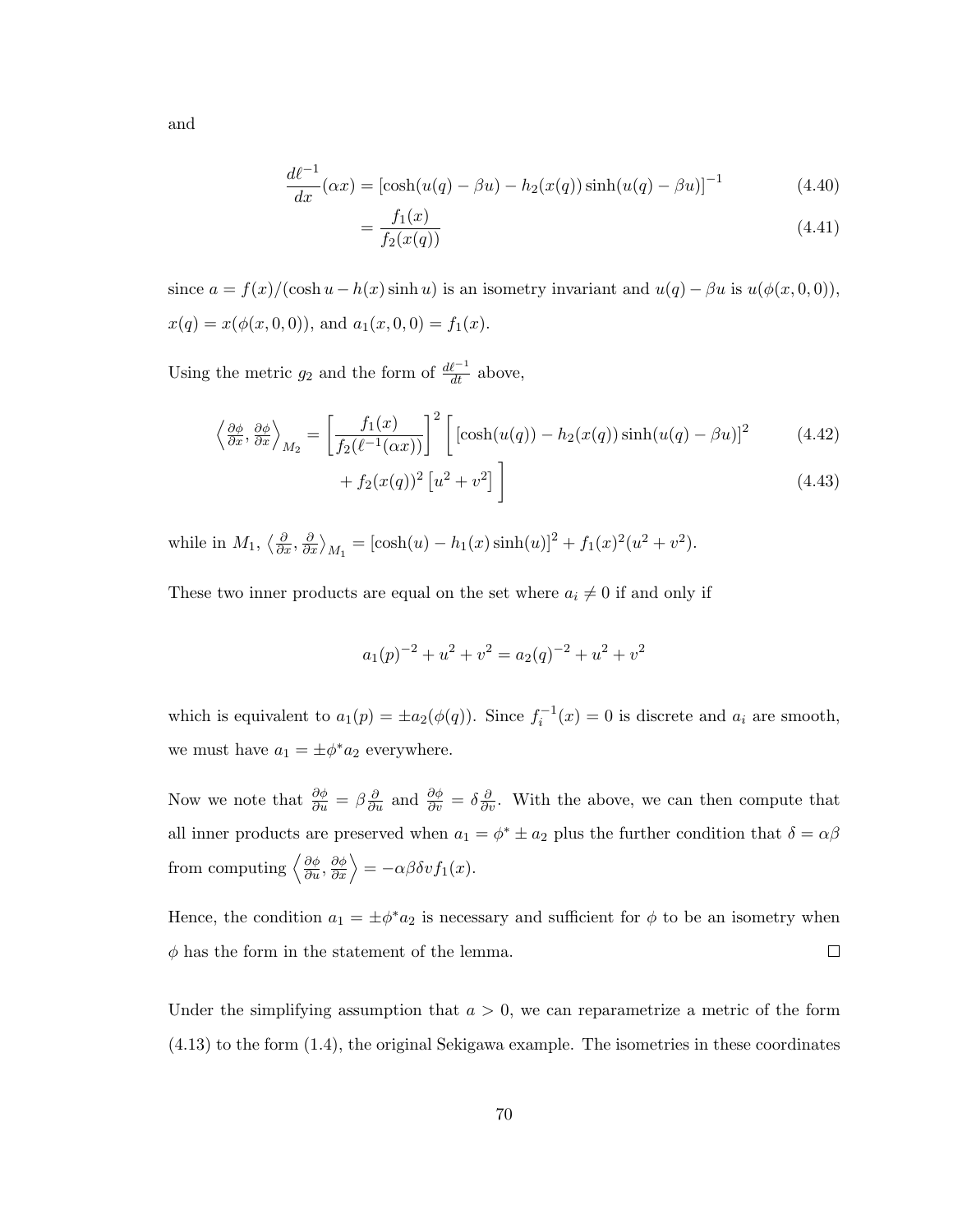have a much simpler expression which have previously been studied [\[KTV90\]](#page-78-0). Remarkably, the isometries become translations in the  $x$  coordinate. This is due to the same fact that the function A defined in the proof of Lemma [37](#page-66-0) (not related to our A in the following corollary) is independent of the choice of curve orthogonal to  $\mathcal{F}$ .

**Corollary 45.** Suppose that  $M_i$  are manifolds  $(a_i, b_i) \times \mathbb{R}$  with metrics given by

$$
g_i = (A_i(x)\cosh u + B_i(x)\sinh u)^2 dx^2 + (du - vdx)^2 + (dv + udx)^2
$$

with  $A_i(x) > 0$  and  $|B_i(x)| \leq A_i(x)$ . Then any isometry  $\phi : M_1 \to M_2$  is of the form

$$
\phi(x, u, v) = (\alpha x + x_0, \beta u + r_0 \sin(\alpha x + \theta_0), \alpha \beta v + r_0 \cos(\alpha x + \theta_0))
$$
\n(4.44)

for some fixed  $x_0, r_0, \theta_0 \in \mathbb{R}$  and  $\alpha, \beta \in \{\pm 1\}$ . Moreover, such a mapping is an isometry if and only if the following conditions hold:

$$
\begin{bmatrix}\nA_2(\alpha x + x_0) \\
B_2(\alpha x + x_0)\n\end{bmatrix} = \begin{bmatrix}\n\cosh(r_0 \sin(\alpha x + \theta_0)) & -\sinh(r_0 \sin(\alpha x + \theta_0)) \\
-\sinh(r_0 \sin(\alpha x + \theta_0)) & \cosh(r_0 \sin(\alpha x + \theta_0))\n\end{bmatrix} \begin{bmatrix}\nA_1(x) \\
\beta B_1(x)\n\end{bmatrix}
$$
\n(4.45)

Finally, the condition  $|h(x)| < 1$  in metrics of the form [\(4.13\)](#page-40-0) becomes  $|B(x)| < |A(x)|$  in the Sekigawa-style coordinates above. This allows the term  $A(x) \cosh u - B(x) \sinh u$  to be rewritten as  $C(x) \cosh(u - u_0(x))$  for some smooth functions  $C, u_0$ , with  $f > 0$ . In this case, the isometries have an even simpler expression.

**Corollary 46.** Suppose that  $M_i$  are manifolds  $(a_i, b_i) \times \mathbb{R}$  with metrics given by

$$
g_i = C_i(x)^2 \cosh(u - u_i(x))^2 dx^2 + (du - v dx)^2 + (dv + u dx)^2
$$

with  $C_i(x) > 0$  and  $u_i(x)$  arbitrary. Then any isometry  $\phi : M_1 \to M_2$  is of the form

$$
\phi(x, u, v) = (\alpha x + x_0, \beta u + r_0 \sin(\alpha x + \theta_0), \alpha \beta v + r_0 \cos(\alpha x + \theta_0))
$$
\n(4.46)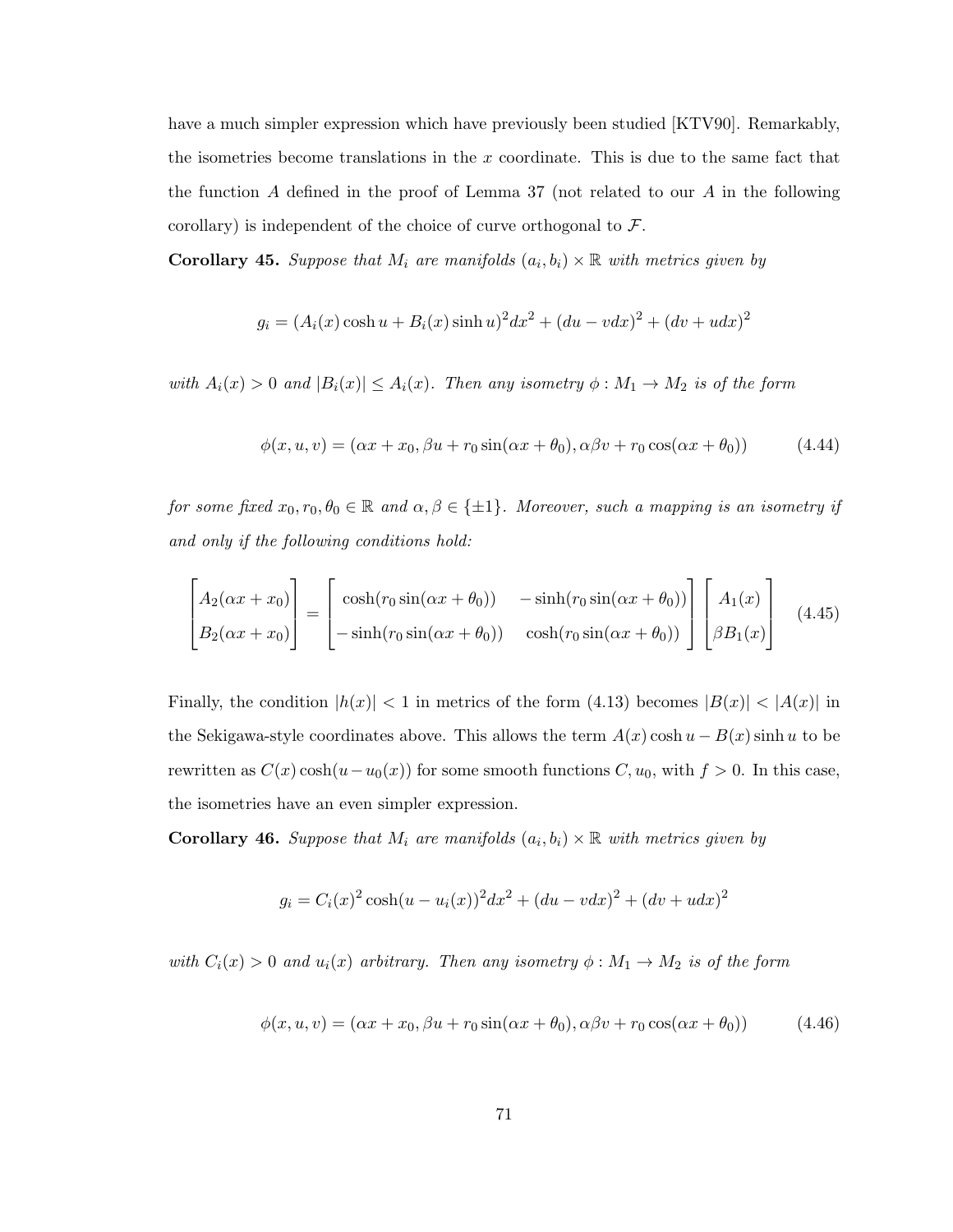for some fixed  $x_0, r_0, \theta_0 \in \mathbb{R}$  and  $\alpha, \beta \in \{\pm 1\}$ . Moreover, such a mapping is an isometry if and only if the following conditions hold:

$$
C_2(\alpha x + x_0) = C_1(x) \tag{4.47}
$$

$$
u_2(\alpha x + x_0) = \beta u_1(x) + r_0 \sin(\alpha x + \theta_0).
$$
 (4.48)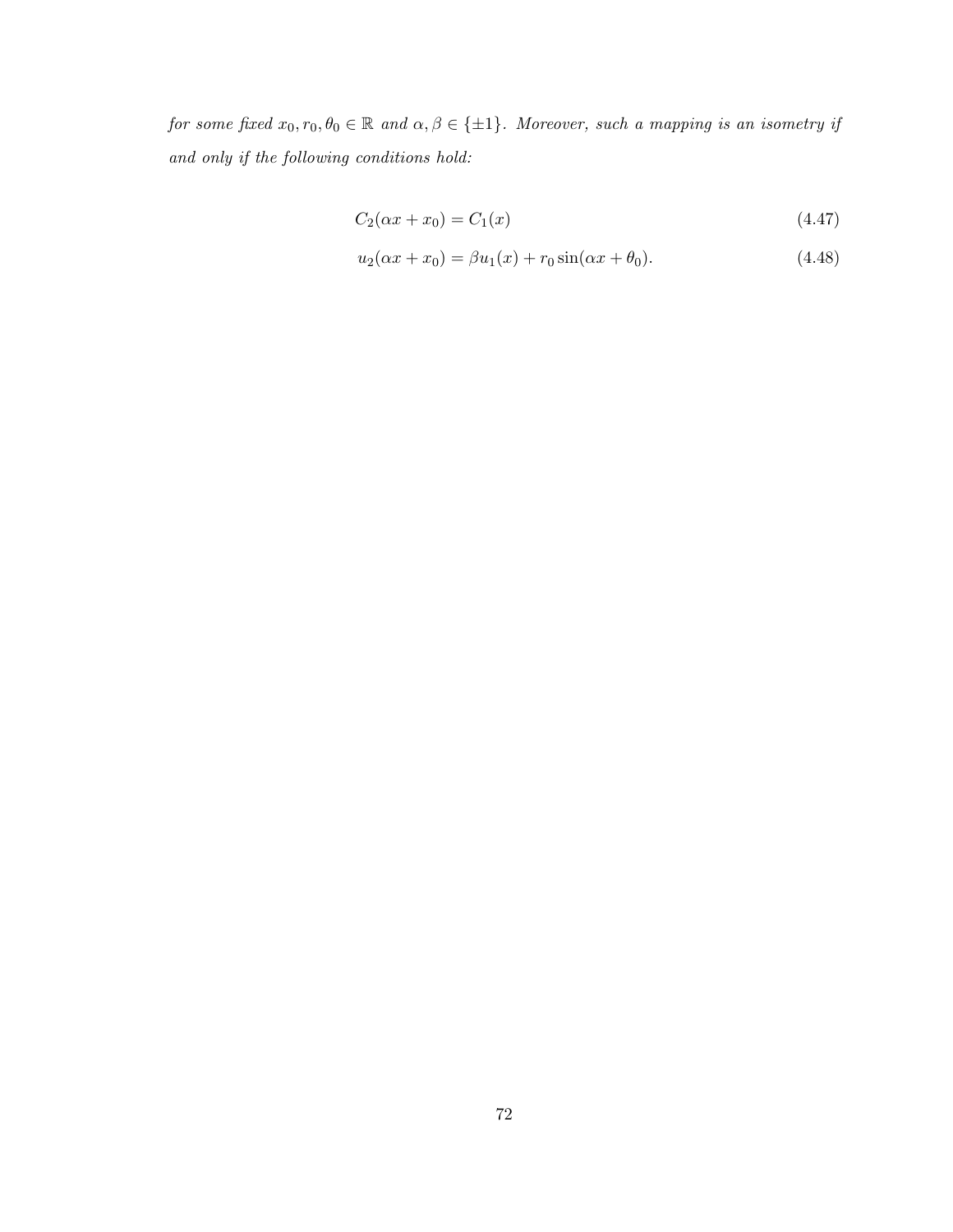## BIBLIOGRAPHY

- [AMT15] Amir Babak Aazami and Charles M. Melby-Thompson. On the principal ricci curvatures of a riemannian 3-manifold, 2015.
- [BGS85] Werner Ballmann, Mikhael Gromov, and Viktor Schroeder. Manifolds of nonpositive curvature, volume 61 of Progress in Mathematics. Birkhäuser Boston, Inc., Boston, MA, 1985.
- [BKV96] Eric Boeckx, Oldřich Kowalski, and Lieven Vanhecke. Riemannian manifolds of conullity two. World Scientific Publishing Co., 1996.
- [BS18] Renato G. Bettiol and Benjamin Schmidt. Three-manifolds with many flat planes. Trans. Amer. Math. Soc., 370(1):669–693, 2018.
- [CG72] Jeff Cheeger and Detlef Gromoll. On the structure of complete manifolds of nonnegative curvature. Ann. of Math. (2), 96:413-443, 1972.
- [CK52] Shiing-shen Chern and Nicolaas H. Kuiper. Some theorems on the isometric imbedding of compact Riemann manifolds in euclidean space. Ann. of Math. (2), 56:422–430, 1952.
- [FZ16] Luis Florit and Wolfgang Ziller. Manifolds with conullity at most two as graph manifolds. ArXiv e-prints, 2016.
- [FZ17] Luis Florit and Wolfgang Ziller. Geometric Graph Manifolds with non-negative scalar curvature. ArXiv e-prints, May 2017.
- [Gro78] M. Gromov. Manifolds of negative curvature. J. Differential Geom., 13(2):223– 230, 1978.
- [Kow93] Oldˇrich Kowalski. A classification of Riemannian 3-manifolds with constant principal Ricci curvatures  $\rho_1 = \rho_2 \neq \rho_3$ . Nagoya Math. J., 132:1–36, 1993.
- [Kow96] Oldˇ rich Kowalski. An explicit classification of 3-dimensional Riemannian spaces satisfying  $R(X, Y) \cdot R = 0$ . Czechoslovak Math. J., 46(121)(3):427-474, 1996.
- [KP94] Oldřich Kowalski and Friedbert Prüfer. On Riemannian 3-manifolds with distinct constant Ricci eigenvalues. Math. Ann., 300(1):17–28, 1994.
- <span id="page-78-0"></span>[KTV90] Oldřich Kowalski, Franco Tricerri, and Lieven Vanhecke. New examples of nonhomogeneous Riemannian manifolds whose curvature tensor is that of a Riemannian symmetric space. C. R. Acad. Sci. Paris Sér. I Math., 311(6):355-360, 1990.
- [KTV92] O. Kowalski, F. Tricerri, and L. Vanhecke. Curvature homogeneous Riemannian manifolds. J. Math. Pures Appl. (9), 71(6):471–501, 1992.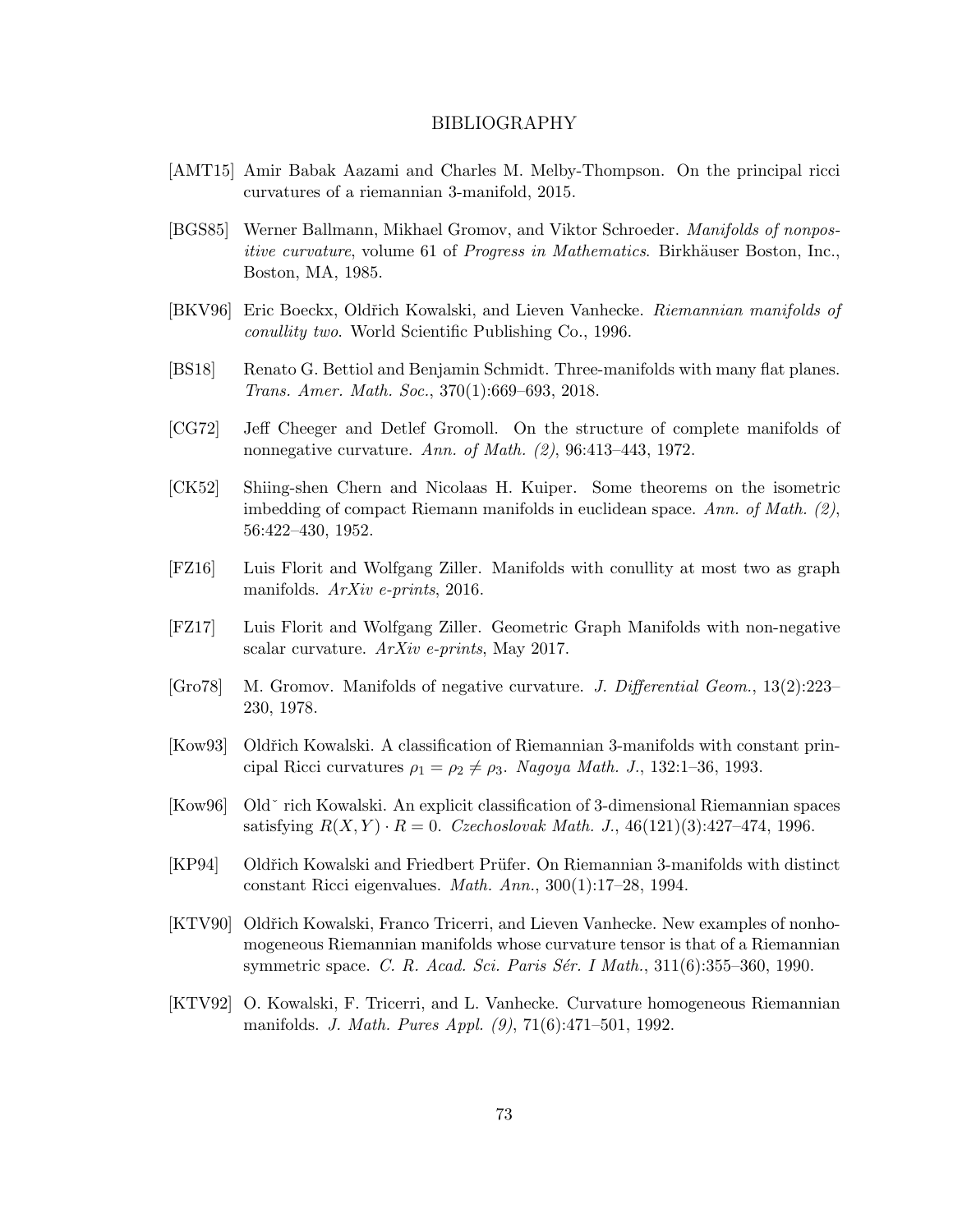- [Mal72] Robert Maltz. The nullity spaces of curvature-like tensors. J. Differential Geometry, 7:519–523, 1972.
- [Mar96] Valery Marenich. The holonomy in open manifolds of nonnegative curvature. Michigan Math. J., 43(2):263–272, 1996.
- [Nom68] Katsumi Nomizu. On hypersurfaces satisfying a certain condition on the curvature tensor. Tôhoku Math. J.  $(2)$ , 20:46–59, 1968.
- [Per94] G. Perelman. Proof of the soul conjecture of Cheeger and Gromoll. J. Differential Geom., 40(1):209–212, 1994.
- [PR93] Ralf Ponge and Helmut Reckziegel. Twisted products in pseudo-Riemannian geometry. Geom. Dedicata, 48(1):15–25, 1993.
- [Ros67] Aaron Rosenthal. Riemmanian manifolds of constant nullity. Michigan Math. J., 14:469–480, 1967.
- [Ros69] Aaron Rosenthal. Riemannian manifolds of constant k-nullity. Proc. Amer. Math. Soc., 22:473–475, 1969.
- [Sek75] Kouei Sekigawa. On the Riemannian manifolds of the form  $B \times_f F$ . Kōdai Math. Sem. Rep., 26:343–347, 1974/75.
- [Ser80] Jean-Pierre Serre. Trees. Springer-Verlag, Berlin-New York, 1980. Translated from the French by John Stillwell.
- [Sin60] I. M. Singer. Infinitesimally homogeneous spaces. Comm. Pure Appl. Math., 13:685–697, 1960.
- [Sti93] John Stillwell. Classical topology and combinatorial group theory, volume 72 of Graduate Texts in Mathematics. Springer-Verlag, New York, second edition, 1993.
- [Str88] Martin Strake. A splitting theorem for open nonnegatively curved manifolds. Manuscripta Math., 61(3):315–325, 1988.
- [SW14] Benjamin Schmidt and Jon Wolfson. Three-manifolds with constant vector curvature. Indiana Univ. Math. J., 63(6):1757–1783, 2014.
- [SW15] Benjamin Schmidt and Jon Wolfson. Complete curvature homogeneous metrics on  $SL_2(\mathbb{R})$ . Pacific J. Math., 273(2):499-509, 2015.
- [SW17] Benjamin Schmidt and Jon Wolfson. Three-manifolds of constant vector curvature one. C. R. Math. Acad. Sci. Paris, 355(4):460–463, 2017.
- [Sza82] Z. I. Szabó. Structure theorems on Riemannian spaces satisfying  $R(X, Y) \cdot R = 0$ . I. The local version. J. Differential Geom., 17(4):531–582 (1983), 1982.